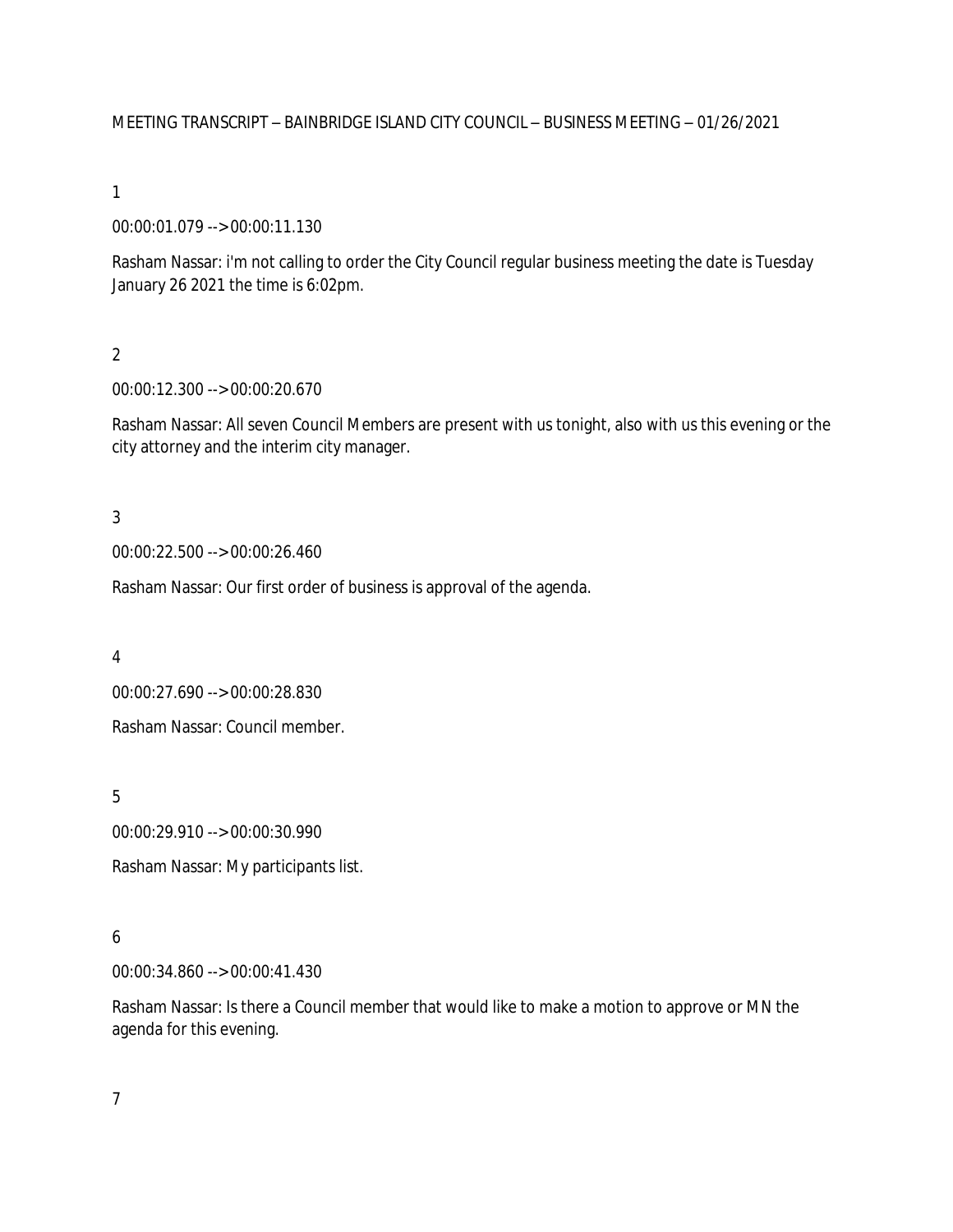00:00:46.050 --> 00:00:49.650

Brenda Fantroy-Johnson: emotion that we approved the agenda for this evening, as.

8

00:00:50.490 --> 00:00:51.600

Brenda Fantroy-Johnson: Well, no.

9

00:00:55.170 --> 00:00:59.040

Rasham Nassar: emotion fails, for lack of a second councilmember pollock.

### 10

00:00:59.640 --> 00:01:07.530

Michael Pollock: Yes, I would like to amend the agenda to have us go into executive session immediately.

#### 11

00:01:14.070 --> 00:01:24.270

Rasham Nassar: Okay, and per the recommendation councilmember deeds seconded that motion pursuant to the city attorney's advice that executive session would be.

12

00:01:24.780 --> 00:01:35.820

Rasham Nassar: To evaluate the qualifications of an applicant for an employment and we would place that agenda item at the start of our meeting city attorney when is the soonest that we could.

# 13

00:01:36.570 --> 00:01:48.930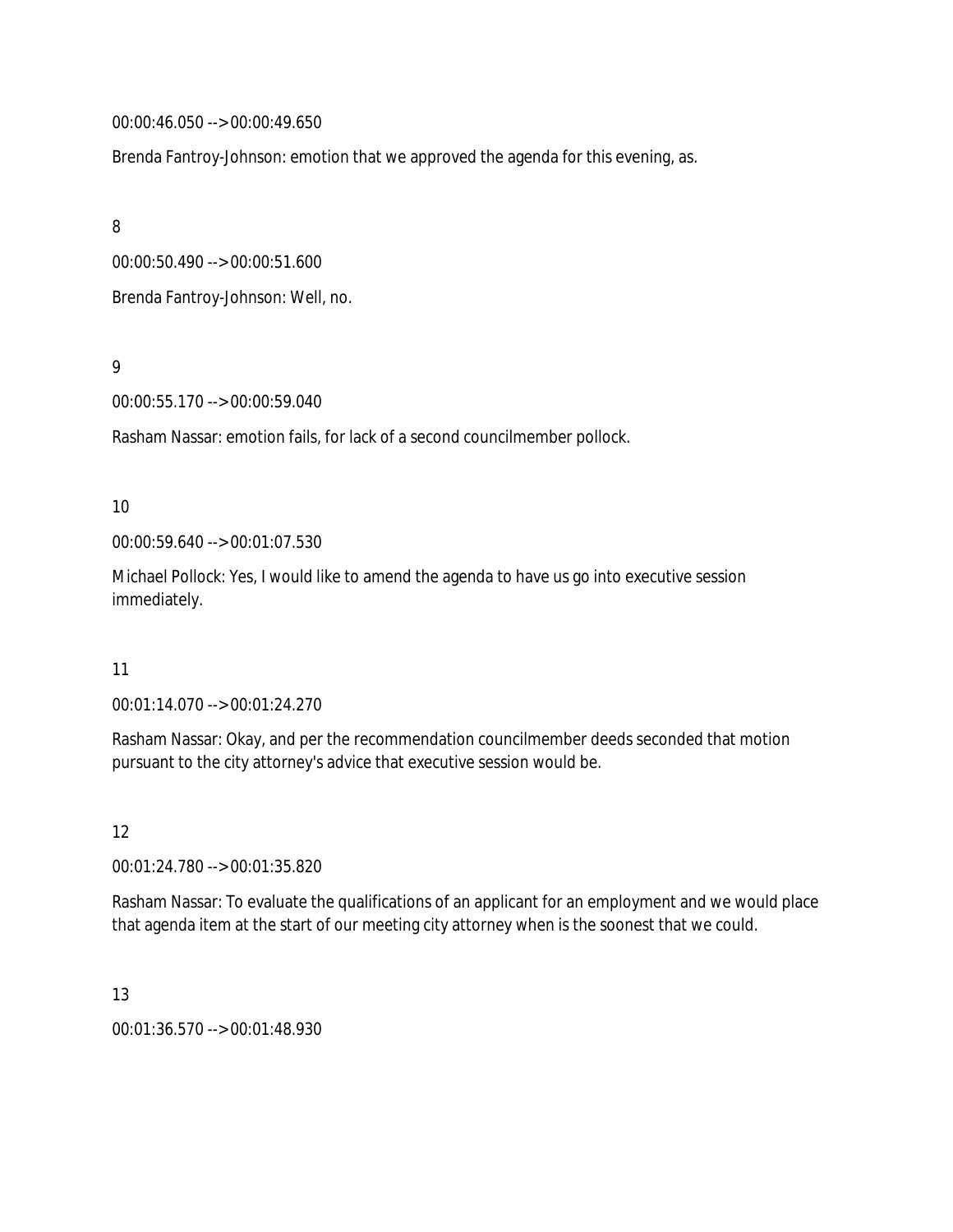Rasham Nassar: schedule that immediately after the yes okay and effort into Okay, so our new item three, this evening, as an executive session second session to discuss the qualifications for application for employment.

14

00:01:50.250 --> 00:01:55.530

Joe Levan: and better me where you get to that point, I can read for you, the statement and then you can go from there.

15

00:01:56.400 --> 00:01:57.870

Rasham Nassar: I have, I have a statement.

#### 16

00:01:57.930 --> 00:01:59.370

Rasham Nassar: From that from the previous agenda.

17

00:01:59.400 --> 00:02:03.090

Rasham Nassar: that's our CW for 2.30 point 110 correct yeah.

18

00:02:03.150 --> 00:02:03.900 Joe Levan: One g.

## 19

00:02:04.320 --> 00:02:04.740 Rasham Nassar: One g.

20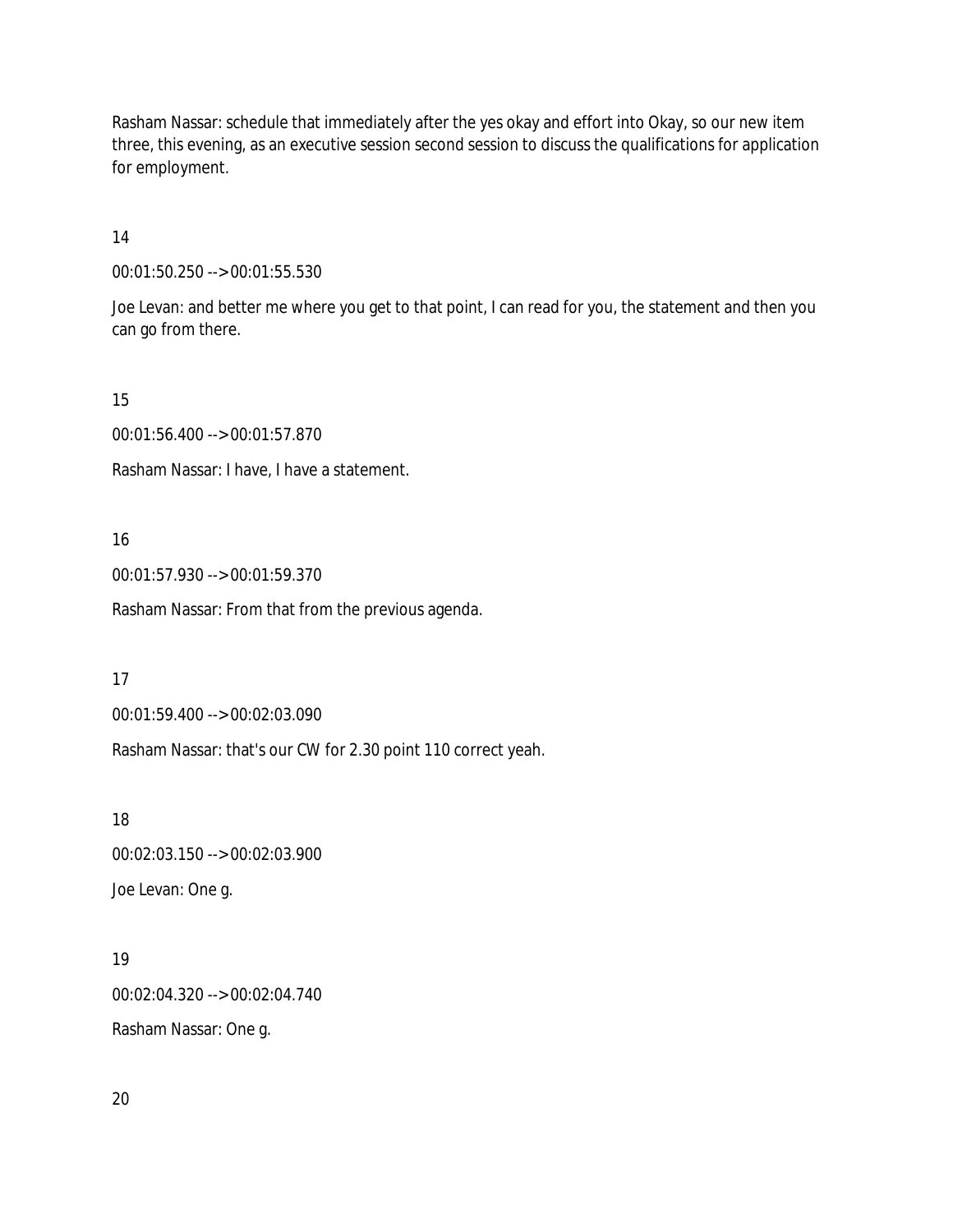00:02:05.250 --> 00:02:13.350

Rasham Nassar: One G OK OK so that's our new item three any other requests to modify or change tonight's agenda Council.

### 21

00:02:16.320 --> 00:02:23.460

Rasham Nassar: Can we vote on the on the on the motion to him in the agenda, and all those councilman all those in favor please say Aye.

22

00:02:23.730 --> 00:02:23.970

Aye.

23

00:02:25.200 --> 00:02:26.100

Rasham Nassar: Any opposed.

24

00:02:28.230 --> 00:02:29.520

Joe Deets: That passes unanimously.

25

00:02:29.940 --> 00:02:34.410

Rasham Nassar: So our agenda has been amended to add an executive executive session item, as our new item three.

## 26

00:02:35.670 --> 00:02:39.150

Rasham Nassar: Is there a counselor that like to put emotion on the floor to approve the agenda as modified.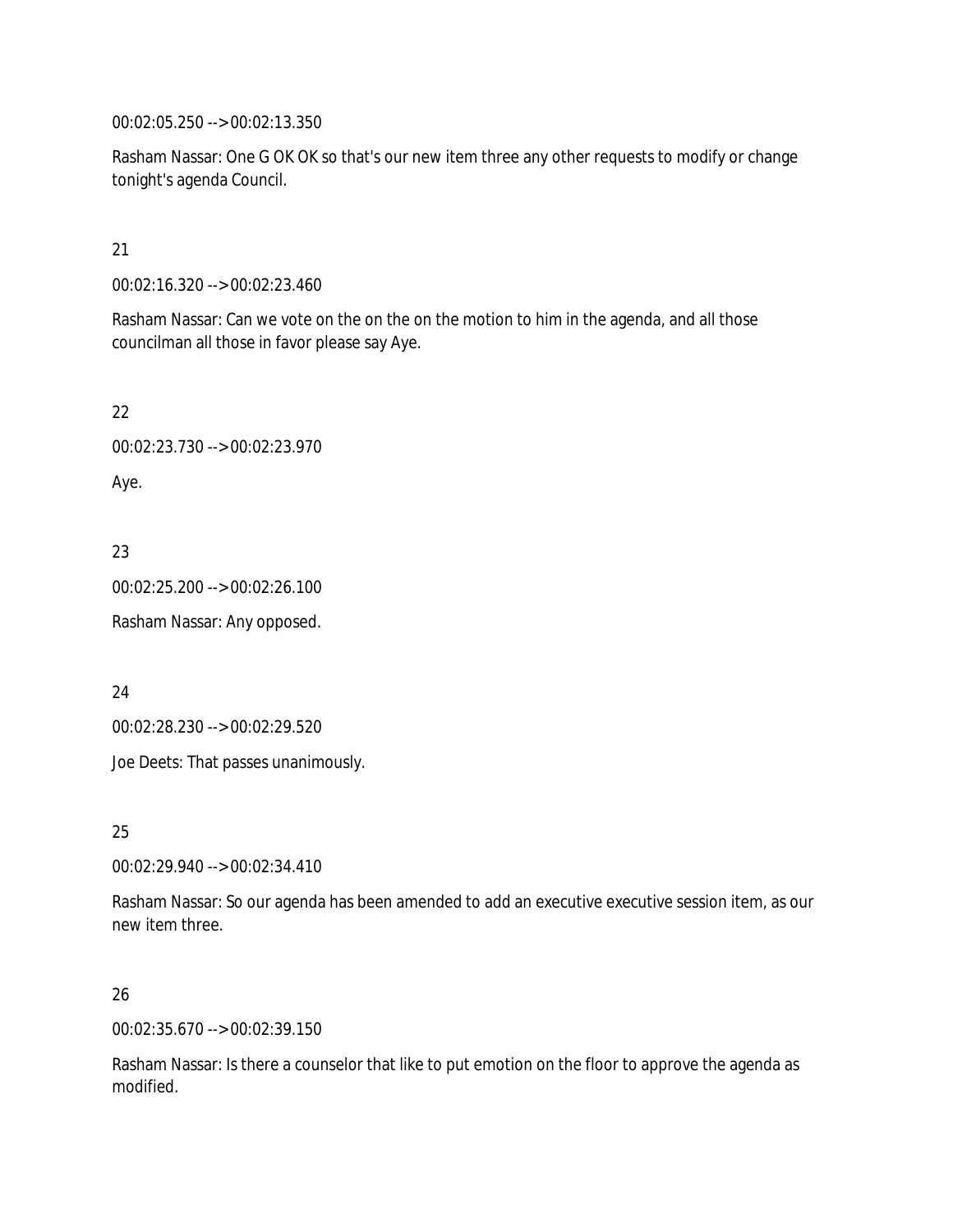27 00:02:40.170 --> 00:02:41.100 Rasham Nassar: Please raise your hand.

28 00:02:44.310 --> 00:02:45.000 Joe Deets: Oh sorry.

29

00:02:45.960 --> 00:02:48.120

Rasham Nassar: We have a raise hand feature in the panelists screen.

30

00:02:48.420 --> 00:02:48.870 Sorry.

31

00:02:51.420 --> 00:02:53.880

Rasham Nassar: councilmember deets why don't I just go, is it not working.

32 00:02:54.630 --> 00:02:55.800 Joe Deets: i'm sorry not.

33 00:02:56.220 --> 00:02:57.810 Christy Carr: My raised hand is not working.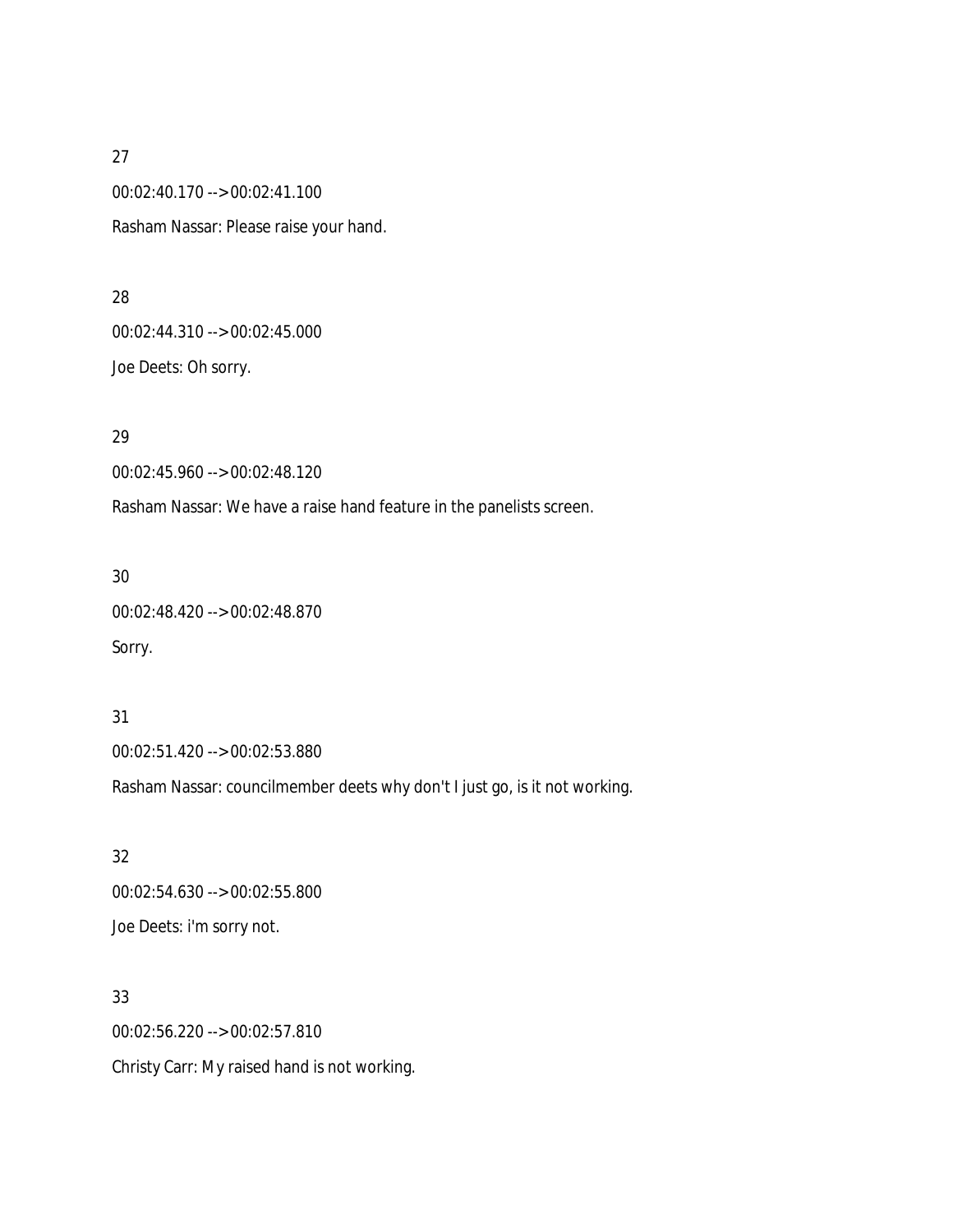00:02:59.070 --> 00:03:02.220

Rasham Nassar: Oh well, that explains why okay.

### 35

00:03:03.600 --> 00:03:07.410

Rasham Nassar: we'll just do visible raise hand sense so councilmember dates why don't you go ahead.

#### 36

00:03:08.190 --> 00:03:08.580 Okay.

### 37

00:03:10.860 --> 00:03:13.830

Joe Deets: i'm sorry there I moved to approve the agenda as amended.

#### 38

00:03:14.640 --> 00:03:24.690

Rasham Nassar: Second okay Council already stated, the motion and councilmember pollock seconded is there any further discussion on the motion seeing none all those in favor say Aye.

39

00:03:26.100 --> 00:03:26.340

Joe Deets: Aye.

## 40

00:03:26.760 --> 00:03:39.450

Rasham Nassar: Any opposed that the motion to approve the agenda as amended is approved deanna honestly we're on to our conflict of interest disclosure Council members does anyone have a conflict of interest to disclose tonight.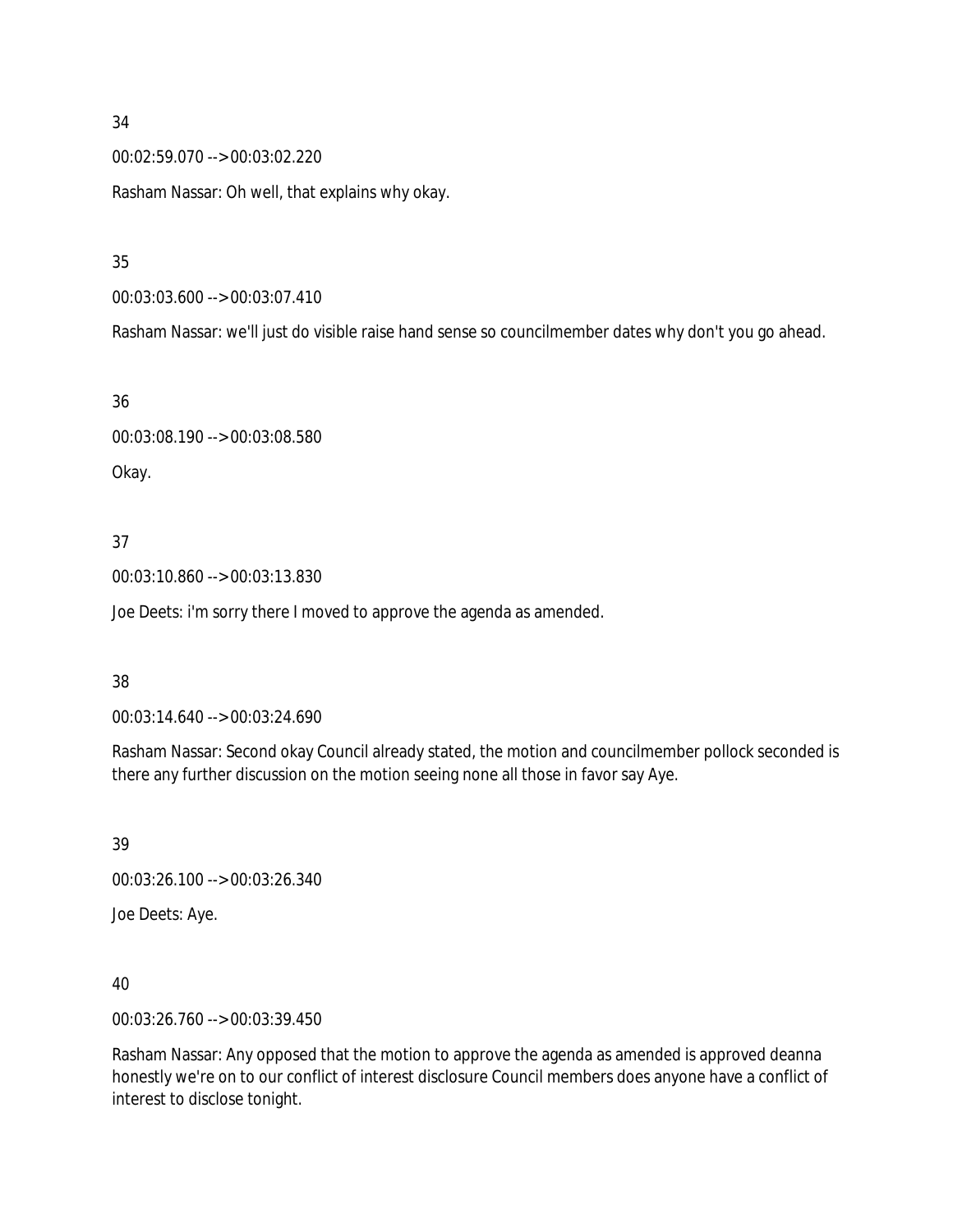00:03:43.080 --> 00:03:58.530

Rasham Nassar: Okay, seeing none, we are moving on to our new item three, which is an executive session pursuant to our CW for 2.3 0.1101 g to evaluate the qualifications of an applicant for employment, or to review the performance of a public employee.

42

00:04:00.210 --> 00:04:06.630

Rasham Nassar: The time is 6:06pm and city attorney how much time have we scheduled for this with 30 minutes.

43

00:04:07.470 --> 00:04:09.030

Michael Pollock: An hour to just an hour.

44

00:04:09.960 --> 00:04:10.830 Joe Levan: it's up to the Council.

45

00:04:11.250 --> 00:04:24.210

Rasham Nassar: Was 21 3030 minutes, and then we have the option to extend Council we expect to be gone for 30 minutes, the time is 607 that puts a return time or around 6:37pm.

#### 46

00:04:25.500 --> 00:04:26.190

Rasham Nassar: city attorney.

47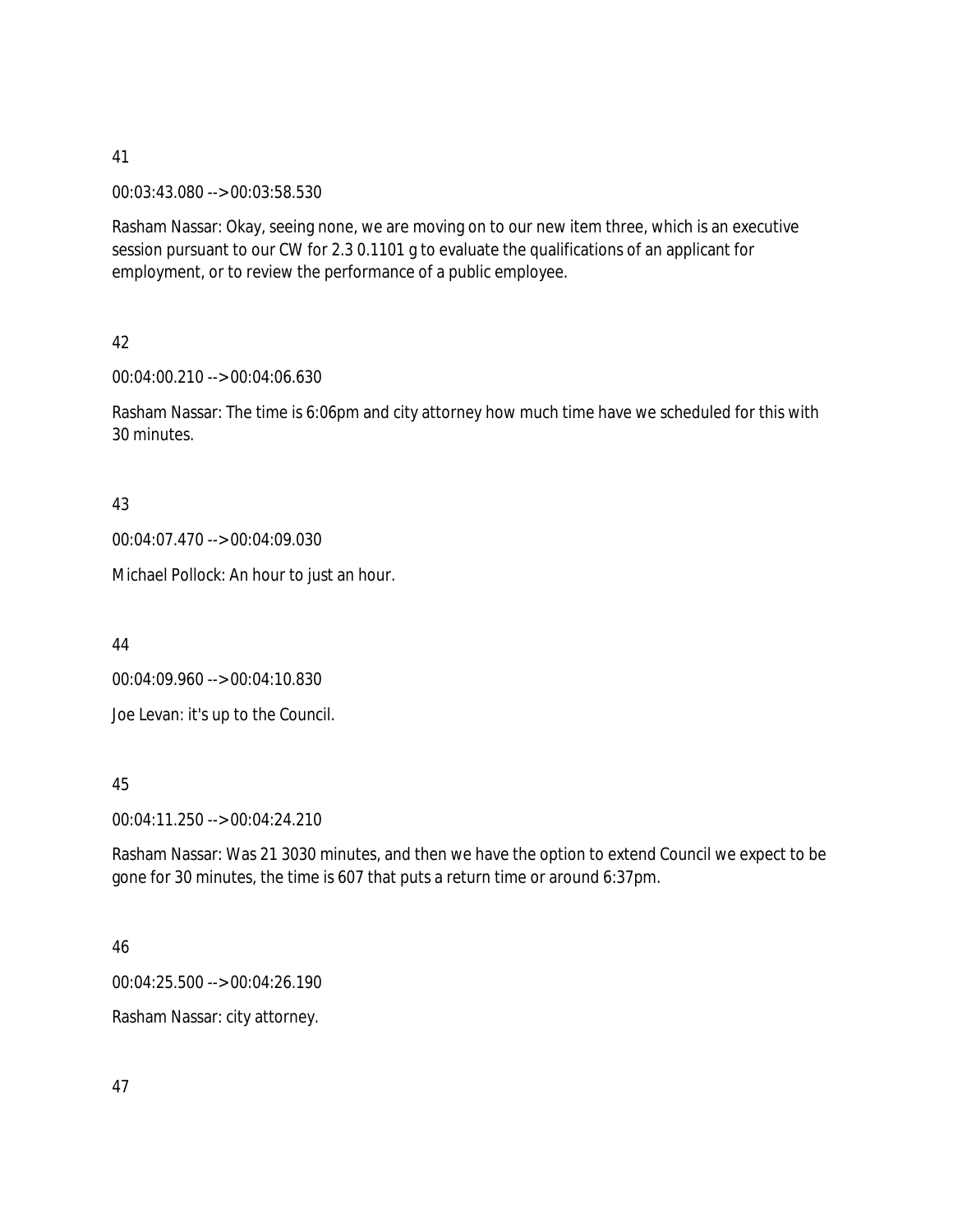00:04:27.030 --> 00:04:38.280

Joe Levan: Yes, okay so Council again you'll leave this you'll leave this meeting i'll try to send you the same invite I sent you before for executive session, hopefully that'll work for this new one and you'll click on to that one to join the executive session.

48

00:04:40.230 --> 00:04:41.850

Joe Levan: Okay, so leave this meeting.

49

00:35:35.070 --> 00:36:37.980

Christine Brown: Council has extended the executive session for an additional 30 minutes, they are now anticipated to return at 707.

50

01:06:55.530 --> 01:08:07.980

Christine Brown: Council has extended the executive session for an additional 15 minutes, they now anticipate returning at 722.

51

01:18:17.220 --> 01:18:17.940

Christy Carr: hey Ellen.

52

01:18:19.170 --> 01:18:24.210

Christy Carr: i'm having the same issue, as before, in this meeting, where my raise hand function is not working.

53

01:18:26.820 --> 01:18:27.870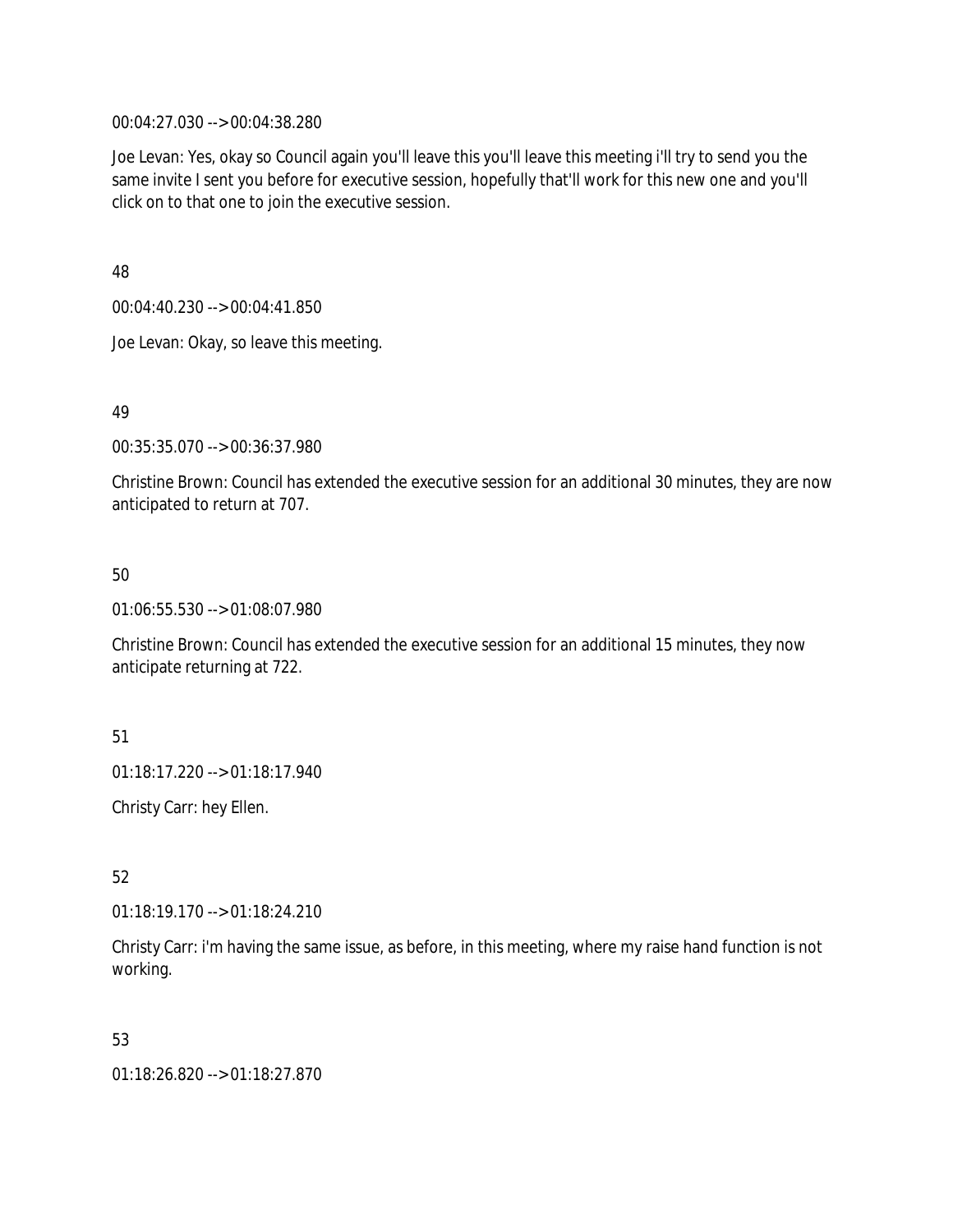Ellen Schroer: I.

54

01:18:28.350 --> 01:18:31.440

Christy Carr: i'm also not able to see the participants list.

55

01:18:32.040 --> 01:18:32.610 weird.

56

01:18:33.930 --> 01:18:36.750

Ellen Schroer: i'm i'm not quite sure.

57

01:18:38.010 --> 01:18:42.330

Ellen Schroer: Let me see if I can raise your hand oh I don't think I can because i'm not a i'm.

58 01:18:44.130 --> 01:18:44.730 Christy Carr: supposed to be.

59 01:18:46.380 --> 01:18:47.610 Joe Deets: Raised hand.

60

01:18:47.640 --> 01:18:51.360

Joe Deets: But you click it and I don't see a hand raised.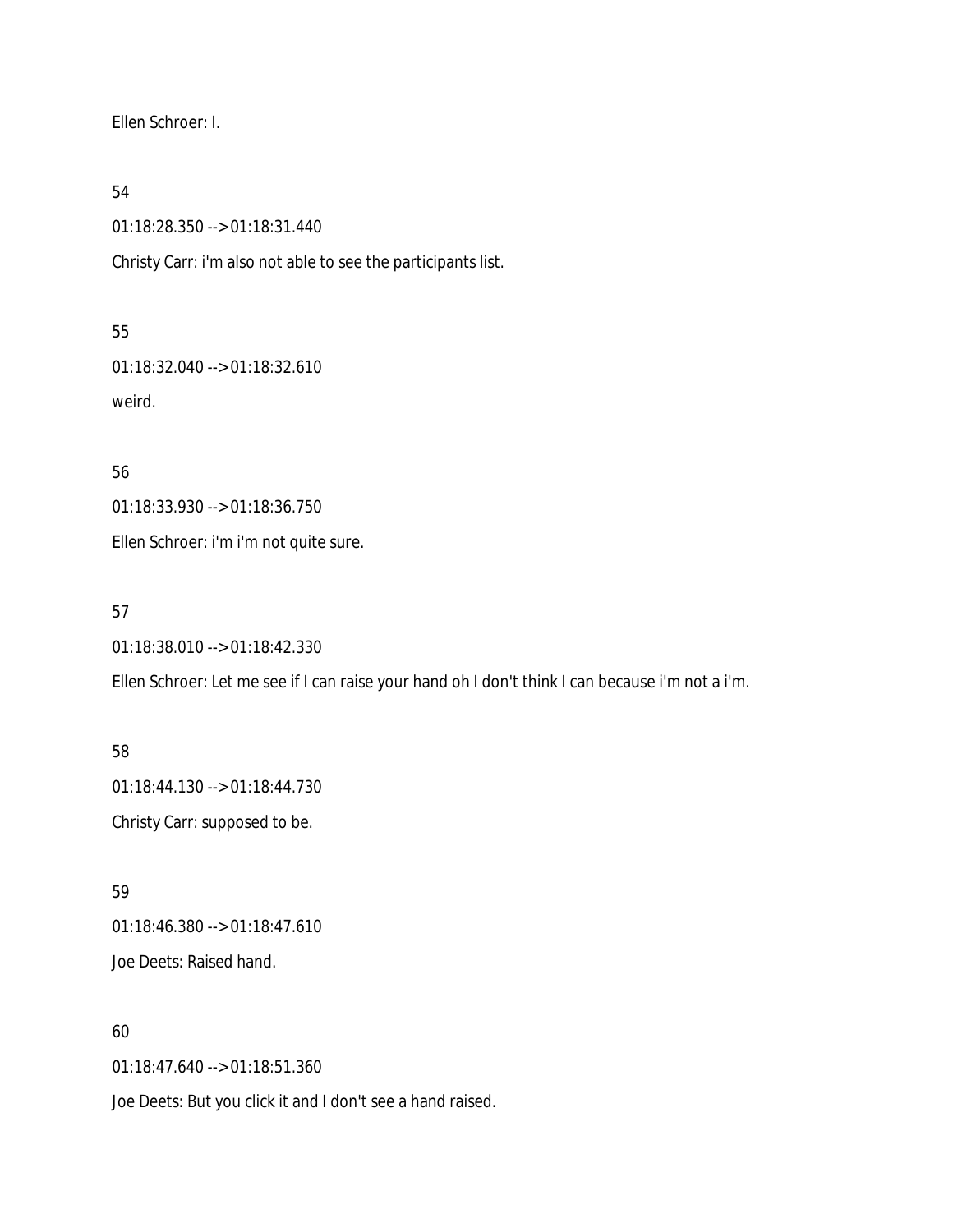01:18:52.530 --> 01:18:55.170

Ellen Schroer: Oh mine doesn't raise either huh.

#### 62

01:18:56.700 --> 01:18:56.970

Joe Deets: ha.

### 63

01:18:57.810 --> 01:19:06.510

Ellen Schroer: I think so um okay can oh yeah paying it and see if that's working, but it doesn't seem like.

### 64

01:19:07.380 --> 01:19:07.860

Joe Deets: it's weird.

## 65

01:19:08.370 --> 01:19:10.710

Ellen Schroer: The attendees appear to be able to raise their hands.

# 66

01:19:13.590 --> 01:19:15.360

Rasham Nassar: Is there any other we don't have the emotion.

# 67

01:19:15.480 --> 01:19:17.430

Rasham Nassar: function, either with the little faces.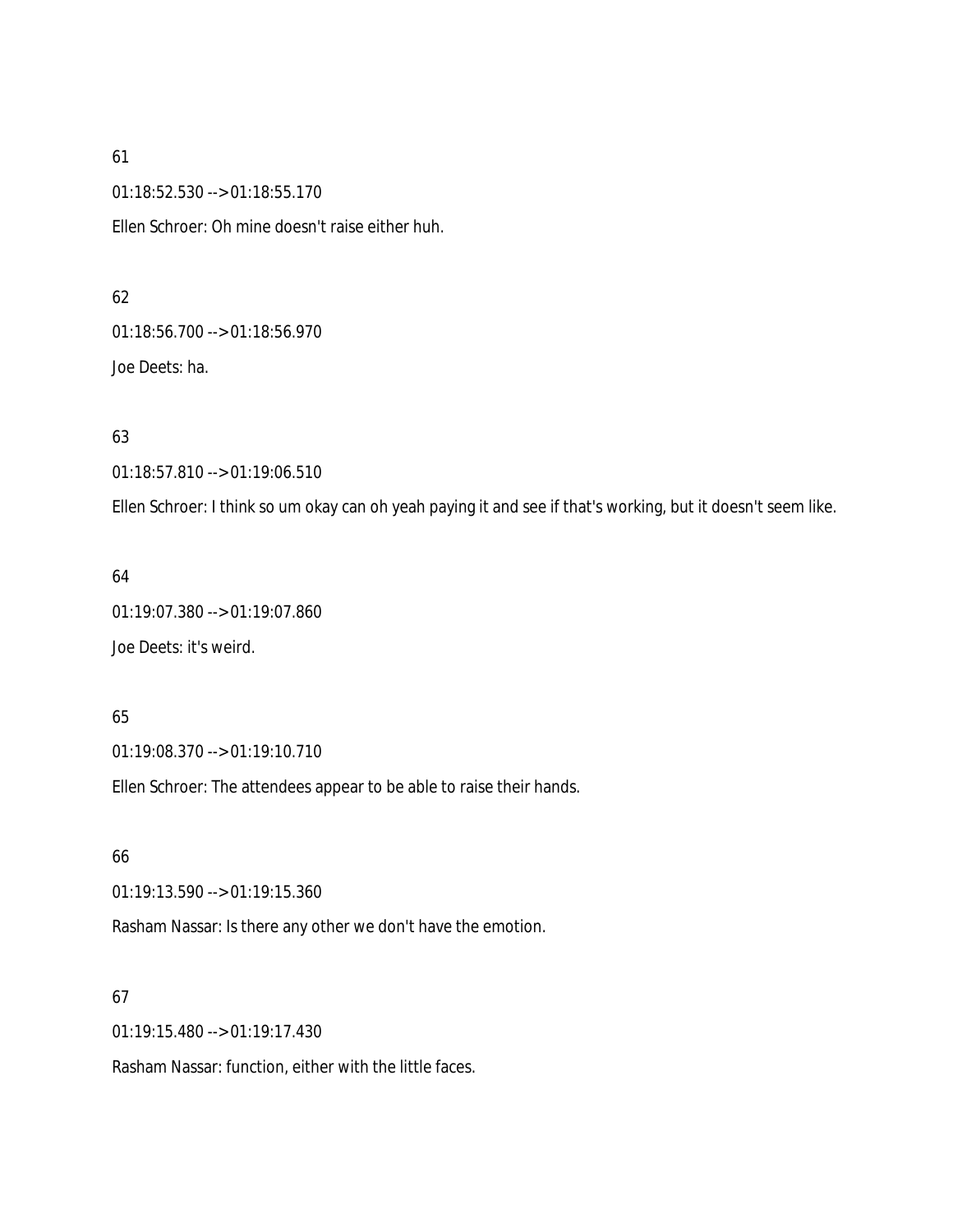01:19:18.030 --> 01:19:21.330

Ellen Schroer: haha yeah i'm not quite sure how that i'm.

#### 69

01:19:22.860 --> 01:19:26.220

Ellen Schroer: not sure how that would have happened, let me see if we can put our.

#### 70

01:19:27.450 --> 01:19:29.280

Ellen Schroer: Thinking caps on super fast.

## 71

01:19:30.030 --> 01:19:31.500 Rasham Nassar: Okay that'd be great yeah.

## 72

01:20:47.850 --> 01:20:55.260

Rasham Nassar: Any attorney did you hear that it is working to real quickly to fix the hamburgers function for Council members okay.

## 73

01:20:55.530 --> 01:20:56.790

Joe Levan: Which good to know that.

## 74

01:20:57.240 --> 01:20:57.930

Rasham Nassar: you're back out of.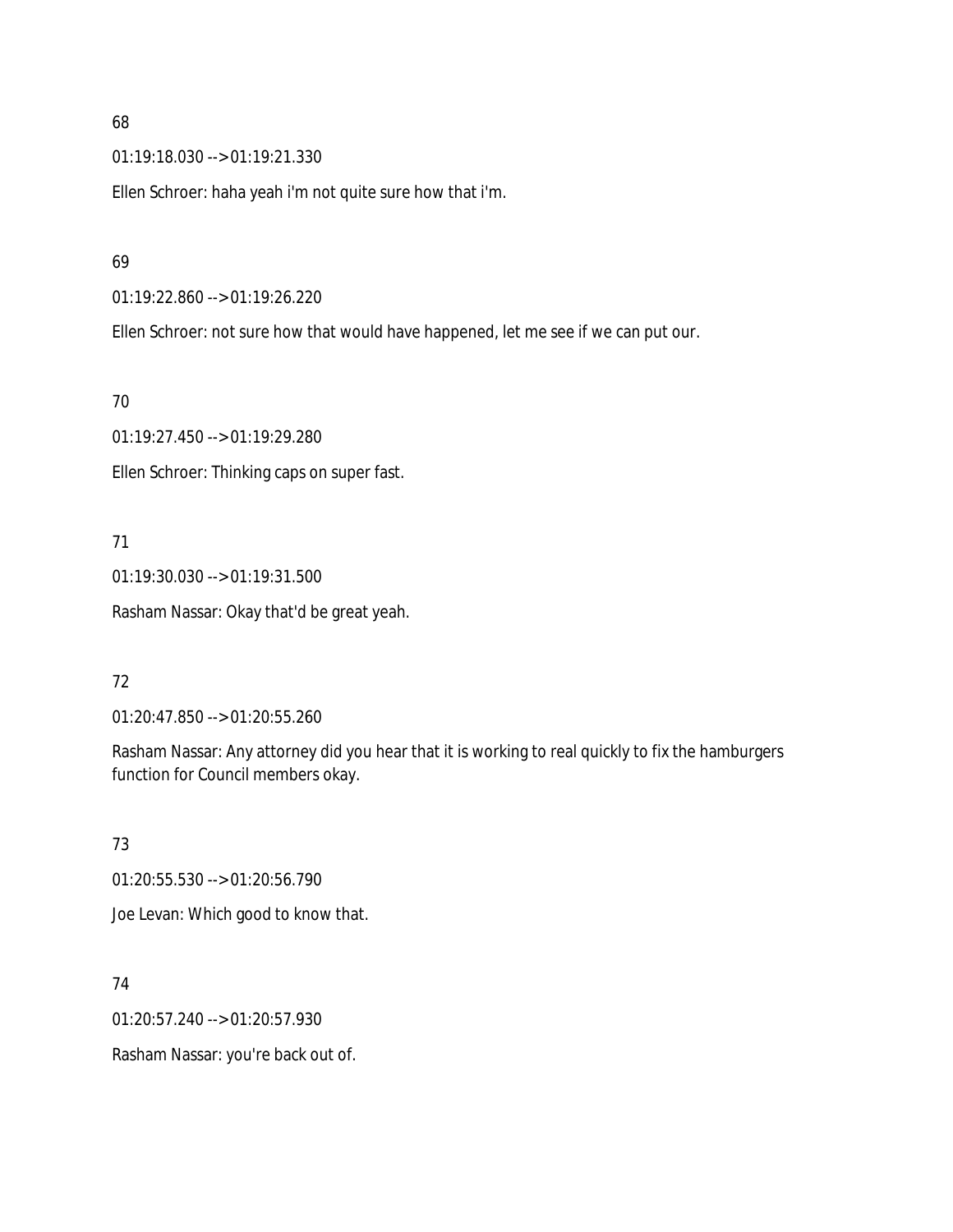01:20:58.620 --> 01:20:59.850

Joe Levan: Out of executive session.

76

01:21:00.120 --> 01:21:02.490

Rasham Nassar: Okay okay sounds great okay.

# 77

01:21:03.960 --> 01:21:10.410

Rasham Nassar: Good evening members of the public Council has returned from its executive session, the time is 7:23pm.

# 78

01:21:12.390 --> 01:21:26.520

Rasham Nassar: We will now reconvene the City Council regular business meeting, we are, however, on a temporary administrative pause while we fix a zoom glitch interim city manager, do you have some positive news to report.

## 79

01:21:27.210 --> 01:21:30.390

Ellen Schroer: And some news to report, which is that we're working hard on it, but we.

## 80

01:21:31.860 --> 01:21:42.660

Ellen Schroer: Google is not not saying Oh, we know exactly how to fix that but we're we're working on it and I will let you know as soon as we have figured it out, but for right now I think it's probably best just to proceed.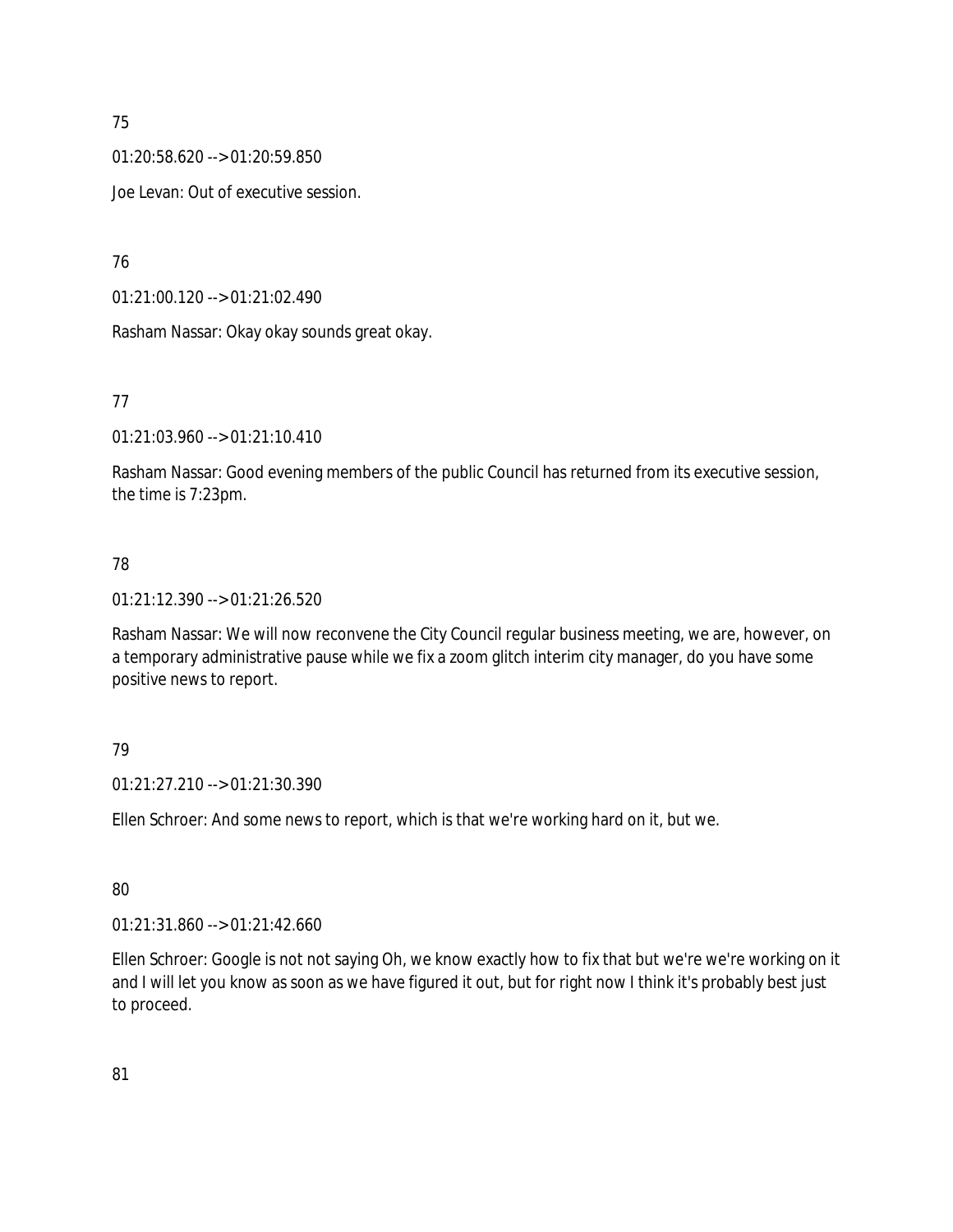01:21:43.470 --> 01:21:54.720

Rasham Nassar: Okay, and I do see that the hand raised function is working for attendees and our our first item of business, which is our new number four on our agenda is public comments, so we are missing a Council member.

82

01:21:58.350 --> 01:22:01.320

Rasham Nassar: city attorney have you gotten an email from councilmember Pollack.

83

01:22:02.850 --> 01:22:03.210

Rasham Nassar: Having.

### 84

01:22:05.160 --> 01:22:11.730

Rasham Nassar: It would counsel mind waiting one minute, just to allow him time if he's experiencing some technical difficulties.

#### 85

01:22:14.010 --> 01:22:22.170

Rasham Nassar: Meanwhile, members of the public, we are moving on to public comment period in just a moment, if you would like to speak tonight I would please ask that you.

86

01:22:22.560 --> 01:22:34.500

Rasham Nassar: find the raise hand feature on your zoom platform it's at the bottom, you can access that by going to the bottom of your screen clicking on participants at the bottom of the list of names is a function to raise your hand.

87 01:22:35.820 --> 01:22:42.810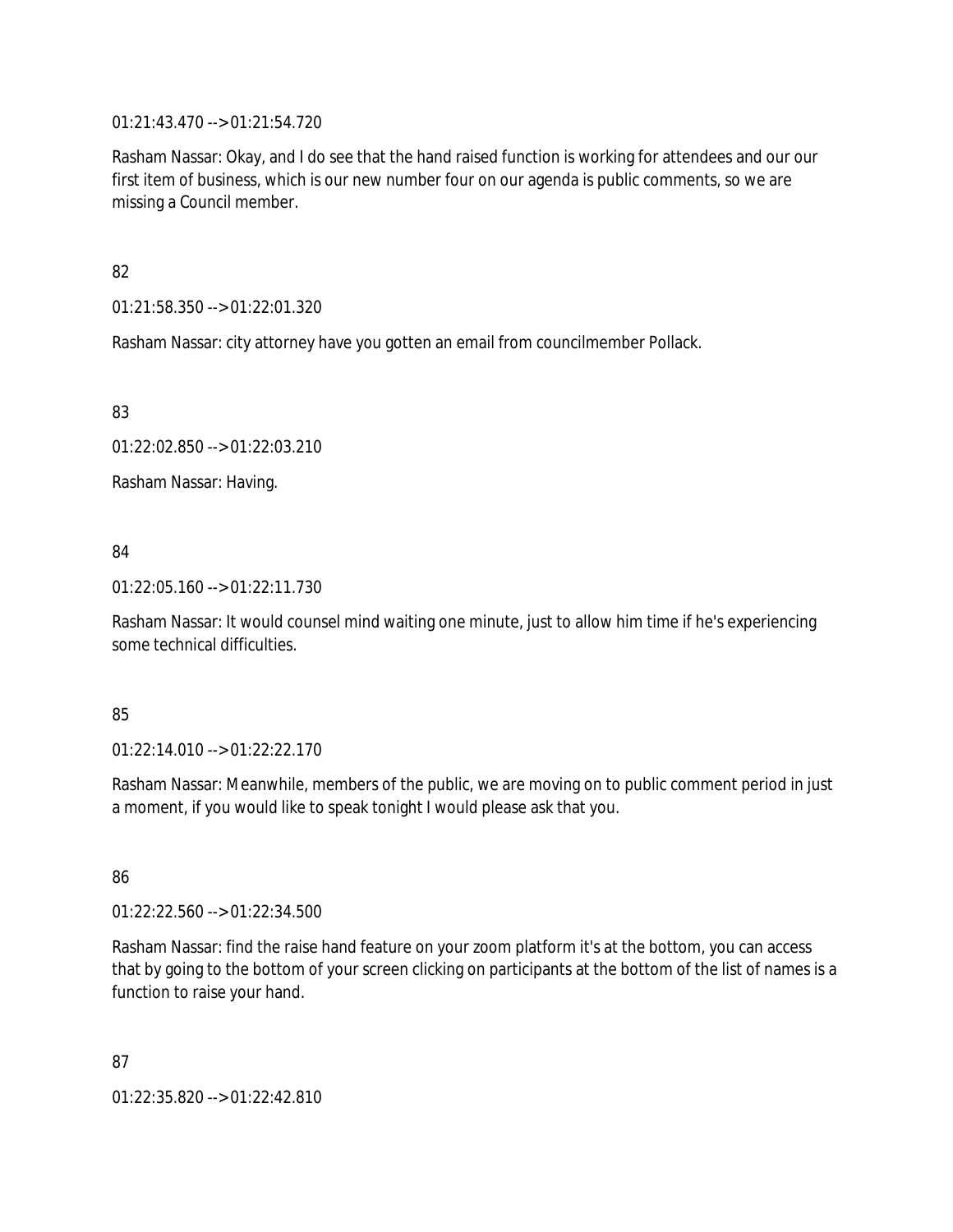Rasham Nassar: Once you've done, that you will appear an order with a raise hands, at least from my perspective, and the city clerk will be calling you into our meeting one by one.

### 88

01:22:43.740 --> 01:22:59.190

Rasham Nassar: Once you have successfully entered the council's zoom room, you may unmute yourself and proceed to state your name and the street you live on, and then you are allotted three minutes in which to give your comments.

### 89

01:23:01.620 --> 01:23:10.410

Rasham Nassar: city attorney nothing from councilmember pollock nothing okay well in the interest of keeping our meetings on time, we will go ahead and proceed.

### 90

01:23:11.460 --> 01:23:12.900

Rasham Nassar: With our public comment period.

#### 91

01:23:13.740 --> 01:23:14.520

Rasham Nassar: city clerk.

## 92

01:23:14.580 --> 01:23:18.330

Rasham Nassar: Would you mind bringing in our first public speaker tonight.

## 93

01:23:21.000 --> 01:23:26.460

Rasham Nassar: Miss Cynthia bellis Cynthia please unmute and the floor is yours take your name in the street you live on.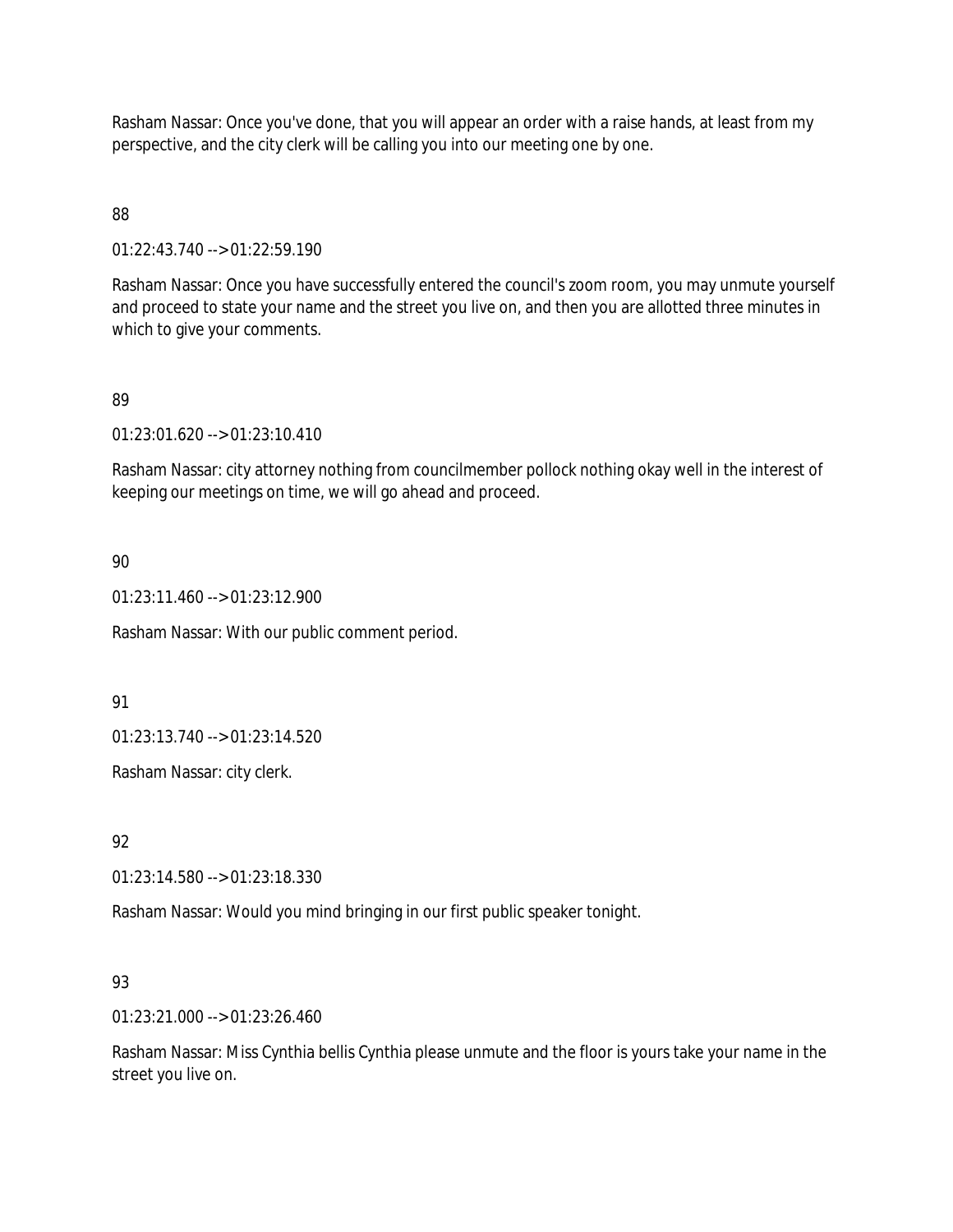01:23:27.540 --> 01:23:28.230

Cynthia Bellas: I can you hear me.

95

01:23:30.240 --> 01:23:31.170

Rasham Nassar: Yes, we can hear you.

96

01:23:31.410 --> 01:23:32.250

Cynthia Bellas: Great thanks.

97

01:23:33.300 --> 01:23:39.360

Cynthia Bellas: So i'm going to talk about the city manager position tonight and the applicants.

## 98

01:23:40.410 --> 01:23:56.190

Cynthia Bellas: Any City Council member who would vote to appoint a city manager who openly encouraged big businesses walmart costco and the ritz carlton to infiltrate small towns, who did not want them is sorely out of step with their constituency.

## 99

01:23:57.360 --> 01:24:07.260

Cynthia Bellas: Texas based and Texan values driven strategic government resources is setting their applicant up for failure.

100

01:24:07.830 --> 01:24:18.330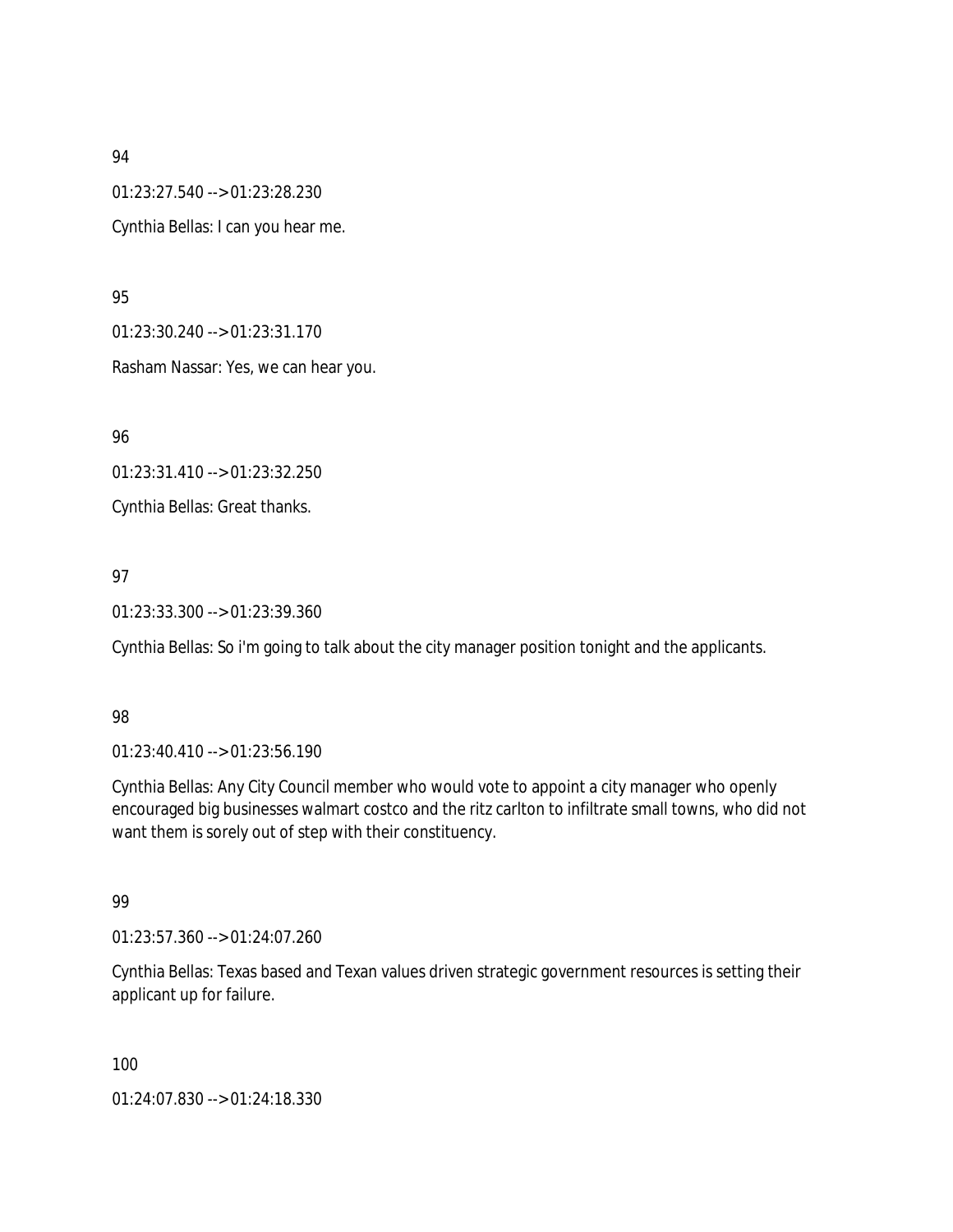Cynthia Bellas: RON hollifield your batting average is dismal in this town stop sending us applicants that don't represent our Community values, in fact, please stop work.

101

01:24:19.170 --> 01:24:31.710

Cynthia Bellas: A message to Blair King if you thought the citizens who united against your pro development policies and Lodi half moon bay and coronado island were tough wait till you get a load of us.

102

01:24:32.430 --> 01:24:39.450

Cynthia Bellas: Do your career a favor can then steer clear of our Community where environmentalism.

### 103

01:24:39.930 --> 01:24:54.960

Cynthia Bellas: preservation of ecosystems and conservation of our small town look and feel take precedence over any pro developer deal, you may bring to the table, we support Keith Campbell for bainbridge island city manager thanks.

104

01:24:58.170 --> 01:24:58.920

Rasham Nassar: Thank you.

105

01:25:00.270 --> 01:25:02.370

Rasham Nassar: Our next public speaker is Jim.

106

01:25:04.530 --> 01:25:13.980

Rasham Nassar: And before you start Jim city attorney councilmember pollock called i'm hoping that you can help them get into the meeting he is having technical difficulties.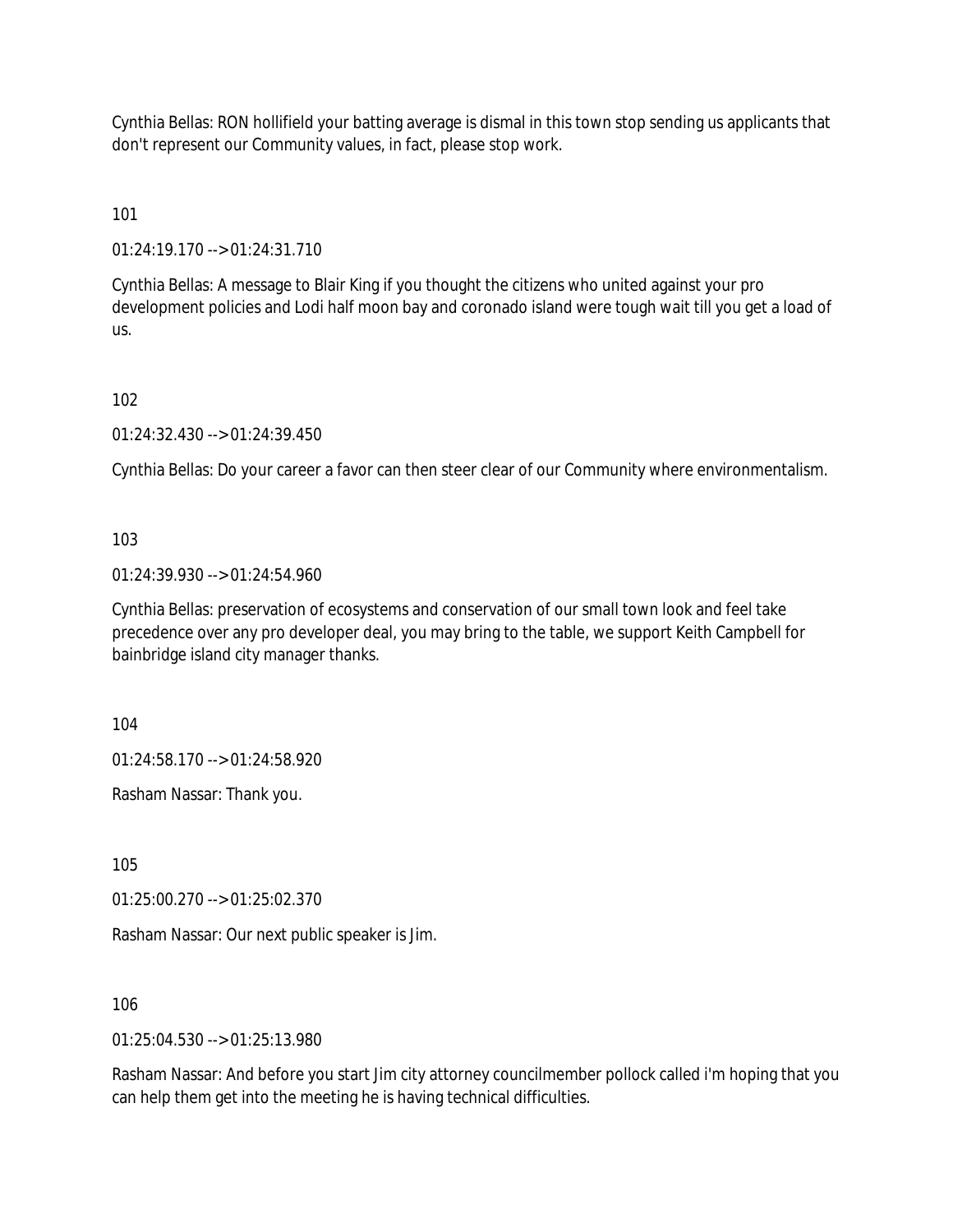01:25:15.480 --> 01:25:15.930

Rasham Nassar: Great.

108

01:25:16.380 --> 01:25:19.320

Rasham Nassar: Thank you very much okay Jim go ahead and mute and begin your comments.

109

01:25:21.090 --> 01:25:23.400

jim: Good evening, thank you for the opportunity to comment.

110

01:25:24.840 --> 01:25:37.740

jim: i'd like to voice my support for Keith Campbell for city manager Keith campbell's life and professional experience in the Pacific Northwest appears to make him a better choice for our city.

111

01:25:38.820 --> 01:25:49.770

jim: From hotels and mcmansion developments to the wanton degradation of our natural resources bainbridge island needs someone to help moderate growth.

112

01:25:51.090 --> 01:25:52.560

jim: and prepare for the coming.

113

01:25:53.820 --> 01:25:54.120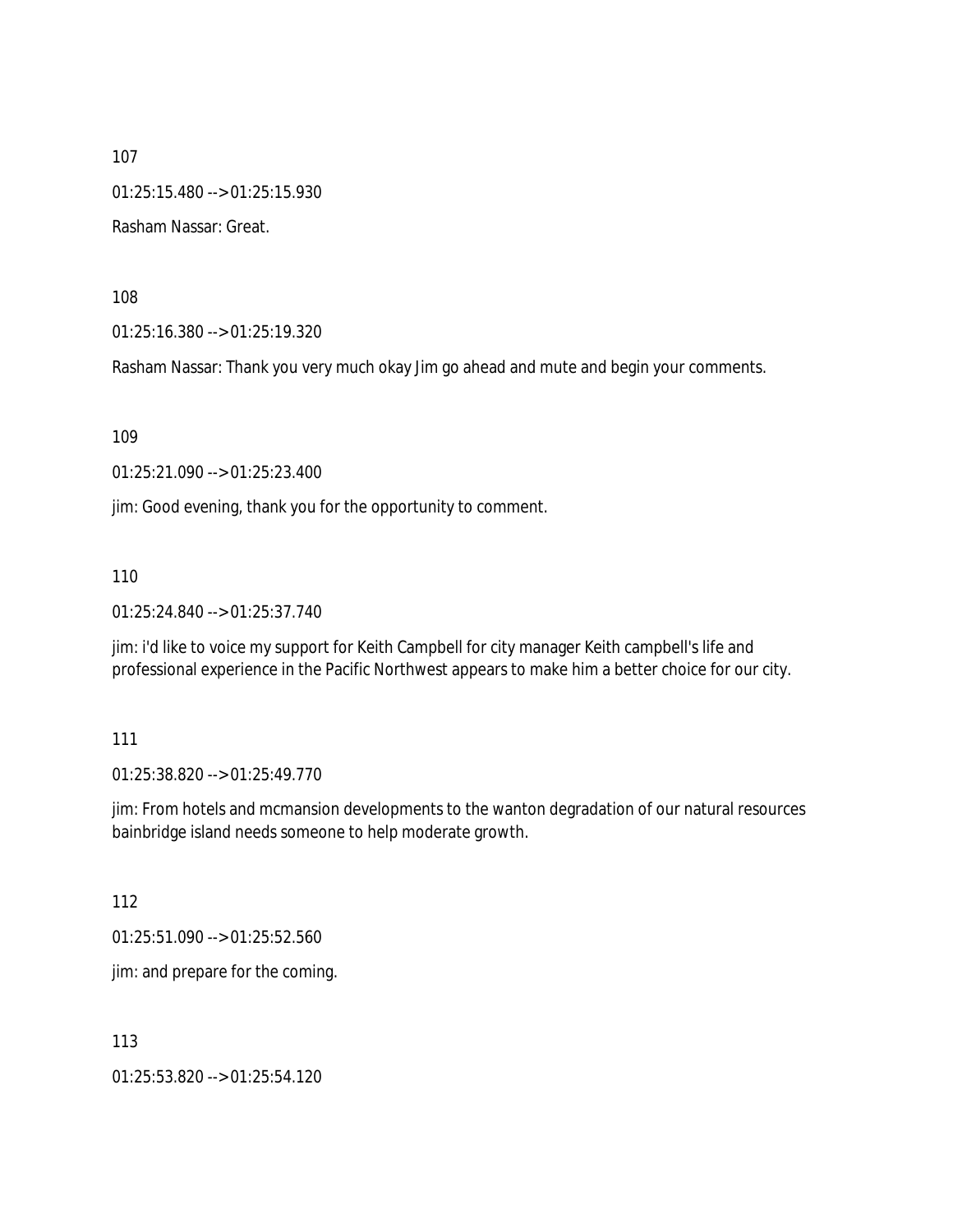jim: i'm.

#### 114

01:25:55.380 --> 01:26:09.000

jim: On the other hand, Blair King appears to be a specialist at facilitating the kind of development that needs to be checked not encouraged please offer Keith Campbell the city manager position, thank you.

115

01:26:11.490 --> 01:26:14.730

Rasham Nassar: Thank you, our next public speaker is Cindy.

#### 116

01:26:20.160 --> 01:26:24.690

Rasham Nassar: Cindy please unmute state your name and the street you live on, and you can begin your public comments.

117

01:26:32.670 --> 01:26:37.200

Rasham Nassar: Cindy you're still on mute so just whenever you're you're ready and I don't know if we have the power to.

118

01:26:38.940 --> 01:26:39.450

Rasham Nassar: unmute.

119

01:26:46.050 --> 01:26:48.240

Rasham Nassar: city clerk that's something we can assist with.

120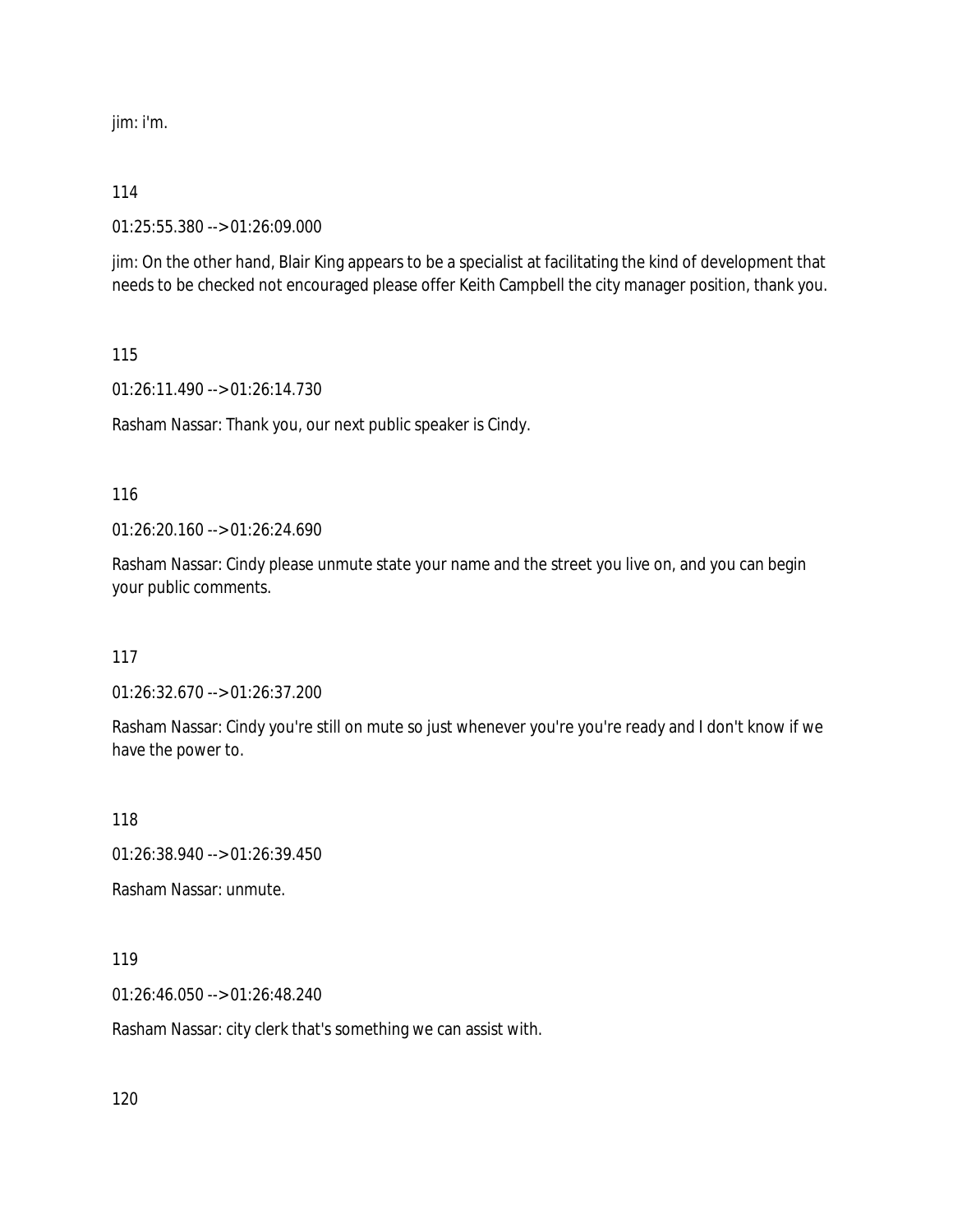01:26:49.890 --> 01:26:54.990

Christine Brown: I can ask to unmute which i've done I don't have the power to unmute okay.

121

01:26:57.390 --> 01:26:58.500

Rasham Nassar: Give Cindy a few more.

122 01:26:58.560 --> 01:26:59.370 Rasham Nassar: moments here.

123 01:27:20.460 --> 01:27:21.660 cindy anderson: hello, this is.

124 01:27:22.050 --> 01:27:23.100 Rasham Nassar: hi Cindy Anderson.

125 01:27:23.130 --> 01:27:23.730 Rasham Nassar: We can hear you.

126 01:27:24.510 --> 01:27:26.490 cindy anderson: Oh sorry i'm letting my dog in.

127 01:27:28.140 --> 01:27:33.690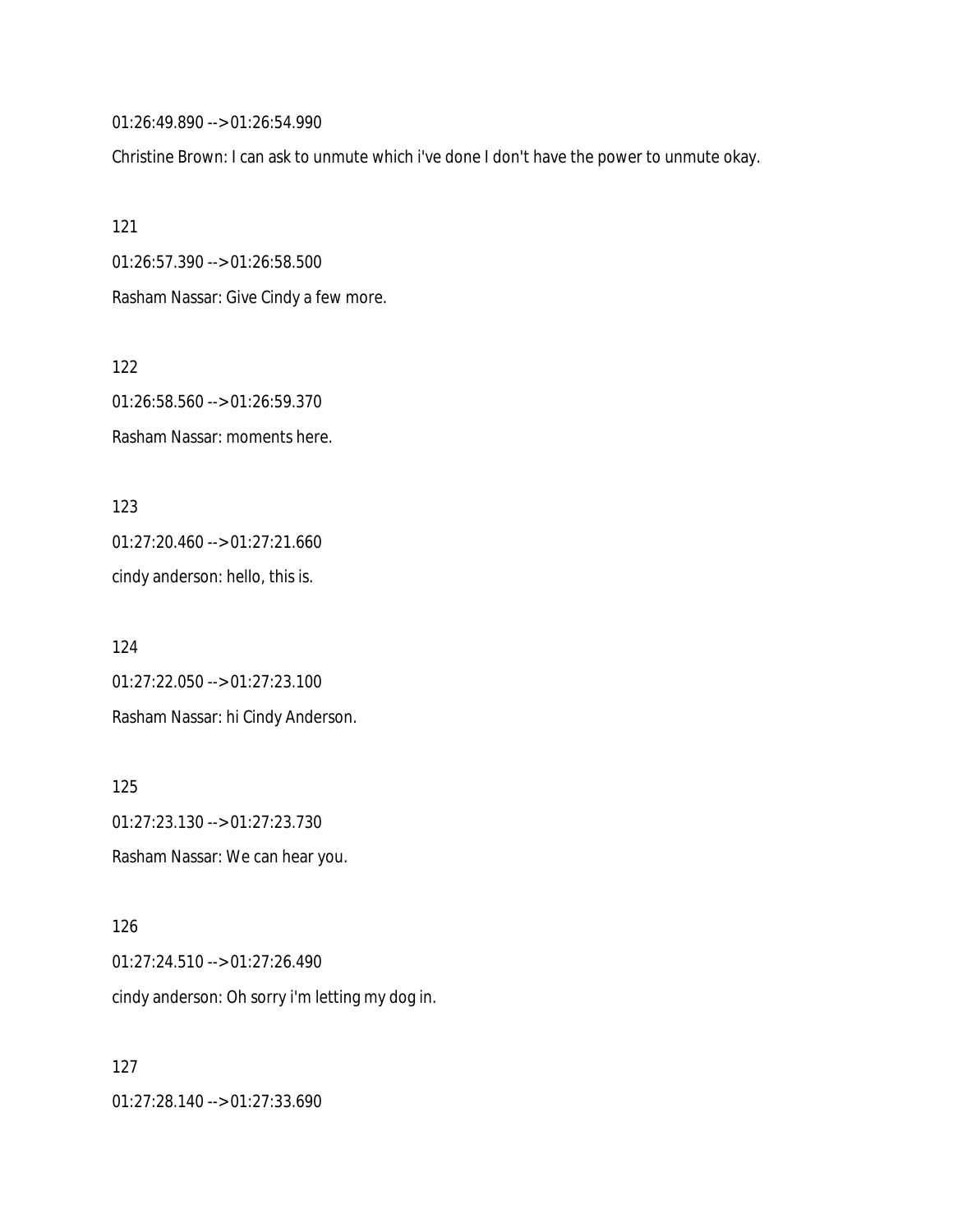cindy anderson: My name is Cindy Anderson and I live on striding road on being recorded and.

### 128

01:27:38.340 --> 01:27:56.730

cindy anderson: You know I have questions about ethics committee meeting, and unfortunately I don't think it's on the website, yet, but i'm curious about how it works when you know, a Council member is supposed to use the city email or any communication.

### 129

01:27:57.780 --> 01:28:16.830

cindy anderson: related related to the city business, and you know I got the impression from the discussion last night that that a Council Member was being criticized for using the city email, and I mean i'm just really confused and and it would be nice to have some clarification.

#### 130

01:28:18.720 --> 01:28:22.200

cindy anderson: And also, it would be nice to have clarification about.

#### 131

01:28:24.000 --> 01:28:29.730

cindy anderson: city council members role, as I understand it, the only time their role is as.

#### 132

01:28:32.820 --> 01:28:43.260

cindy anderson: An official Council member is if they're at a meeting or in an executive session, other than that, even though they are an elected official anything they do is not.

#### 133

 $01:28:44.910 \rightarrow 01:28:54.930$ 

cindy anderson: does not carry the authority of a Council member and I got the impression that the ethics committee members, thought that because.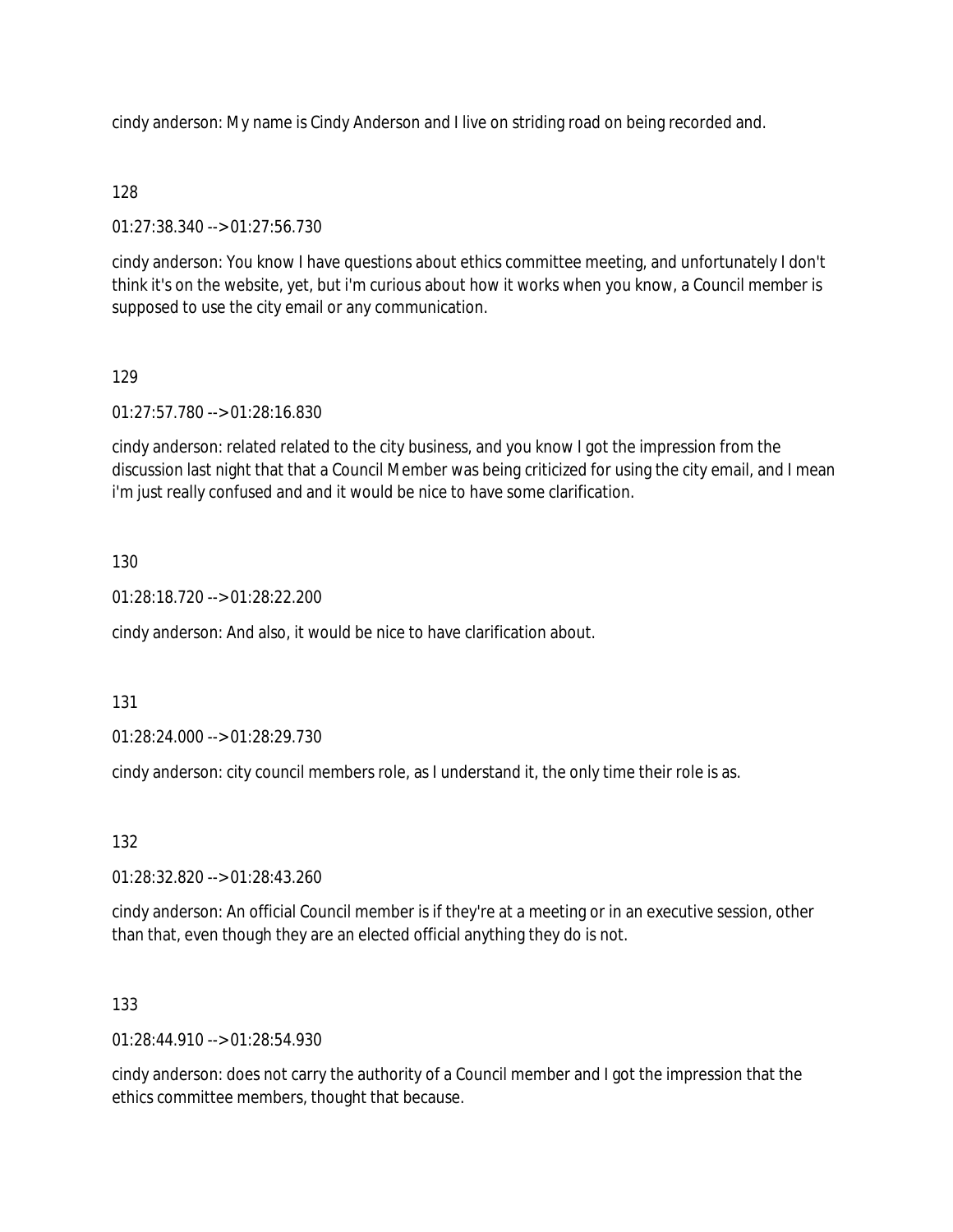01:28:55.920 --> 01:29:08.250

cindy anderson: councilmember wrote an email and identified himself as a Council member of the church and sending them cities what's site or email, which he showed that he was acting.

135

01:29:10.950 --> 01:29:28.830

cindy anderson: In official um and that's impossible, I remember hearing, at least, I think it is i'm an attorney gave a presentation to the Council, I think, in 2012 so it's been a while, but you know he made it clear that the only time a Council.

136

01:29:28.830 --> 01:29:41.070

cindy anderson: Member is official is during a Council meeting with all of the other Members to so if someone could clarify that at some point in time, that would be nice Thank you.

137

01:29:43.050 --> 01:29:43.860

Rasham Nassar: Thank you Cindy.

138

 $01:29:44.460 \rightarrow 01:29:53.310$ 

Rasham Nassar: Our next public speaker is RON Peltier RON if you could once you're in the meeting state your name in the street you live on and begin your comments.

139

01:29:55.080 --> 01:30:05.760

Ron Peltier: Even Council members RON tells here valley road tonight or sometime very soon you'll be selecting a new city manager i'm not so vain is to think anything i'm going to say tonight will influence.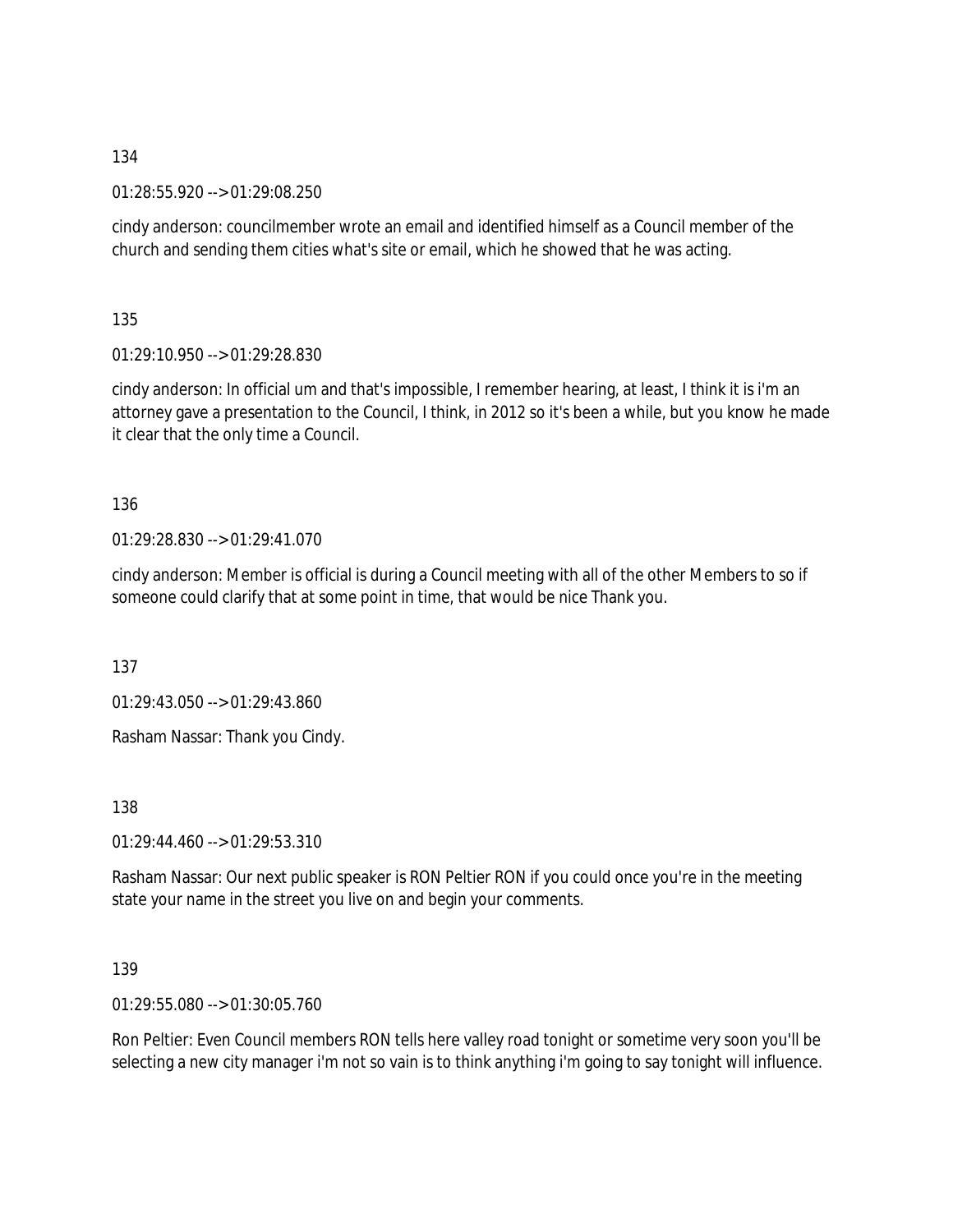## $01:30:06.210 \rightarrow 01:30:11.010$

Ron Peltier: You to choose who you choose, but I wouldn't nonetheless like offer some comments the record.

141

01:30:11.760 --> 01:30:19.650

Ron Peltier: The two candidates you're considering offer a stark contrast one Blair King has been city manager for about 30 years in southern California.

142

01:30:20.310 --> 01:30:34.680

Ron Peltier: He is known for increasing the revenues of the city's he manages promoting growth and development, including the paving of farmland, to make way for big box stores, the other candidate keep Campbell is currently a city manager in Oregon.

143

01:30:35.160 --> 01:30:37.920

Ron Peltier: Or is known for protecting his city from our development.

144

01:30:38.250 --> 01:30:47.910

Ron Peltier: And for balancing a range of Community goals Keith is considerably younger than Blair probably not set in his ways and more likely to be influenced by us.

145

01:30:48.240 --> 01:30:56.700

Ron Peltier: Then, to do it Blair King has always done push development to increase city revenues, as elected officials you're going to own the choice you make.

146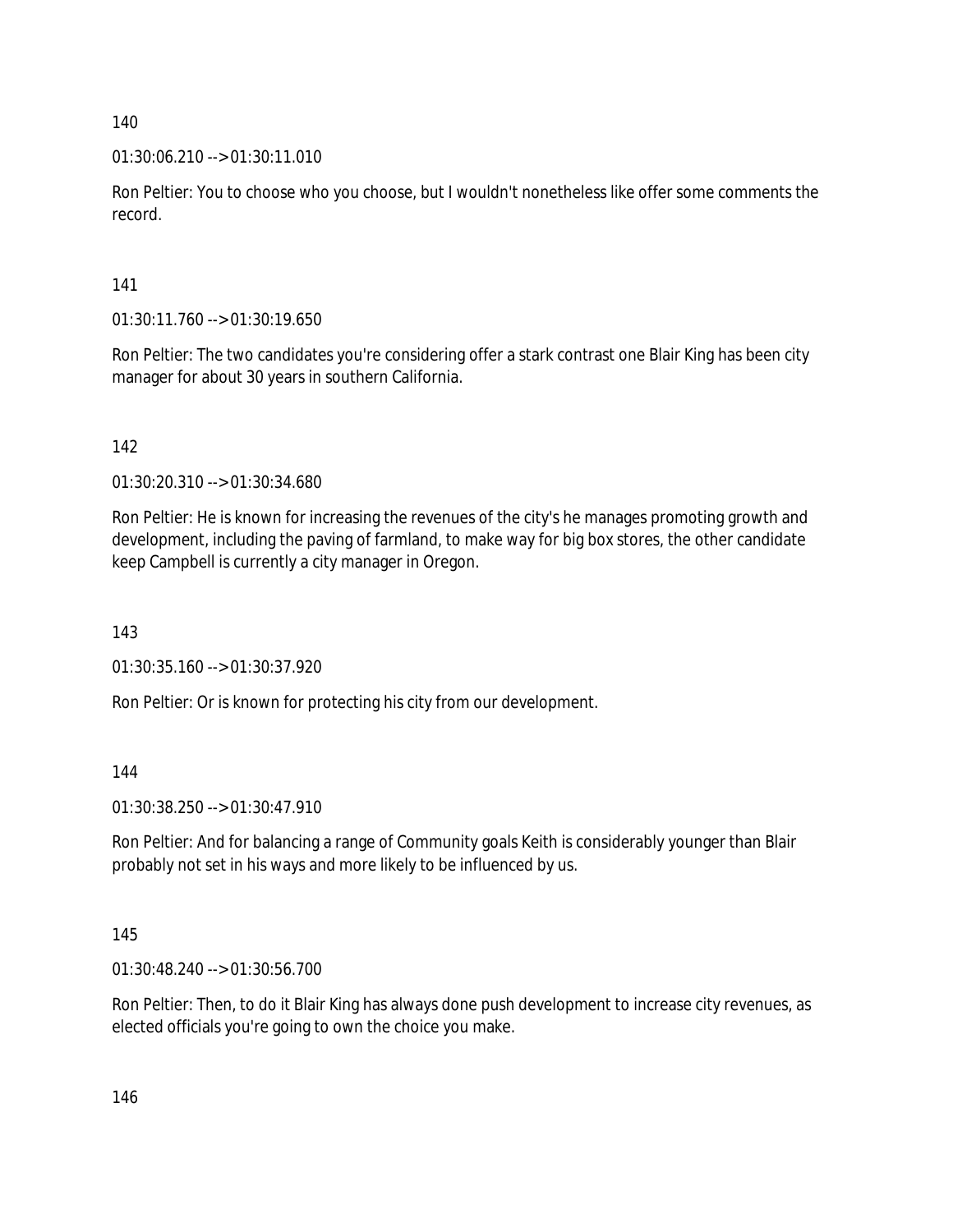01:30:57.570 --> 01:31:09.840

Ron Peltier: know that we are paying attention and will remember, please consider the overwhelming desire of our community to protect our island from our development and select the city manager who support our values, thank you.

147

01:31:13.620 --> 01:31:19.110

Rasham Nassar: Thank you RON our next public speaker is Lisa neal.

148

01:31:20.670 --> 01:31:20.940

Rasham Nassar: Oh.

#### 149

01:31:25.620 --> 01:31:31.560

Rasham Nassar: Okay i'm there was a jump there interesting our next public speaker is sal Oh, we send you again, my apologies.

150

01:31:32.790 --> 01:31:33.960

Rasham Nassar: At go ahead Lisa.

151

01:31:34.470 --> 01:31:37.680

Lisa Neal: Okay, I apologize, I was taking my hand down preemptively.

152

01:31:38.250 --> 01:31:48.750

Lisa Neal: Good evening i'm Lisa Neil, and my husband and I have lived in the fletcher Bay area for the past 25 years i'm speaking tonight to urge you to cheat choose Keith Campbell is the new city manager.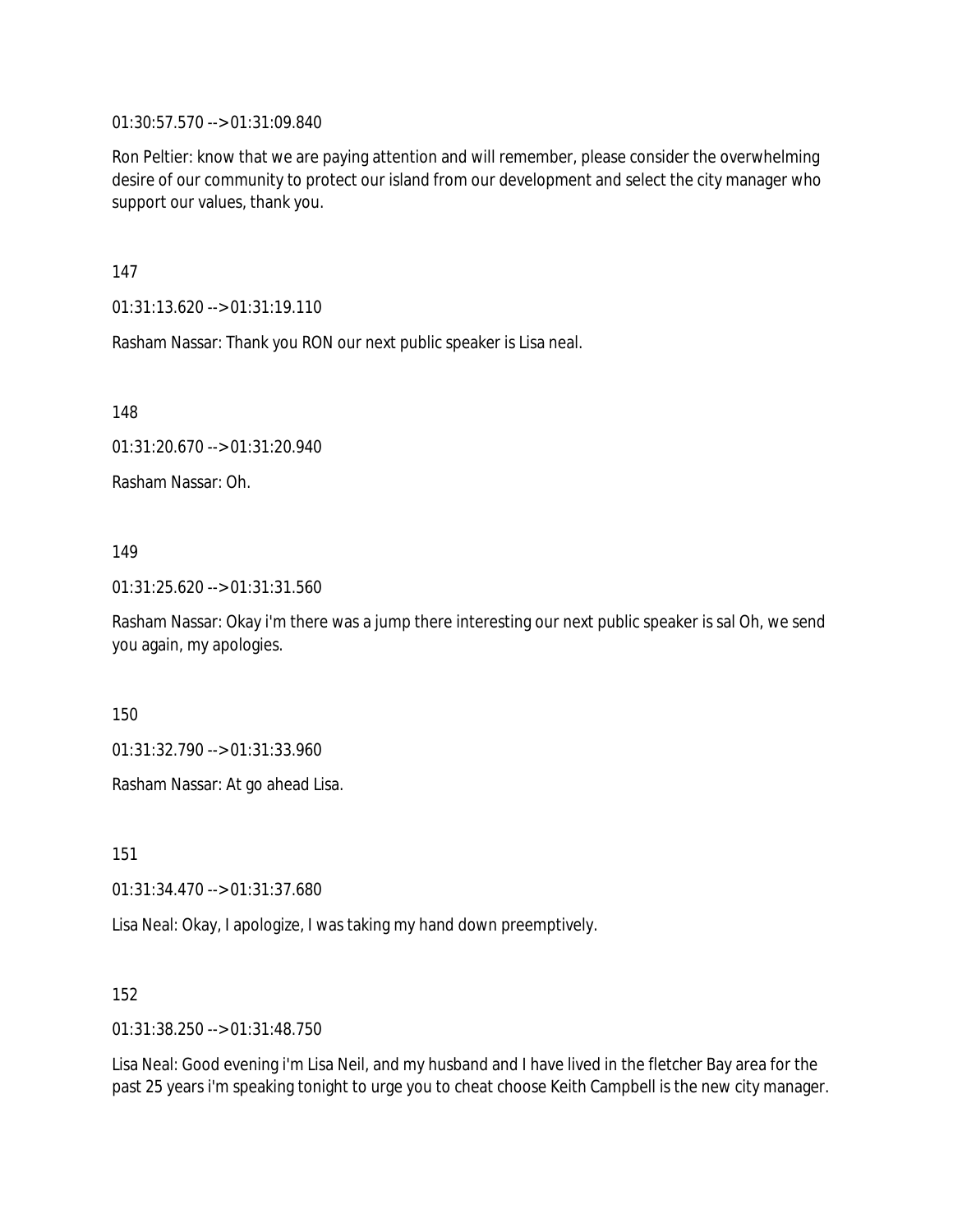01:31:49.380 --> 01:31:55.020

Lisa Neal: islanders Hundred Years of an executive department that thinks the citizens are armchair quarterbacks best ignored.

154

 $01:31:55.500 \rightarrow 01:32:01.110$ 

Lisa Neal: we've endured years and an executive department that thinks the city council should listen to the experts, not the Community.

155

 $01:32:01.950 \rightarrow 01:32:07.950$ 

Lisa Neal: For anyone wondering, that is what former city manager Doug said about us to the paper on his way out of town.

156

01:32:08.640 --> 01:32:13.980

Lisa Neal: Now, maybe Mr King would not be the sort of strong executive of thinks the Community should be politely ignored.

157

01:32:14.340 --> 01:32:22.500

Lisa Neal: But why take the chance, when you can choose Mr Campbell someone we know is seen as in in his community is a collaborative not dictatorial leader.

158

01:32:23.430 --> 01:32:32.460

Lisa Neal: i've heard that it'll be okay, Mr king is someone who like Doug Schultz thanks to city council should listen to the experts, because the current Council is strong.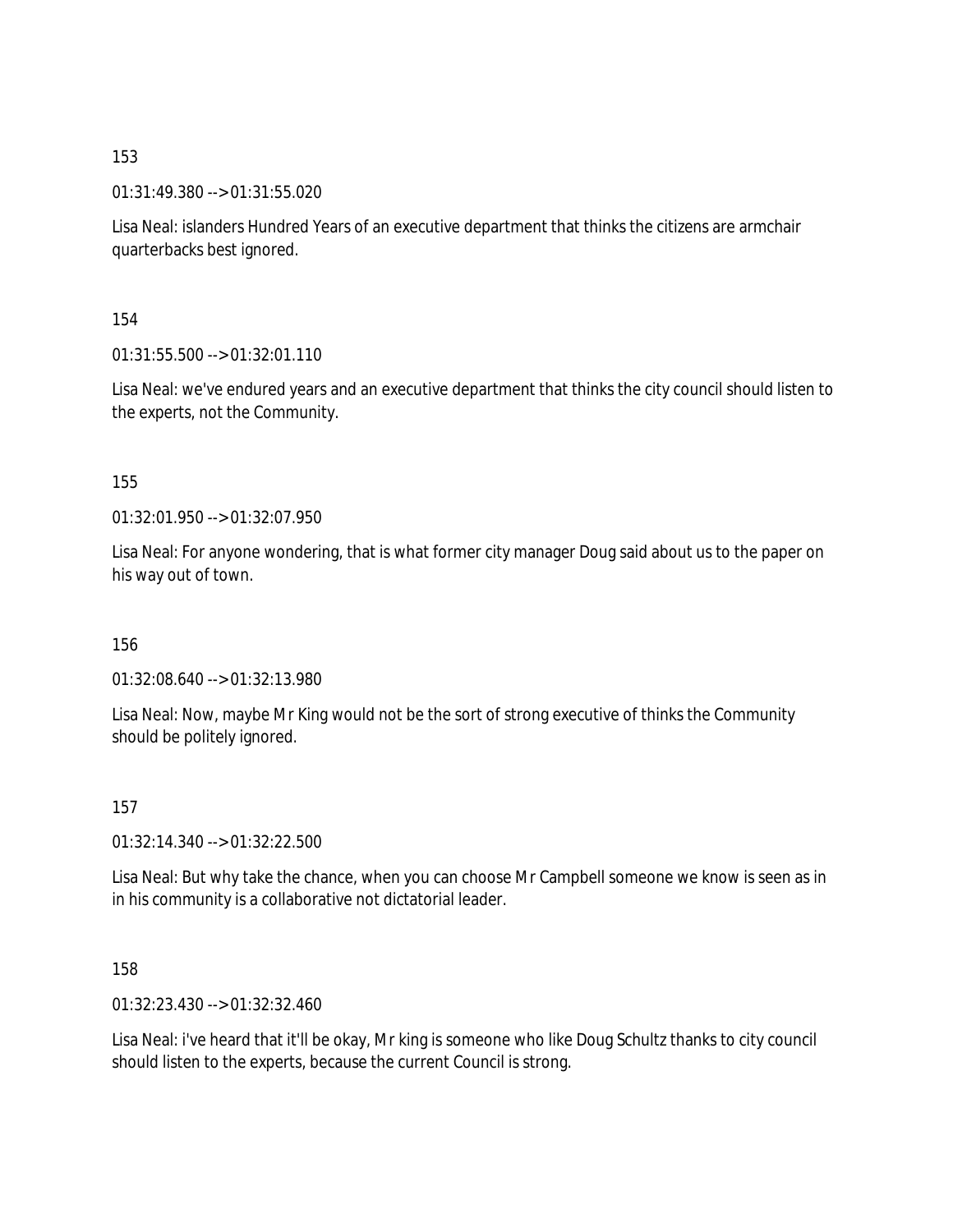01:32:32.940 --> 01:32:39.660

Lisa Neal: Why have to work against rather than with someone, though, why not choose someone we know as a team player, rather than hope things work out.

160

01:32:40.710 --> 01:32:48.000

Lisa Neal: islanders i've endured years of developed developments we don't want we don't need along with tree and canopy last that could have been avoided.

161

01:32:48.930 --> 01:32:56.430

Lisa Neal: We have the viscosity development that could not sell all the commercial space plan now they want to skirt our rules and values to put in 75 condos.

#### 162

01:32:56.850 --> 01:33:04.830

Lisa Neal: But 800 trees are gone, we have a 36 foot wide us to instead of the 12 feet signed off on by the Community, but the 280 trees are gone.

#### 163

01:33:05.520 --> 01:33:13.680

Lisa Neal: Our downtown is filled with gentrified shops and expensive restaurants and the small town that had an auto parts store clothing store a hardware store is gone.

#### 164

01:33:14.400 --> 01:33:19.800

Lisa Neal: We have a big hotel coming, even though no one in the community wants it, but hey we'll get a pavilion out of it.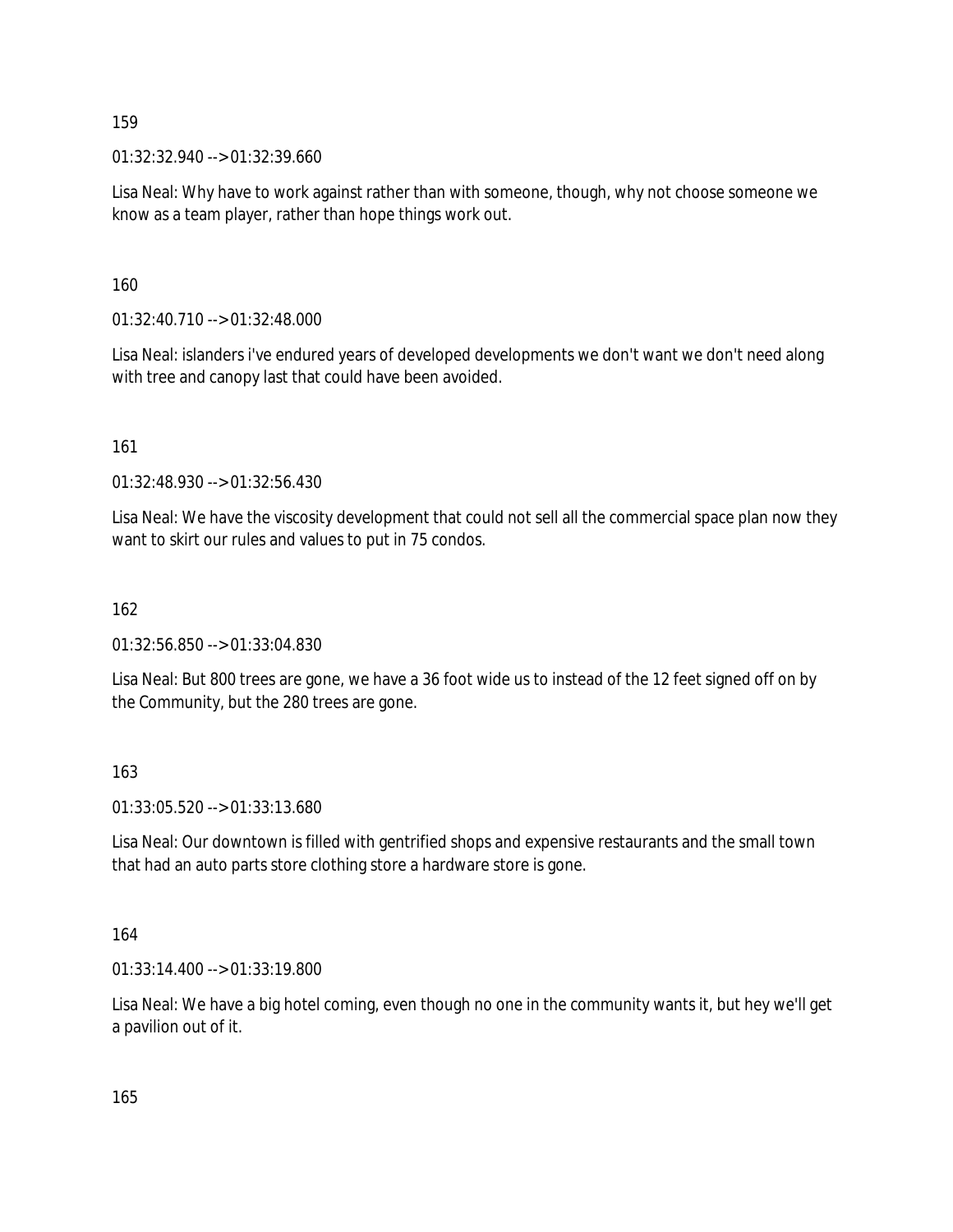01:33:20.400 --> 01:33:31.980

Lisa Neal: Our comprehensive plan values are still not reflected in our code we're at a crossroads here, we must act now to preserve the island, a good city manager can hurt or can help or hurt.

166

01:33:32.670 --> 01:33:39.630

Lisa Neal: Now, maybe Mr King would not help turn the island into core nado but why take that chance, when you can choose Mr Campbell.

167

01:33:39.990 --> 01:33:44.820

Lisa Neal: We know from his community that he actively helps preserve the environment and their quality of life.

168

01:33:45.150 --> 01:33:54.870

Lisa Neal: When we wake up in the entire island is paved over it will be too late, no doubt, Mr king is a good administrator but the only reason to hire him over Mr Campbell.

169

01:33:55.230 --> 01:34:06.420

Lisa Neal: is, if you want bainbridge island end up like southern California, like the overcrowded touristy town that Mr King helped create it is now understandably trying to escape.

170

01:34:07.410 --> 01:34:15.870

Lisa Neal: We know all of you on Council care about bainbridge island, this is your opportunity to select a city manager has demonstrated a dedication to the environment.

171

01:34:16.320 --> 01:34:28.200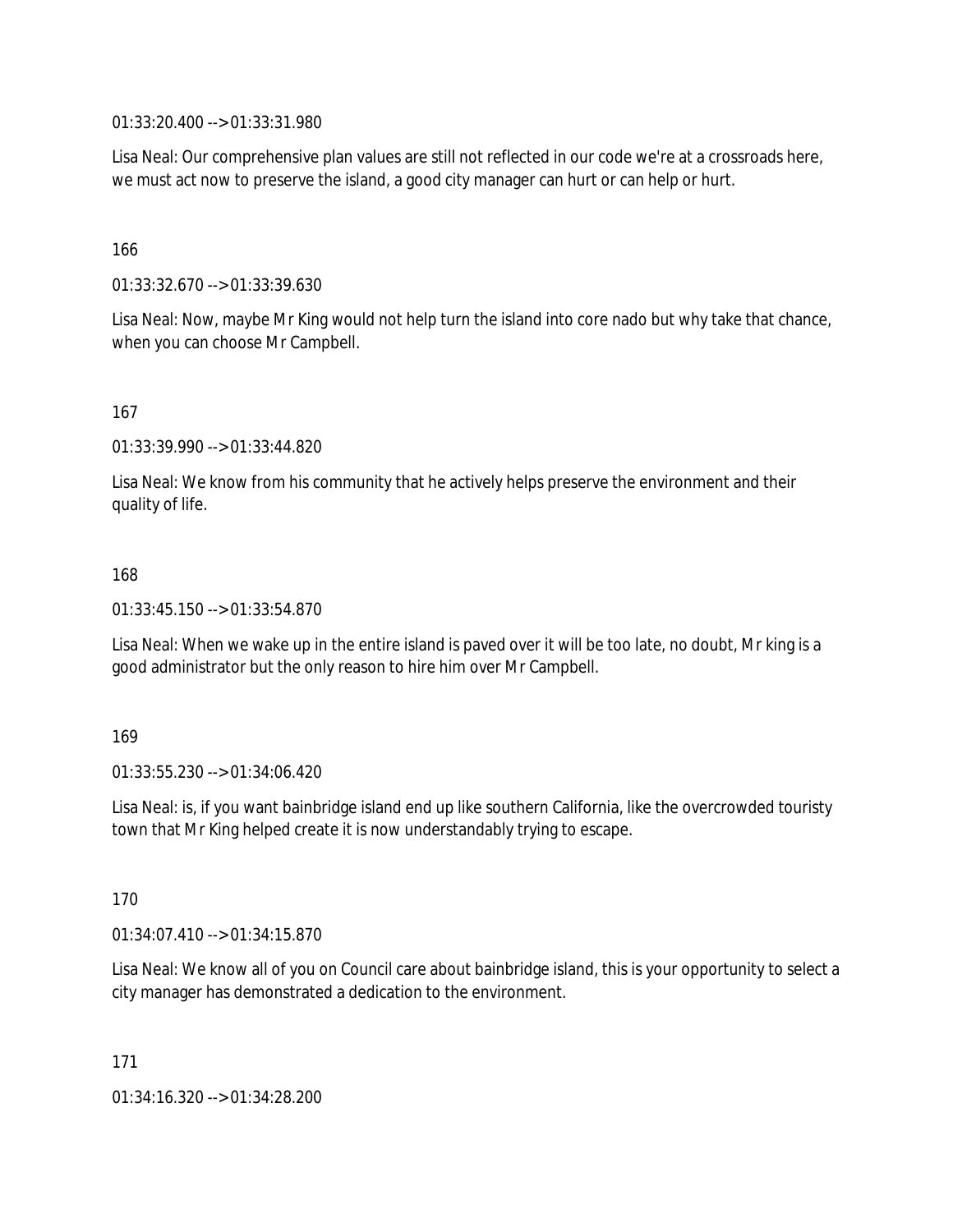Lisa Neal: The Community serves he serves and their quality of life, someone who will not only facilitate the enforcement of our values, but will champion them, I think that person is Keith Campbell Thank you very much.

172

01:34:30.660 --> 01:34:31.290

Rasham Nassar: Thank you.

173

01:34:32.460 --> 01:34:39.480

Rasham Nassar: Our next speaker is sal and sal please correct me if I miss state your last name Rosalia.

174

01:34:41.280 --> 01:34:41.850

Sal DeRosalia: My name is.

175 01:34:54.210 --> 01:34:54.390 Rasham Nassar: i'm.

176

01:34:54.810 --> 01:34:58.080

Rasham Nassar: terribly sorry to interrupt so has anyone hearing the distortion.

#### 177

01:34:59.220 --> 01:35:01.740

Rasham Nassar: And would you maybe mute me.

178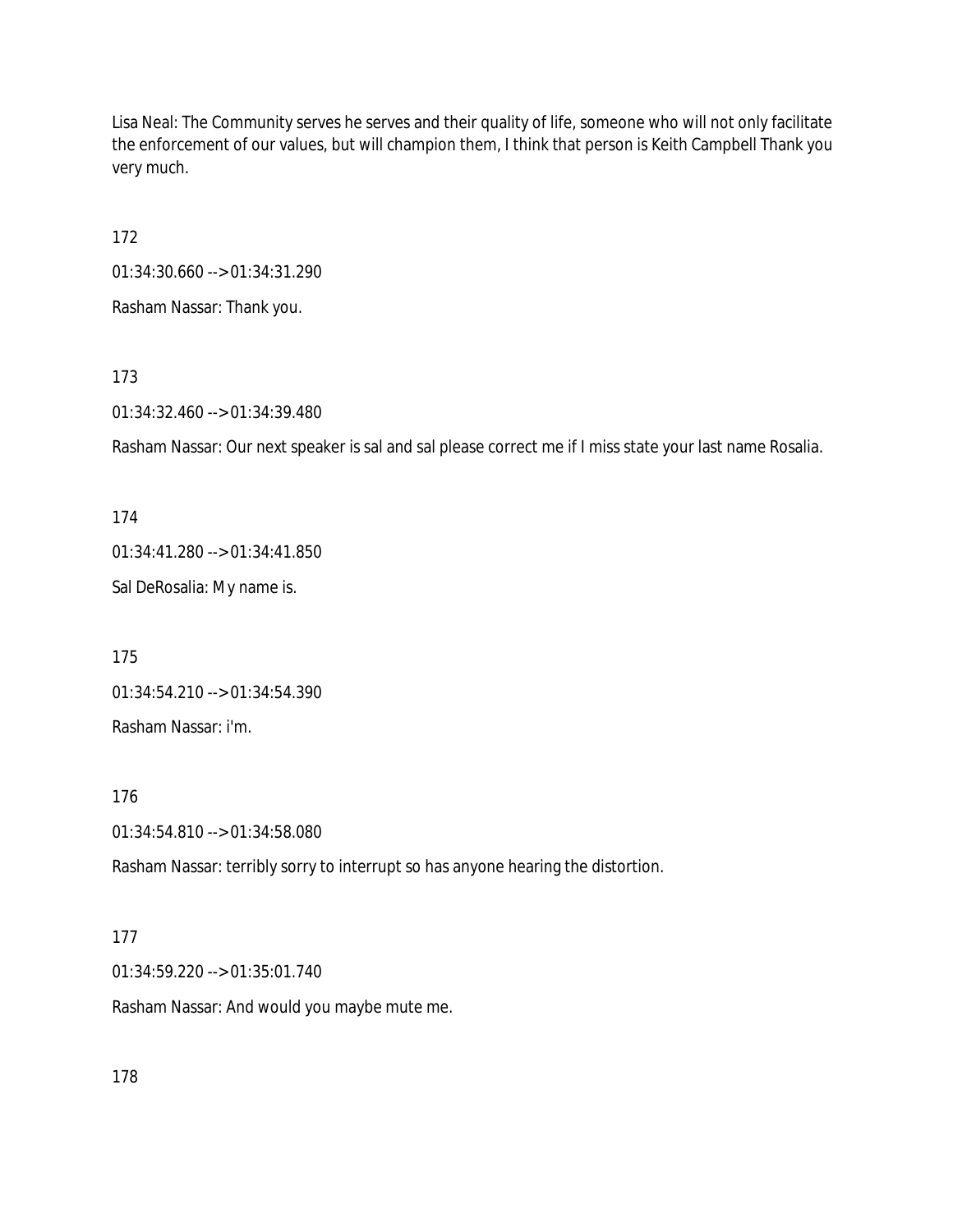01:35:08.160 --> 01:35:10.020

Sal DeRosalia: My name is Salvatore Rosalia and I learned about.

179

01:35:17.370 --> 01:35:20.310

Rasham Nassar: Sound we're not hearing you i'm.

180

01:35:22.320 --> 01:35:23.220 Rasham Nassar: Maybe try mute and.

181 01:35:41.220 --> 01:35:42.090

Rasham Nassar: Okay well.

182 01:35:43.980 --> 01:35:49.950

Rasham Nassar: He will join us again, we will move on to Luke Mike Adams.

183

01:35:54.060 --> 01:35:56.280

Rasham Nassar: Look, please unmute state your name and the Treaty live on.

184

01:35:57.720 --> 01:36:00.090

Luke McAdams: um I say I agree with RON healthier.

185

01:36:02.910 --> 01:36:04.080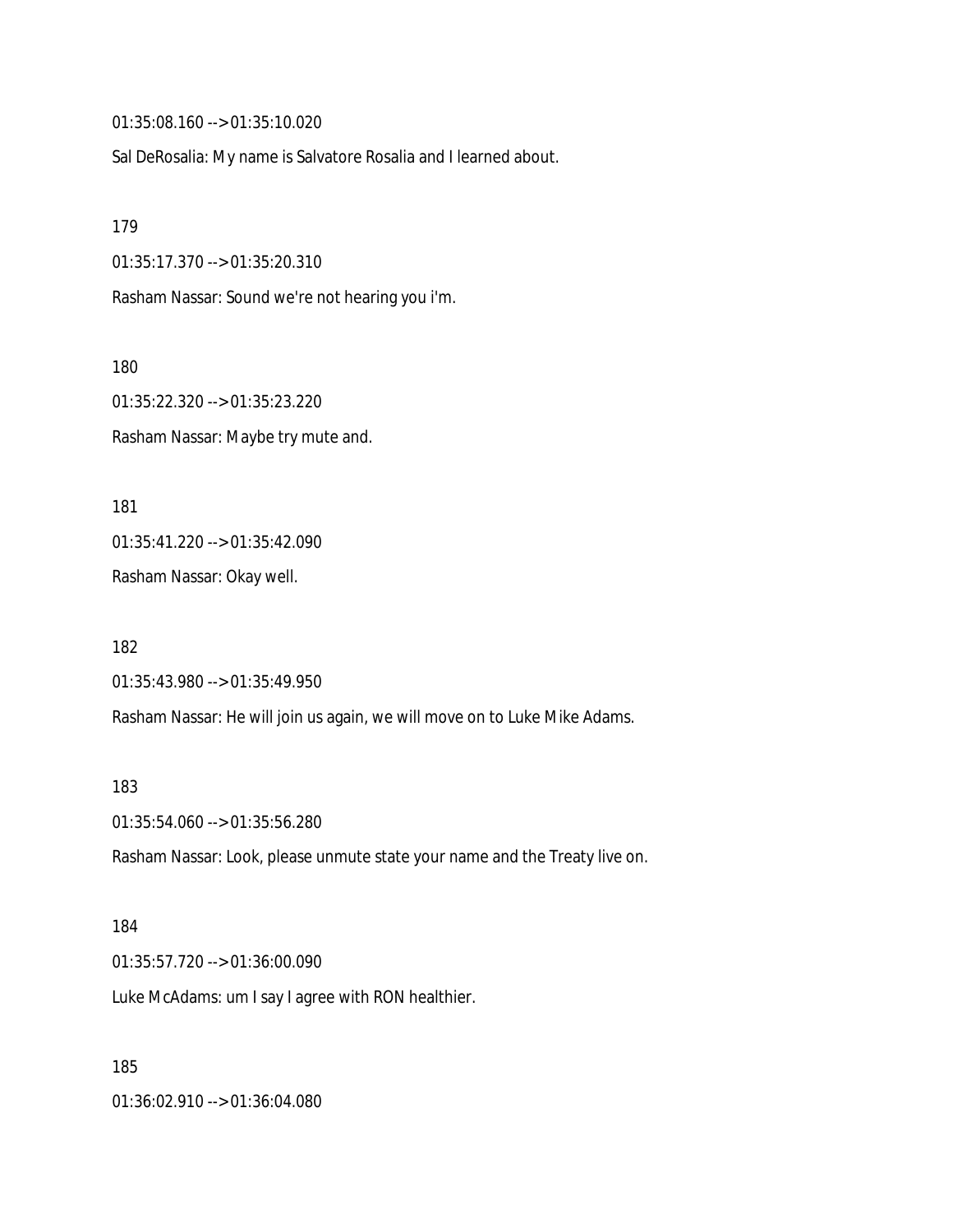Luke McAdams: Okay, if I make working well.

186

01:36:05.700 --> 01:36:06.540

Rasham Nassar: I would ask.

187

01:36:07.650 --> 01:36:12.690

Rasham Nassar: there's some music coming in Would you mind putting put it pausing that there you go OK.

188

01:36:12.840 --> 01:36:15.120

Luke McAdams: I can hear any music make.

189

01:36:15.630 --> 01:36:18.840

Rasham Nassar: me oh okay did anyone else here that.

190

01:36:20.040 --> 01:36:30.270

Rasham Nassar: Okay, all right okay Luke my apologies, did not mean to put that on you go ahead, know if you're prepared to deliver your comments on mute.

## 191

01:36:31.710 --> 01:36:34.020

Luke McAdams: I just want to say really agree with RON Peltier said.

192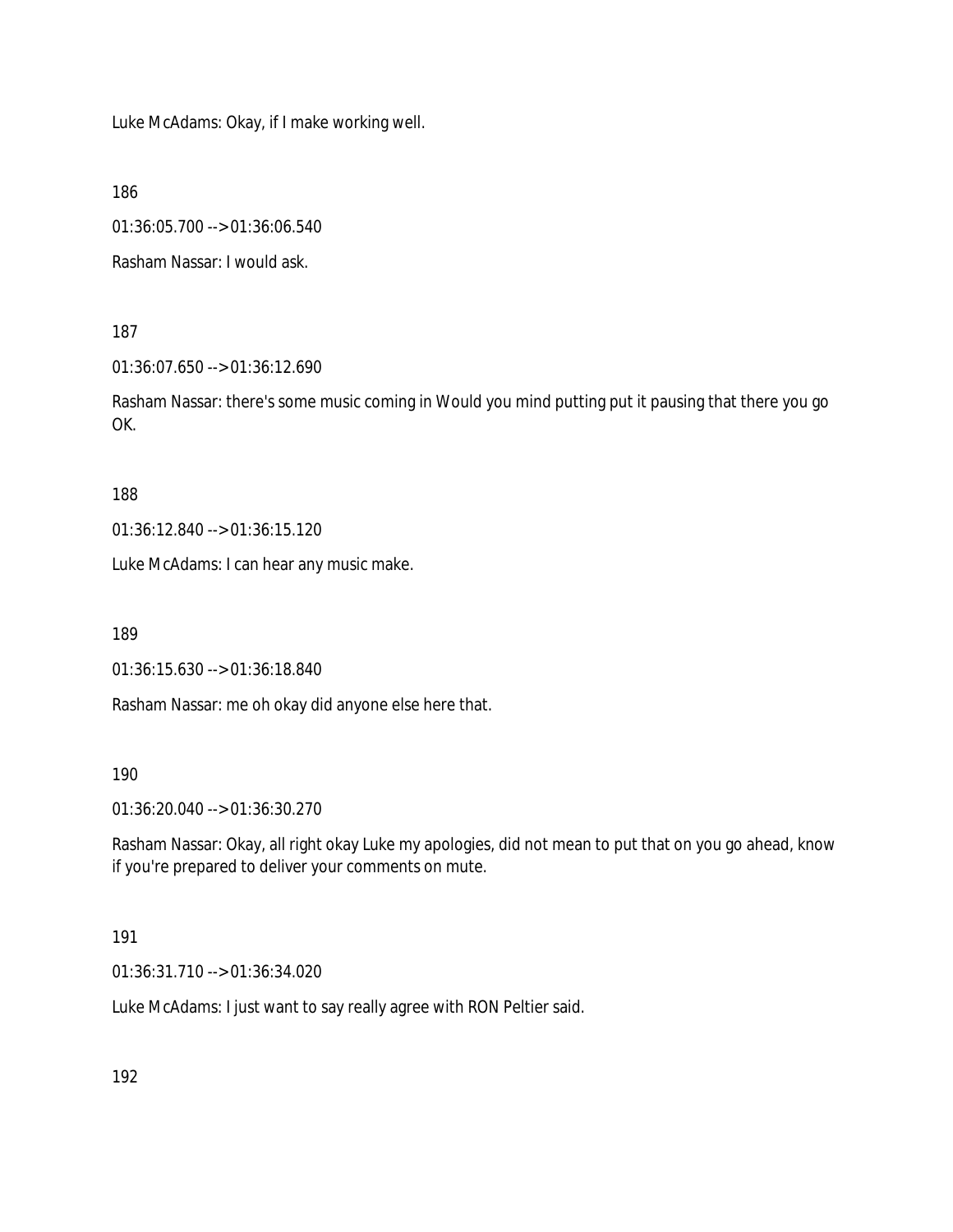01:36:34.290 --> 01:36:41.100

Luke McAdams: Just like I really agree with a lot of statements he said when he came on here just wanted to say he did a really good job with this speech.

193

01:36:41.640 --> 01:36:41.910

Great.

194

01:36:43.560 --> 01:36:44.700

Rasham Nassar: Okay, thank you.

195

01:36:45.120 --> 01:36:48.000

Rasham Nassar: And it looks like we have sal back with us so bring him in again.

196

01:36:51.360 --> 01:36:52.350

Sal DeRosalia: Can you guys hear me now.

197

01:36:52.800 --> 01:36:54.720

Rasham Nassar: Perfect very clear go ahead.

#### 198

01:36:55.290 --> 01:37:01.980

Sal DeRosalia: Alright, so quickly, I wanted to say that I feel like the 35 page hit job that just came out on Blair king.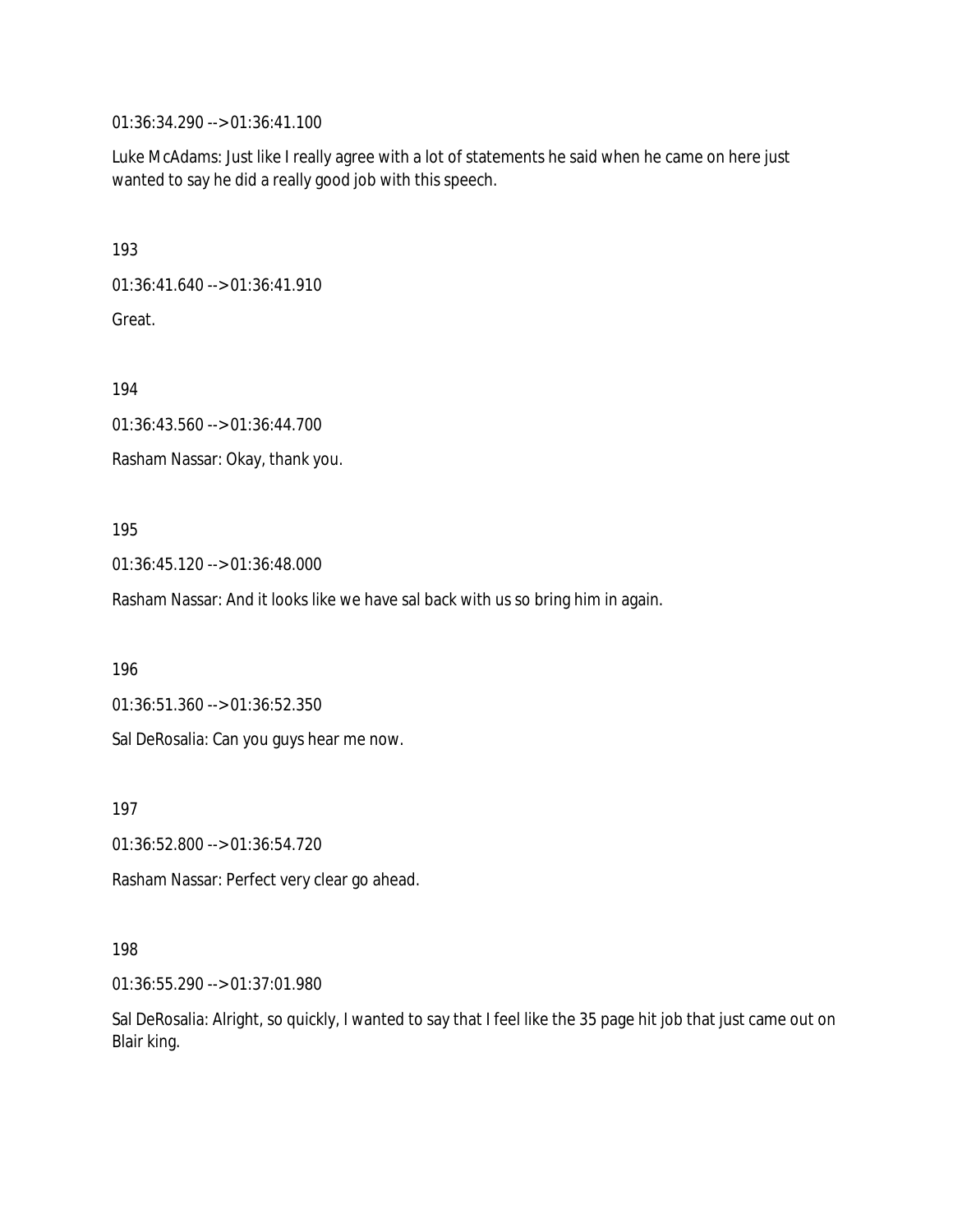01:37:03.060 --> 01:37:05.820

Sal DeRosalia: is just that it's literally a hit job it's.

200

01:37:07.230 --> 01:37:13.800

Sal DeRosalia: The fact that you guys, are some of the people up there are willing to pin two people against each other.

201

01:37:14.340 --> 01:37:24.060

Sal DeRosalia: For what you may want in the future, which is you and the people who are just giving public comment admitted it you want somebody who's impressionable who you can convince of your ideas.

202

01:37:24.540 --> 01:37:37.200

Sal DeRosalia: I think that's absolutely pathetic I think that you would do this to to human beings, three, four, even that were in the running like really shows us the type of human beings that we may have elected, and I think it's a shame.

203

01:37:37.710 --> 01:37:46.230

Sal DeRosalia: And so what i'd like to say is, I hope that this process goes well, as well as a candidate, this point, I hope that people's.

204

01:37:46.590 --> 01:37:54.510

Sal DeRosalia: Like careers aren't damaged because people might be sharing stuff inside of executive session that shouldn't be out like I would really love to know how Chris Neil.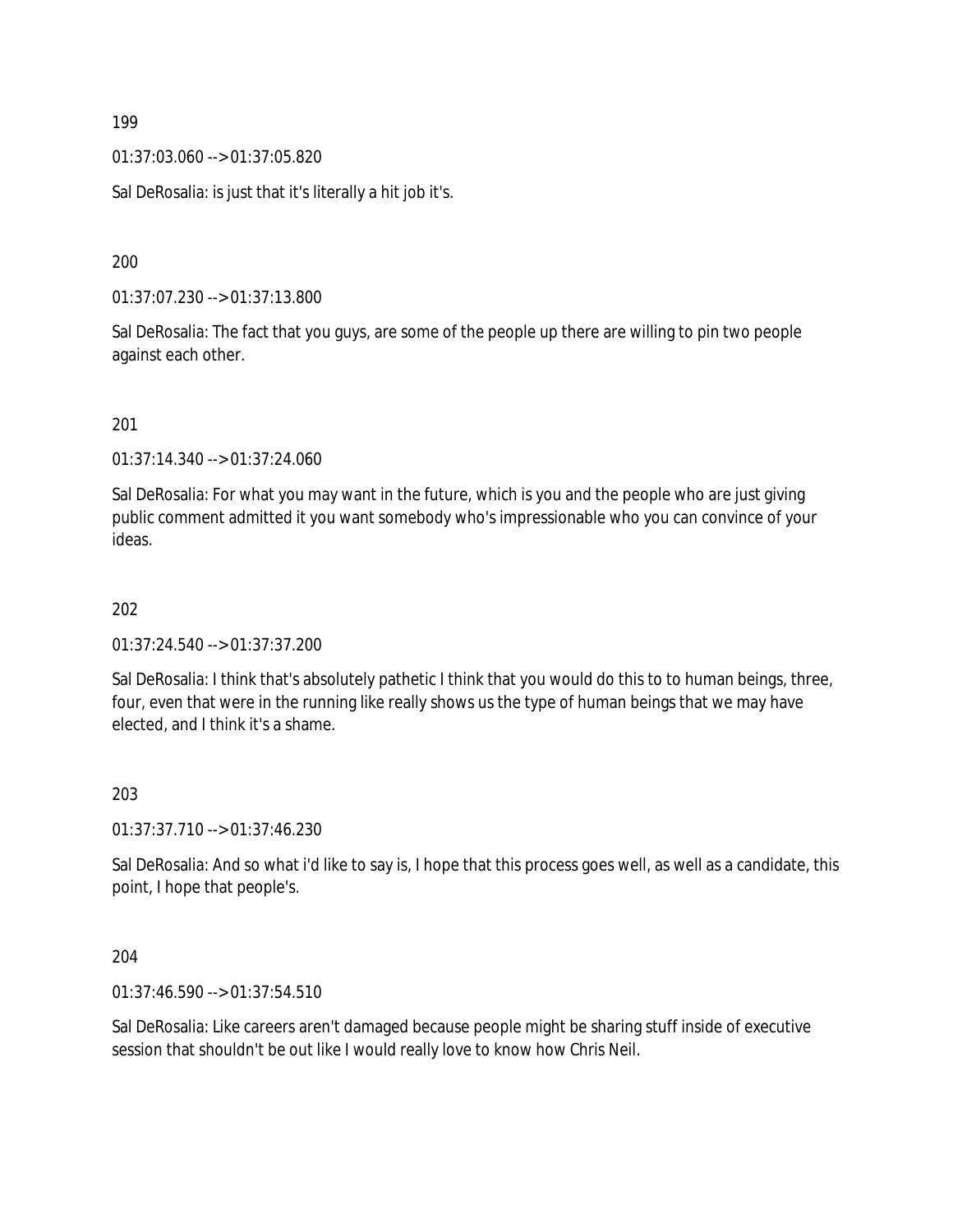01:37:54.930 --> 01:37:59.490

Sal DeRosalia: got like found out word on the street, of what happened inside of an executive session.

206

01:37:59.970 --> 01:38:08.850

Sal DeRosalia: But that would be very cool to find that out, because nobody else knows, except him and probably the person who told him, so I just don't understand we're really going with this.

207

01:38:09.540 --> 01:38:13.440

Sal DeRosalia: Michael pollux comments breaking executive session.

208

01:38:13.980 --> 01:38:23.850

Sal DeRosalia: I just like when is this kind of stuff going to stop it's the same playbook every time that that you guys don't get what you want, and I think the other person who was talking to understand who i'm talking to.

209

01:38:24.420 --> 01:38:34.170

Sal DeRosalia: But it's just like everybody sees it, and so you have your little crowd that comes on and gives public comment every time and they contradict themselves, and then you have other people saying good job and.

210

01:38:34.410 --> 01:38:39.480

Sal DeRosalia: And I appreciate that stuff a little bit, but at the same time, like it's really old it's.

211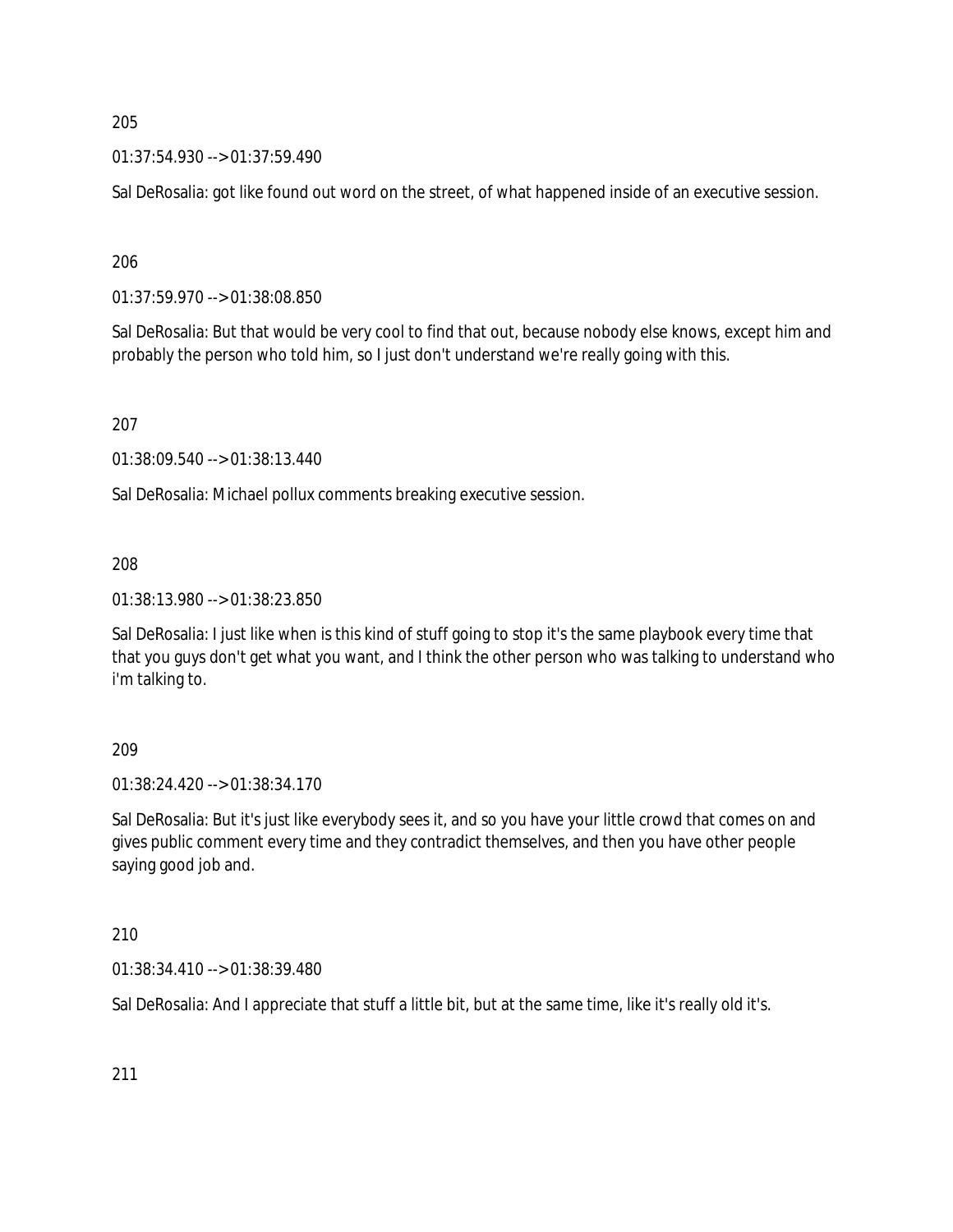01:38:39.780 --> 01:38:46.020

Sal DeRosalia: Everybody kind of sees what you're doing, and you might get away with it a few more times but eventually people are going to catch up to what you're doing.

### 212

01:38:46.470 --> 01:38:53.250

Sal DeRosalia: So, so I really hope that people take that into consideration when they're voting tonight, and I hope that they're not peer pressured and bullied into their vote.

### 213

01:38:53.550 --> 01:38:58.560

Sal DeRosalia: And I hope that they actually vote their conscience for who should be the best city manager of bainbridge island.

#### 214

01:38:58.830 --> 01:39:05.130

Sal DeRosalia: i'm not going to not tell you who to vote for and then tell you who to vote for i'm just gonna say I hope you actually vote your conscience.

#### 215

01:39:05.400 --> 01:39:13.740

Sal DeRosalia: and not some peer pressure or some vote that you got to give somebody else because somebody helped you get there, whatever that may be so that's all I have to say thank you very much.

#### 216

01:39:14.970 --> 01:39:20.010

Rasham Nassar: Okay, thank you, what any other members of the public, like to speak tonight.

#### 217

01:39:22.770 --> 01:39:26.730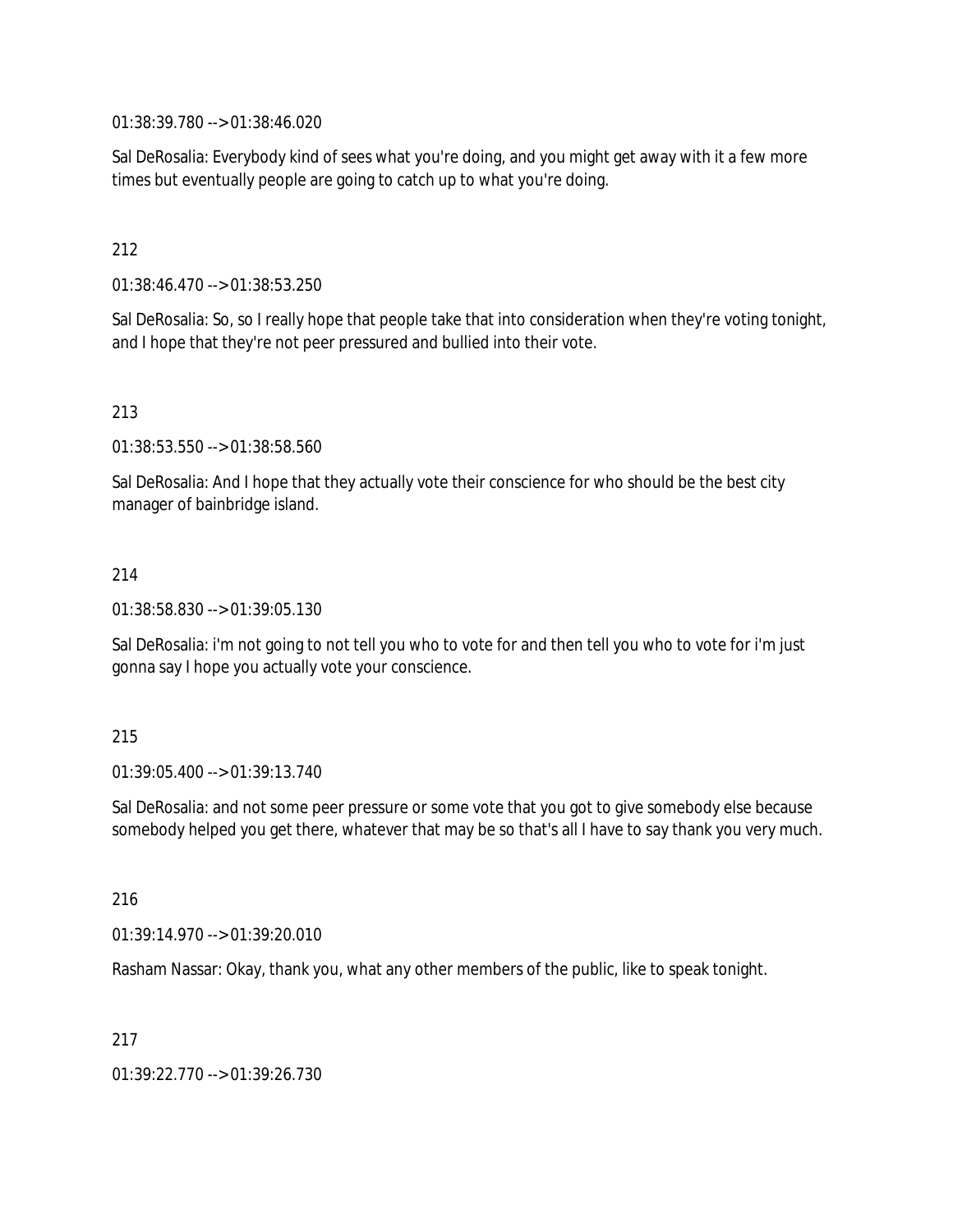Rasham Nassar: i'm very far away from my screen hand came up Eleanor Eleanor.

218

01:39:29.610 --> 01:39:32.880

Rasham Nassar: Please unmute state your name and the street you live on Eleanor Thank you.

219

01:39:33.180 --> 01:39:33.810

eleanorfooteweinel: My name is.

220

01:39:33.870 --> 01:39:36.870

eleanorfooteweinel: Eleanor why nil, and I live on do CREST avenue.

221

01:39:38.040 --> 01:39:55.470

eleanorfooteweinel: I wanted to thank Council first of all, for the opportunity to hear the interviews with the candidates, it was a instructive and be good to be included in the process in some way i'm sorry I just saw a cat walk through, it must be a zoom meeting.

## 222

01:39:59.190 --> 01:40:10.350

eleanorfooteweinel: I had I had well one concern in Mr king's presentation, because he suggested he knew about island living from being in coronado.

## 223

01:40:11.310 --> 01:40:18.480

eleanorfooteweinel: Granted it's been a long time since I live there, but I was in coronado for a while and it's a very different kind of island from this and.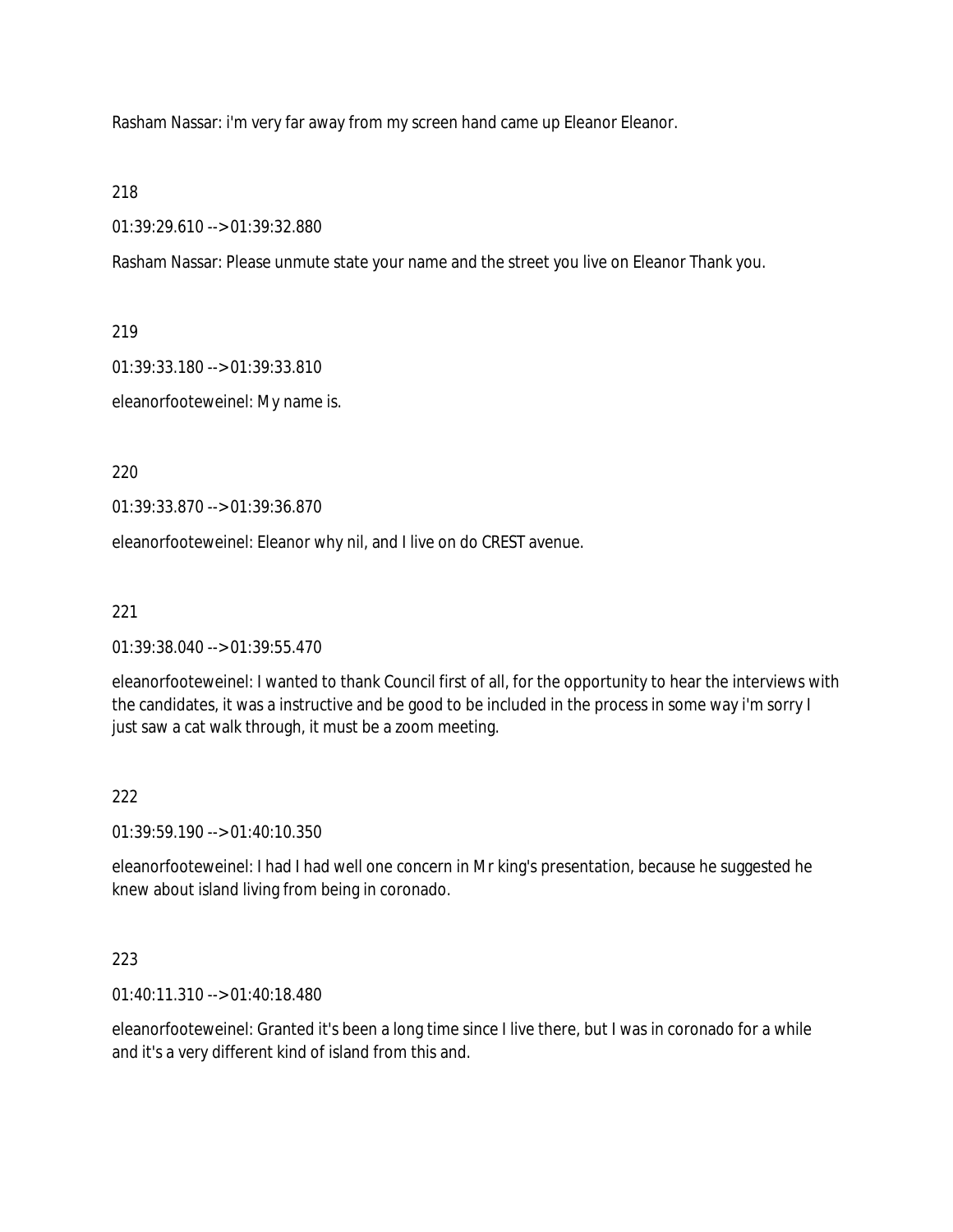01:40:18.810 --> 01:40:36.960

eleanorfooteweinel: I hope that fact if for no other reason impact of North island naval air base on coronado island is very different from the conditions we have here, I was also impressed with Keith campbell's presentation, with his currency in.

225

01:40:38.040 --> 01:40:53.970

eleanorfooteweinel: The Community of city planners and an awareness of contemporary issues across the board, that is, irrespective of the specifics of this place, so I just hope you'll keep those things in mind as you make your decision, thank you.

226

01:40:56.160 --> 01:40:57.930

Rasham Nassar: Thank you very much Eleanor.

227

01:40:58.950 --> 01:41:08.070

Rasham Nassar: Last call for members of the public if you'd like a chance to speak during our public comment period if the only opportunity for members of the public to comment tonight, please raise your hand.

228

01:41:11.070 --> 01:41:18.720

Rasham Nassar: Okay, seeing no raised hands from members of the public, we will now move on in our agenda public comment period oh.

229

01:41:20.940 --> 01:41:23.580

Rasham Nassar: Public comment period is now closed, we are on item.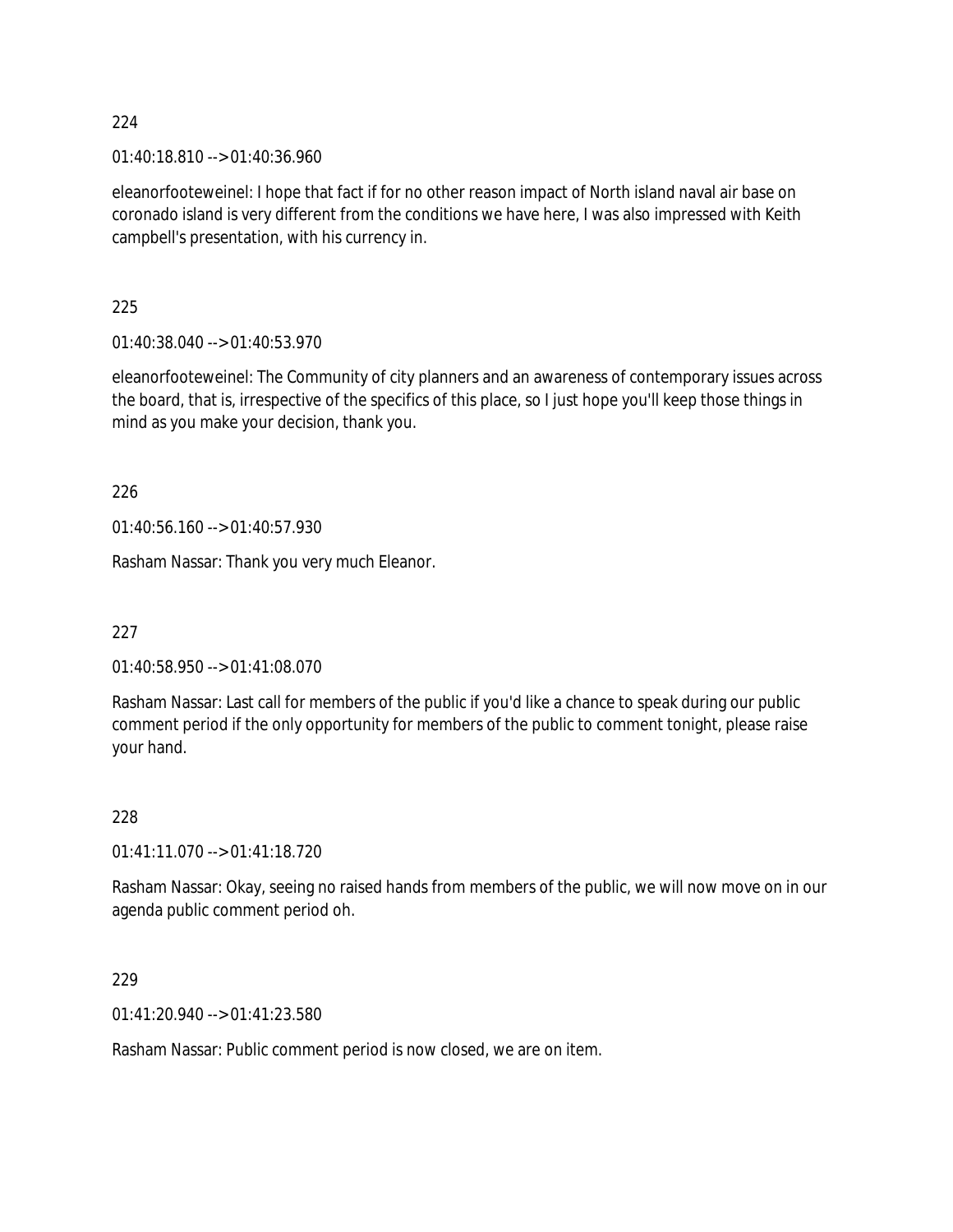01:41:25.200 --> 01:41:30.030

Rasham Nassar: Five, the city managers report in terms of manager.

231

01:41:30.570 --> 01:41:35.700

Ellen Schroer: Good evening Council and community, thank you for joining us tonight, I just have a couple of really quick comments.

### 232

01:41:36.360 --> 01:41:48.870

Ellen Schroer: First, want to note that there are some students transitioning back to in person learning at the school district, and to encourage our community to drive extra carefully as kids are walking and busing to school.

### 233

01:41:49.200 --> 01:41:58.890

Ellen Schroer: you'll see police officers out to support safe travels and also some new cones and other traffic coming measures, close to the schools, so please take those.

#### 234

01:42:00.030 --> 01:42:01.680

Ellen Schroer: into account, as you move around the island.

#### 235

01:42:02.940 --> 01:42:16.140

Ellen Schroer: A little bit later tonight we'll have some additional information from our emergency management coordinator analysts age about our koba testing and vaccine efforts so hope you'll stay tuned for that and then also want to share with Community.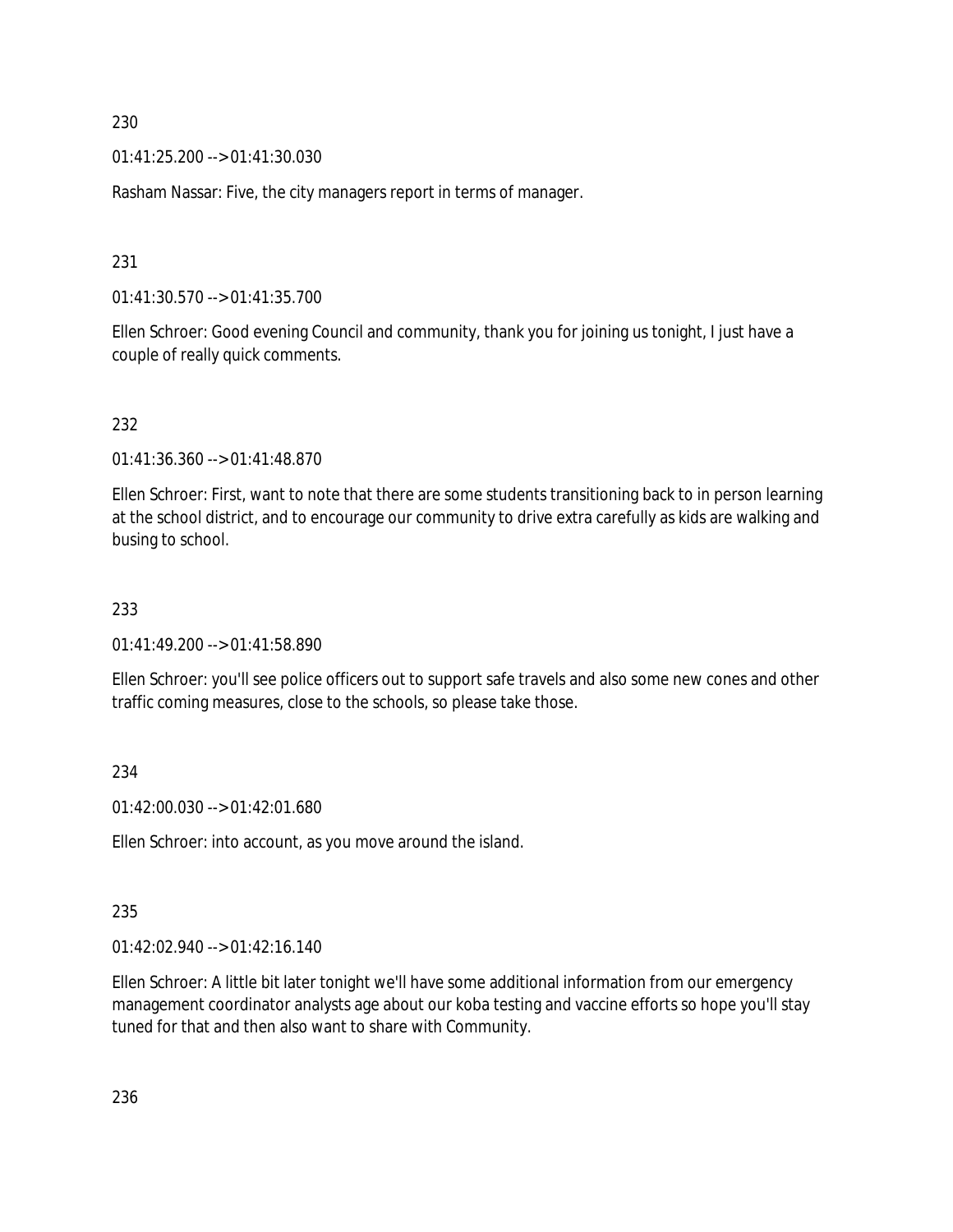01:42:18.180 --> 01:42:20.520

Ellen Schroer: Excuse me a conversation that's planned for next Thursday.

237

01:42:21.300 --> 01:42:30.210

Ellen Schroer: At 6pm hosted by our race equity advisory committee, this is called courageous conversations I think you'll hear a little more about this later in the evening from.

238

01:42:30.480 --> 01:42:42.000

Ellen Schroer: councilmember pantry Johnson but wanted to say this now for the Community that might be listening hope you can join us for that event next week Thursday February 4 at 6pm that's it for me.

### 239

01:42:43.800 --> 01:42:48.930

Rasham Nassar: Okay, thank you very much and i'm city manager, for that very succinct and thoughtful reports.

### 240

01:42:49.950 --> 01:43:02.760

Rasham Nassar: We are going to move on in our agenda tonight to Item six or new item six, which is a future Council agendas interim city manager is there anything you quickly want to flag for Council as they review the agenda tonight.

### 241

01:43:03.690 --> 01:43:09.750

Ellen Schroer: I would just highlight that we are continuing with the new approach we've taken in 2021 to.

### 242

01:43:10.080 --> 01:43:23.550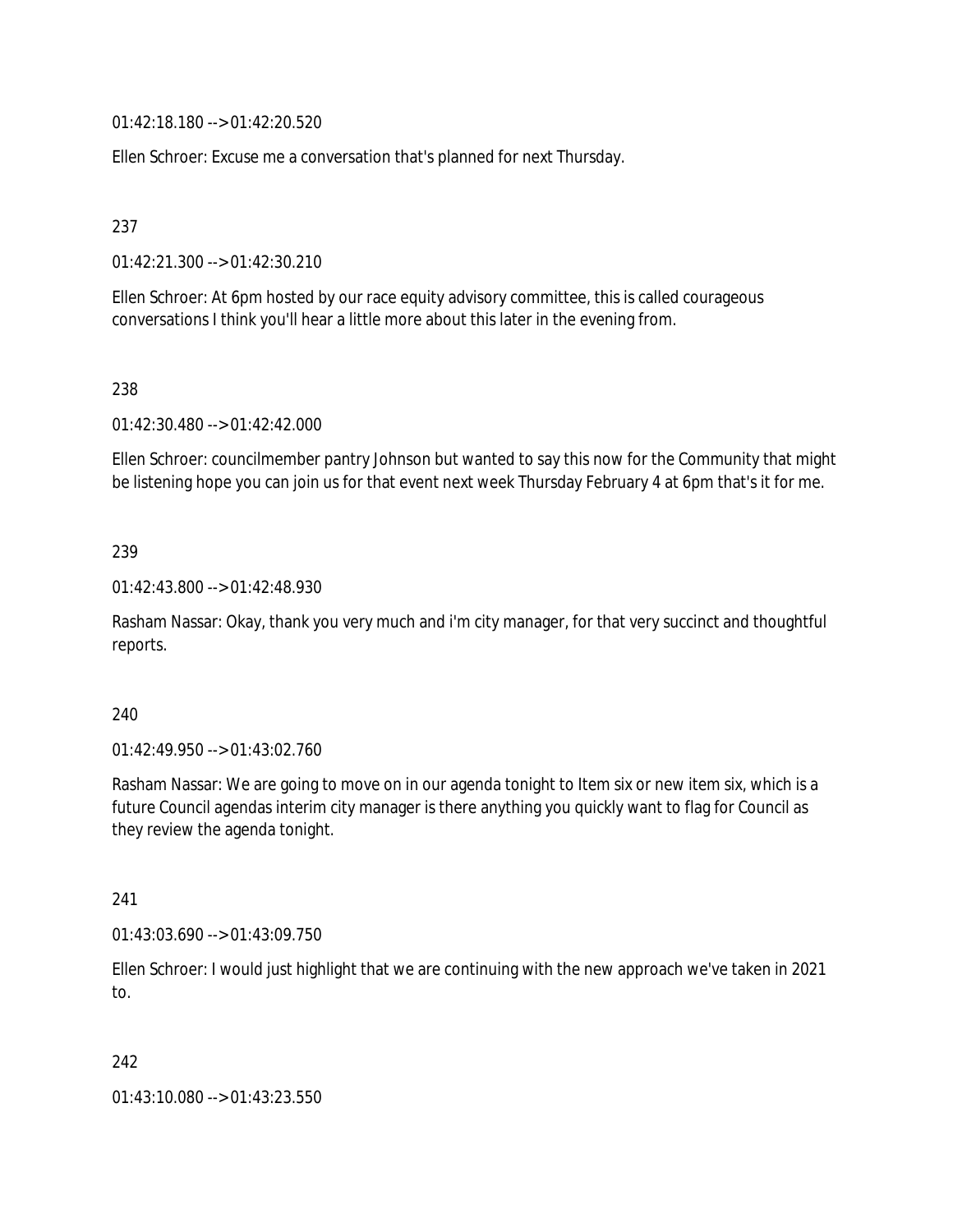Ellen Schroer: First call out items that are being put on the agenda for discussion, there is one of those on next week February 2 and item to discuss whether to discuss and so that appears under Council agendas, it is the.

243

01:43:24.420 --> 01:43:29.580

Ellen Schroer: idea or the concept of whether or not we'll have a more full discussion of the police court facility.

## 244

01:43:30.240 --> 01:43:40.170

Ellen Schroer: So that's on February 2 and then I would also just highlight for you, that you're currently at just over two hours of meeting material on both February 9 and second and ninth.

### 245

01:43:40.680 --> 01:43:47.550

Ellen Schroer: Particularly February 9 there is quite a few dense topics so i'd encourage you to keep that in mind, as you review the agendas okay.

246

01:43:48.060 --> 01:43:51.240

Rasham Nassar: Council members have any comments on future future attendance tonight.

247

01:43:55.380 --> 01:43:56.400

Rasham Nassar: councilmember pollock.

### 248

01:43:57.060 --> 01:44:07.110

Michael Pollock: just want to appreciate that you guys have tried to cut the meeting likes town hall meetings for two hours so.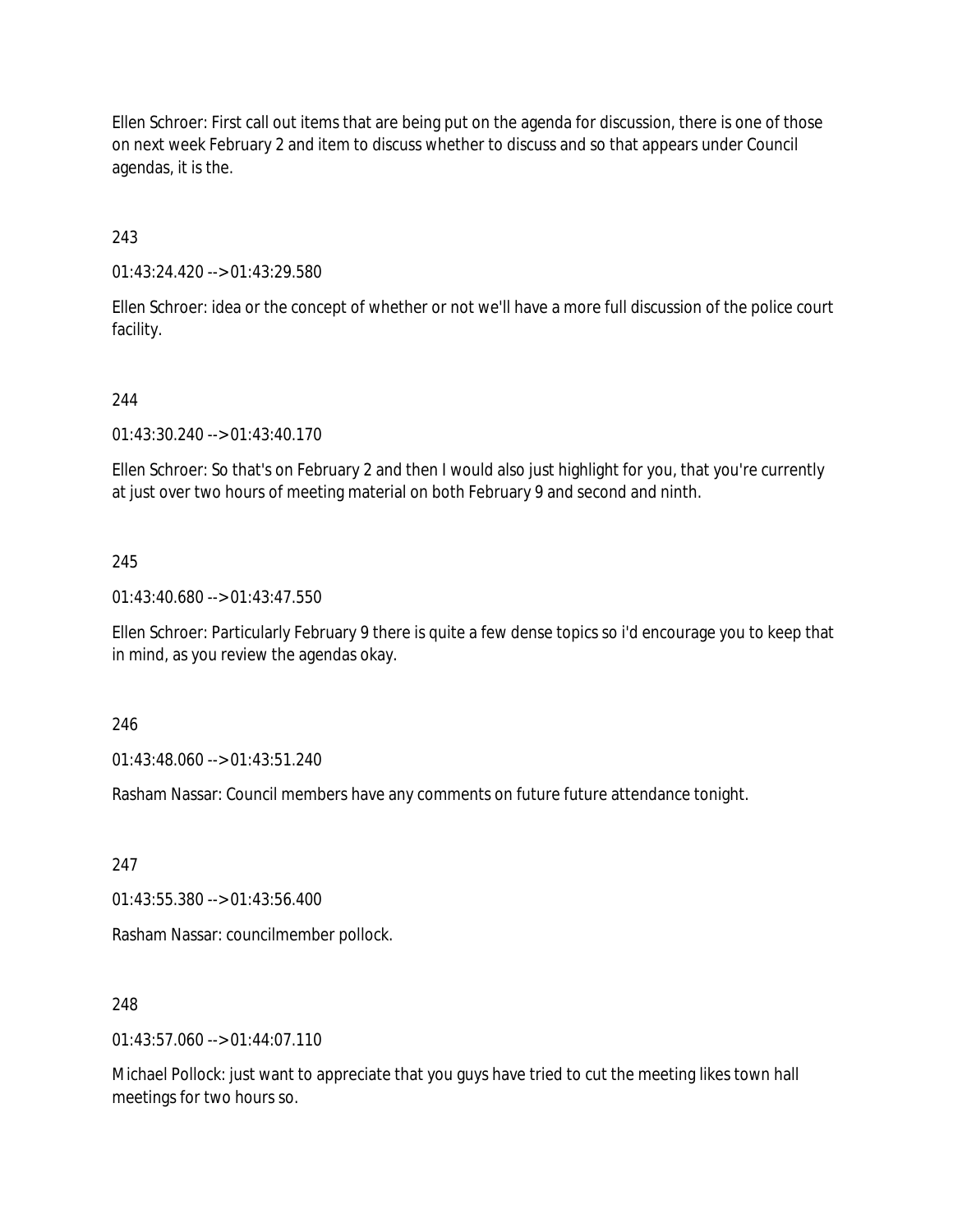01:44:09.630 --> 01:44:10.110

we're doing.

250

01:44:12.840 --> 01:44:13.650

Rasham Nassar: councilmember Schneider.

251

01:44:15.030 --> 01:44:24.270

Leslie Schneider: Yes, thank you, I wanted to check in with calcium ever pollock on the agenda item for next week on the feedback on proposed changes to governance manual.

252

01:44:24.600 --> 01:44:31.200

Leslie Schneider: I think there may have been some confusion around the purpose for that item it's primarily for us to.

### 253

01:44:32.040 --> 01:44:48.060

Leslie Schneider: constructively work with the pma and yet also have a chance for each of us to give feedback on on on this document, which means that we would need to provide our feedback to councilmember pollux document.

254

01:44:48.900 --> 01:45:02.070

Leslie Schneider: By end of day Thursday this week, in order for those items to be in the packet for next week and I don't believe there's any particular urgency on this, so I just want to check in with councilmember pollock to see if.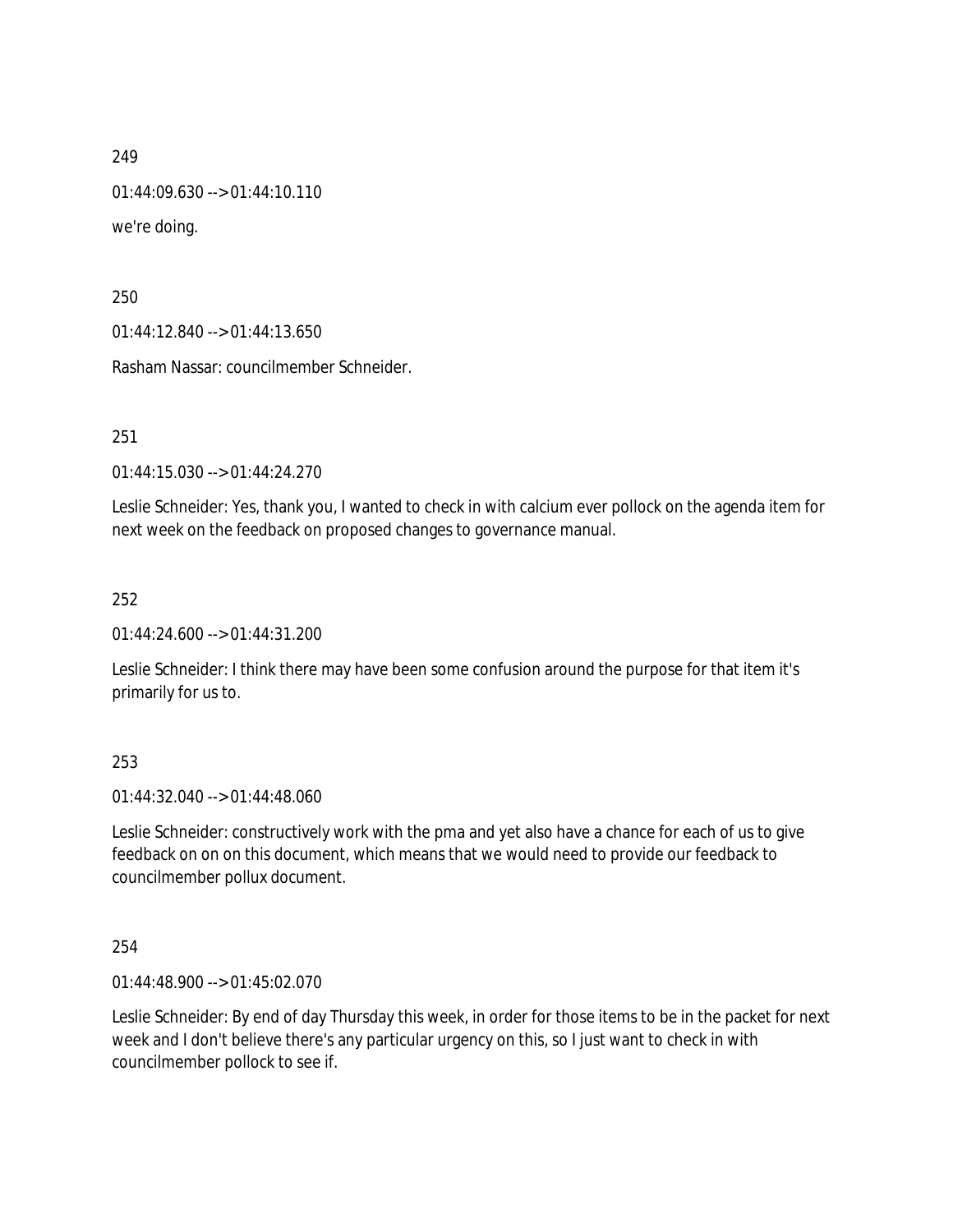01:45:03.090 --> 01:45:13.440

Leslie Schneider: We would have enough time to make comment to to your document because I understand that you've had some family issues and have not been able to provide that to us yet.

256

01:45:15.090 --> 01:45:18.780

Michael Pollock: Okay yeah just clarification, I think, from the.

257

01:45:20.370 --> 01:45:31.950

Michael Pollock: city manager said it's noon noon on Friday if it's going to go into the agenda package is that correct or not so just in terms of timing, can we get clarification um.

258

01:45:32.130 --> 01:45:47.280

Ellen Schroer: Well, we certainly prefer end of day Thursday that gives us the day on Friday to put things together on, particularly in this case, where we may be getting items from several different Council members, it would be much easier administratively to take those on Thursday okay.

259

01:45:47.670 --> 01:45:49.140

Michael Pollock: Then, and then i'll say.

260

01:45:50.310 --> 01:46:00.090

Michael Pollock: I will draw something by close the business I guess tomorrow and draft that will have most of it and then that would give you.

261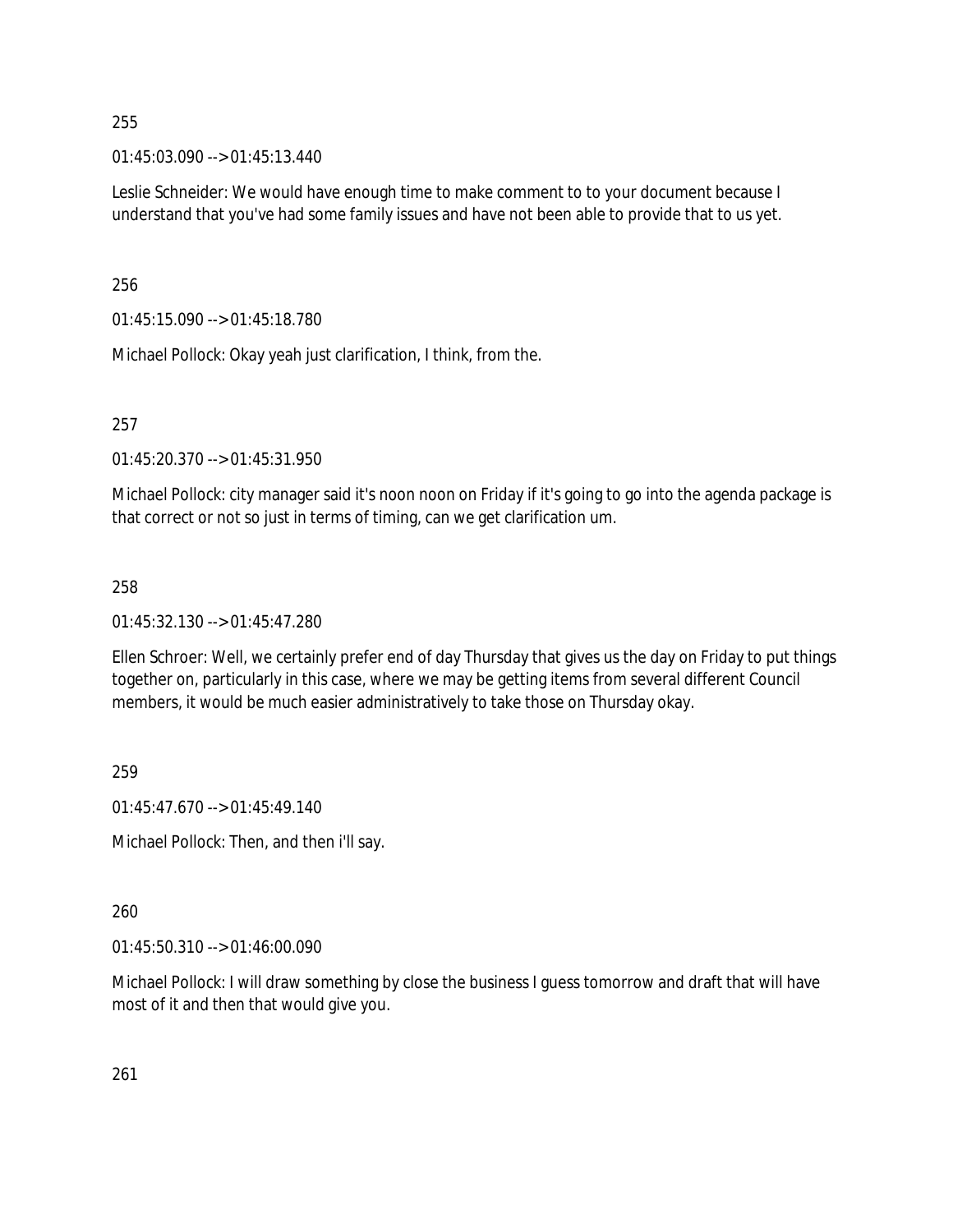01:46:02.070 --> 01:46:02.850

Michael Pollock: A day.

262

01:46:04.140 --> 01:46:19.770

Michael Pollock: And Either that, or we can just kick it back a week, if that if that would be more comfortable i'm i'm okay with either one yeah and thank you for acknowledging now, there has been some difficulty with my my mom's condition they so appreciate recognition of that.

263

01:46:20.910 --> 01:46:27.450

Michael Pollock: So either one is fine with me I don't know if a day gives you enough time and others enough time.

264

01:46:28.560 --> 01:46:32.130

Michael Pollock: So leave it up to the Council on that.

265

01:46:34.770 --> 01:46:46.710

Rasham Nassar: Council member car your hands up did you want to comment on this particular issue okay go ahead, no, no, something else okay Council member any Council member want to comment on this, and the Council member dates and then in fact accounts machine.

266

01:46:47.040 --> 01:46:49.500

Joe Deets: yeah Thank you Mary yeah, I just wanted to say.

267

01:46:51.000 --> 01:47:01.470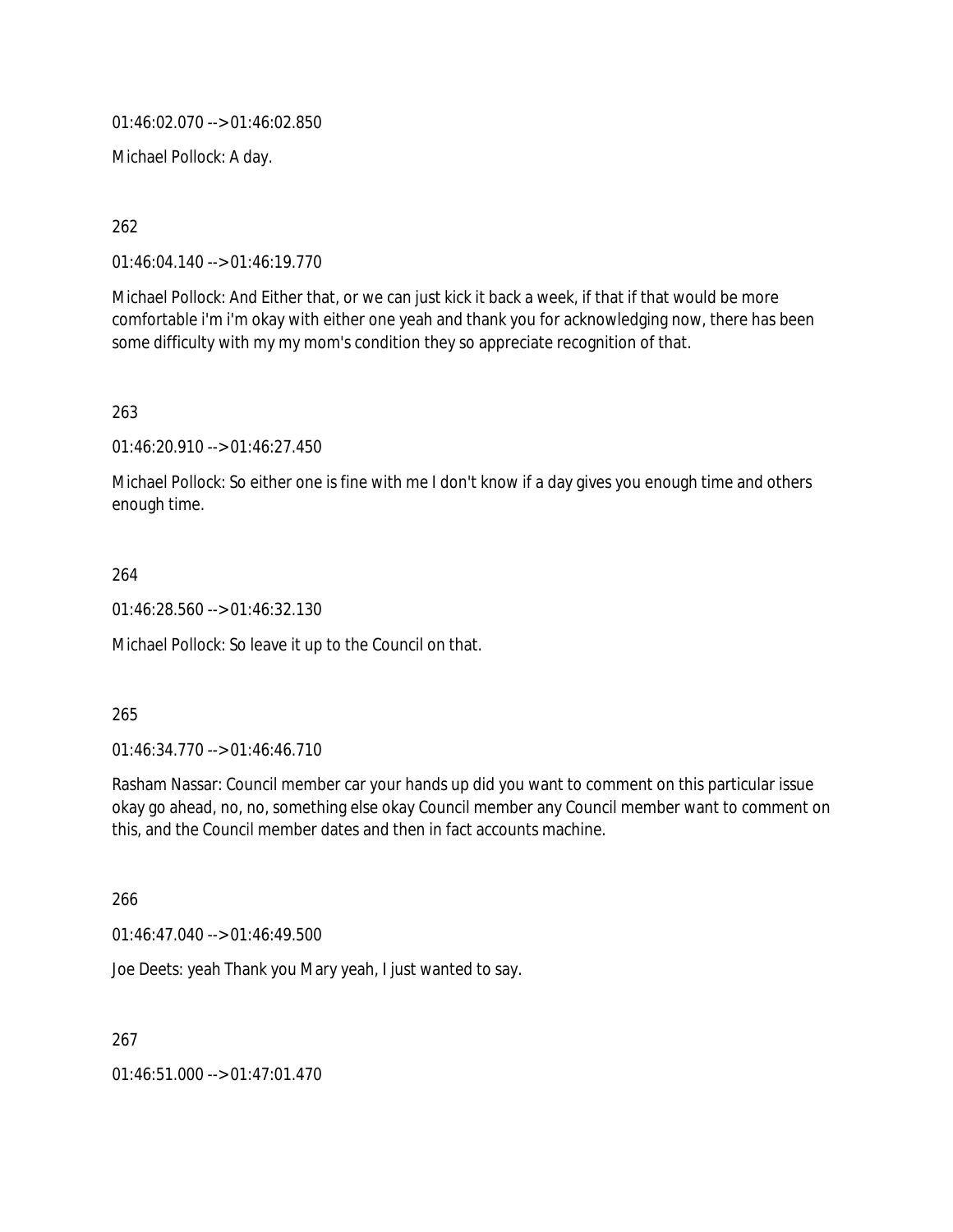Joe Deets: I think we want to give ourselves enough time to work on this and, one day, may be sufficient for some, but may not be for others that's that's a little tight so.

# 268

01:47:03.510 --> 01:47:14.070

Joe Deets: councilman Republic, if you don't mind, maybe, whether it's push it back the next week, but whatever would be appropriate, whatever the Deputy Mayor and mayor can decide to fit it in I mean we want to work on it.

## 269

01:47:15.210 --> 01:47:26.430

Joe Deets: So, in other words don't rush your city well get it to this when you can, and then, but we need, I would say, for the rest of us, we need give us, three, four days to work on it.

### 270

01:47:26.940 --> 01:47:30.960

Michael Pollock: Okay, then I would just suggest we kick it back a week and.

### 271

01:47:32.370 --> 01:47:38.400

Michael Pollock: If there's room or leave it to the discretion as you've mentioned councilmember geez to the to the leadership team.

### 272

01:47:39.000 --> 01:47:44.070

Rasham Nassar: Is there any anyone opposed to what councilmember polycom dietz have suggested for that item.

### 273

01:47:45.390 --> 01:47:46.350

Rasham Nassar: Council member snyder.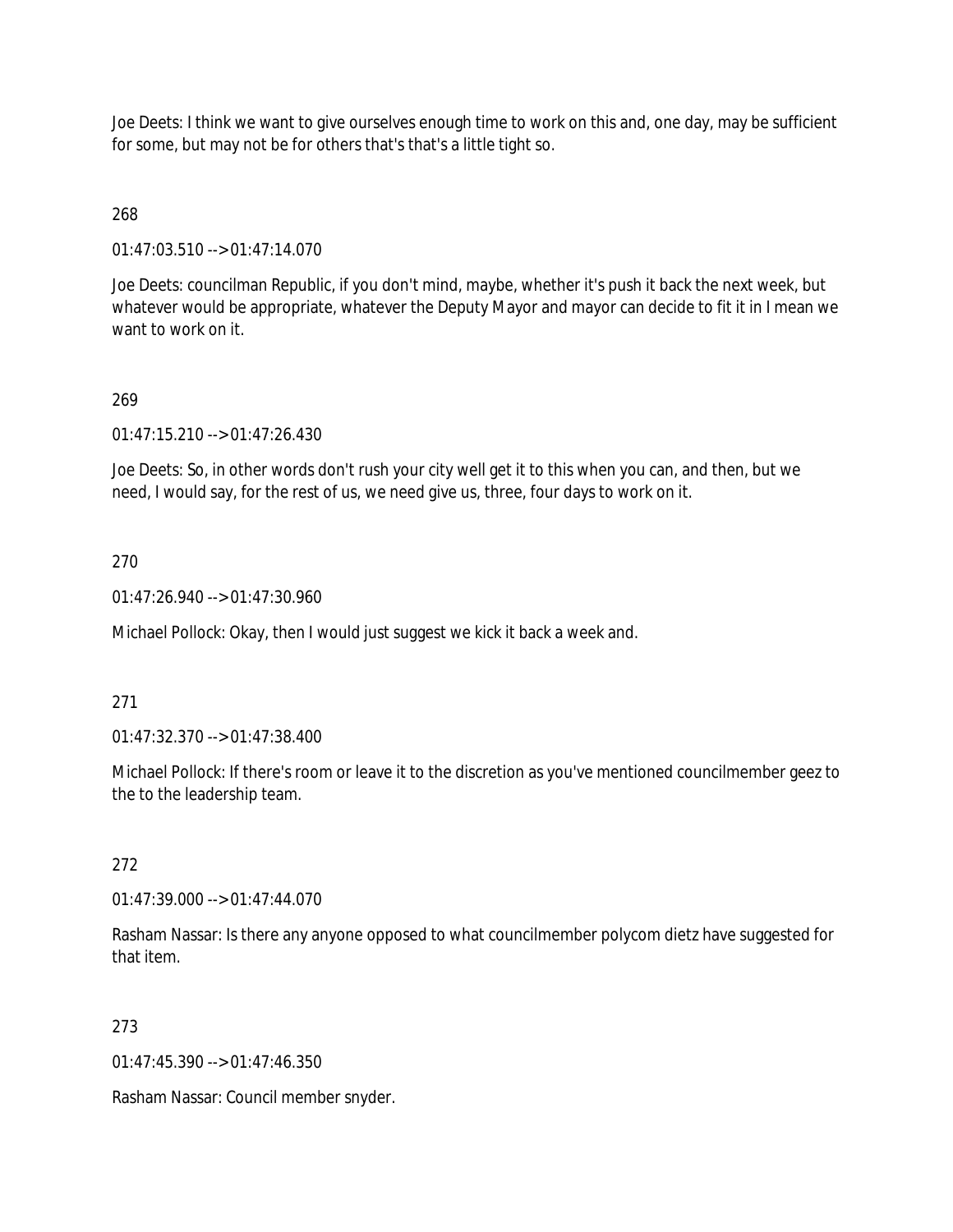01:47:49.050 --> 01:47:50.340

Leslie Schneider: Thank you, I just wanted to.

### 275

01:47:52.140 --> 01:48:05.370

Leslie Schneider: make a request if it's possible I get a lot of my ketchup Council work done on the weekend, so if it's possible to have it to us by the weekend, so that we can do it for the you know the fall and that would be awesome i'd like i'd really appreciate that.

### 276

01:48:06.990 --> 01:48:19.200

Rasham Nassar: Okay, great so at the direction to counsel Deputy Mayor emergency manager and I will move that agenda item out one week that will be the plan it will appear on the future Council agenda at next week's meeting interim city manager.

277

01:48:19.590 --> 01:48:23.730

Ellen Schroer: I think we may be looking at the 16th just for clarity i'm.

278

01:48:23.970 --> 01:48:25.920

Ellen Schroer: Given the fact that the ninth is quite full.

### 279

01:48:26.400 --> 01:48:27.210

there's more room okay.

280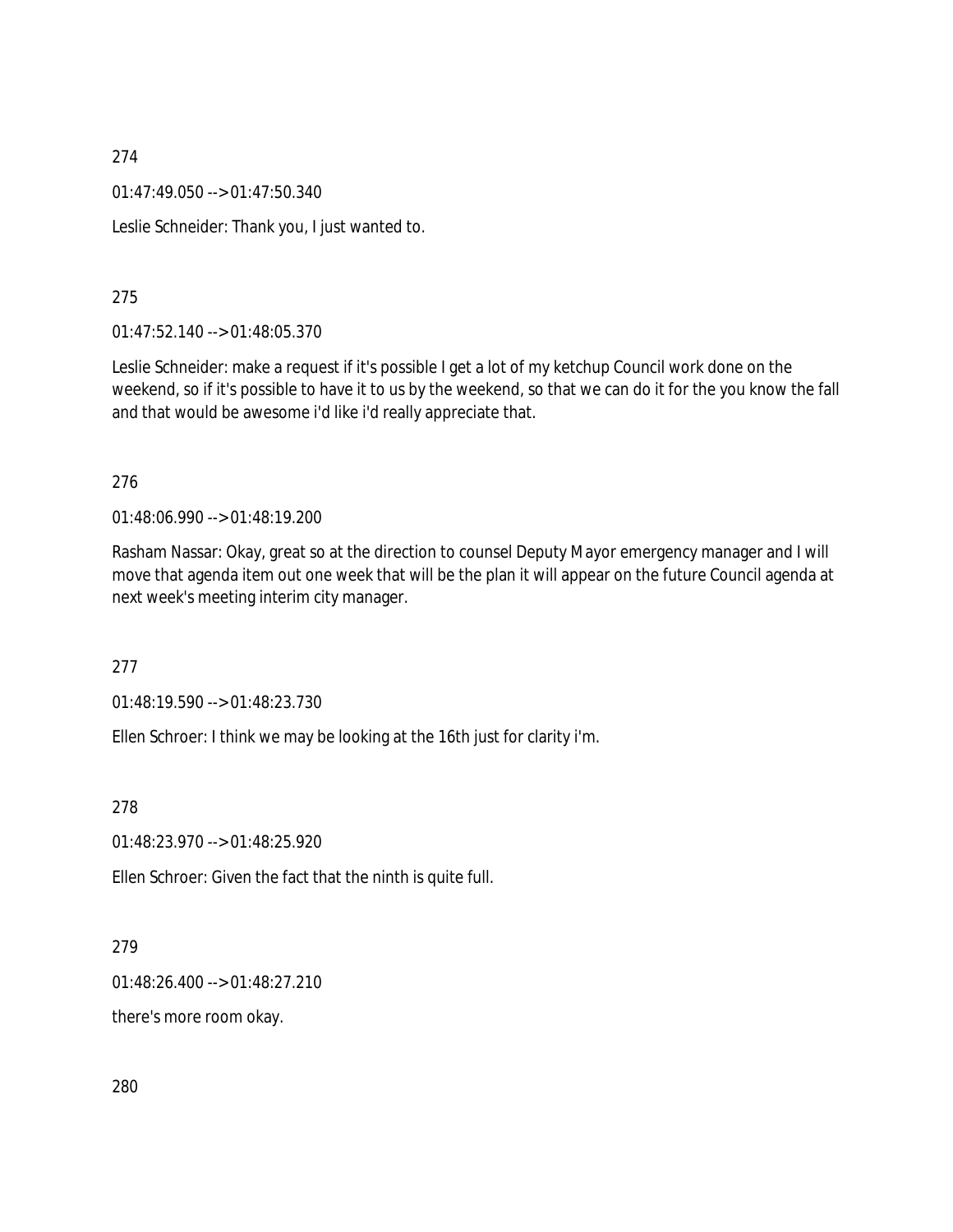01:48:28.440 --> 01:48:41.280

Rasham Nassar: Okay, any concerns about that Council, I see nodding heads so 16th it is for that any other Council member items comments for future agendas councilmember car did you want to go ahead.

281

01:48:41.670 --> 01:48:48.390

Christy Carr: yeah thanks I just had a question actually I dropped the ball on our somewhere.

282

01:48:49.620 --> 01:49:03.270

Christy Carr: And with our new approach to consent agenda if now there's something weird is it just the same them that we would at when we get there, pull something from the consent agenda, thank you just wanted to confirm that yes.

283

01:49:04.110 --> 01:49:05.280

Rasham Nassar: Interim say manager.

284

01:49:05.760 --> 01:49:14.340

Ellen Schroer: And that is certainly possible if you know now that you're going to pull something, and you can let me know that I can make sure that the relevant staff person is.

285

01:49:14.700 --> 01:49:24.840

Ellen Schroer: available if you're planning to ask a question of a staff person or if you're going to have a Council discussion, then you can do it whenever you want whatever either one works just fine.

286

01:49:25.380 --> 01:49:32.040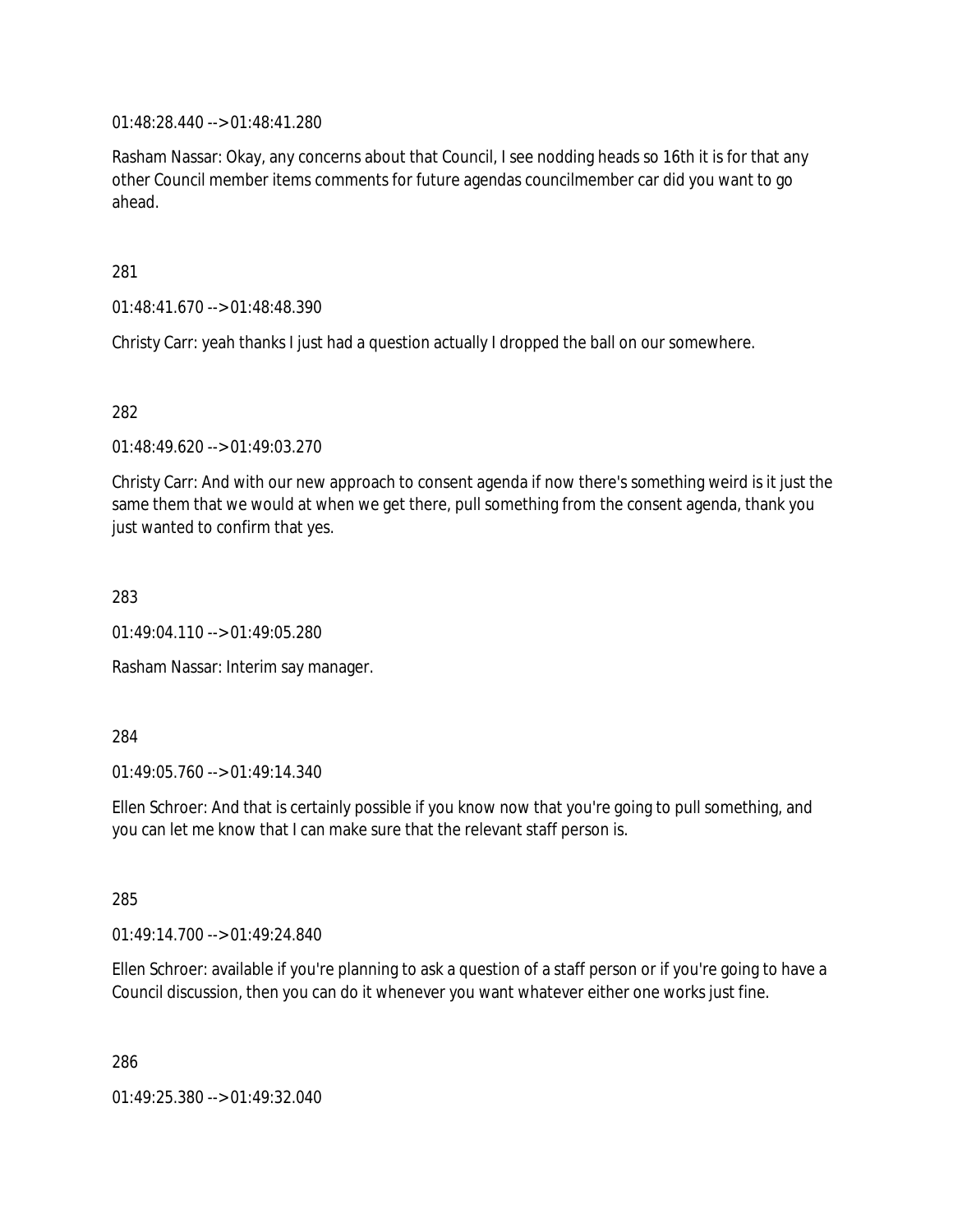Christy Carr: yeah i'm i'm interested in asking more questions about the truck procurement.

287

01:49:33.120 --> 01:49:33.420 Ellen Schroer: Okay.

288

01:49:33.870 --> 01:49:35.820

Rasham Nassar: Is that for tonight's agenda councilmember car.

289

01:49:36.810 --> 01:49:38.640

Christy Carr: I believe it's on our agenda.

290

01:49:38.820 --> 01:49:40.260

Christy Carr: For tonight yeah.

#### 291

01:49:40.530 --> 01:49:48.060

Rasham Nassar: So we're at future Council agendas, is it you know i'm noted interim city manager, we still procedurally have to pull it.

#### 292

01:49:49.080 --> 01:49:51.090

Rasham Nassar: At content correct.

293

01:49:51.870 --> 01:50:00.300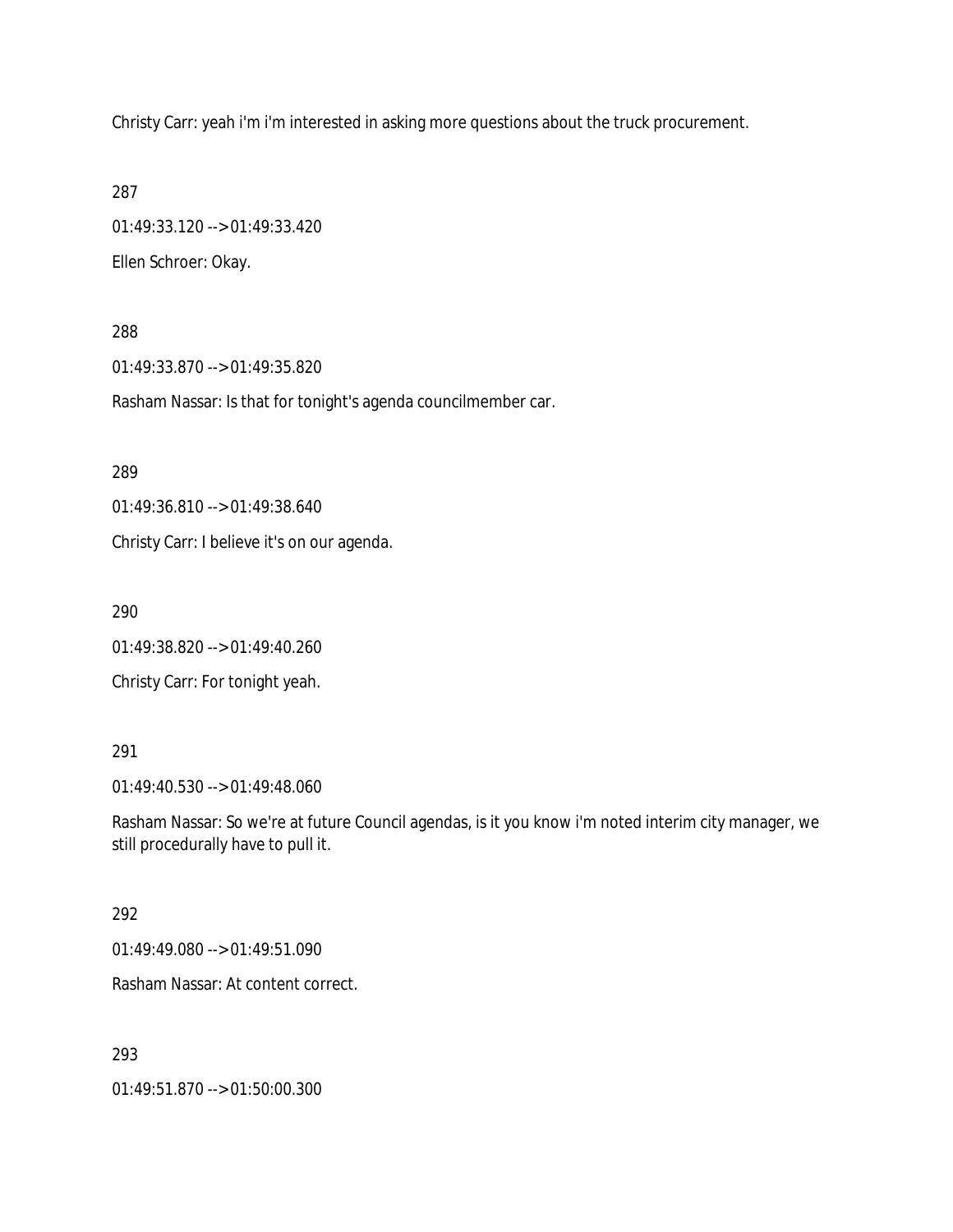Ellen Schroer: Yes, procedurally that's right but it's helpful for me to know which topic, it is so I can reach out to the public works director and make sure he's available to speak to that at the consent agenda time.

# 294

01:50:00.660 --> 01:50:05.820

Rasham Nassar: Okay okay so councilmember card just be prepared to pull that from consent, when we get the consent yeah.

## 295

01:50:06.270 --> 01:50:07.050

Christy Carr: Thank you, thanks.

# 296

01:50:07.410 --> 01:50:10.350

Rasham Nassar: Anything else for future Council agendas Council.

# 297

01:50:11.730 --> 01:50:22.350

Rasham Nassar: I had one quick thing, and that was the draft circulated related to the rules of the mayor, I forget what I called it procedural robert's rules of order may or old title stuff.

298

01:50:24.090 --> 01:50:31.830

Rasham Nassar: I circulated to the Council at the beginning of the year there I can't remember if the direction from was from the full Council to discuss that at a future meeting.

### 299

 $01:50:32.190 \rightarrow 01:50:40.290$ 

Rasham Nassar: Or if that was just discussed in Agenda setting meetings so I wanted to raise that again to make sure that Council would be okay for me to schedule a very brief.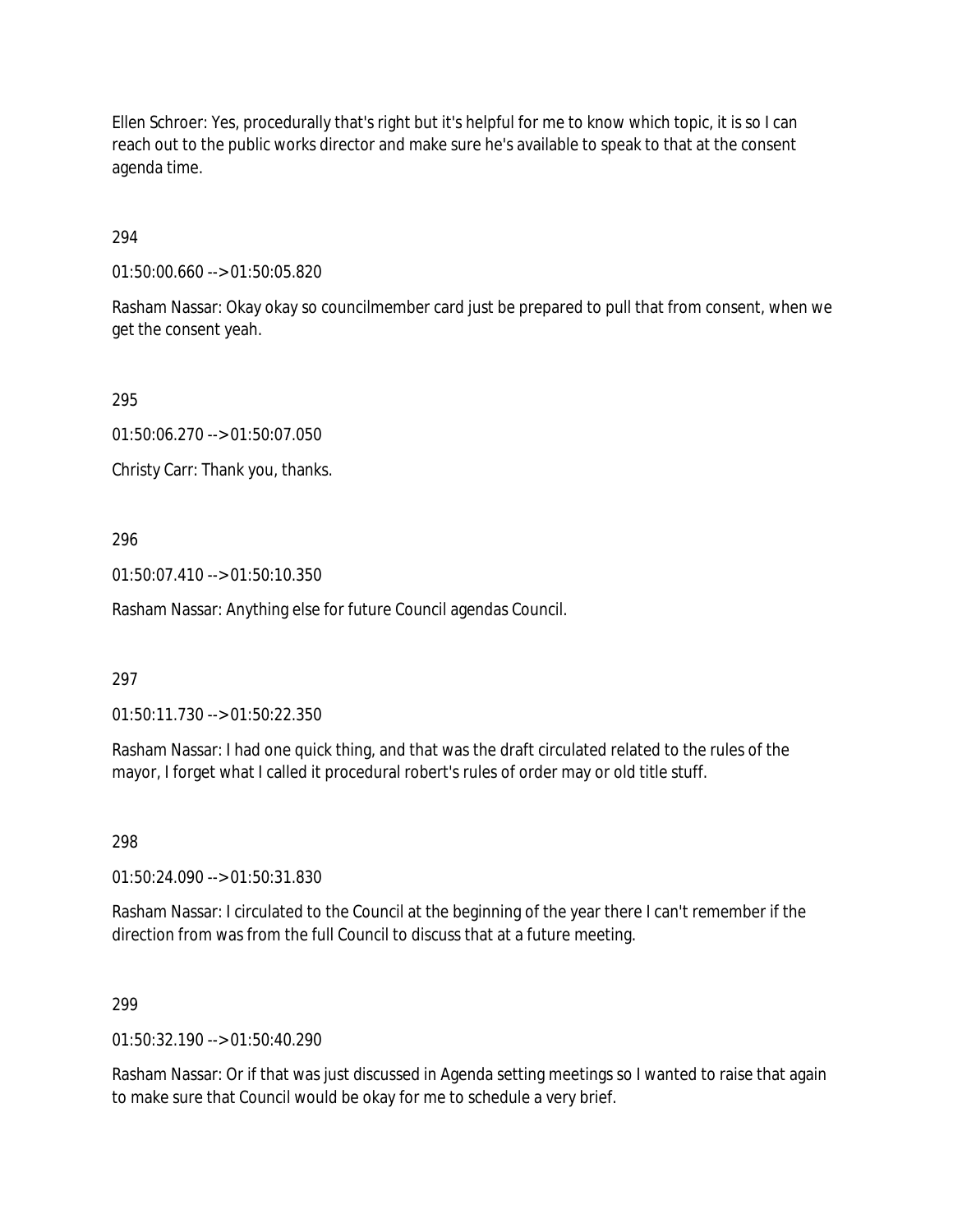01:50:40.980 --> 01:50:59.190

Rasham Nassar: Discussion on that there are some items in there that Deputy Mayor pointed out, might be good to raise to the full Council relating to some of the new procedural create creative approach to keeping our meeting short that I would like to work with interim city manager to implement.

301

01:51:01.440 --> 01:51:05.520

Rasham Nassar: And I would just find time to find a time that fit and keep that.

302

01:51:06.960 --> 01:51:15.450

Rasham Nassar: as brief as possible, so there's no objection to that Council can expect to see that, on the future agendas next week okay anything else Council.

303

01:51:18.030 --> 01:51:18.420

Rasham Nassar: Okay.

304

01:51:19.590 --> 01:51:21.870

Rasham Nassar: We will be Moving on now to item.

305

01:51:22.980 --> 01:51:34.260

Rasham Nassar: Seven in our agenda, I do want to pause here for a moment, though Council we began tonight at five we are approaching 8pm that is three hours that we've been meeting.

306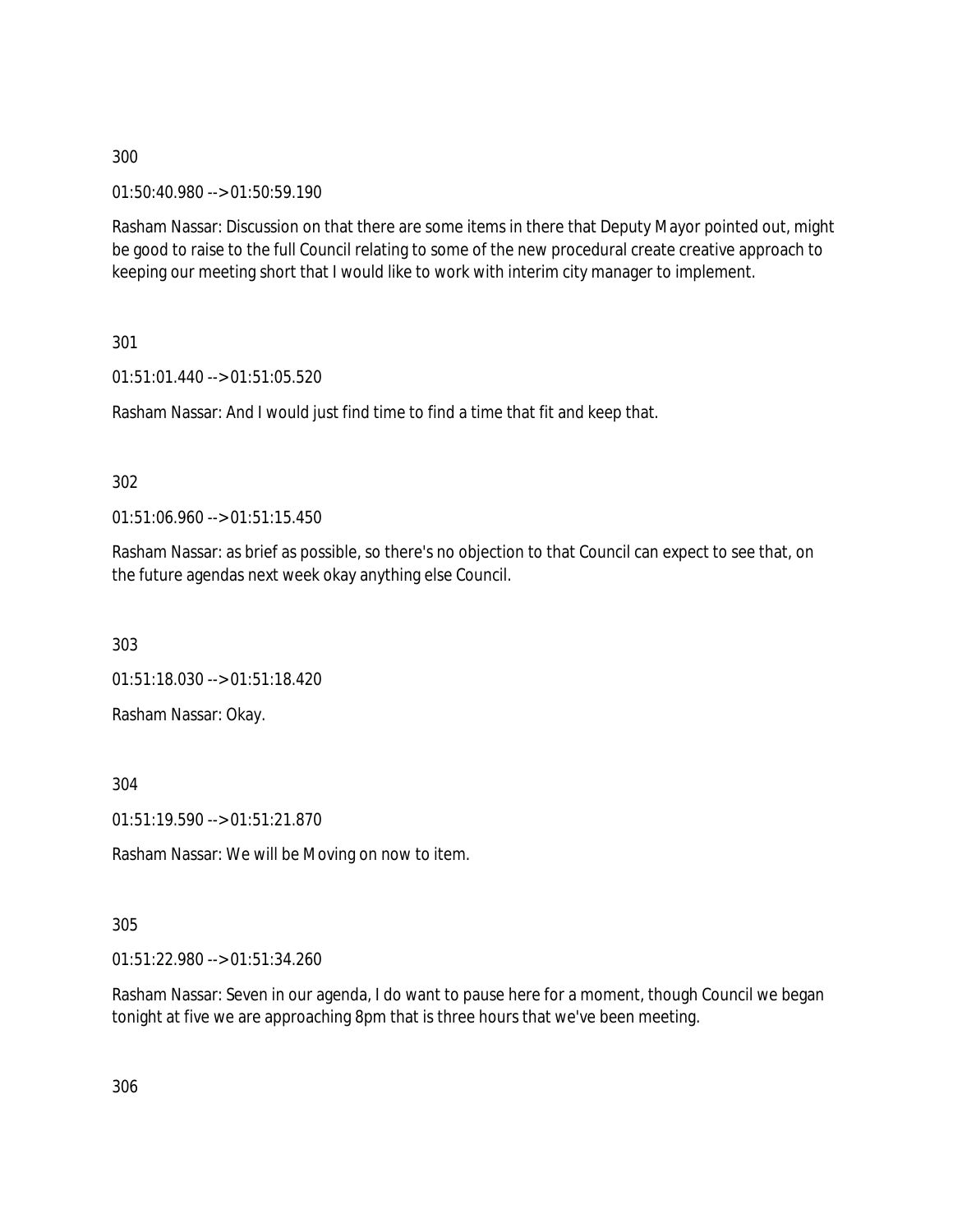01:51:34.950 --> 01:51:42.990

Rasham Nassar: I want to check in with Council to see if Council would be interested in taking a break, at this point it's our practice to take a break at three hours.

307

01:51:43.680 --> 01:51:53.850

Rasham Nassar: going to look and see if there's any interest in that yes, you have one Council member requesting a five minute pause any other Council members there.

308

01:51:54.030 --> 01:51:57.660

Rasham Nassar: Her okay counts okay okay five.

### 309

01:52:02.310 --> 01:52:09.930

Rasham Nassar: Okay, so Council will break briefly for five minutes, and then, when we return, we will pick up with our presentations item seven on the agenda.

310

01:58:00.600 --> 01:58:03.090

Rasham Nassar: Okay interesting manager, are you.

311 01:58:04.320 --> 01:58:05.100 Rasham Nassar: back with us.

312 01:58:06.960 --> 01:58:07.740 let's wait on.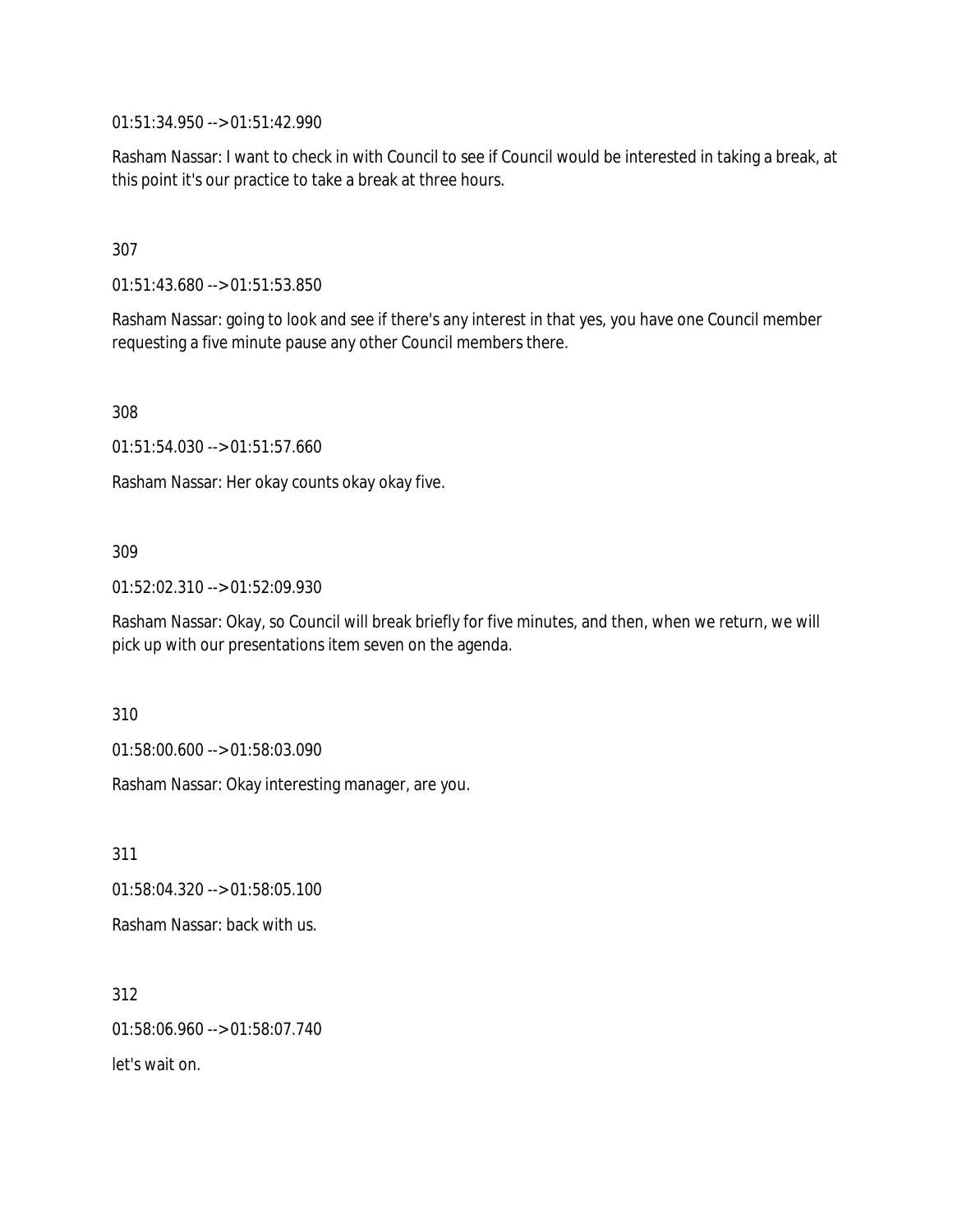01:58:09.120 --> 01:58:10.080

Rasham Nassar: councilmember car.

314

01:58:34.890 --> 01:58:54.000

Rasham Nassar: Okay, here we go all right okay Council has returned from it's break time is 8:01pm we are now going to move on and two in our agenda items seven presentations item seven eight is a covert 19 update Community based test site and vaccine distribution efforts.

315

01:58:56.190 --> 01:59:01.680

Rasham Nassar: Interim city manager oh and hi nice to see you this evening I assume you're going to be leading us off.

316

01:59:02.040 --> 01:59:04.320

Anne LeSage: hello, yes, let me share my screen.

317

01:59:05.880 --> 01:59:18.600

Rasham Nassar: And, and if I recall, I was, I may have been told that there might be some Council direction that you may be seeking tonight, if I can ask that you your presentation be brief and that you focus on.

## 318

01:59:18.960 --> 01:59:24.480

Rasham Nassar: A policy point or decision point that you'd like the Council to consider so it's clear yep Thank you.

319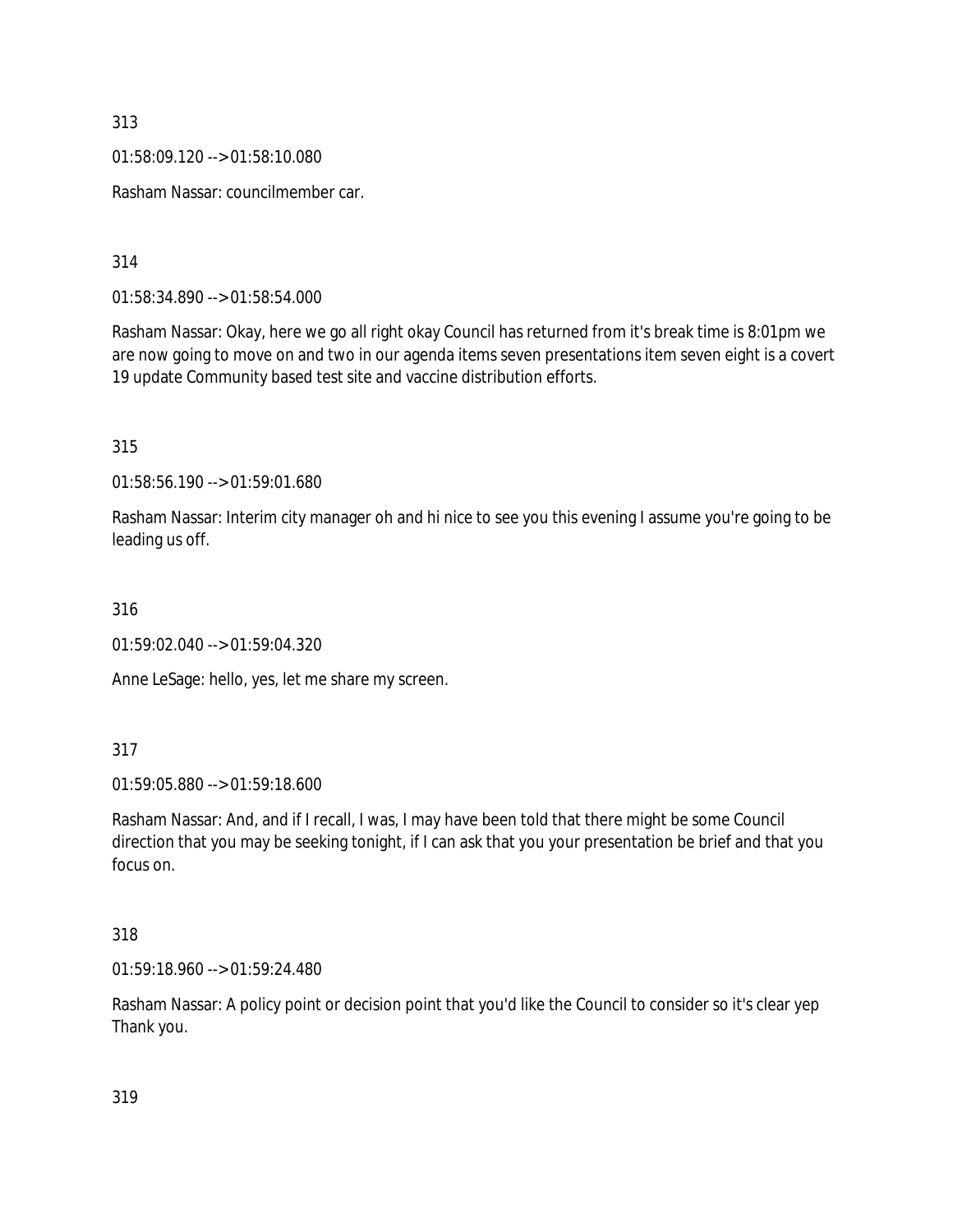01:59:25.440 --> 01:59:26.010

Anne LeSage: So.

320

01:59:26.040 --> 01:59:29.880

Anne LeSage: Tonight i'm just going to share a little bit about where we're at with our.

321

01:59:30.330 --> 01:59:37.230

Anne LeSage: test site and with vaccine rollout and I just wanted to start by sharing this slide and reminding everyone we're still in phase.

### 322

01:59:37.590 --> 01:59:46.710

Anne LeSage: One of our roadmap to recovery, we are looped in with a region that is kit SAP cloud Jefferson and mason county and.

### 323

01:59:47.190 --> 02:00:01.260

Anne LeSage: Every week on Friday, the State makes the assessment of which regions are able to move to phase two so just wanted to share that and, of course, as soon as we get word that we're moving to phase two, we will let the Community know.

324

02:00:02.520 --> 02:00:13.020

Anne LeSage: In terms of our community based testing site, we started way back in November and we've been open Mondays Wednesdays and Fridays from one to five.

325

02:00:13.380 --> 02:00:23.940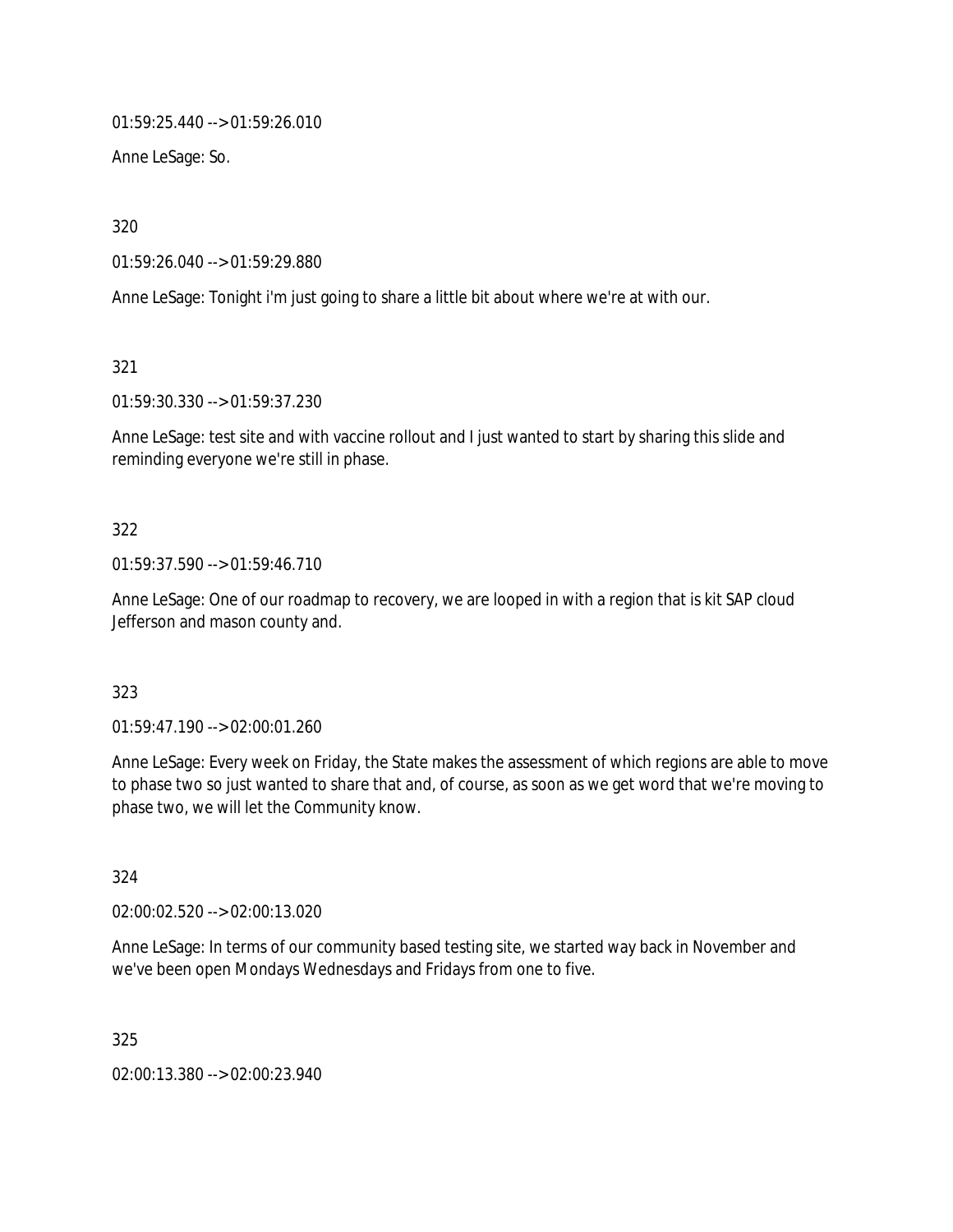Anne LeSage: Starting in February we plan to scale back and cut our Friday testing in order to allow us to focus on vaccine rollout.

326

02:00:24.240 --> 02:00:34.500

Anne LeSage: And one key thing I want to make sure the Community is aware of is that if anyone needs a test on Fridays, the test site at polls most City Hall is open.

# 327

02:00:35.070 --> 02:00:44.940

Anne LeSage: And we link to that on the city test page, so if anyone has any questions the Informations on there, and between the city and county test sites.

## 328

02:00:45.180 --> 02:00:54.750

Anne LeSage: There is somewhere to go every day of the week, except Sunday so Monday through Saturday there's either a city site or one of the county test sites open.

329

02:00:55.800 --> 02:01:07.620

Anne LeSage: The other key thing I wanted to bring back to counsel tonight is just an update on where we are with our expenditures so last October, you authorize the city to spend up to \$50,000 on testing.

330

02:01:08.040 --> 02:01:16.080

Anne LeSage: And right now we are at around 22,000, and so we have money left in our budget to continue to support.

### 331

02:01:16.440 --> 02:01:31.860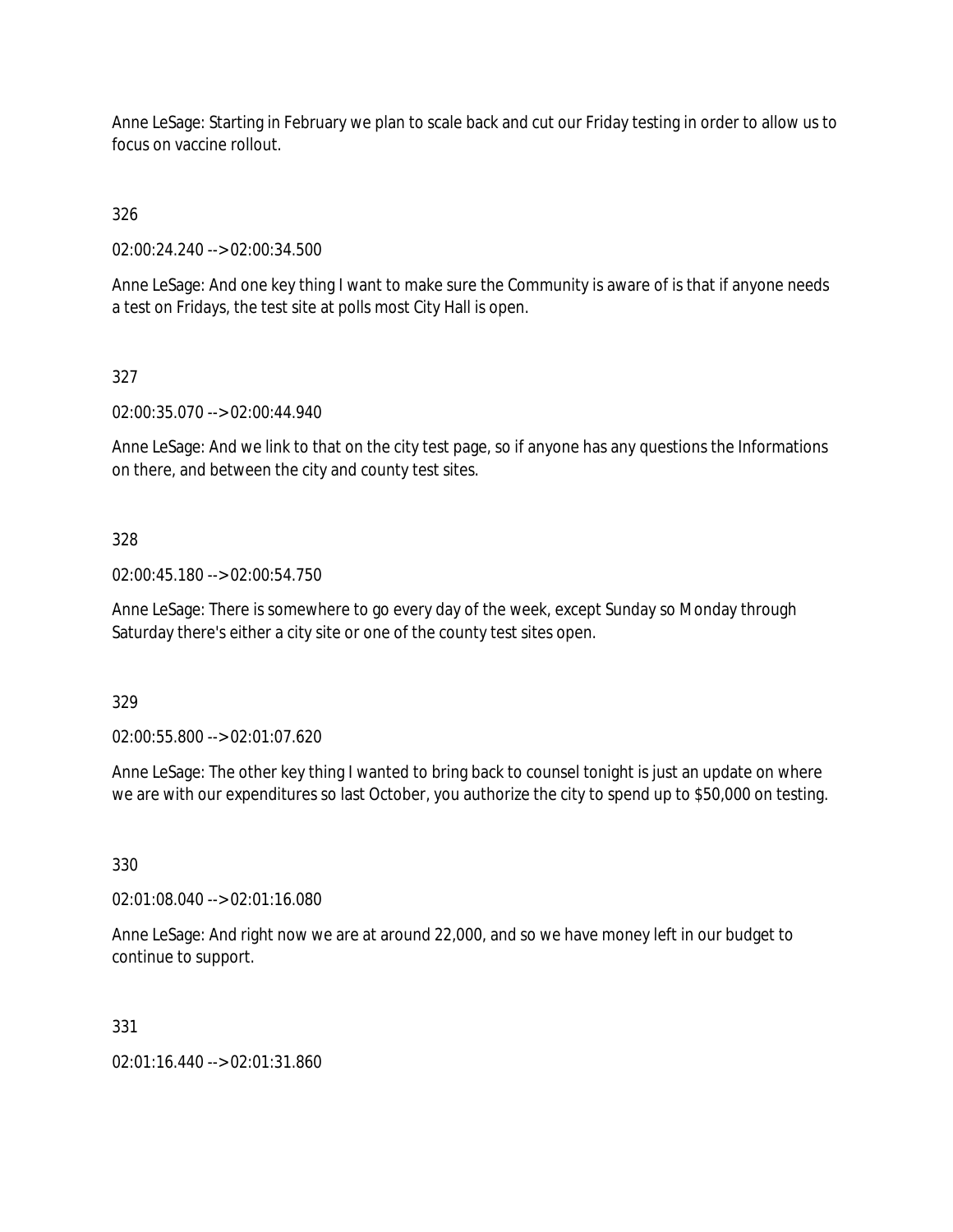Anne LeSage: The test efforts, you know really the the largest expense, has been the the tent rental to provide you know coverage for us the rest of the supplies have not been as costly, as we initially estimated so we're doing really well on the budget.

332

02:01:33.180 --> 02:01:41.190

Anne LeSage: We have tested, and this was as of January 15 so we've actually added some new test numbers for this week, but 1200 and 42 individuals.

## 333

02:01:41.550 --> 02:01:51.660

Anne LeSage: we've had 14 positive cases so for our data we have a relatively low positivity rate i've mentioned this before, but it's important to remember.

### 334

02:01:51.960 --> 02:02:01.290

Anne LeSage: That our data only reflects individuals that we are testing at the city test site, unfortunately, we do not have access to data from the county.

### 335

02:02:01.590 --> 02:02:13.080

Anne LeSage: From the other test providers on the island, so I know that that has been you know frustrating for some of our Community Members, and I agree, I wish that we had access to that data.

336

02:02:13.530 --> 02:02:23.820

Anne LeSage: But we do not, and so that's just something I wanted to share that when we post our numbers we're sharing the city test site numbers and then we do link to the county data as well.

### 337

02:02:25.590 --> 02:02:36.840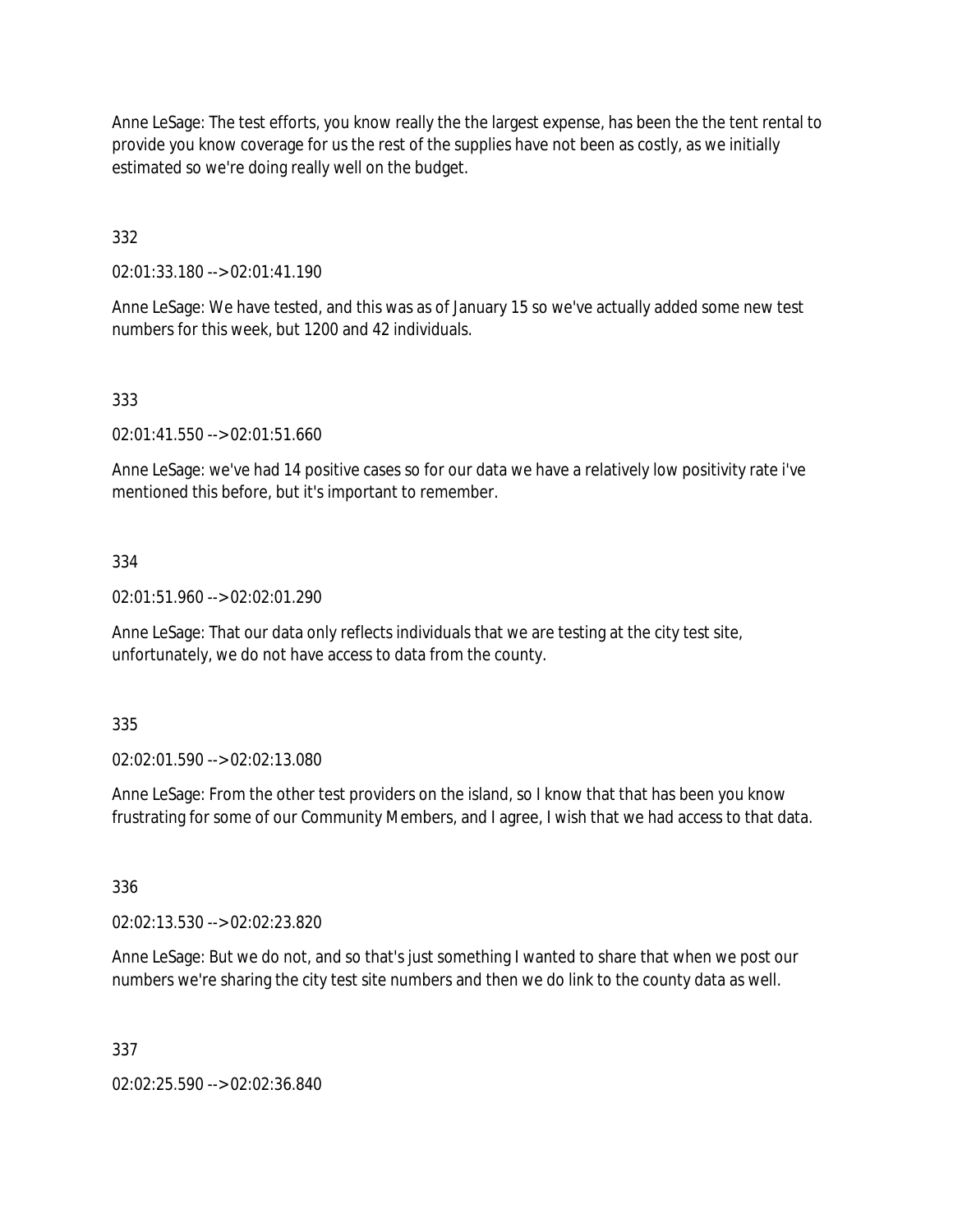Anne LeSage: switching over to vaccine distribution we pretty quickly the week of Christmas had received notice that the average island Community pharmacy would be receiving.

338

02:02:37.530 --> 02:02:45.090

Anne LeSage: A around 300 doses of the Madonna vaccine and we, in less than 24 hours stood up this partnership.

## 339

02:02:45.540 --> 02:02:57.570

Anne LeSage: Between the city, the fire department bainbridge prepares and the Community pharmacy and we were able to vaccinate 307 individuals over Christmas weekend basically.

### 340

02:02:58.230 --> 02:03:08.010

Anne LeSage: And in that time you know, since then we've been continuing to partner, as well as to coordinate with Member plus family health, which is one of the other vaccine.

341

02:03:08.280 --> 02:03:19.080

Anne LeSage: Distributors on bainbridge to make sure that we are coordinating with our eligibility lists our waitlist all of the different components that go into vaccine distribution.

342

02:03:19.560 --> 02:03:23.820

Anne LeSage: And i'm also happy to report that the bainbridge island fire department.

### 343

02:03:24.420 --> 02:03:30.870

Anne LeSage: board of Commissioners has agreed to commit staff time and some funding for logistical support of this initiative.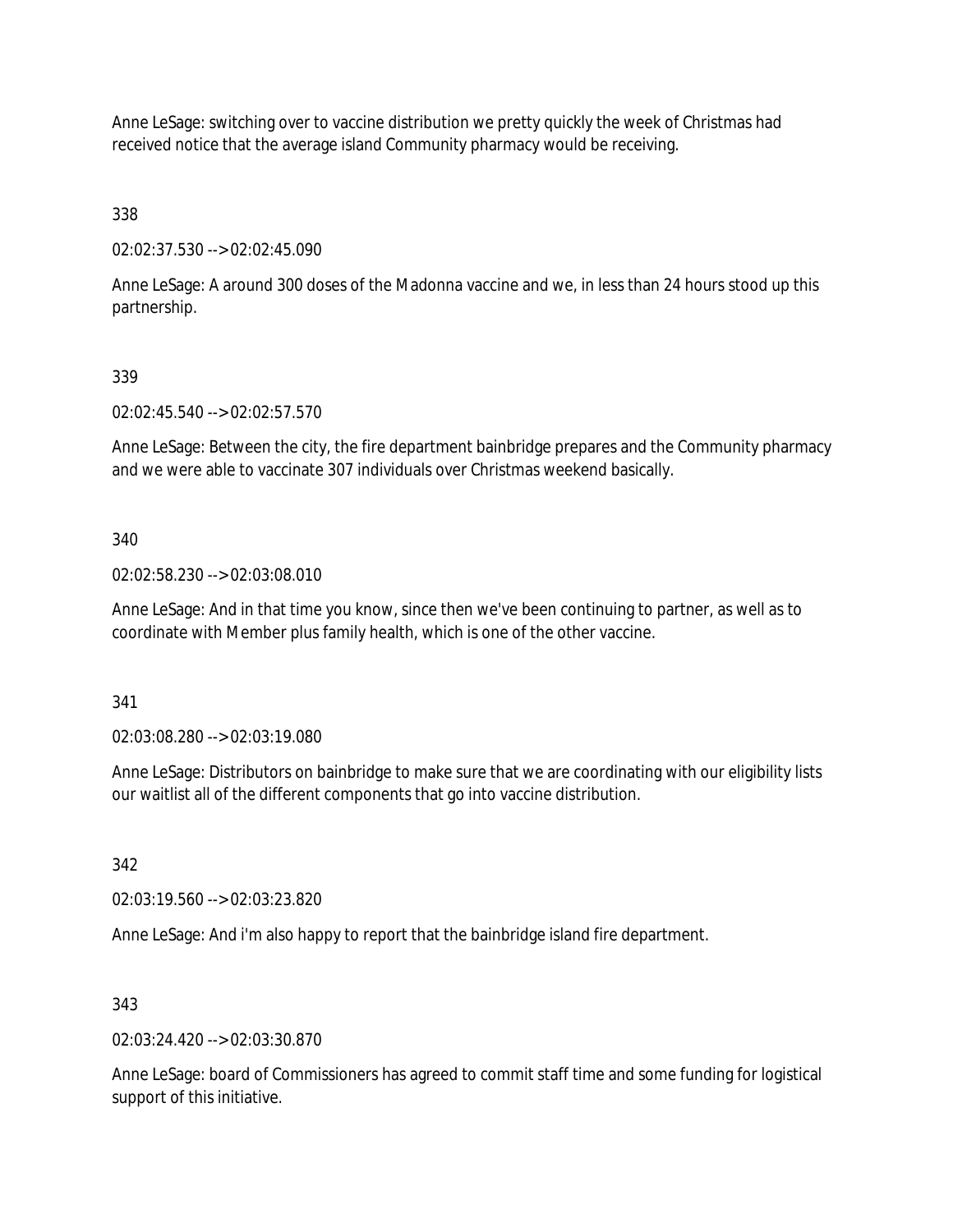02:03:31.200 --> 02:03:44.070

Anne LeSage: You know the city has committed funding for the test site, and so I was really pleased to hear that the fire department stepped up and is helping us with vaccine distribution because it's becoming very challenging for.

345

02:03:44.700 --> 02:03:50.940

Anne LeSage: You know, for me to manage both, and we really do need that additional support, as well as the partnership.

346

02:03:51.480 --> 02:03:58.170

Anne LeSage: With our other organizations and, of course, our incredible volunteers, the challenge that we face is that.

347

02:03:58.740 --> 02:04:07.320

Anne LeSage: What happens is every Sunday the pharmacy and Member plus you know received notification of the number of vaccines that they will receive on Monday or Tuesday.

348

02:04:07.650 --> 02:04:20.520

Anne LeSage: So there's very short notice and what we're planning is every week that were notified of receiving vaccine we'll plan for clinics, towards the end of the week, and so we've created a website.

349

02:04:21.210 --> 02:04:30.090

Anne LeSage: we're updating it every Monday with information for the Community, and you know at this point, other than the pharmacy and Member plus.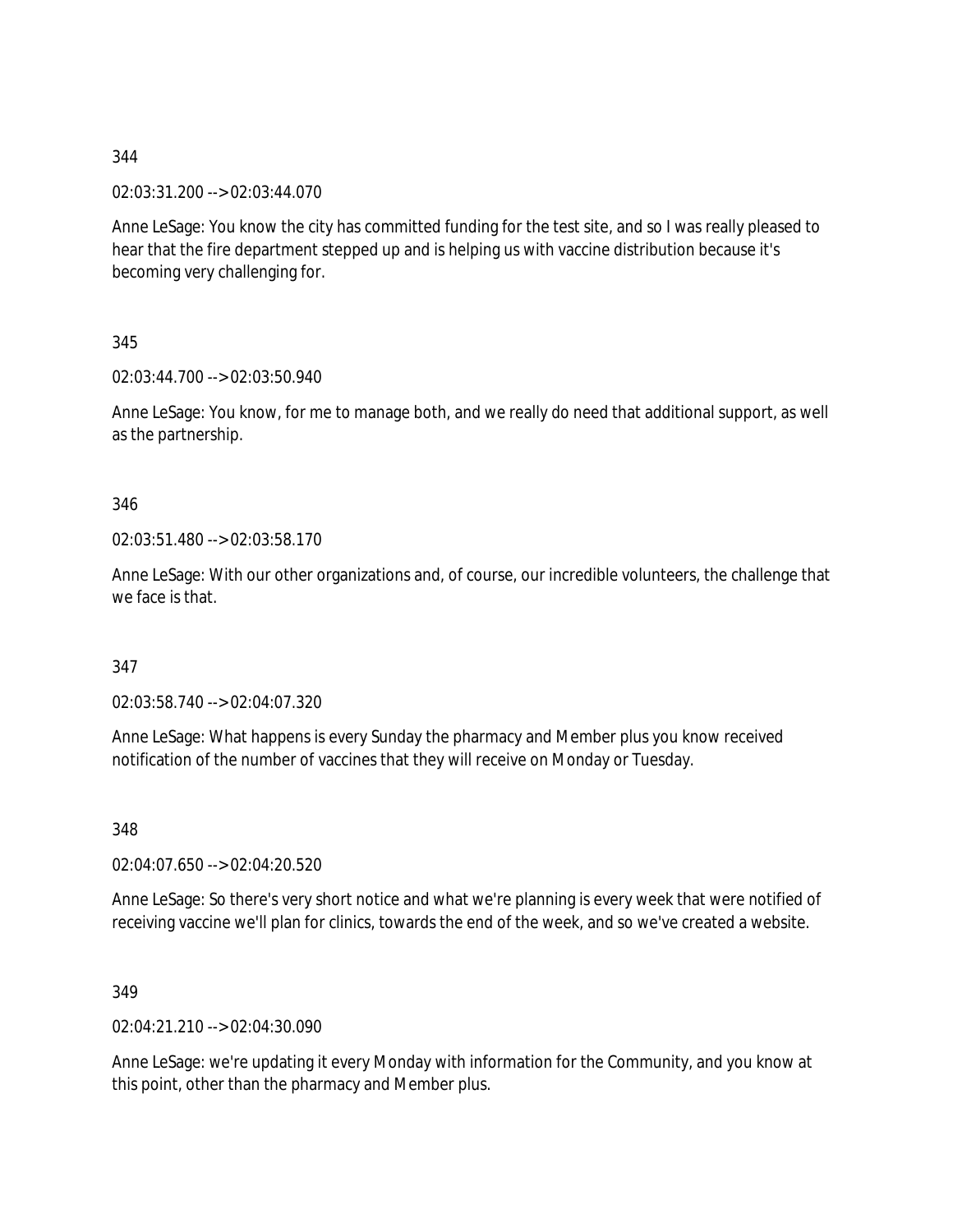02:04:30.480 --> 02:04:39.510

Anne LeSage: Virginia mason on bainbridge island has received a very small allocation but beyond that there are no other approved providers for bainbridge island.

351

02:04:39.870 --> 02:04:47.820

Anne LeSage: And so every Monday, we have a call with kids that public health, and we have actually submitted a petition.

352

02:04:48.210 --> 02:04:59.670

Anne LeSage: to receive more allocation, we have the volunteer capacity, we have the logistical support to host some larger clinics and we've been talking with.

353

02:05:00.210 --> 02:05:09.630

Anne LeSage: You know the the school district and other partners to find a site that would be adequate for that, and we really want to support the needs of the Community, because at this point.

354

02:05:10.020 --> 02:05:22.980

Anne LeSage: With getting you know 100 200 doses, a week for the next year we're not going to be able to meet the needs of the Community, so our residents are going to have to leave the island to go to Seattle or go to bremerton.

355

02:05:23.490 --> 02:05:32.460

Anne LeSage: or go elsewhere, and so we have some real challenges as far as that's concerned, but I just want to share with folks that we're monitoring the state guidance.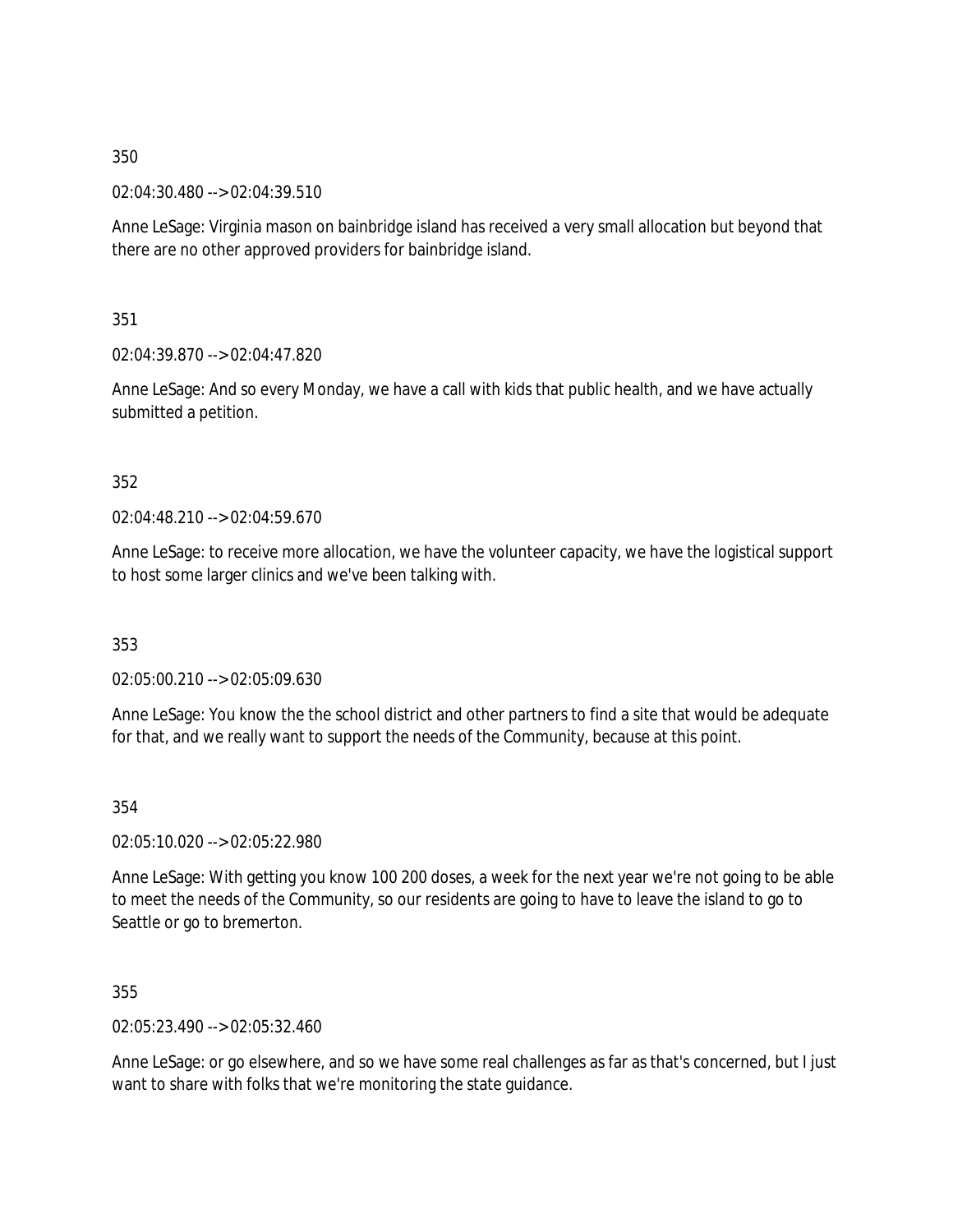02:05:32.790 --> 02:05:40.080

Anne LeSage: we're updating, you know the eligibility, based on the phase that we're in we have all of the links on discovered vaccine.

357

02:05:40.470 --> 02:05:58.110

Anne LeSage: Page and then we're updating information every Monday, so if there are appointments available we'll post a link on this site will send out a nixle alert and make sure that we're notifying the Community so with that, I would like to just open it up to questions and comments from Council.

358

02:06:00.270 --> 02:06:03.690

Rasham Nassar: Thank you very much and Council members i'll turn it over.

359

02:06:03.690 --> 02:06:05.370

Rasham Nassar: To you now councilmember.

360

02:06:05.910 --> 02:06:07.920

Rasham Nassar: Excuse me, Deputy Mayor I topless.

### 361

02:06:10.020 --> 02:06:16.200

Kirsten Hytopoulos: Yes, hi and wherever you are hi I do have a couple questions, one is.

362

02:06:17.190 --> 02:06:22.800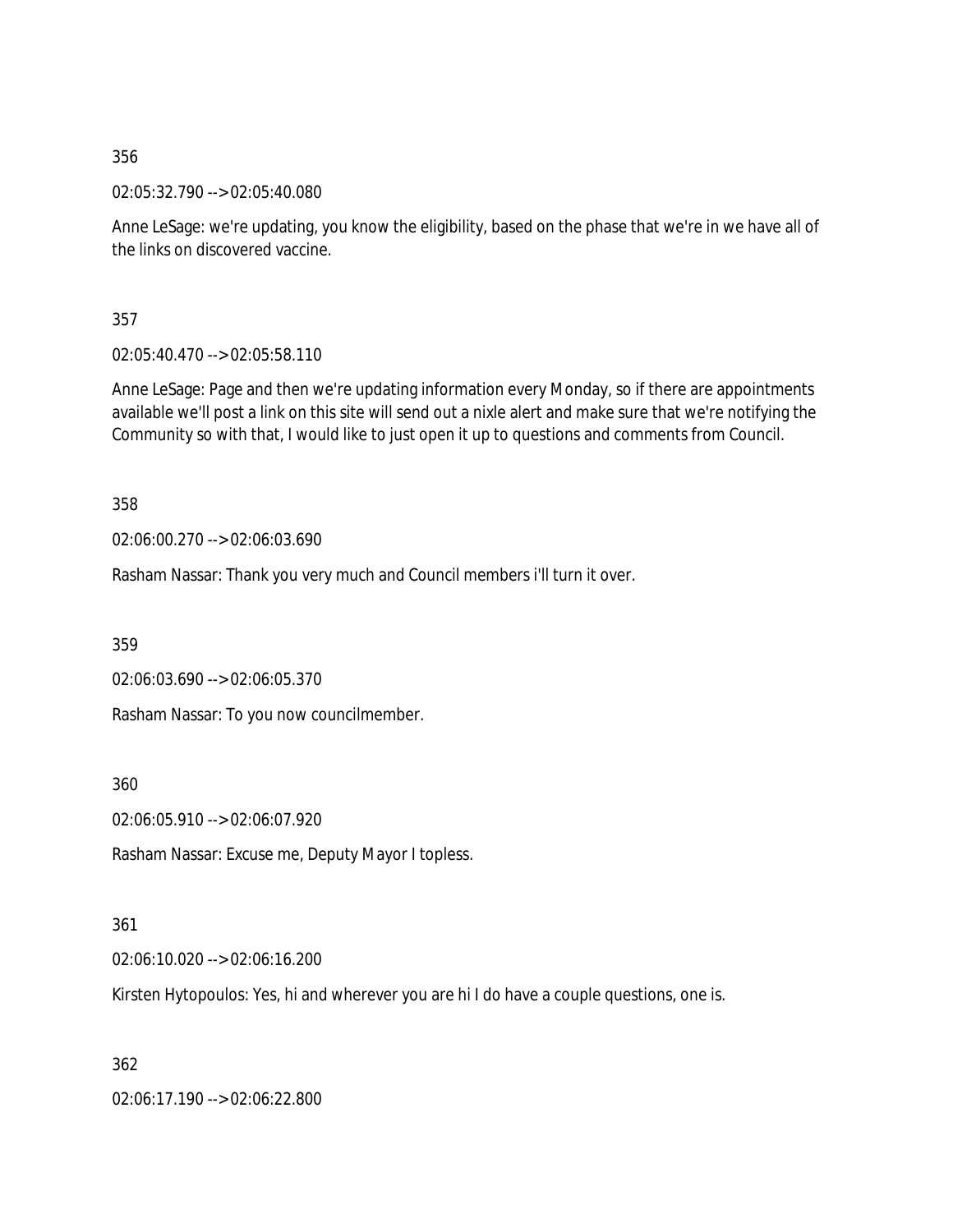Kirsten Hytopoulos: You know, between our site and the sites that are available day to day said there were sites available, I think, pretty much seven days a week.

363

02:06:23.250 --> 02:06:26.340

Kirsten Hytopoulos: Do you have a real sense as to the chances that somebody.

364

02:06:27.300 --> 02:06:35.130

Kirsten Hytopoulos: is able to get into get tested who have symptoms within a couple days I talked to some I know for the city site it's been looking at least from the interface like.

365

02:06:35.580 --> 02:06:41.520

Kirsten Hytopoulos: At least five days a lot often and so can you answer that and you've been asking me you're My other question so you haven't.

366

02:06:42.060 --> 02:06:49.860

Kirsten Hytopoulos: My other question is just is there a proviso of some sort on our on our website when we're reporting these numbers that makes it very clear, because I haven't looked.

367

02:06:50.250 --> 02:06:57.900

Kirsten Hytopoulos: that these are not only just bainbridge numbers but they're just bainbridge they're just coby testing numbers I just wanna be sure that provides us on there, those are my questions okay.

368

02:06:57.990 --> 02:07:03.570

Anne LeSage: So i'll actually start with the second one we do specifically say that at the city test site, these are the numbers.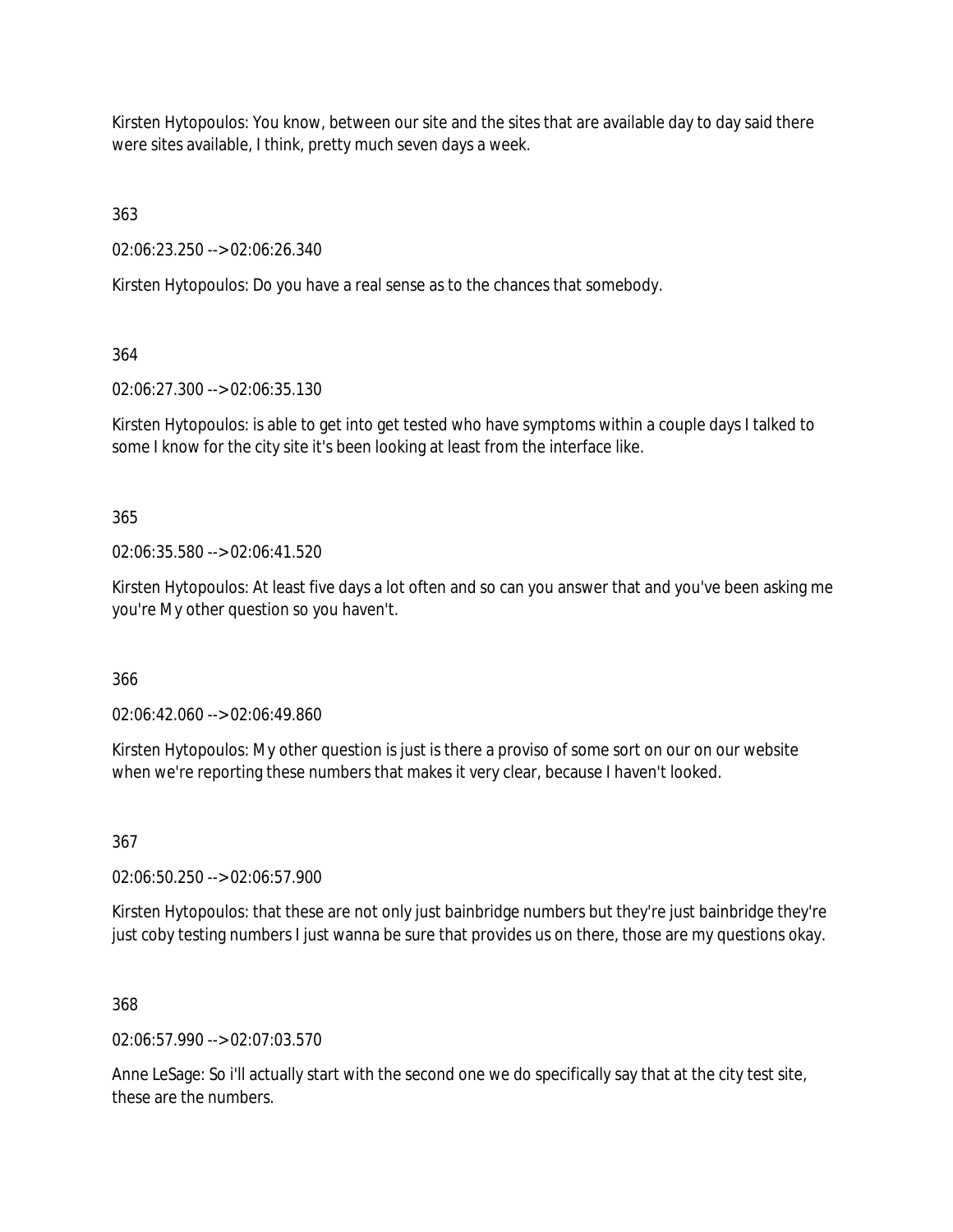02:07:03.960 --> 02:07:05.160

Rasham Nassar: That we have tested and.

370

02:07:05.160 --> 02:07:05.700

Anne LeSage: So that is.

371

02:07:05.730 --> 02:07:22.740

Anne LeSage: made very clear on our page that that is the data and that we do not have access to the specifics for other bainbridge island tests and that's where we link to the county in terms of availability we've actually had more appointments available, the last couple weeks, I think the.

372

02:07:23.760 --> 02:07:33.660

Anne LeSage: You know the dash to get testing around thanksgiving and the holidays has gone away, and so we have been able to accommodate a number of same day walk ups.

373

02:07:34.020 --> 02:07:38.070

Anne LeSage: and have appointments available almost every day that we are open.

374

02:07:38.430 --> 02:07:45.450

Anne LeSage: And so that has been a very positive thing you know we've we've seen over the last week and a half the number of people we've tested per day.

375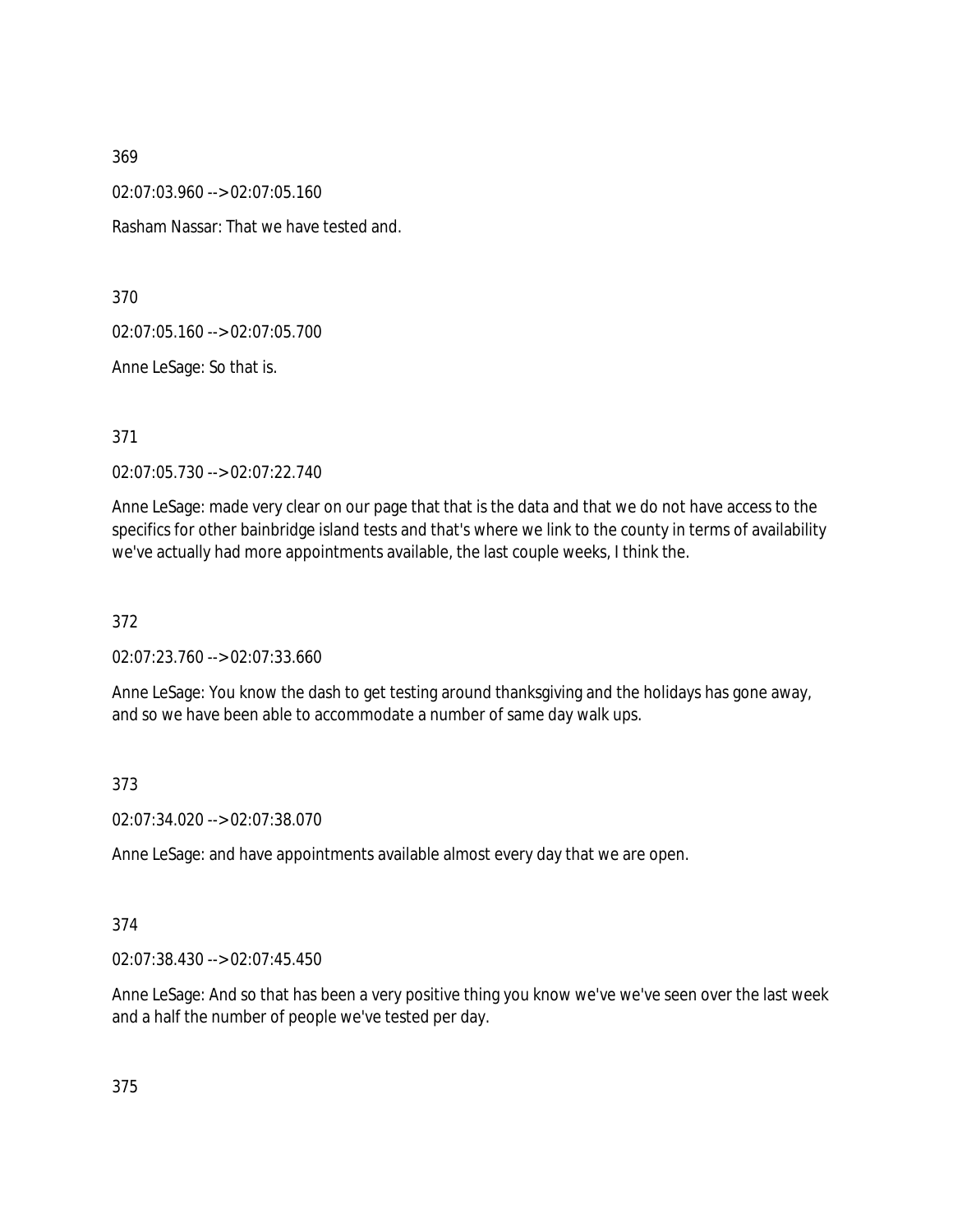02:07:45.750 --> 02:07:59.250

Anne LeSage: drop from anywhere from 65 to 72 around 50 to 55 so we do have less people coming by every day that we're open in terms of the county availability and part of the reason why we.

### 376

02:08:00.060 --> 02:08:06.600

Anne LeSage: You know we're looking at dropping Fridays is hearing from the county that the polls most site has has more capacity.

### 377

02:08:06.960 --> 02:08:14.340

Anne LeSage: to handle anywhere from 40 to 50 extra appointments on Fridays, in particular, and the county has.

#### 378

02:08:14.760 --> 02:08:23.670

Anne LeSage: A different registration system, and so we will link to that on our coven test page so there's a different process to sign up for an appointment.

#### 379

02:08:23.910 --> 02:08:40.020

Anne LeSage: But with their system they have you know pre couple days ahead of time, you can book an appointment, but then same day, they release another series of appointments so from what the county has told us, it should be very easy for folks to get in to the other sites as well.

380

02:08:41.610 --> 02:08:42.390

Rasham Nassar: also remember deeds.

381

02:08:42.990 --> 02:08:45.180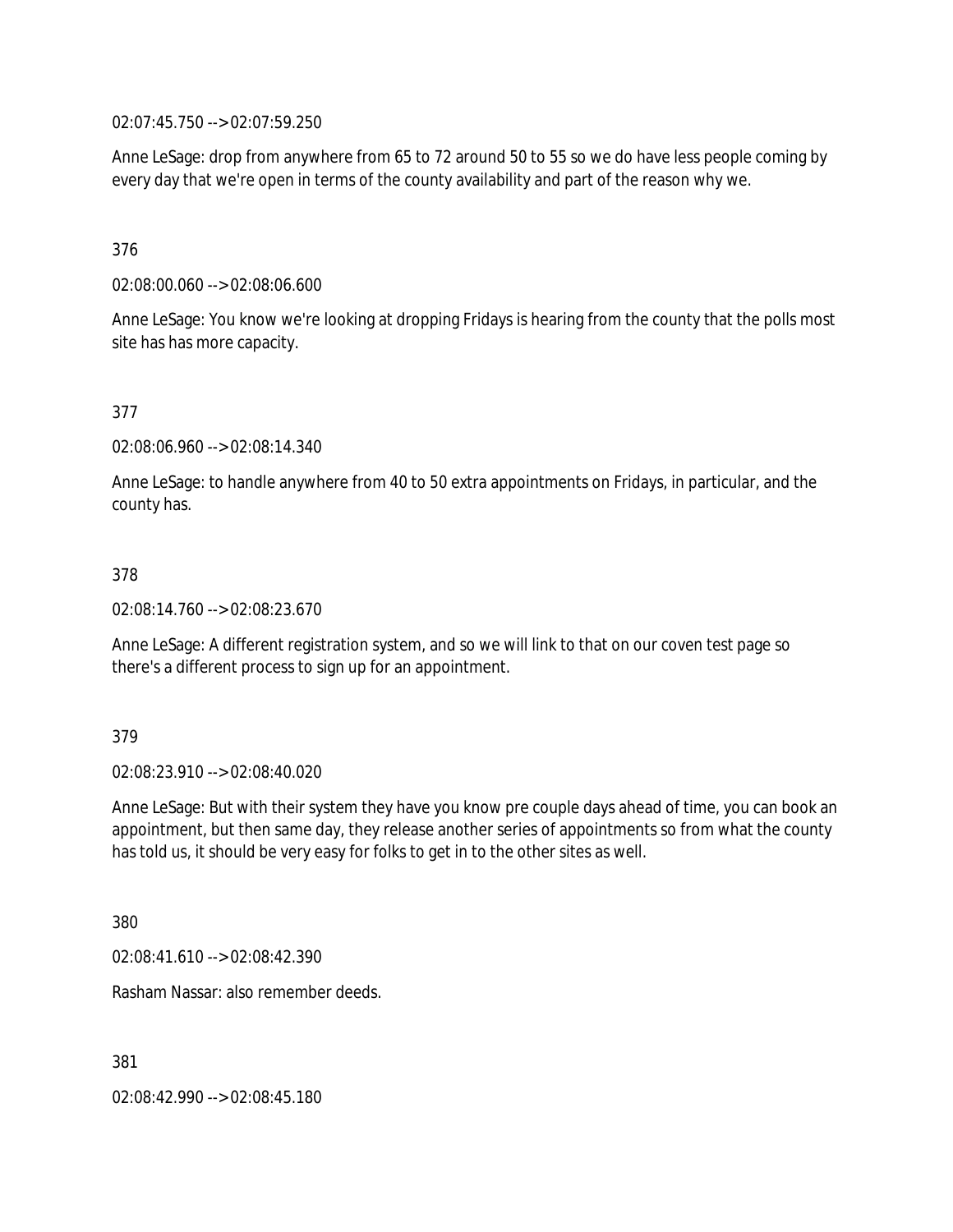Joe Deets: yeah Thank you Mary and good to see you and.

### 382

02:08:46.380 --> 02:08:55.860

Joe Deets: yeah I just first off a quick shout out to the work the ads doing and bainbridge performers and the whole disaster preparedness, this is a real.

# 383

02:08:56.520 --> 02:09:00.420

Joe Deets: jewel of our Community, the all this work that's gone into this.

### 384

02:09:00.930 --> 02:09:11.520

Joe Deets: It really is a reflection of are the result of years of organization, because we were bainbridge was parent preparing for the big blind which we thought was going to be an earthquake but turned out to be a pandemic.

### 385

02:09:11.940 --> 02:09:21.750

Joe Deets: So I have some insight on this because, and also number i'm bainbridge island emergency medical responder or known as a beamer and i've.

386

02:09:22.950 --> 02:09:30.090

Joe Deets: volunteered mass fitting and test site covert testing and i'll be showing up.

387

02:09:31.110 --> 02:09:31.620

Joe Deets: But the.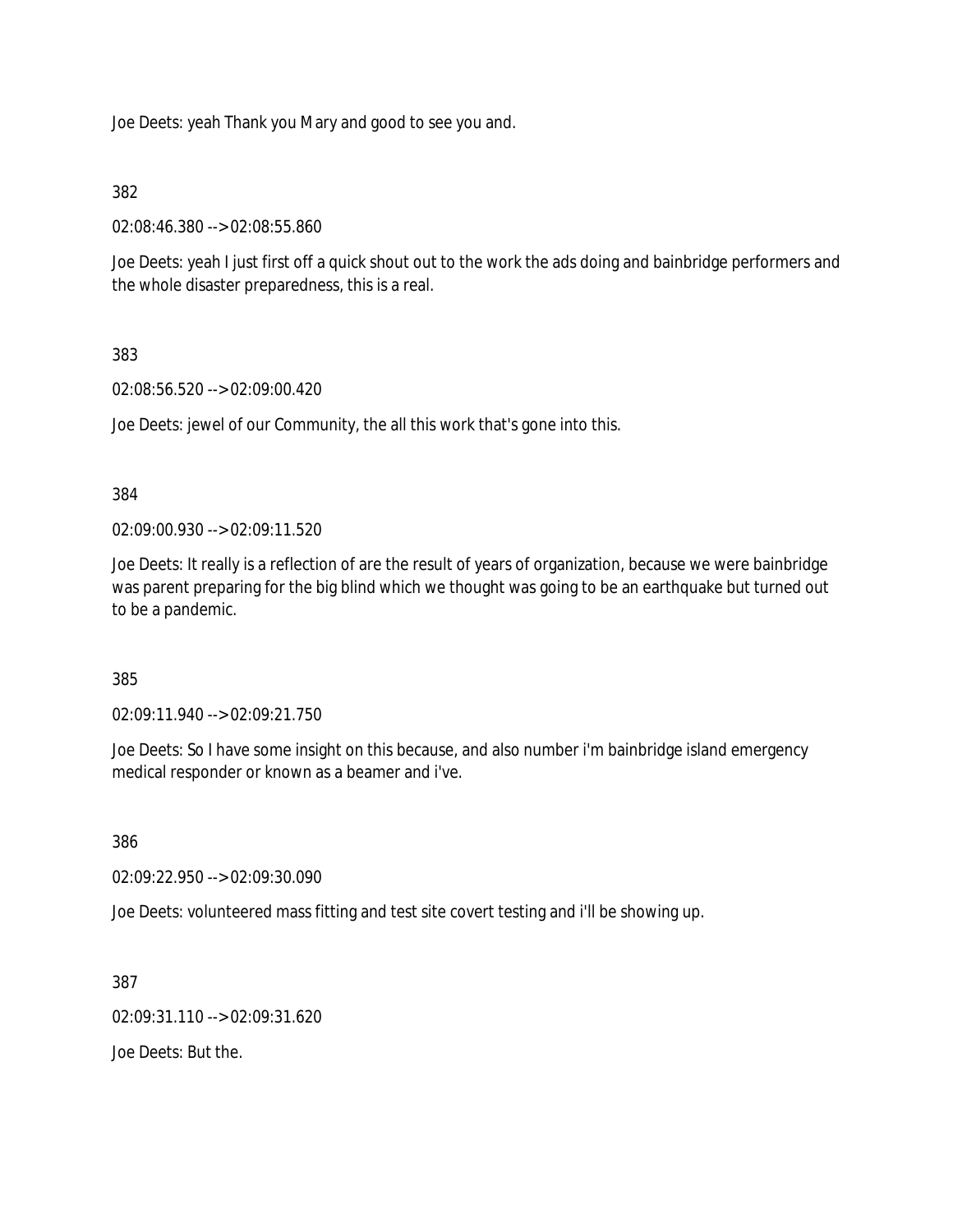02:09:31.650 --> 02:09:42.510

Joe Deets: clinic next week so first that shout out that folks the assessment just happened, this is an incredible amount of work incredible amount of organization what I heard is part of this first dose came we got like.

389

02:09:42.930 --> 02:09:59.940

Joe Deets: A day's notice that 300 vaccines were arriving and it's like okay hit it, so I do have a question and with the I know volunteers everyone's pretty much stress to capacity with the needed focus on vaccines.

390

02:10:01.350 --> 02:10:08.790

Joe Deets: Are we going to be able to maintain our testing facility at full strength and vaccine facility.

391

02:10:10.290 --> 02:10:13.530

Joe Deets: That seems to be like a real push for us yeah.

392

02:10:13.560 --> 02:10:14.400

Anne LeSage: Thank you that's a.

393

02:10:14.640 --> 02:10:15.330

Good question just.

394

02:10:16.380 --> 02:10:19.110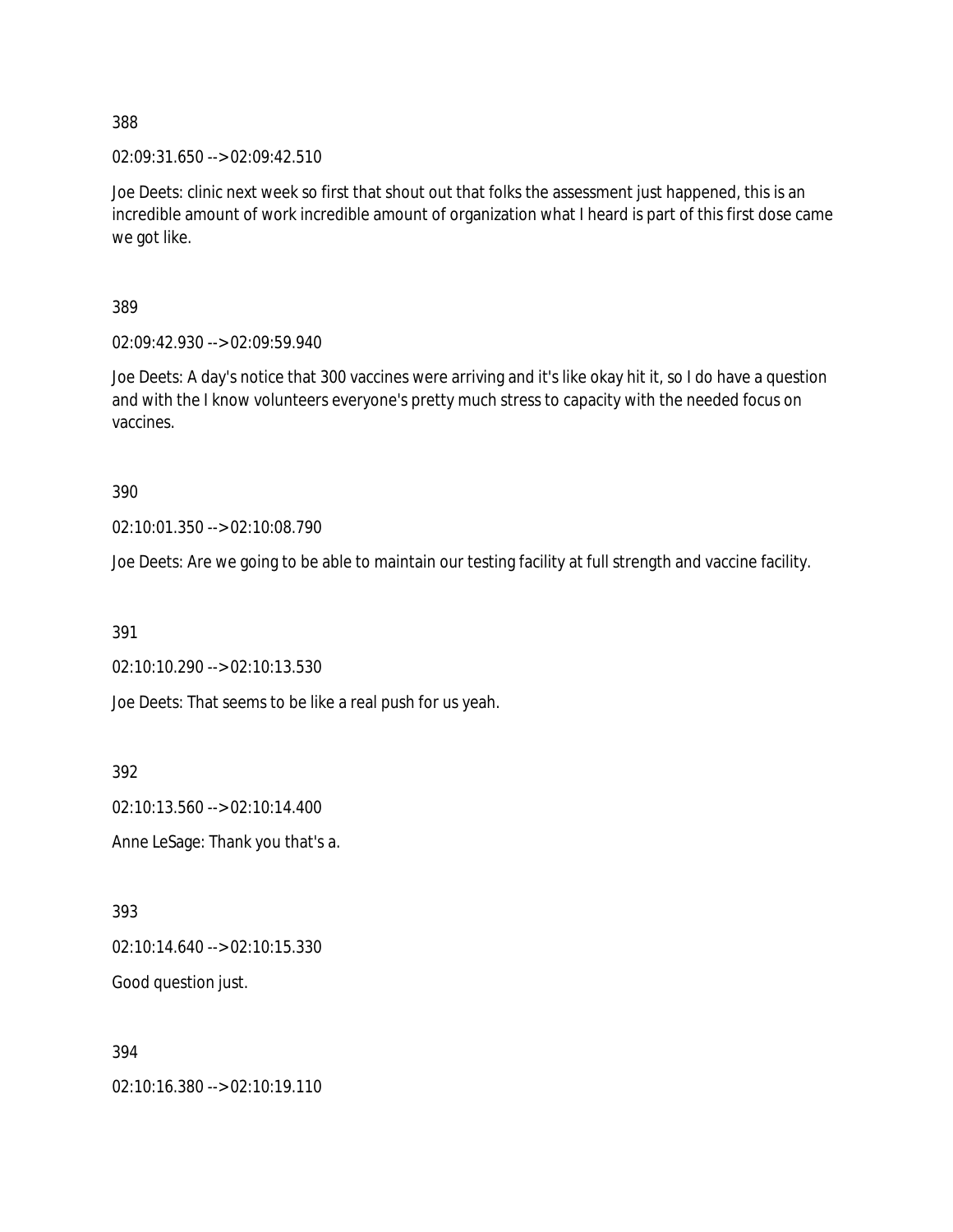Joe Deets: me maintain that focus on both.

395

02:10:19.740 --> 02:10:28.740

Anne LeSage: I believe so, so we have a you know part of again dropping Fridays from our testing schedule frees up the volunteers that are otherwise committed.

## 396

02:10:29.040 --> 02:10:34.740

Anne LeSage: And we have had, you know pretty good set of our volunteers that have worked at the test site.

## 397

02:10:34.980 --> 02:10:44.070

Anne LeSage: And it has been a different group of volunteers that have been working at the vaccine clinic I also want to say that the show of support for.

398

02:10:44.400 --> 02:10:56.730

Anne LeSage: Our volunteer efforts our medical reserve corps, it has been incredible I have been working literally nonstop seven days a week, trying to get all of these applications processed.

399

02:10:57.120 --> 02:11:07.320

Anne LeSage: We have had over 80 new applicants to our medical reserve corps, we have 55 applicants from the Rotary club of folks that want to join and help and administrative capacity for.

# 400

 $02.11.07650 - 02.11.17.340$ 

Anne LeSage: The vaccine clinic administration and so at this point, you know I hate to say we're not accepting new volunteers, because of course we want to.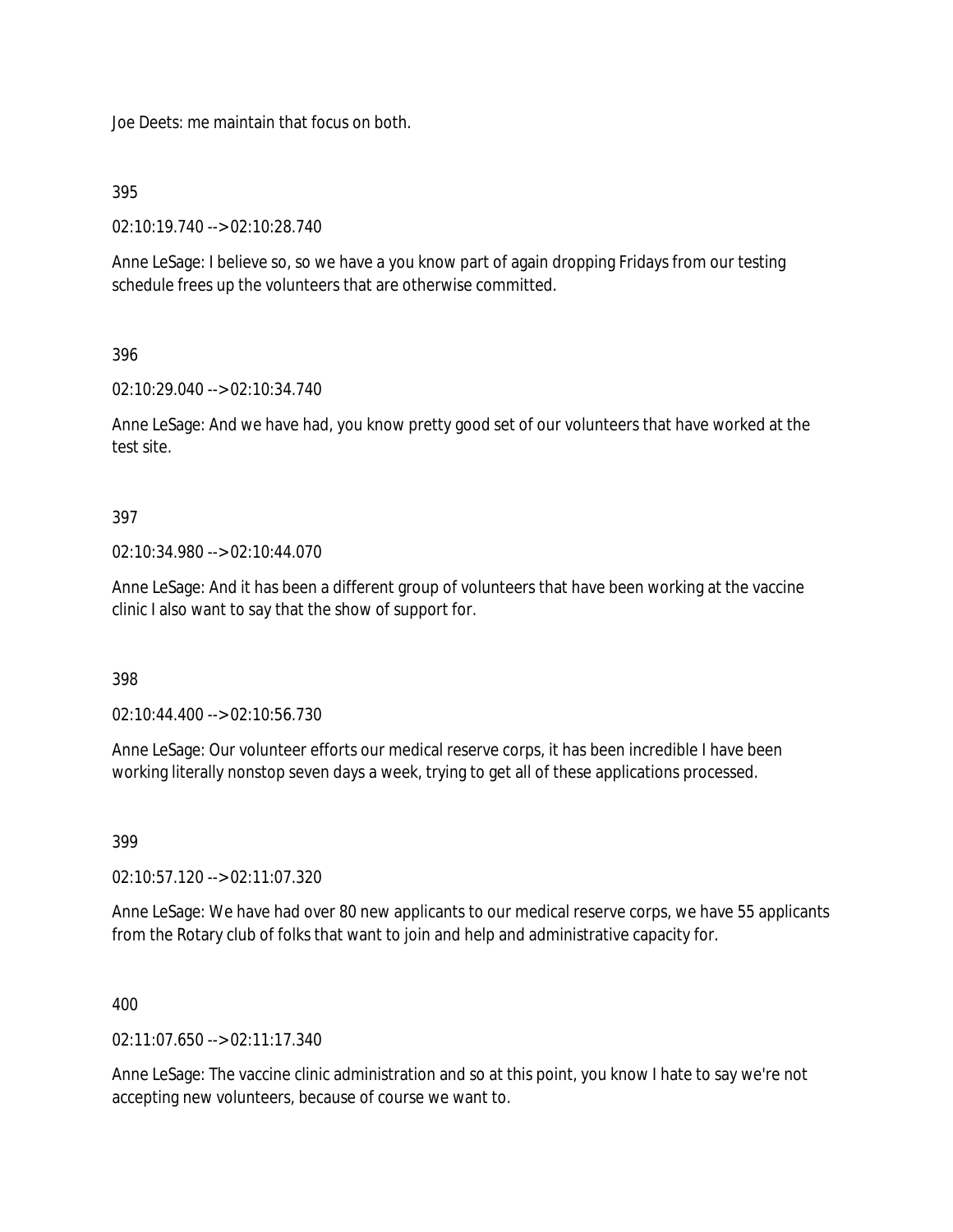02:11:17.580 --> 02:11:31.200

Anne LeSage: Accept people in, but at this point i'm trying to get through that backlog, so I do believe we have over 400 volunteers now among all of our teams, so we really do have the ability to support both of these initiatives.

402

02:11:36.300 --> 02:11:37.710

Rasham Nassar: councilmember family Johnson.

403

02:11:38.880 --> 02:11:45.000

Brenda Fantroy-Johnson: And thank you for that report, it was really good I might have missed it when you said it, but.

404

02:11:46.290 --> 02:11:56.130

Brenda Fantroy-Johnson: Let me know about the next oh alerts if they've already gone out for the vaccines, you have or is that something that's newly starting up yep.

405

02:11:56.160 --> 02:12:09.960

Anne LeSage: So last week was the first time we've used nixle to inform the Community just about the website and availability on bainbridge for this week, we did not have any new appointments and so we didn't send out an alert.

406

02:12:10.380 --> 02:12:15.690

Anne LeSage: But if we get notice that we will have appointments available for next week.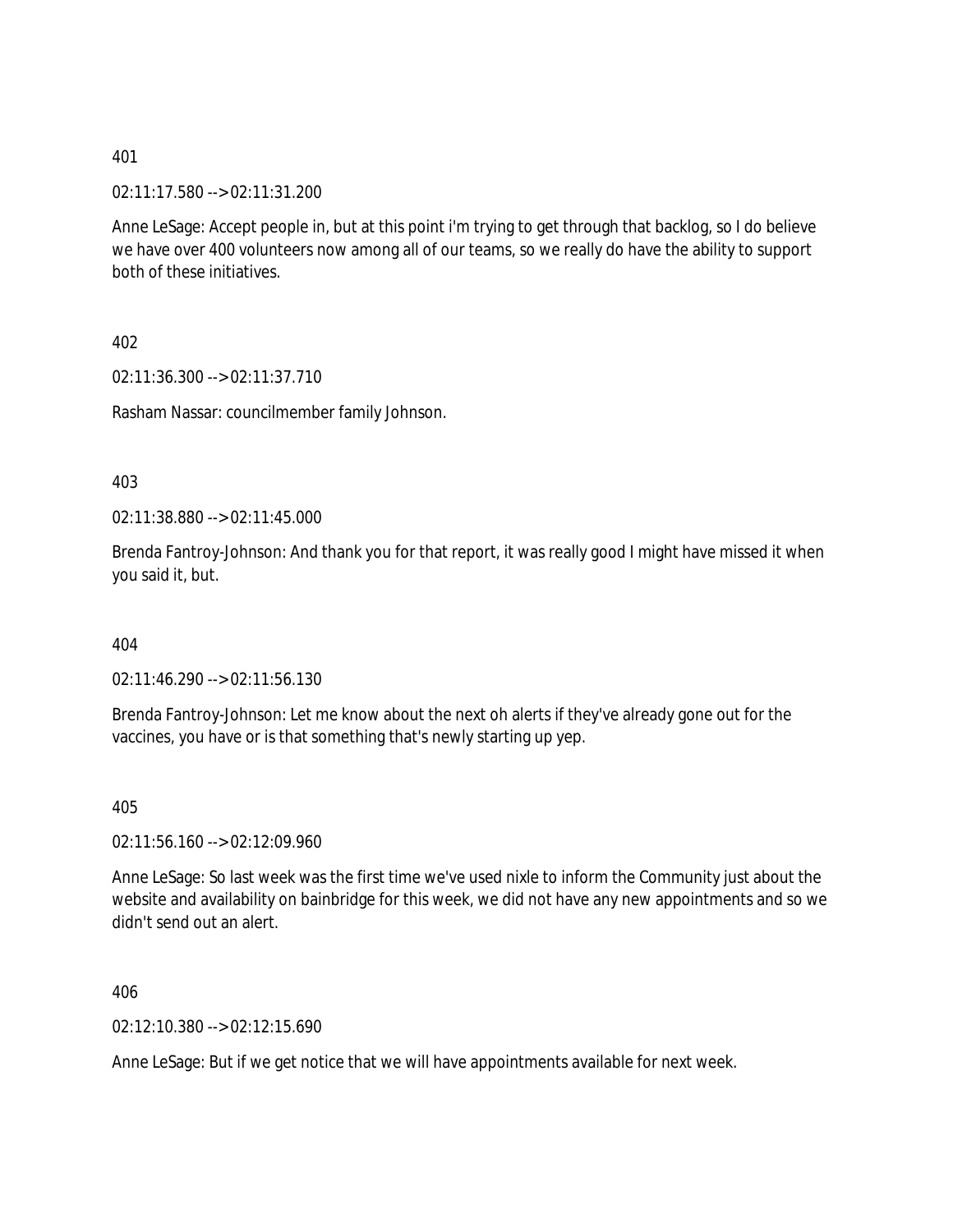02:12:16.020 --> 02:12:33.180

Anne LeSage: My plan is to send out a nixle as well as update our social media and our website with a link there's a program we're using called time tap, which is where individuals will go and schedule their appointments and so when we have that notice, we will send it out through our nixle updates.

408

02:12:33.720 --> 02:12:34.200

Brenda Fantroy-Johnson: Thank you.

409

02:12:35.880 --> 02:12:37.620

Rasham Nassar: Any other councilmember comments on this.

410

```
02:12:37.710 --> 02:12:38.310
```
topic.

411

02:12:41.730 --> 02:12:47.190

Rasham Nassar: And do you have what you need from Council or was there some sort of direction you needed from the body.

412

02:12:47.460 --> 02:12:57.660

Anne LeSage: yeah, I think, right now, I wanted to provide you an update of in terms of where we're at for funding having the fire department, step up and assist with the vaccine effort has been huge so at this point.

413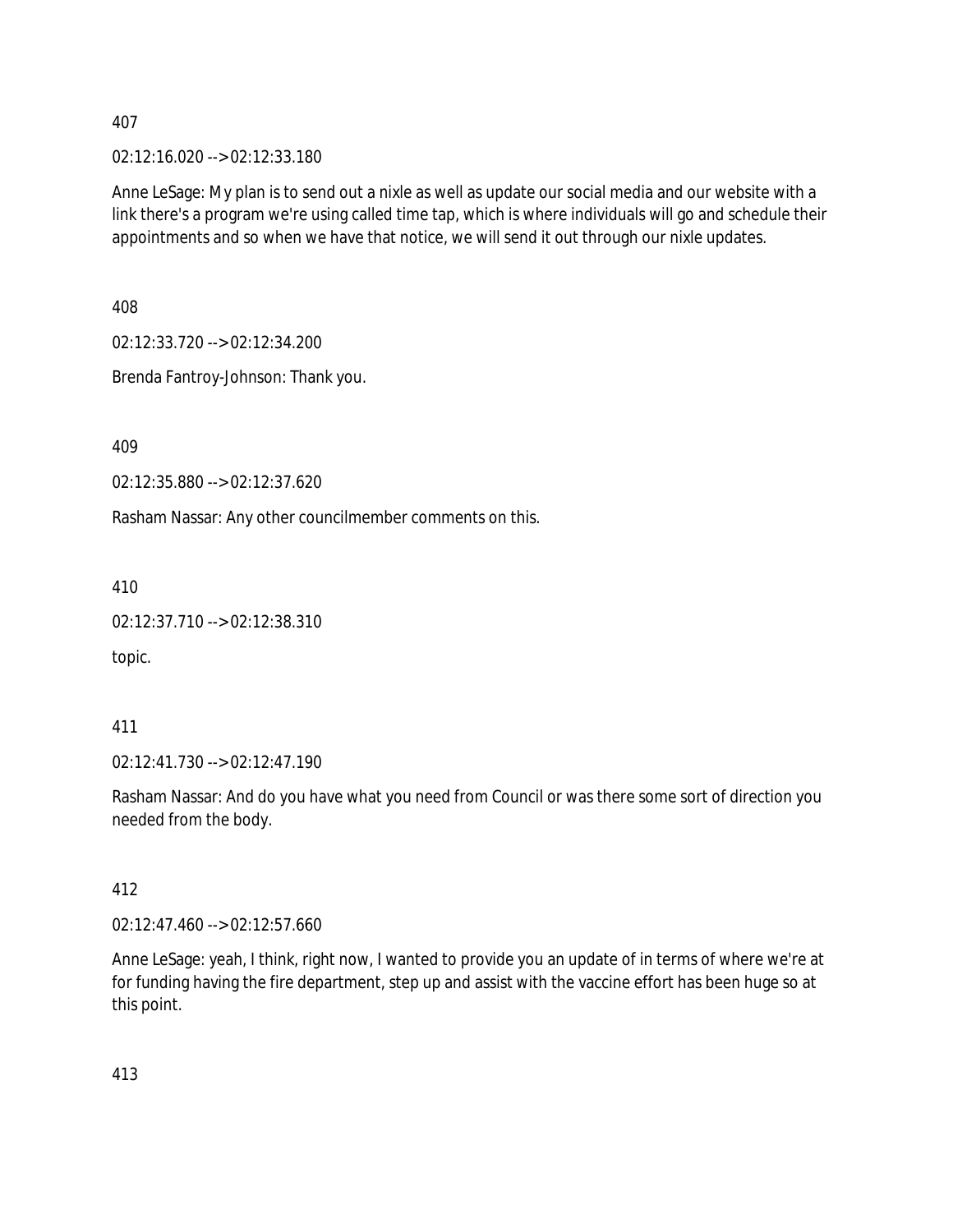02:12:57.930 --> 02:13:05.580

Anne LeSage: there's no new requests, but of course i'll come back if that changes and continue to keep Council updated as we move forward.

414

02:13:06.000 --> 02:13:06.480

Okay, great.

415

02:13:07.770 --> 02:13:10.890

Rasham Nassar: Thank you very much for being here tonight and for presenting Thank you.

416

02:13:13.140 --> 02:13:18.930

Rasham Nassar: Okay, Council, we are going to move on to the next item on our agenda this evening, which is item eight unfinished business.

417

02:13:19.410 --> 02:13:28.740

Rasham Nassar: Resolution number 2002 one dash oh two small water systems and policies, before I give it over to public works director for a very brief introduction.

418

02:13:29.280 --> 02:13:42.810

Rasham Nassar: I want to state that, after a public works director presents I will look to Council member to put the motion on the floor that's in the packet and look to a second for that, in order to begin Council debate on this topic with that public works director was bakey.

419

02:13:43.980 --> 02:13:44.700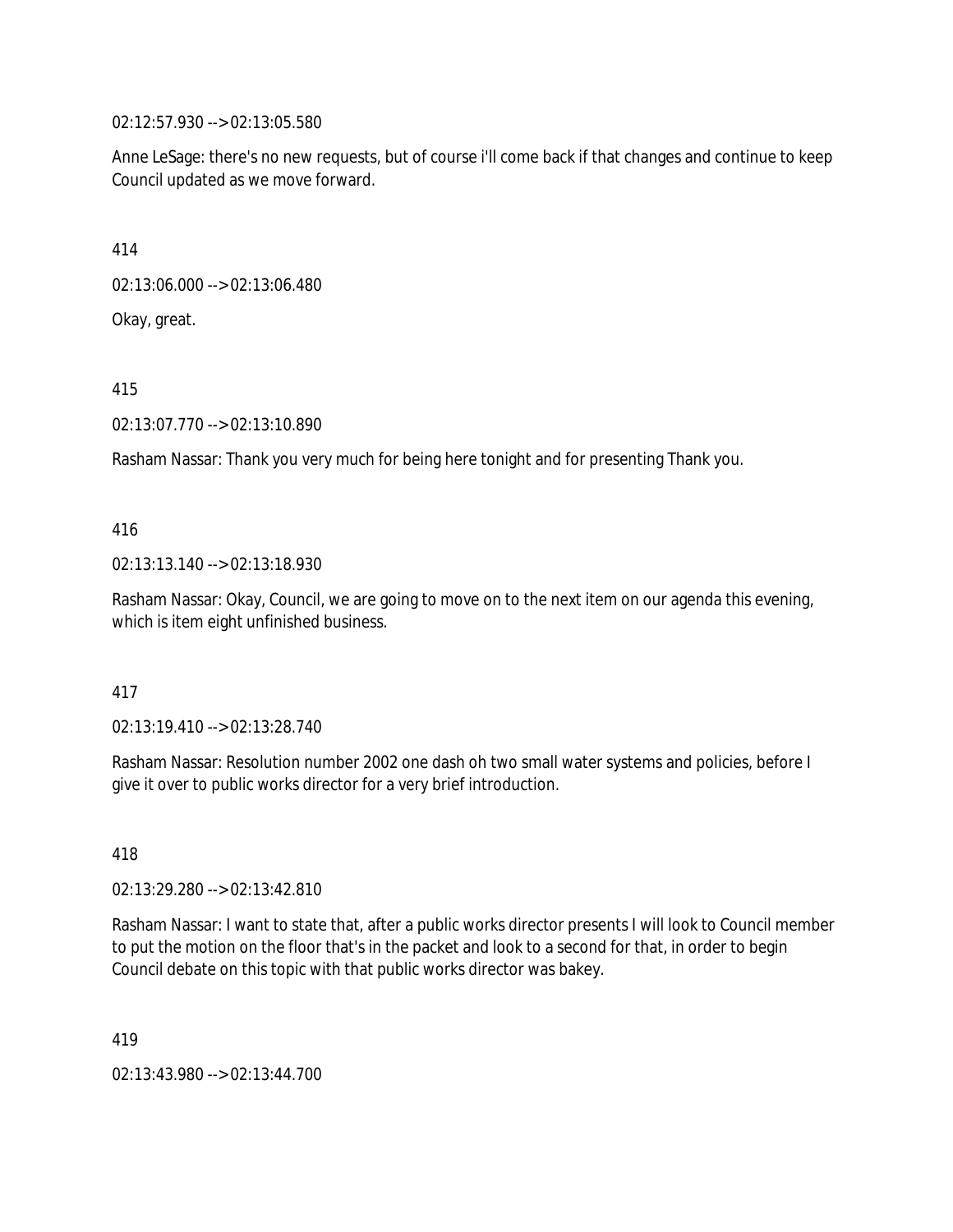Chris Wierzbicki: Really Council.

420

02:13:45.870 --> 02:13:53.580

Chris Wierzbicki: This item is a resolution that follows up on a topic that you heard from the utility advisory committee on several weeks back related to.

# 421

02:13:55.290 --> 02:14:05.400

Chris Wierzbicki: Encouraging the city, to be more proactive about managing reaching out to manage and offer services for small water systems within the city's retail service area for water.

422

02:14:07.350 --> 02:14:07.980

Chris Wierzbicki: The work is.

423

02:14:09.180 --> 02:14:17.430

Chris Wierzbicki: would potentially be folded into the work of the ground water management plan, as well as the water system business plan to items that are.

### 424

02:14:18.030 --> 02:14:27.630

Chris Wierzbicki: budgeted for this by idioms and is on our current public works work plan, I do just want to highlight before you move into discussion that serving as a as a.

425

02:14:28.680 --> 02:14:32.970

Chris Wierzbicki: A satellite Management Organization or at work.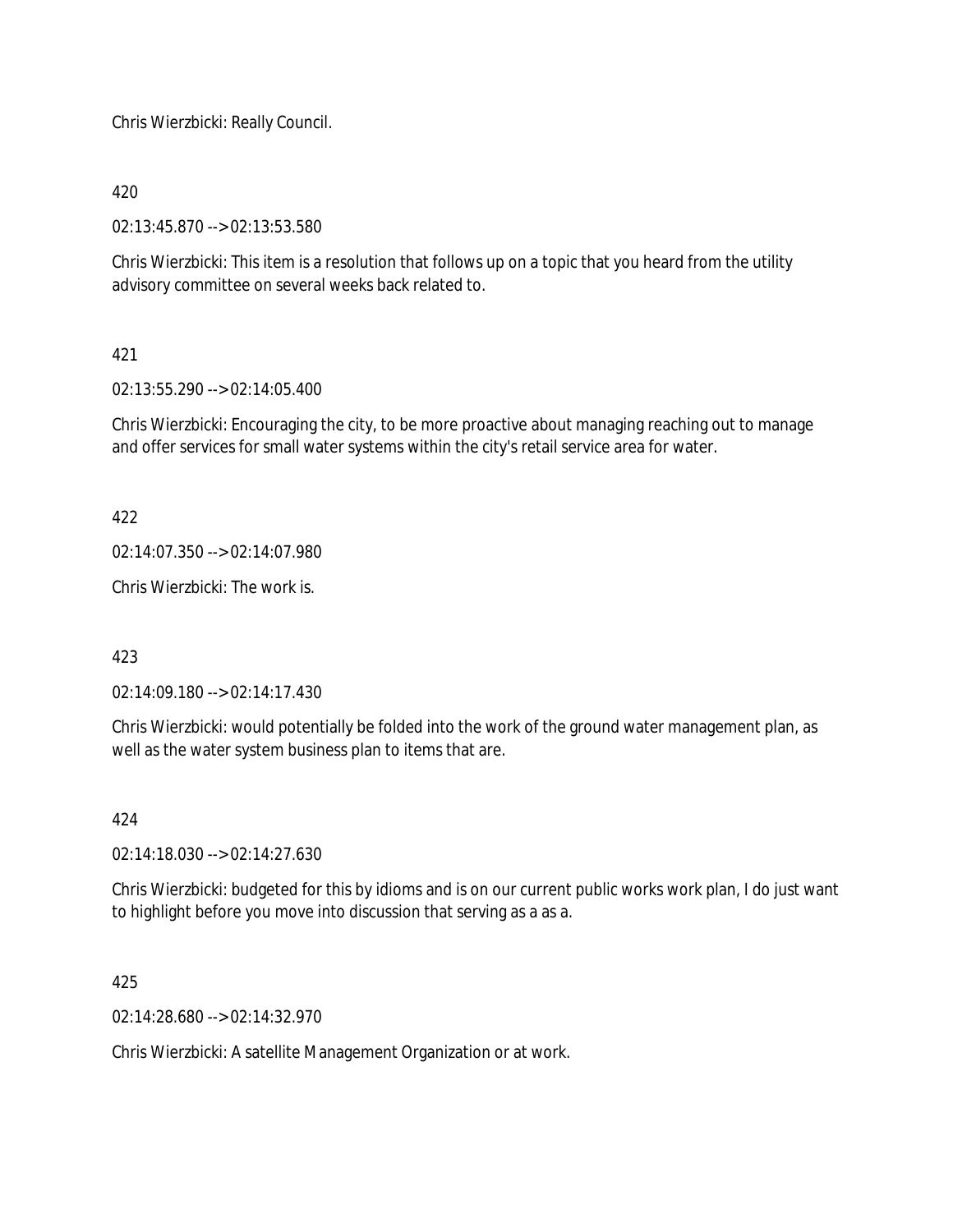02:14:34.680 --> 02:14:49.920

Chris Wierzbicki: Basically, you know the city being proactive about about managing water systems that are that are private and not part of the comprehensive system that we have is a resource intensive activity will.

427

02:14:51.360 --> 02:14:56.160

Chris Wierzbicki: require more staff capacity to be able to do that work, it would require more.

### 428

02:14:57.300 --> 02:15:12.300

Chris Wierzbicki: technicians and operations crew people to manage a larger water system, particularly if they're off the grid of our main system and that's work that we will get into an analysis of later this year, but I do just want to highlight for you that there, there are potential.

429

02:15:13.830 --> 02:15:21.870

Chris Wierzbicki: You know, capacity and resource issues associated with with this work, not that I disagree with it, I think the utility Advisory Committee has come up with a good plan, I think.

430

02:15:22.650 --> 02:15:38.460

Chris Wierzbicki: If if we're able to generate the capacity, we need to do this work, I think it's the right thing and I think it, it will you'll have obviously more opportunity to talk about this and and analyze it as part of the upcoming items so i'll leave it at that.

431

02:15:41.490 --> 02:15:42.300

Rasham Nassar: that's a member deeds.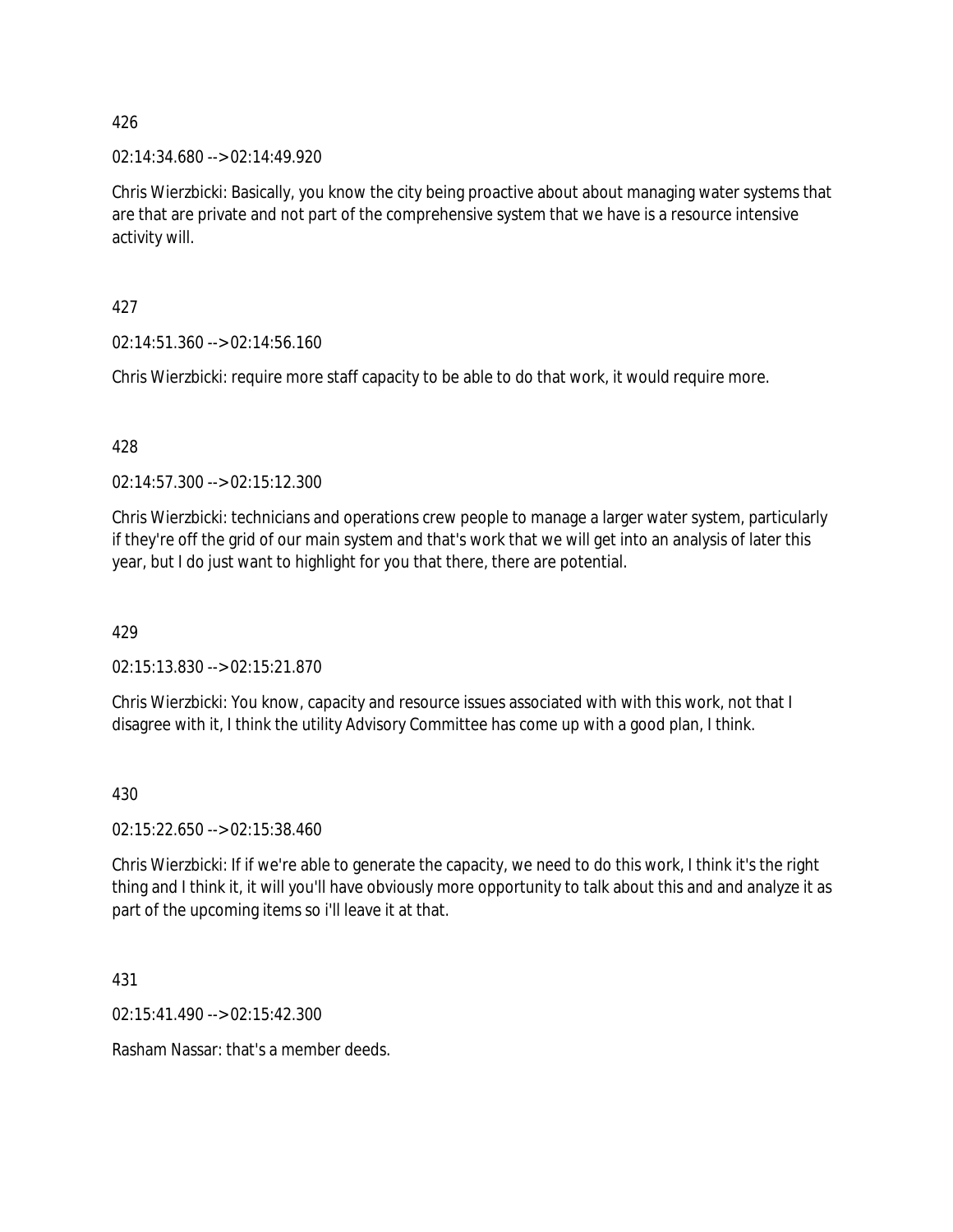02:15:42.630 --> 02:15:43.710

Joe Deets: yeah Thank you they're.

433

02:15:45.690 --> 02:15:54.240

Joe Deets: Moving forward resolution number 2021 dash oh two for consideration of approval, with the February 9 2021 consent agenda.

434

02:15:55.980 --> 02:15:59.610

Rasham Nassar: councilmember pollock seconded that motion motion has been made.

### 435

02:16:01.440 --> 02:16:05.160

Rasham Nassar: In a second, is there any further Council discussion on this topic councilmember car.

#### 436

02:16:09.720 --> 02:16:11.850

Rasham Nassar: unmute Christie excuse me councilmember car.

437

02:16:12.720 --> 02:16:13.170

Christy Carr: yeah you just.

### 438

02:16:13.410 --> 02:16:16.620

Christy Carr: me saying i'm having all sorts of control panel issues.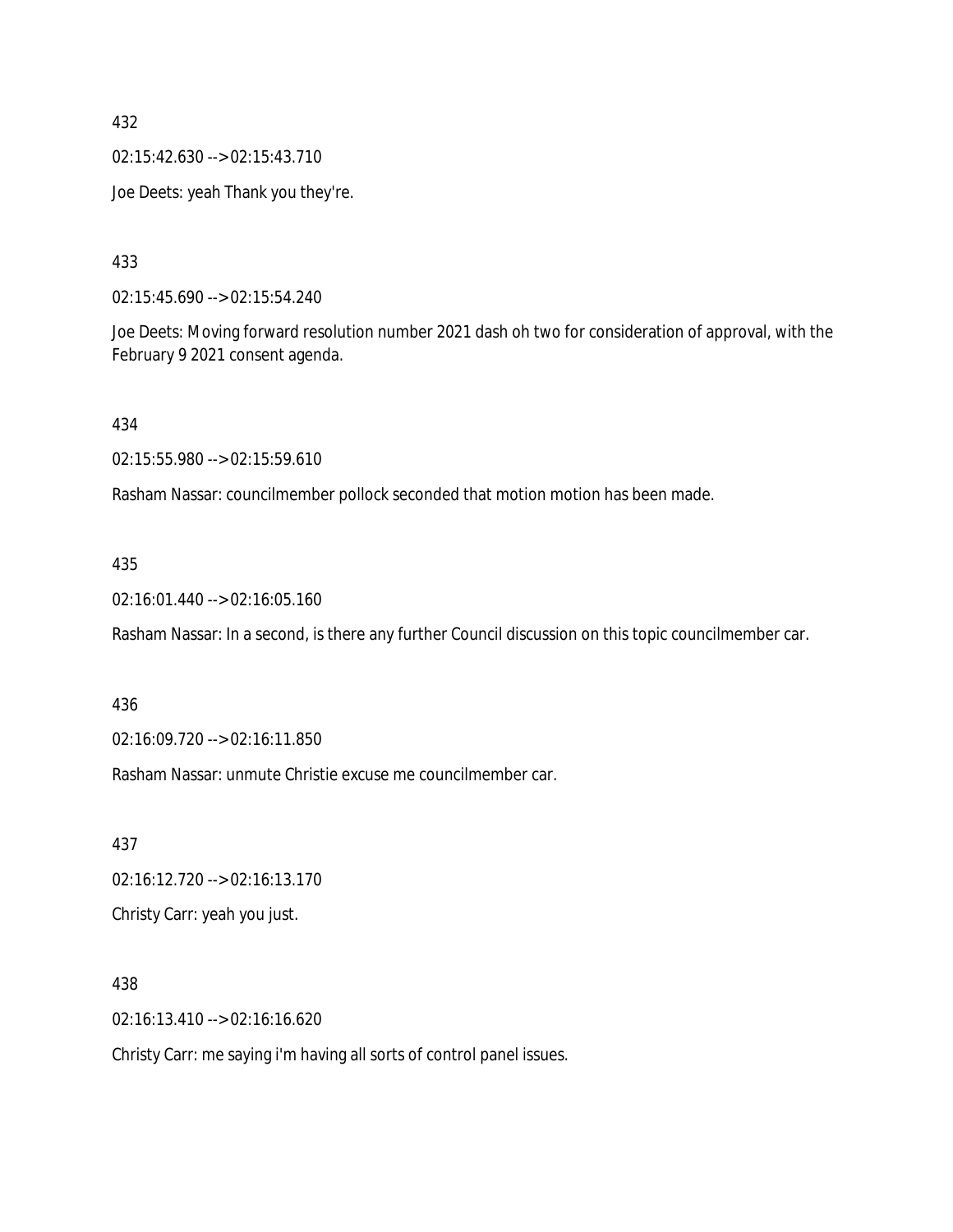02:16:18.240 --> 02:16:21.000

Christy Carr: Anyway, so thanks to your points.

440

02:16:22.380 --> 02:16:33.900

Christy Carr: Public Works director I just am curious if is this putting the cart before the horse in terms of the dependencies are related work plan items that you guys have specifically.

441

02:16:34.470 --> 02:16:38.280

Christy Carr: The business plan or the groundwater management plan and.

### 442

02:16:38.910 --> 02:16:51.030

Christy Carr: particularly related to the sustainability issue that may be addressed in the groundwater management plan does it make sense to hold off on this until we have that information and then i'm wondering, you said that.

443

02:16:51.960 --> 02:17:11.100

Christy Carr: This resolution will generate work that we currently and I may miss heard you, but that we currently don't have scheduled or plan for so in thinking about a work plan or a finite number of people to do the work are we, then, is something falling off the shelf.

444

02:17:12.330 --> 02:17:19.860

Christy Carr: In order to put this work get this work rolling or get it going, or is it coming ahead of or instead of other work.

445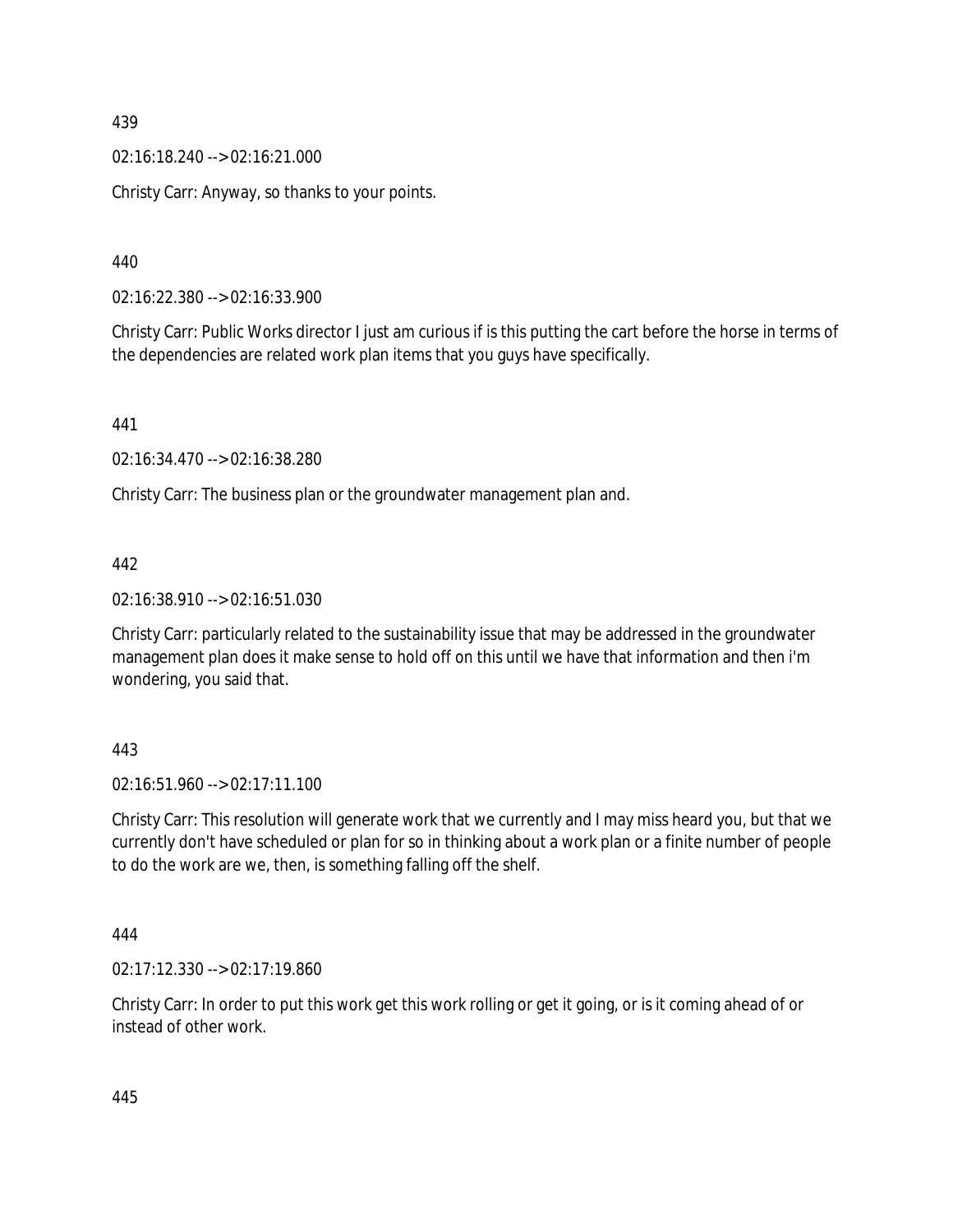02:17:22.140 --> 02:17:33.180

Chris Wierzbicki: yeah i'll answer the last part first I don't think that by passing this resolution you're necessarily creating a work plan that's that's going to have a work impact in the in the near term.

### 446

02:17:33.900 --> 02:17:44.520

Chris Wierzbicki: In my view, it is more creating the opportunity for us to think about the policies that are in this resolution, and how they could play out and how we could.

447

02:17:45.600 --> 02:17:48.120

Chris Wierzbicki: Potentially provide those services and what it would look like.

### 448

02:17:49.320 --> 02:17:58.260

Chris Wierzbicki: So it creates a bit of a an opening for that next set of discussions or analysis that we're there we're going to have that's that's the way I would view it.

#### 449

02:17:58.980 --> 02:18:14.220

Chris Wierzbicki: It is a resolution not you know not strict or an ordinance or doesn't require you to do anything but it and even the language of the resolution of itself says it encourages us to look at this and explore it and figure out what to do and how to how we're able to do.

450

02:18:16.740 --> 02:18:24.660

Christy Carr: Just quickly to follow up and if we're exploring and being encouraged to don't we not have all the information to.

451

02:18:25.380 --> 02:18:37.710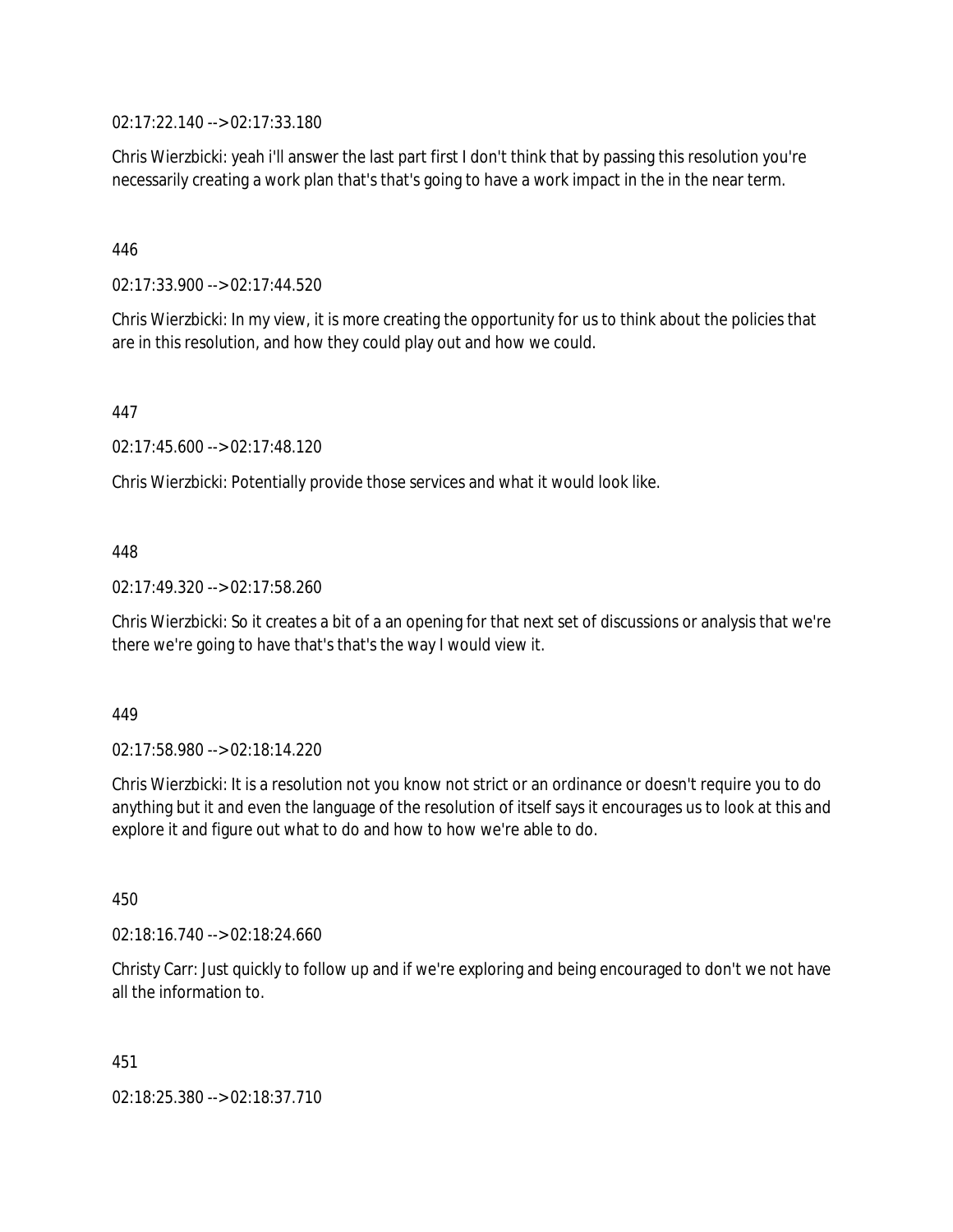Christy Carr: explore like isn't our roadmap incomplete, because we don't we haven't done our groundwater management plan and we haven't done the business plan for the water system so don't don't I i'm just asking.

# 452

02:18:38.640 --> 02:18:49.590

Chris Wierzbicki: yeah I mean I think you're right, I mean we don't have all the information we need to determine whether or not this is the, this is a direction that we can fully support, and what it will take to support it, but you're right about that.

453

02:18:51.450 --> 02:18:58.710

Chris Wierzbicki: I guess the utility advisory committees perspective on this, if I could be them and how they developed, it was that.

### 454

 $02.19.01.440 -> 02.19.15.150$ 

Chris Wierzbicki: The underlying goal here is that the city would have eventually retain more control over the ground over the water resources of the island, and this was this would be a way of forwarding that that larger policy notion.

### 455

02:19:16.050 --> 02:19:25.200

Chris Wierzbicki: That and particularly as we get into the ground water management plan we're all going to want to know you know what does the city have control over and what don't we have control over.

456

02:19:26.400 --> 02:19:40.710

Chris Wierzbicki: Because there are a lot of other water companies and private wells and other types of organizations and it is that manage water on island, so I think that was their underlying basis for this was that they wanted the city to start.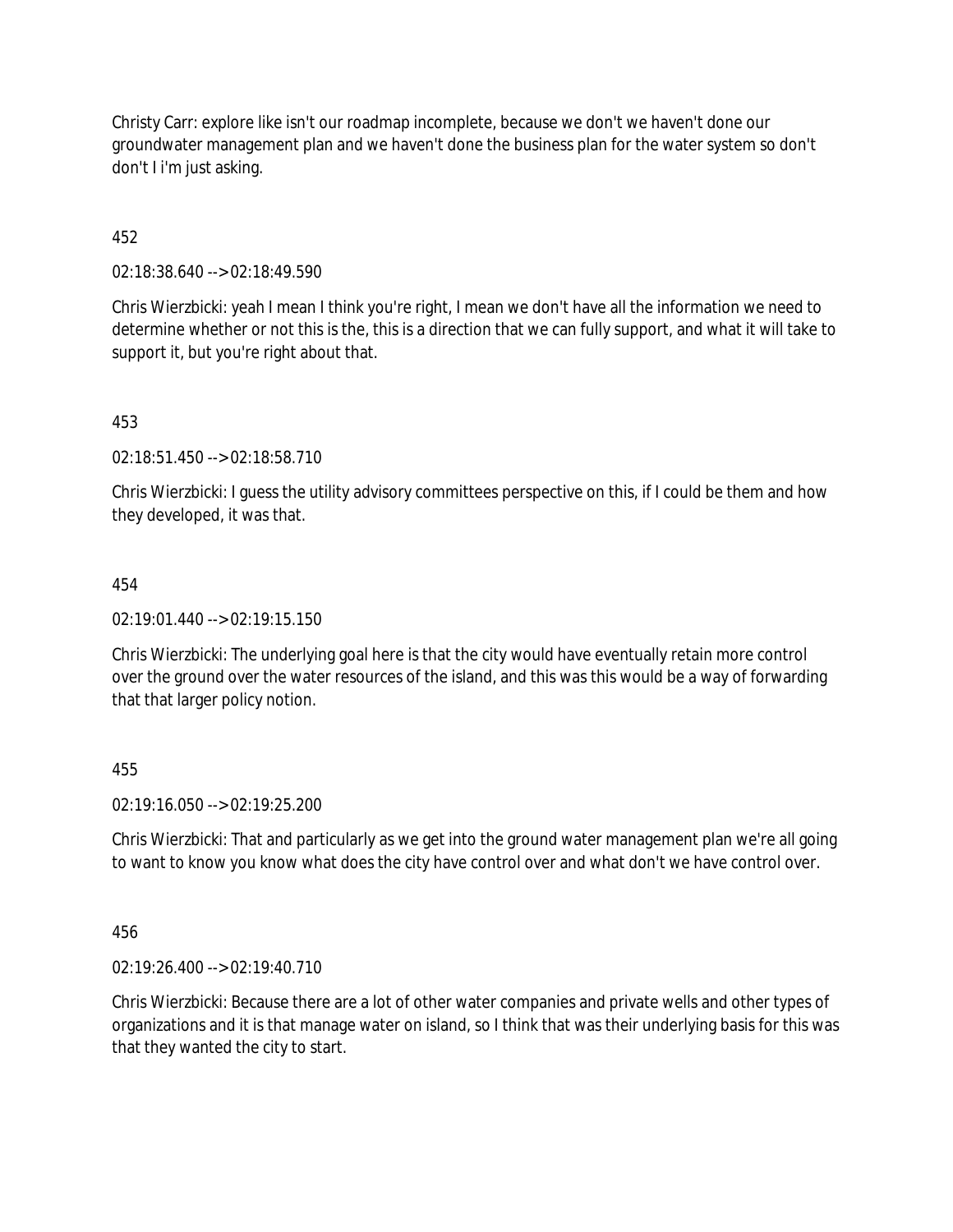02:19:41.850 --> 02:19:47.400

Chris Wierzbicki: Having more control over that system and they felt that this was a way to do that and that we would eventually get into the details of.

458

02:19:48.750 --> 02:19:53.220

Chris Wierzbicki: Exactly the mechanics of this as we get into this later work plan items.

459

02:19:56.010 --> 02:19:56.970

Rasham Nassar: councilmember snyder.

460

02:19:58.980 --> 02:20:01.110

Leslie Schneider: Thank you so i'm looking.

### 461

02:20:02.520 --> 02:20:10.170

Leslie Schneider: At section four for instances the city shall strive to update water system inventories and maps for use in the above efforts.

#### 462

02:20:10.740 --> 02:20:18.060

Leslie Schneider: Would it be fair to say that one outcome of moving forward with this resolution is that we will be gathering more data.

463

02:20:18.300 --> 02:20:27.420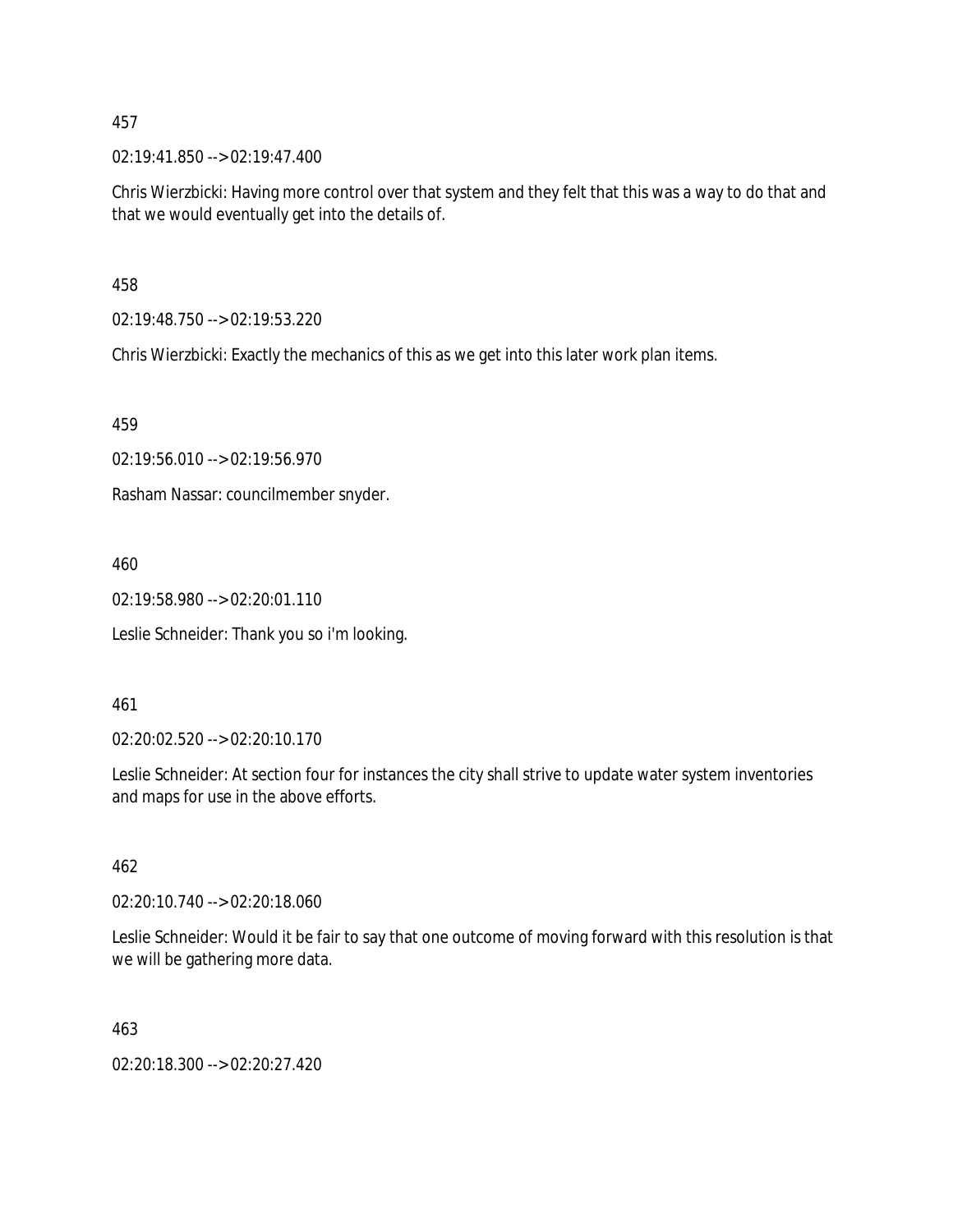Leslie Schneider: And I think that's a little bit what you were alluding to in your answer to the previous question, but to what extent is data gathering a part of the intensive this resolution.

464

02:20:28.710 --> 02:20:45.180

Chris Wierzbicki: Yes, I do think that that is a valid point there are there is quite a bit of information about these small water systems and their needs and where they're located that we don't have that we don't have any information about so part of this effort would be trying to.

465

02:20:46.350 --> 02:20:49.530

Chris Wierzbicki: gain that understanding about what needs are out there and.

466

02:20:50.580 --> 02:20:52.500

Chris Wierzbicki: How might the city offer service.

467

02:20:55.830 --> 02:20:58.830

Rasham Nassar: Any other councilmember comments or questions for public works director.

468

02:21:01.110 --> 02:21:15.390

Rasham Nassar: A i'll just say that I, I support this, my understanding is that this resolution doesn't just basically states that intent and under the US he's worked really hard on this, I know that they are really familiar with the kind of status and.

469

02:21:16.830 --> 02:21:31.500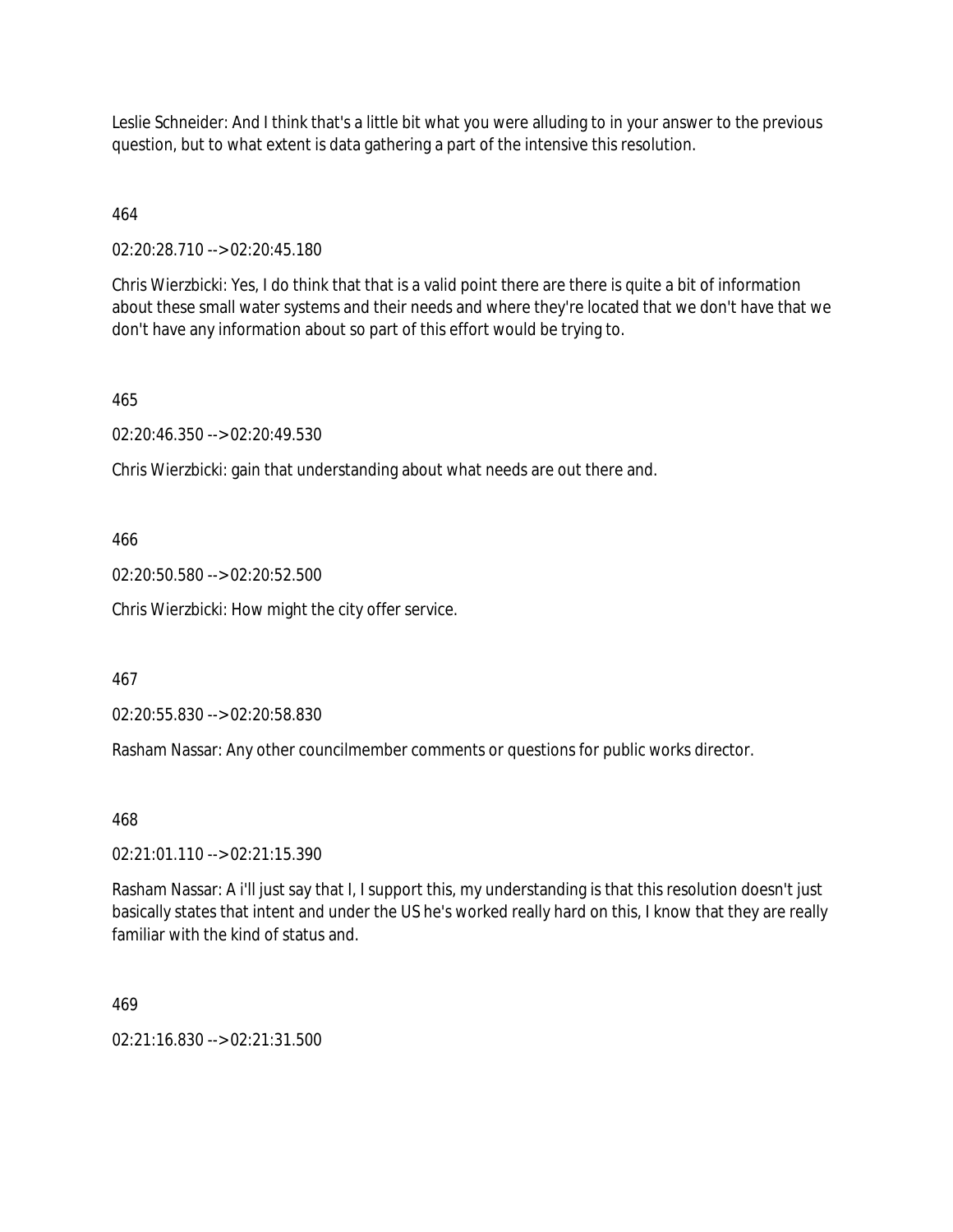Rasham Nassar: Related to small water systems on the island, for example, to hear from small water system of residents, there are at our on small water systems that call the city for for relief for for assistance and then can be provided, because it's outside of the city's jurisdiction.

470

02:21:32.670 --> 02:21:41.100

Rasham Nassar: That was one important but just one reason for the way sees thinking and development of this, but my understanding is it's largely guided by the policies or goal.

471

02:21:41.910 --> 02:21:46.320

Rasham Nassar: The goal is stated in the comprehensive plan and uncomfortable approving it tonight.

#### 472

02:21:47.130 --> 02:21:57.510

Rasham Nassar: Provided that it it it states here a list of suggested next steps, and it makes sense to me that we proceed with this so as not to preclude the.

#### 473

02:21:58.500 --> 02:22:07.680

Rasham Nassar: Potential or opportunity from further research into this really big and vast and likely expensive body of work as we begin work on the ground water management plan.

474

02:22:10.560 --> 02:22:14.880

Rasham Nassar: Any other Council member comments there's a motion on the floor to.

475

02:22:16.050 --> 02:22:17.250

Rasham Nassar: adopt.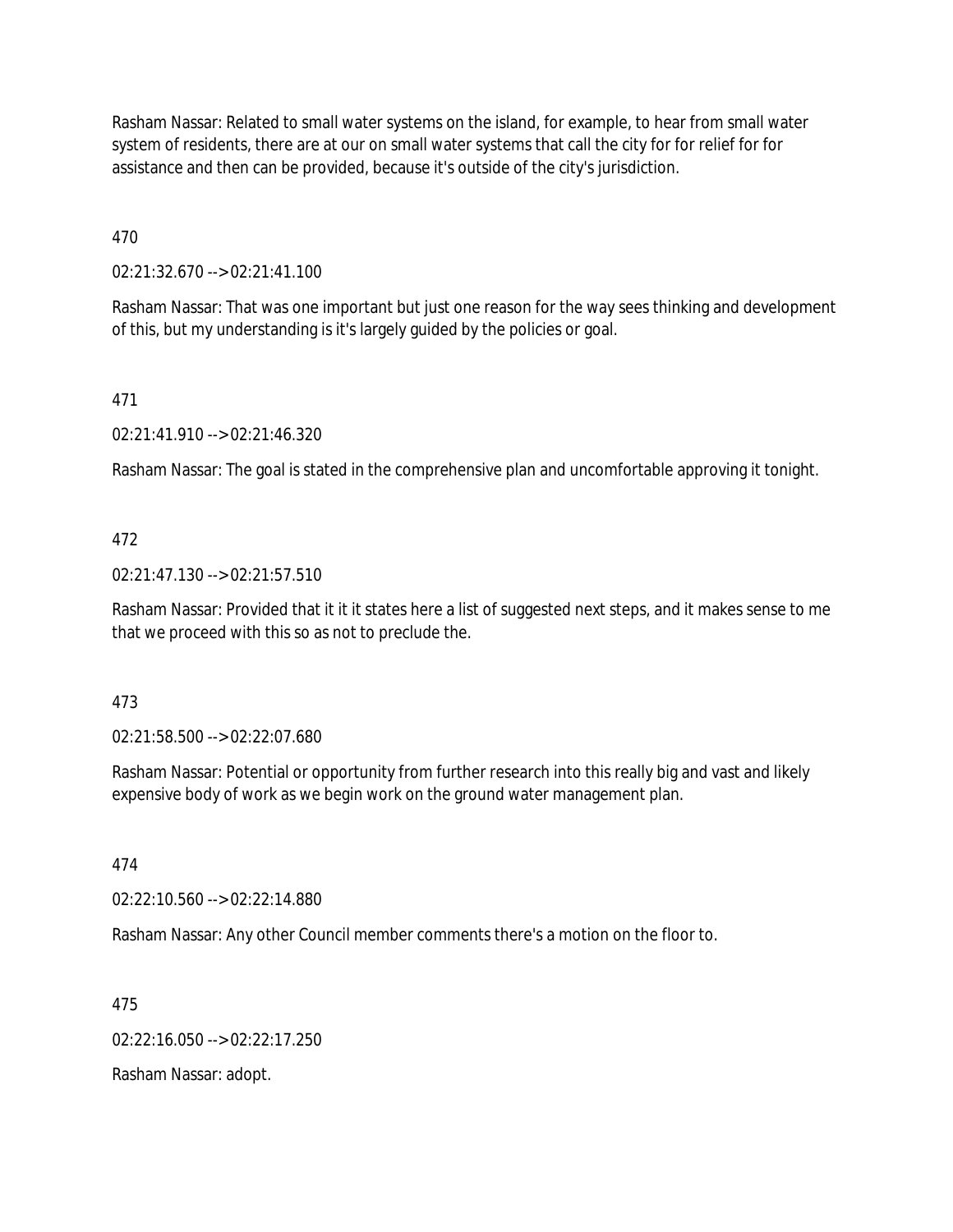02:22:18.360 --> 02:22:35.430

Rasham Nassar: Where is my agenda bill to adopt this resolution and emotion to Ford resolution 2021 for consideration of approval, with the February 9 2021 consent agenda and that motion has been seconded, we will not vote on that motion all those in favor please say Aye.

477

02:22:36.960 --> 02:22:37.260

Leslie Schneider: Aye.

478

02:22:38.130 --> 02:22:42.630

Rasham Nassar: Any opposed that motion passes unanimously, thank you, public works director.

479

02:22:42.810 --> 02:22:43.470

Would you counsel.

480

02:22:49.560 --> 02:23:00.750

Rasham Nassar: Okay, Council, we are now moving on in our agenda to our new item nine under new business, which is item nine a city manager finalist deliberation and decision.

481

02:23:03.270 --> 02:23:12.450

Rasham Nassar: I will look to a Council member to put emotion on the floor, and for that motion to be seconded for the city council to begin to pay on this item Council member deeds.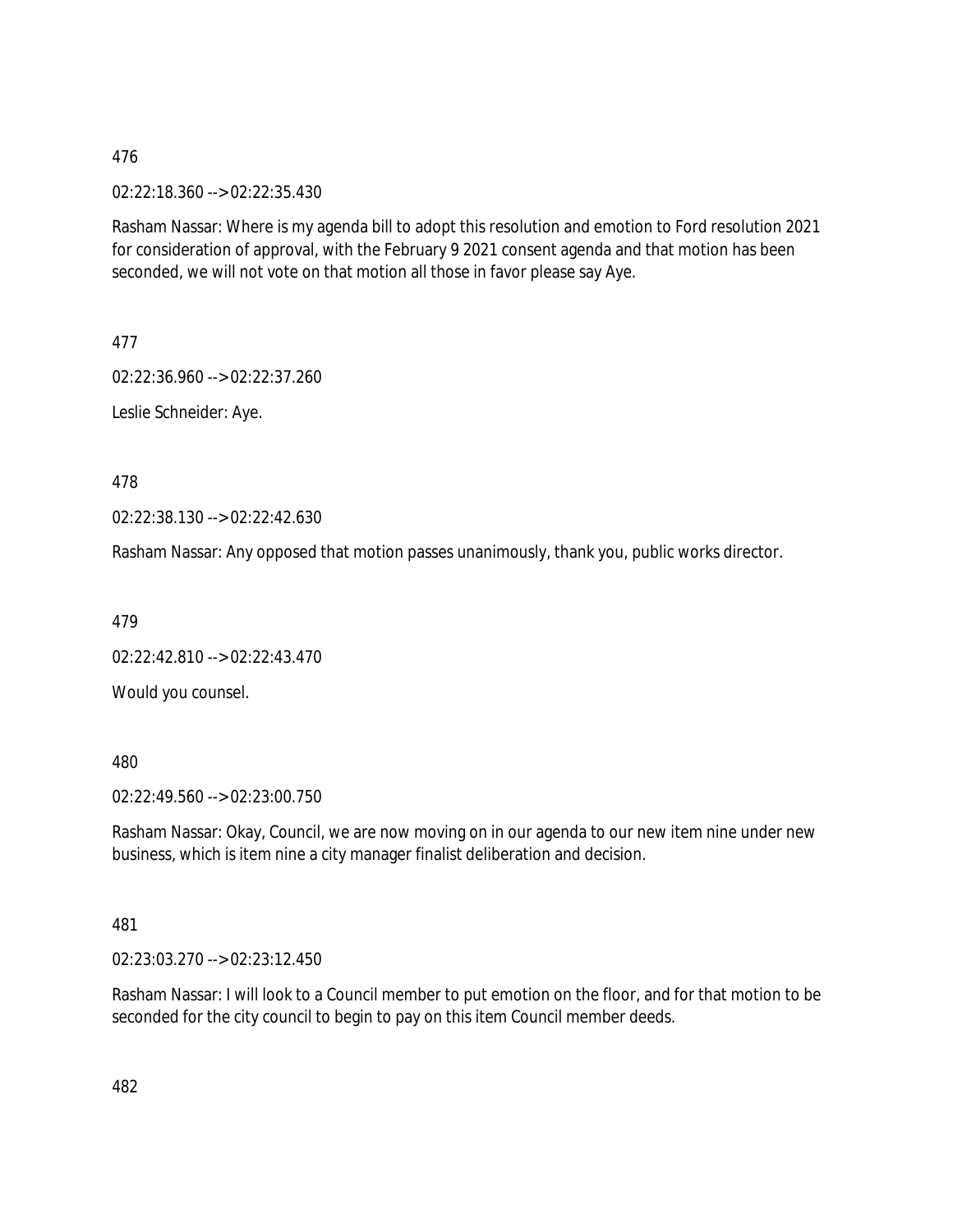02:23:12.720 --> 02:23:13.590

Joe Deets: yeah Thank you mayor.

483

02:23:14.100 --> 02:23:18.150

Joe Deets: I moved to authorize RON Holyfield of strategic government resources.

484

02:23:18.180 --> 02:23:28.410

Joe Deets: To move forward with contract negotiations for the city manager position with Blair king, which includes further discussion with the public and counsel.

#### 485

02:23:32.430 --> 02:23:34.290

Rasham Nassar: counsel number car second to that motion.

486

02:23:37.110 --> 02:23:41.010

Rasham Nassar: 34 is there any Council discussion on this topic.

487

02:23:42.120 --> 02:23:43.590

Rasham Nassar: i'm looking to raise hands Council.

#### 488

02:23:45.090 --> 02:23:46.230

Rasham Nassar: Council member Schneider.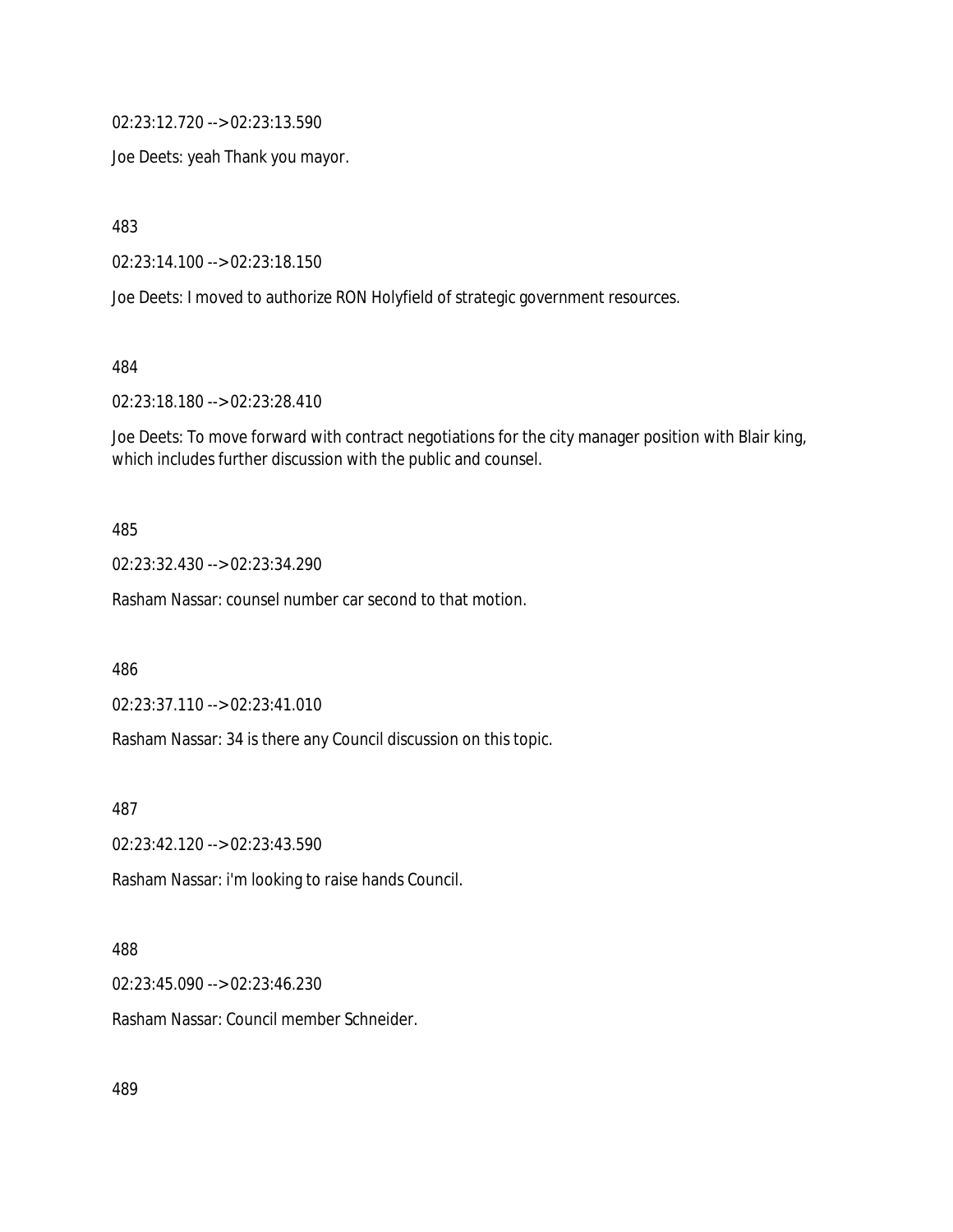02:23:48.660 --> 02:23:52.650

Leslie Schneider: Thank you very much a I guess i'll go first here so.

490

02:23:54.330 --> 02:24:09.870

Leslie Schneider: i'm very excited to support Blair King for this position just i'm going to just kind of jot down, I mean i'm going to go through some of the notes that I jotted down one thing that just occurred to me kind of more recently in this process is that.

491

02:24:11.010 --> 02:24:19.500

Leslie Schneider: Because Mr King has experienced with multiple cities and to be clear he's been with one city for the past 10 years but he's had.

492

02:24:21.540 --> 02:24:30.240

Leslie Schneider: decades of experience with multiple cities, and I think that what that offers us is that he comes to us not assuming that any of his.

493

02:24:30.840 --> 02:24:43.410

Leslie Schneider: You know most recent experience with one city is going to necessarily apply to us, but that he has all these different data points, all these different experiences and knows that each city is going to be unique so i'm i'm excited about that.

494

02:24:44.460 --> 02:24:56.730

Leslie Schneider: Mr King developed a quarter by quarter one year plan for us that I was very impressed with that included specific and measurable goals and, in that, one year plan.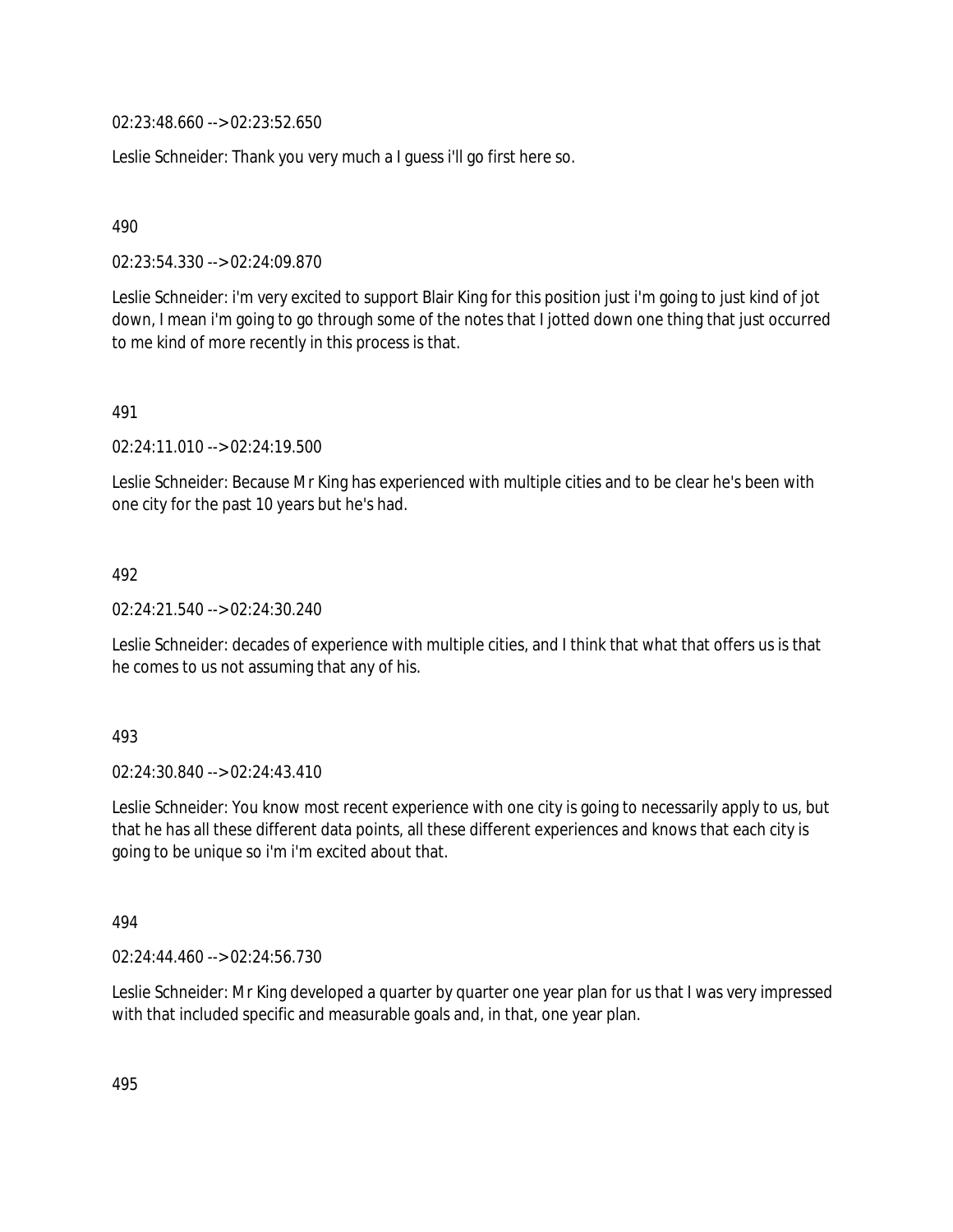02:24:57.810 --> 02:25:15.240

Leslie Schneider: I learned more and have had a chance to talk with him since then about some of those items so Mr King has experienced with complicated utilities issues which I believe will be very, very important for us in facilitating a franchise.

496

02:25:16.410 --> 02:25:35.310

Leslie Schneider: negotiation with with PSC um he has a history of innovative ways to communicate with the Community and some some of that are his weekly video messages which I would encourage anyone to go out and check out from the city of core nado and he has.

497

02:25:37.350 --> 02:25:49.350

Leslie Schneider: I would hope that these would come to us, and he there's also a new feedback platform that I hope to learn more about that would offer the Community ways to just very quickly give.

498

02:25:50.010 --> 02:26:01.800

Leslie Schneider: A lot of feedback to the city, Mr King was the past, Chair of the city managers department committee on diversity in the League of California cities.

499

02:26:02.940 --> 02:26:03.690

Leslie Schneider: and

500

02:26:06.810 --> 02:26:22.710

Leslie Schneider: Just a lot of issues in some of his previous cities, he has experienced with shoreline issues he's worked with tribal communities, helping them with jobs programs and also he's lived in communities that have kind of a complex relationship with tourism.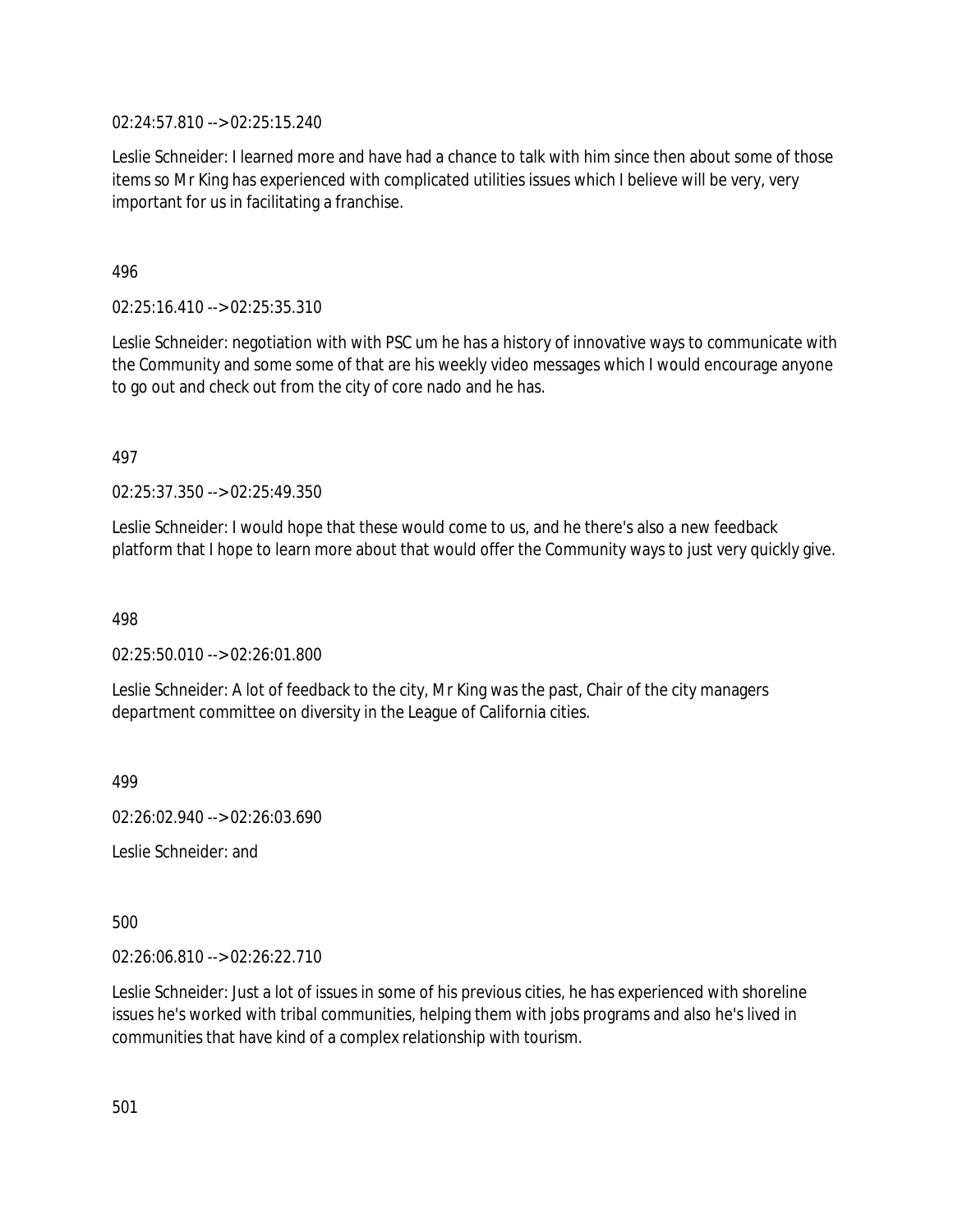02:26:23.820 --> 02:26:35.850

Leslie Schneider: And so I think he would he would probably serve us well in that regard, he has very high trust and integrity, with his staff and Council of 10 years i've spoken with him.

## 502

02:26:37.200 --> 02:26:52.110

Leslie Schneider: A number of times he's never been asked to leave any of the Communities he's worked for, and I believe that Mr King can help us with our very bold agenda, so those are my comments and I look forward to supporting.

#### 503

02:26:53.940 --> 02:26:59.940

Leslie Schneider: Blair king and just to acknowledge, we have two very outstanding Council candidates before us, thank you.

#### 504

02:27:01.620 --> 02:27:05.010

Rasham Nassar: Thank you councilmember Schneider Deputy Mayor had tapulous.

#### 505

02:27:06.540 --> 02:27:13.920

Kirsten Hytopoulos: Yes, hi i'm gonna try to be as succinct as I can, I do have some prepared notes, because I think that this is this is difficult and facts are really important.

506

02:27:14.640 --> 02:27:23.160

Kirsten Hytopoulos: i'm going to be supporting Blair came to be clear on but you're right here are my comments after a long and deliberative process with a few notable exceptions.

507

02:27:25.410 --> 02:27:33.270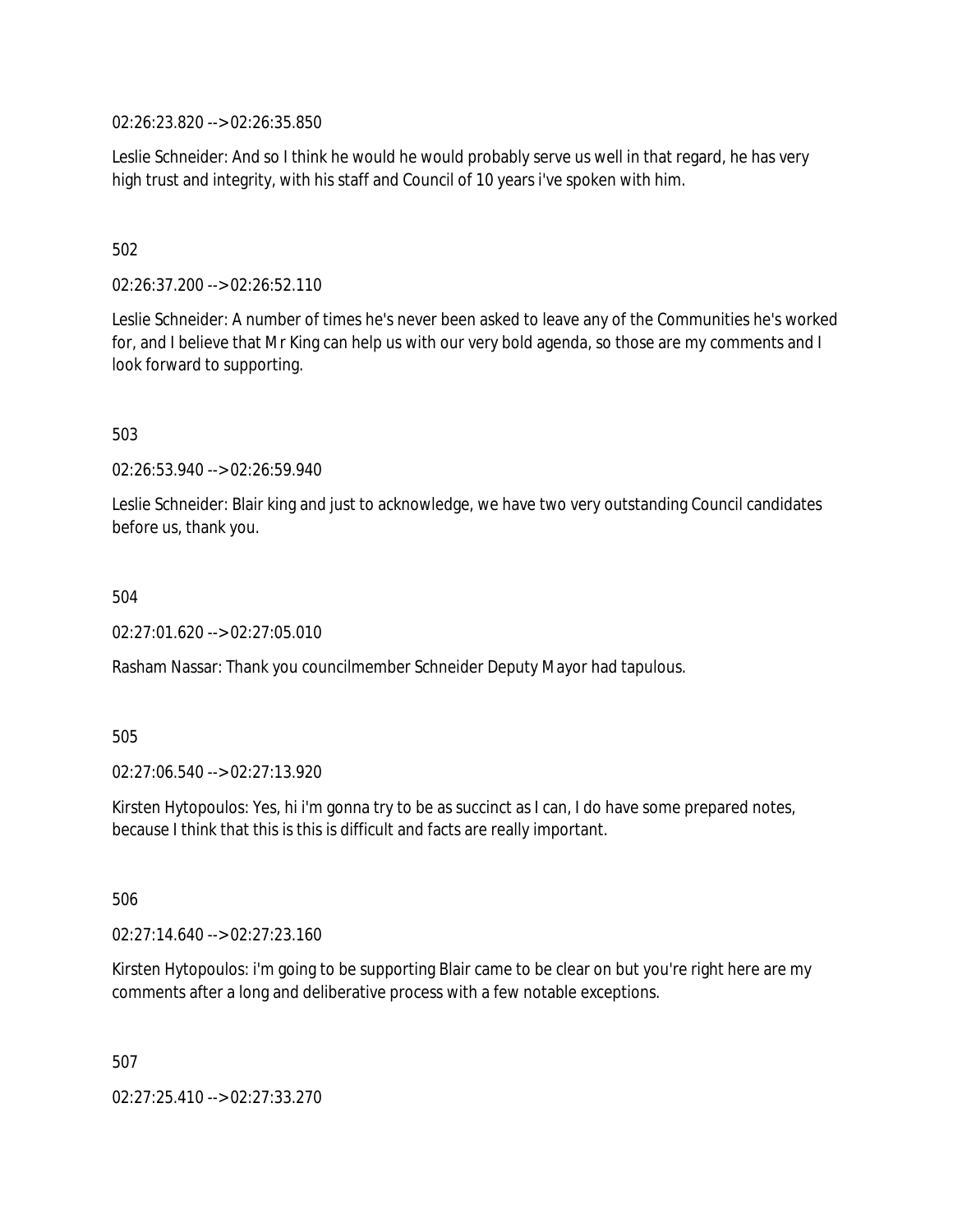Kirsten Hytopoulos: which has had a real semblance of professionalism integrity, I was hoping to spend time today preparing remarks with regards to.

508

02:27:33.900 --> 02:27:40.380

Kirsten Hytopoulos: In supportive my preferred candidate for city manager instead I found that I had no choice but to spend the full day.

509

02:27:40.740 --> 02:27:46.050

Kirsten Hytopoulos: fact checking the 35 page page document that was sent out across the island by a colleague to the.

## 510

02:27:46.530 --> 02:27:52.680

Kirsten Hytopoulos: last couple of days, which I feel contains some profoundly misleading statements against one candidate and supported the other.

511

02:27:53.370 --> 02:28:03.360

Kirsten Hytopoulos: One going to spend my limited time trying to clear up the the information that I see, rather than making my personal pitch i'm hoping that by doing so, it will be clear to the Community, why I support Blair.

512

02:28:06.480 --> 02:28:14.010

Kirsten Hytopoulos: If there's anything that any if it's if there's anything that any successful politician on bainbridge island knows it's at the most important issue to this community is.

513

02:28:14.370 --> 02:28:26.040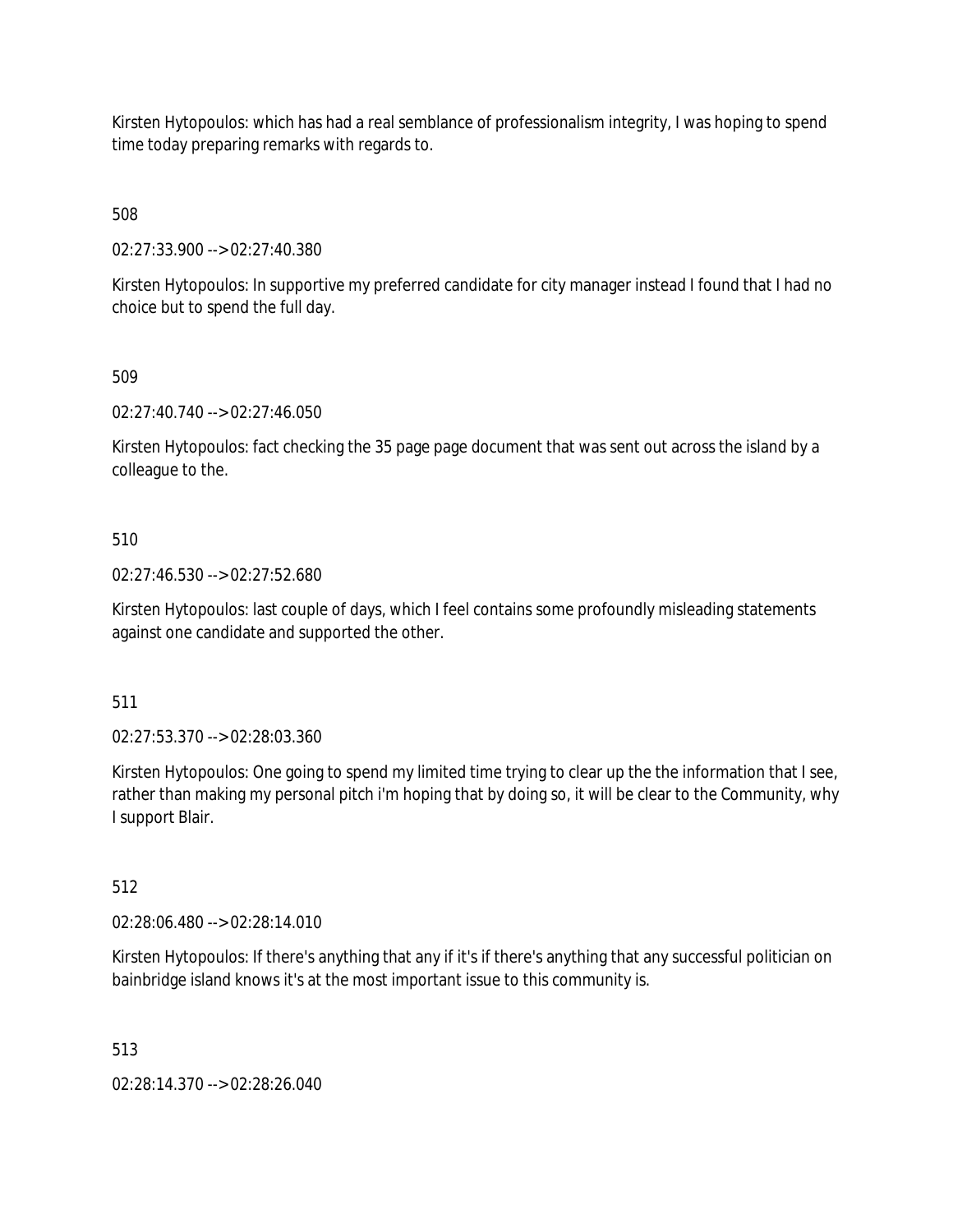Kirsten Hytopoulos: Is is avoiding unnecessary growth and preserving our sense of place it's what it's what i've successfully run on twice it's What has driven me and my to almost 20 years and being involved in city issues.

514

02:28:27.060 --> 02:28:31.830

Kirsten Hytopoulos: And I think that we all know this, the piece that was sent out over the last couple of days.

515

02:28:32.730 --> 02:28:39.270

Kirsten Hytopoulos: Clearly unreasonably has triggered our communities deepest fear surrounding these key values and that's why I think they need to be addressed.

516

02:28:39.750 --> 02:28:46.020

Kirsten Hytopoulos: I think we'd all agree that the worst possible kind of city manager that we could hire would be one who would be pro growth environmentally a response to have a.

517

02:28:46.320 --> 02:28:49.650

Kirsten Hytopoulos: Pro growth environmentally responsible agenda and try to impose that agenda.

518

02:28:50.400 --> 02:29:00.030

Kirsten Hytopoulos: on us, and I feel that this piece has branded the city manager the manager candidate Blair King as the worst kind of example of this type of city manager and the and his.

519

02:29:00.750 --> 02:29:07.470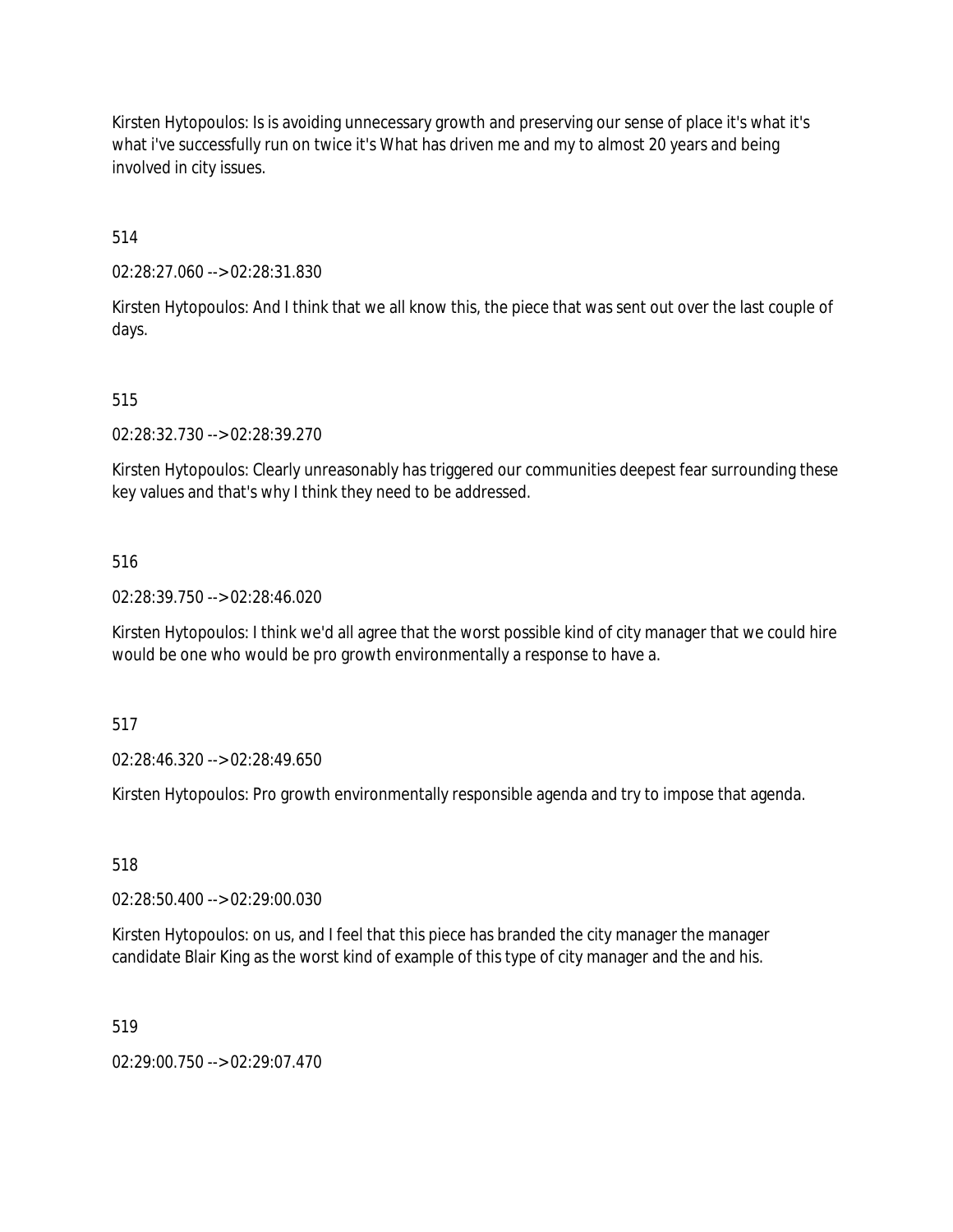Kirsten Hytopoulos: And the other candidate Keith campbell's having a proven track record of being the polar opposite, unfortunately for many residents.

520

02:29:07.530 --> 02:29:09.750

Kirsten Hytopoulos: The many residents who have read this document.

521

02:29:10.110 --> 02:29:16.350

Kirsten Hytopoulos: Neither of these are correct i'm not going to try to I don't have time to correct every misrepresentation or fill in.

522

02:29:16.650 --> 02:29:24.720

Kirsten Hytopoulos: The extensive missing information about blair's impressive record, but what I will do is correct, at least one of the blatant misrepresentations explain a little bit about.

523

02:29:24.990 --> 02:29:32.310

Kirsten Hytopoulos: redevelopment in California and then point out what can be found, about Blair in just five minutes online that was completely missing from circulating.

524

02:29:32.880 --> 02:29:36.450

Kirsten Hytopoulos: So what do I want to address, and I hope the public who hasn't seen this will bear with me.

525

02:29:36.960 --> 02:29:45.060

Kirsten Hytopoulos: But there's a statement that said that states that King oversaw the permitting of the ritz carlton hotel a major tax revenue.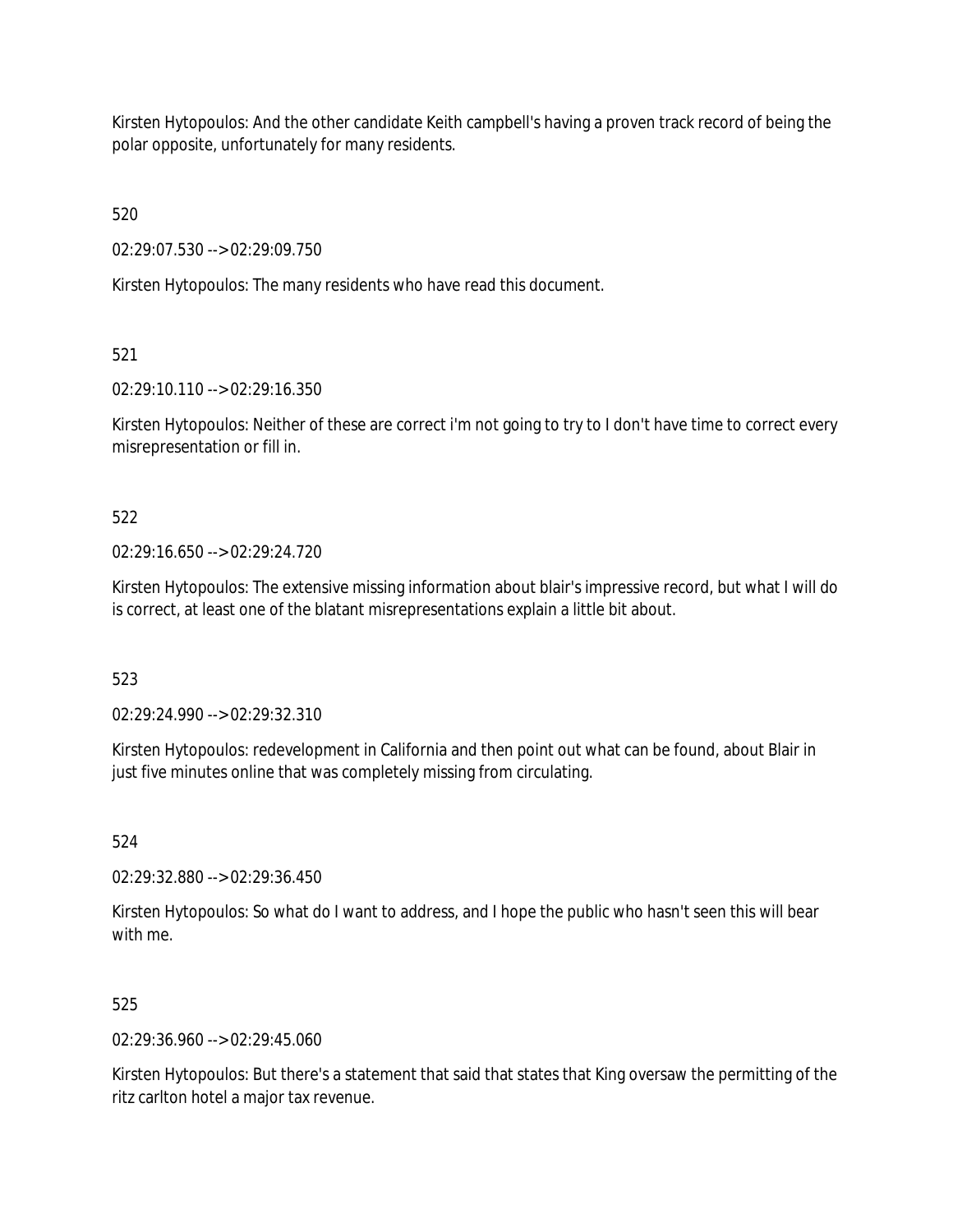02:29:45.540 --> 02:29:55.350

Kirsten Hytopoulos: generator that provided funds to give substantial raises to city staff that would make any bainbridge island citizen true blooded bainbridge on citizen uphold.

527

02:29:56.010 --> 02:30:01.890

Kirsten Hytopoulos: Well, the facts are that the City Council, and this was in half moon Bay one of his previous positions, the city council.

## 528

02:30:02.400 --> 02:30:07.380

Kirsten Hytopoulos: Ultimately, approved this isn't the same one of the articles cited as a reference for this statement.

529

02:30:07.800 --> 02:30:16.380

Kirsten Hytopoulos: The city council ultimately approved a 350 room hotel in 1991 so that is six years before Blair King came to half moon bay.

530

02:30:16.770 --> 02:30:25.860

Kirsten Hytopoulos: Less than a year later, the coastal Commission granted the hotel a coastal development permit that's five years before Blair Blair King came to half moon bay.

531

02:30:26.370 --> 02:30:32.070

Kirsten Hytopoulos: With regards to once this hotel was built and did increase the revenue base of course in the Community.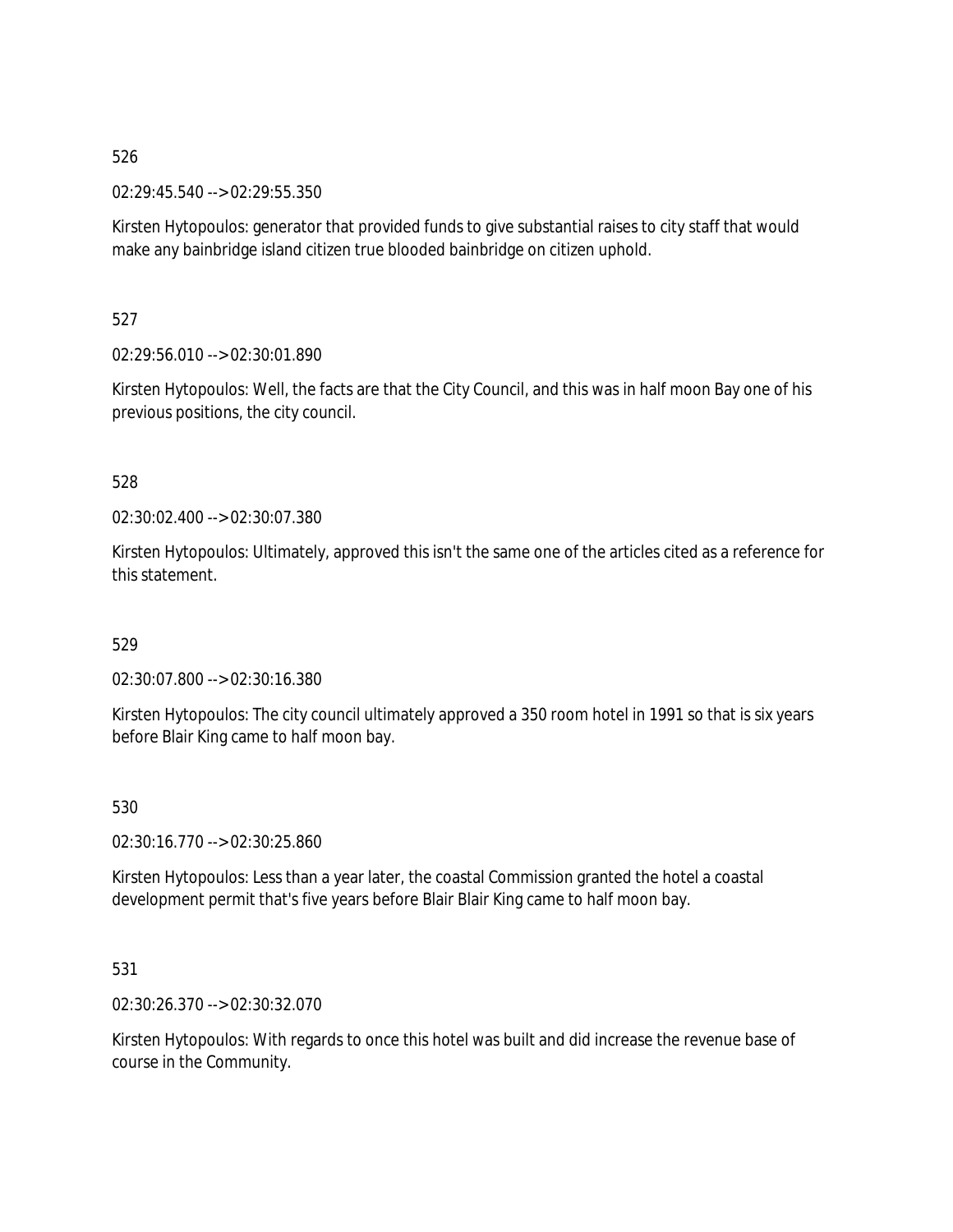02:30:32.490 --> 02:30:39.720

Kirsten Hytopoulos: The idea that these were that the funds were used to give substantial raise assistant city staff, the only article I see referenced here.

533

02:30:40.020 --> 02:30:47.070

Kirsten Hytopoulos: states that what happened was the police department had been operating police union and the city had been at a standstill for three years, with no contract.

534

02:30:47.730 --> 02:30:57.690

Kirsten Hytopoulos: The police officers in in that city were being underpaid compared to local other agencies and once there were some additional funds to negotiate this allowed.

535

02:30:57.990 --> 02:31:10.770

Kirsten Hytopoulos: Blair King to negotiate a contract with the police department for the Union and pay them actually more than their their than a Jason organizations, I find it very different than then perhaps you know, increasing the.

## 536

02:31:11.520 --> 02:31:21.570

Kirsten Hytopoulos: The the salaries and say management um I also wanted to point out, oh and actually one more thing at the hotel is really impressive that I discovered, with some deep deeper research.

537

02:31:22.200 --> 02:31:27.060

Kirsten Hytopoulos: Not only so it Blair King oversaw and half moon Bay with regards to development at this hotel.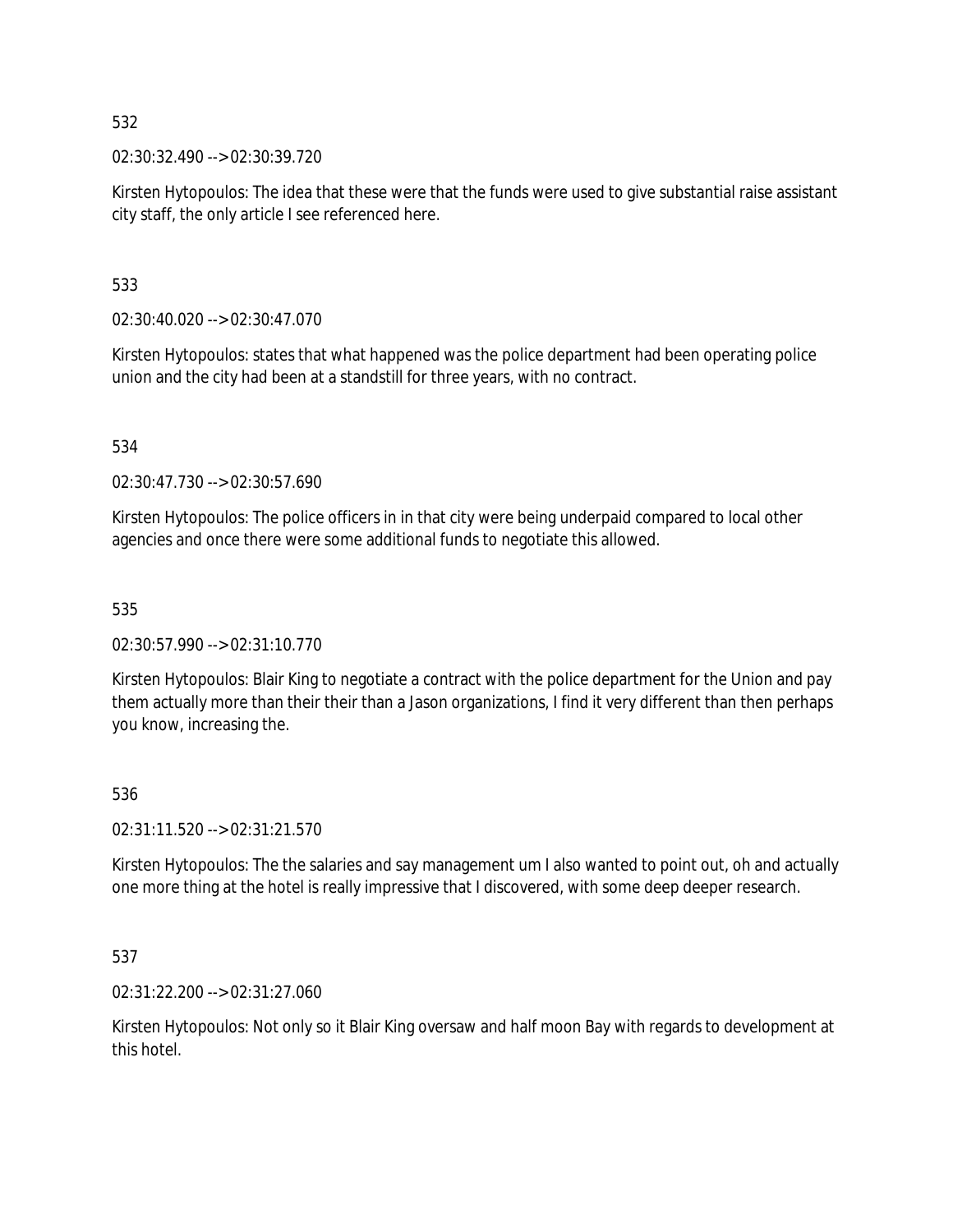02:31:27.510 --> 02:31:35.850

Kirsten Hytopoulos: Was the implementation of the actual building of it having been previously permitted and approved, but there were lots of regulations, there are lots of.

539

02:31:36.450 --> 02:31:44.880

Kirsten Hytopoulos: There was a lot of compliance that had to be done, environmentally developed and development wise the city of half moon Bay actually hired a planner.

540

02:31:45.330 --> 02:31:50.310

Kirsten Hytopoulos: At to the cost the cost of the developer of the hotel to oversee that compliance.

541

02:31:50.940 --> 02:32:01.560

Kirsten Hytopoulos: When I heard that I thought this is the This is exactly the kind of thing that those of us who care for those community and are concerned that the city has not looked out for these sorts of things would embrace.

542

02:32:02.430 --> 02:32:06.900

Kirsten Hytopoulos: The larger kind of question that I wanted to point to rather than go through all of these little details.

543

02:32:07.200 --> 02:32:13.620

Kirsten Hytopoulos: Is there's a lot of reference in this piece to redevelopment and how Blair king is a is a master of redevelopment he's done all this redevelopment.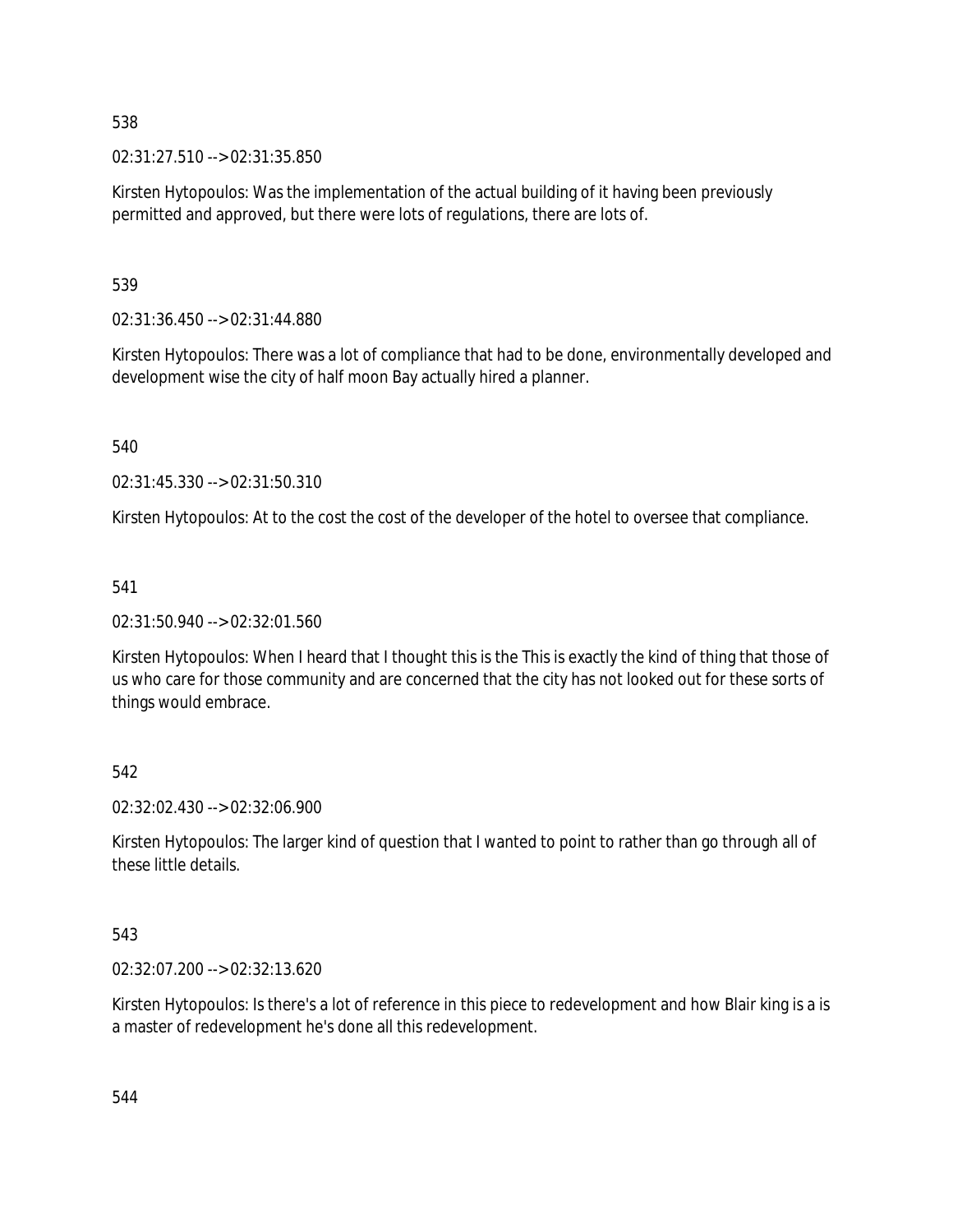02:32:14.100 --> 02:32:20.430

Kirsten Hytopoulos: A couple of things, first of all notice that word redevelopment not development redevelopment is not development.

545

02:32:20.970 --> 02:32:31.740

Kirsten Hytopoulos: There is apparently in throughout all the cities and from an understand all the cities in California have basically a latent development agency that they are they're able to it to turn on.

546

02:32:32.010 --> 02:32:39.990

Kirsten Hytopoulos: If they choose, and when they do that in a majority of cities and helfer have done that it allows them access to additional texts that share up the text is coming in.

547

02:32:40.650 --> 02:32:46.170

Kirsten Hytopoulos: What it also does is it allows them it's a it's a method for doing redevelopment projects which, first of all.

548

02:32:46.500 --> 02:32:51.750

Kirsten Hytopoulos: are buying it by by necessity, those are infill projects, the redevelopment of existing development.

549

02:32:52.080 --> 02:33:00.090

Kirsten Hytopoulos: And it is a requirement to go forward with these projects that there is a proof that there's blight, so this is where there's blight and then there's redevelopment.

550

02:33:00.630 --> 02:33:05.310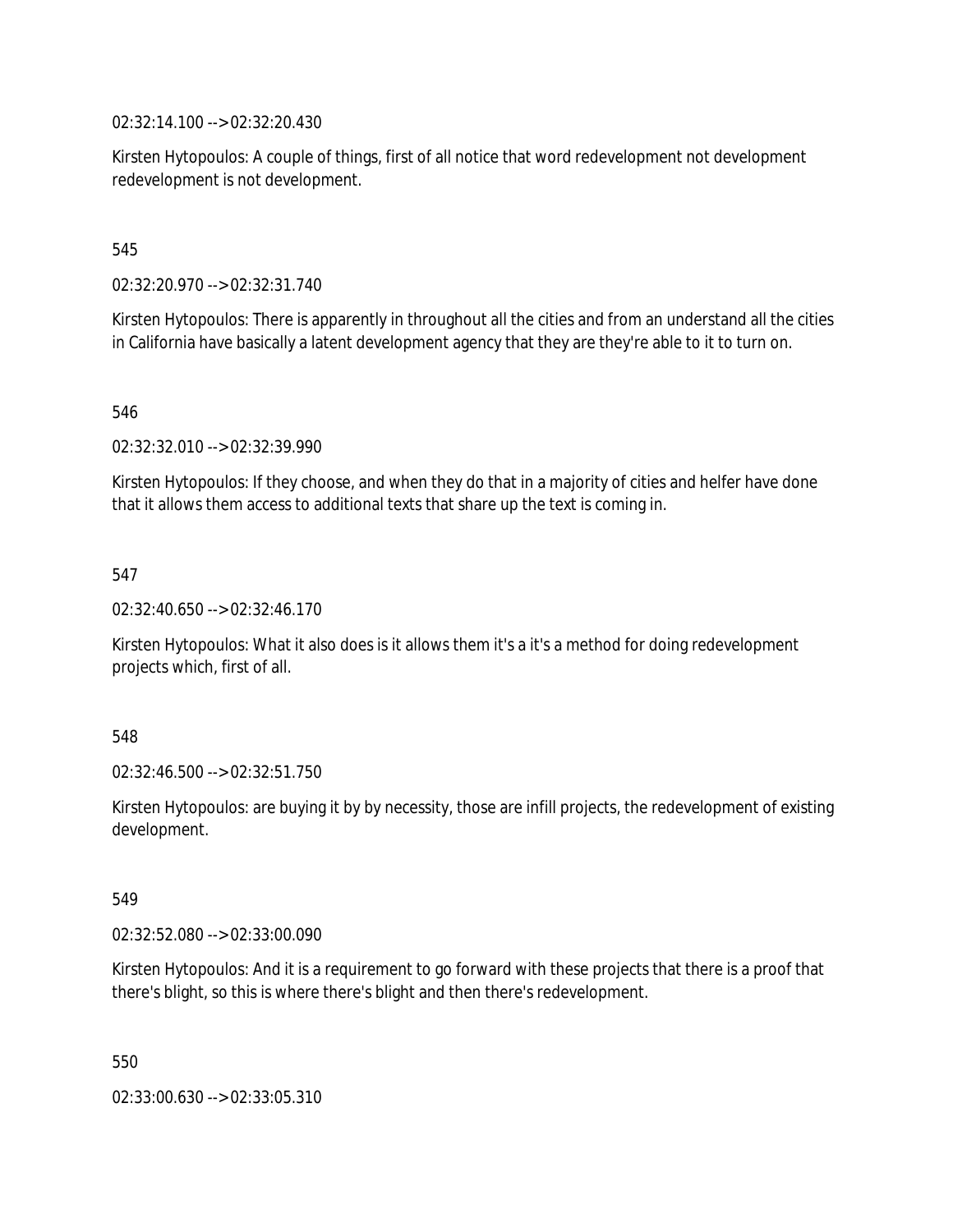Kirsten Hytopoulos: within an existing Eric, this is actually often use to avoid to put development.

# 551

02:33:05.940 --> 02:33:17.250

Kirsten Hytopoulos: Growth inside the confines of the city, rather than going out and destroying open space, so I feel that the way this has been represented the fact that he's been involved in this and most or all the cities in California he's been involved in.

# 552

02:33:17.760 --> 02:33:26.580

Kirsten Hytopoulos: is being made out to be that he is a pro development guy and in fact this is a very different, this is a very different set of vocabulary and processes.

# 553

02:33:27.540 --> 02:33:34.770

Kirsten Hytopoulos: Then within that what it sounds like i'm i'm not gonna say anything i'm not gonna say anything bad about Keith I think Keith is great.

554

02:33:35.430 --> 02:33:44.070

Kirsten Hytopoulos: I really like him, I think he's going to be a great manager, in the long run i'm only mentioning key for a moment, because i'm going to hit a one sentence at the beginning of the write up about Keith.

555

02:33:44.430 --> 02:33:55.050

Kirsten Hytopoulos: purely factual that I feel is misleading and I want to point it out, and that is simply that Keith Campbell has been a municipal management for 15 years and for the last seven years has been the city manager state and Oregon.

556

02:33:55.530 --> 02:34:00.570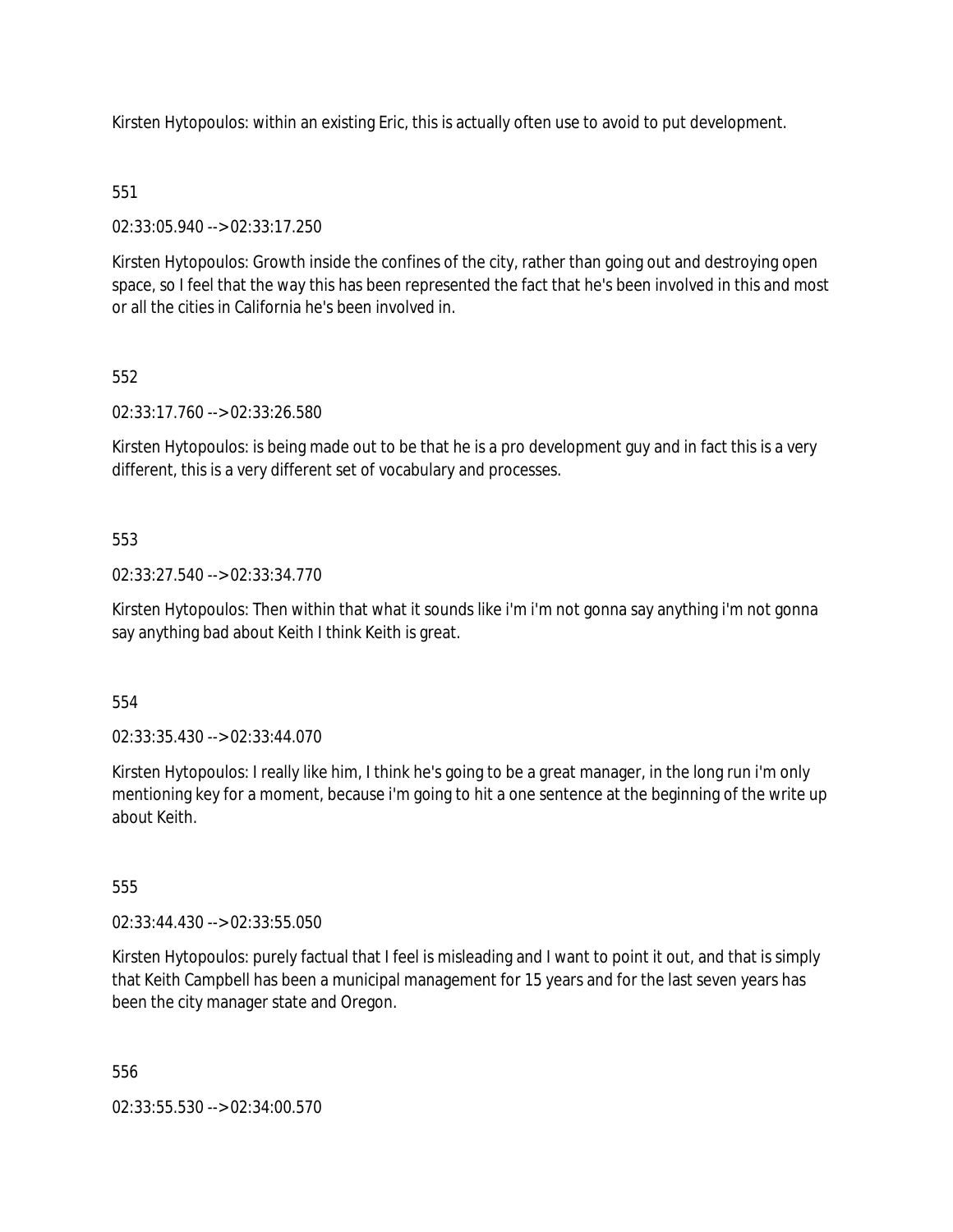Kirsten Hytopoulos: In fact, he keeps only positions to the management has been this seven year position in state and.

# 557

02:34:01.080 --> 02:34:10.980

Kirsten Hytopoulos: Before that he was a he was a city clerk and before that a deputy city clerk those are not management positions, and I find this very misleading is a big difference between seven years of management experience and 15.

# 558

02:34:11.610 --> 02:34:17.490

Kirsten Hytopoulos: i'll leave it at that and I will turn to the last main thing I wanted to do, which, as I said, is, I wanted to say.

# 559

02:34:17.760 --> 02:34:22.920

Kirsten Hytopoulos: What happens and i've already done this before, but I did this today, again, what happens if I just quickly run searches for Blair king.

## 560

02:34:23.370 --> 02:34:31.860

Kirsten Hytopoulos: and corn auto and the keywords that matter to us things like affordable housing, climate change and i'm going to real quick read a couple i'm going to read, I think Craig four.

561

02:34:33.030 --> 02:34:37.140

Kirsten Hytopoulos: titles of articles and then quotes from Blair, this should be pretty quick folks.

## 562

02:34:38.550 --> 02:34:42.270

Kirsten Hytopoulos: First, one is affordable housing ribbon ribbon cutting ceremony planned this is from.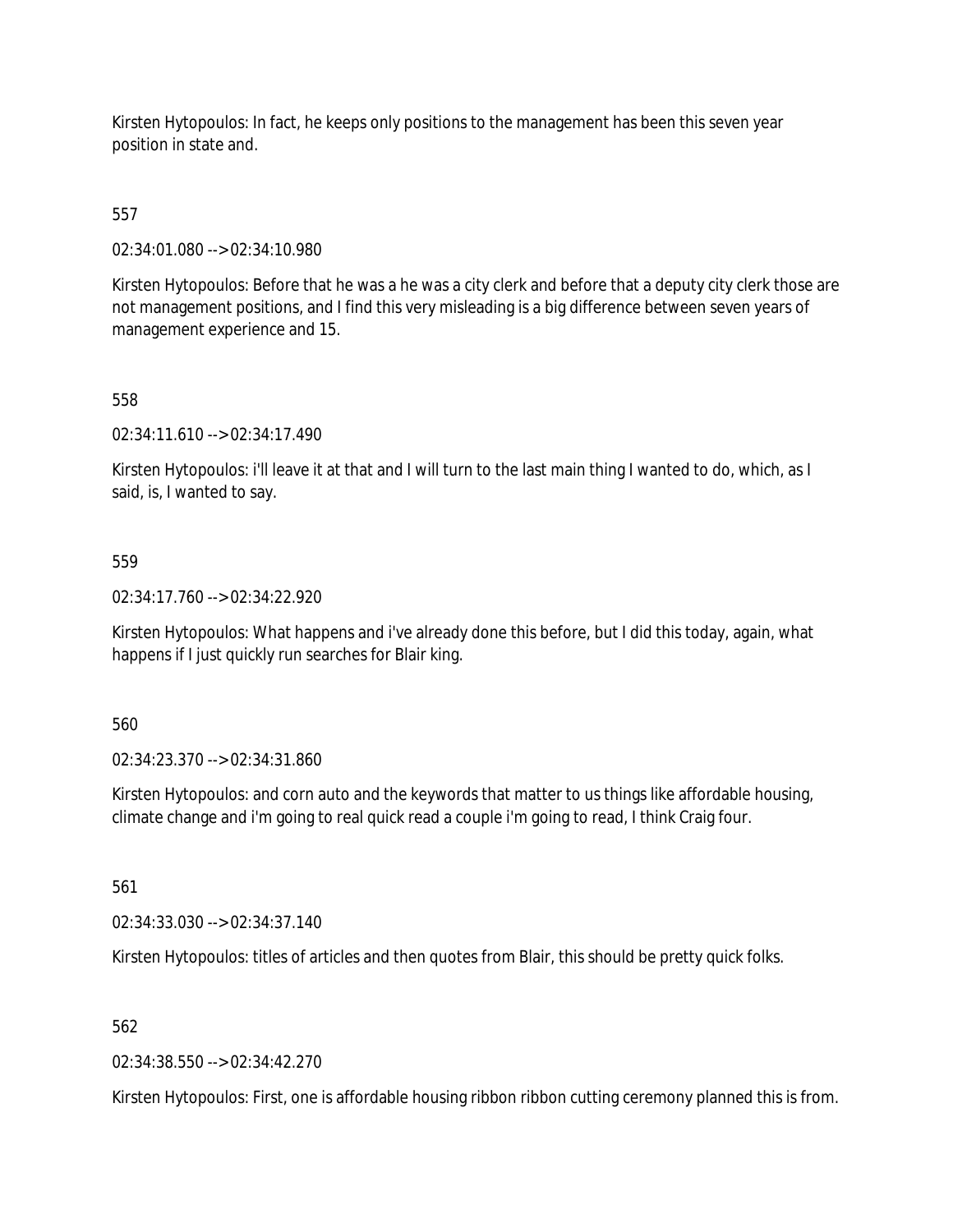02:34:43.470 --> 02:34:53.700

Kirsten Hytopoulos: quote the city prides itself on being good stewards of the city's affordable housing stock said city manager Blair king, we invite everyone to come out and see how well these units integrate into the corner community.

564

02:34:54.210 --> 02:35:08.610

Kirsten Hytopoulos: These units are available to households in the very low to low income categories, the city has an inventory of 171 D restricted units which may only be used as affordable housing for those who qualify the city stock and I think my my colleagues know this.

565

02:35:09.690 --> 02:35:17.520

Kirsten Hytopoulos: Next, our next title up headline cornetto developing Climate Action Plan seeking public input, this is a quote from Blair king.

566

02:35:18.000 --> 02:35:25.200

Kirsten Hytopoulos: Any action that we can take to reduce non renewable energy, food waste resource consumption of vehicle miles is climate action said.

567

02:35:25.650 --> 02:35:35.580

Kirsten Hytopoulos: city manager Blair King as a local government, we want to address State requirements and improve this these resiliency and our municipal operations to reduce greenhouse gas emissions, this is from.

568

02:35:36.720 --> 02:35:41.220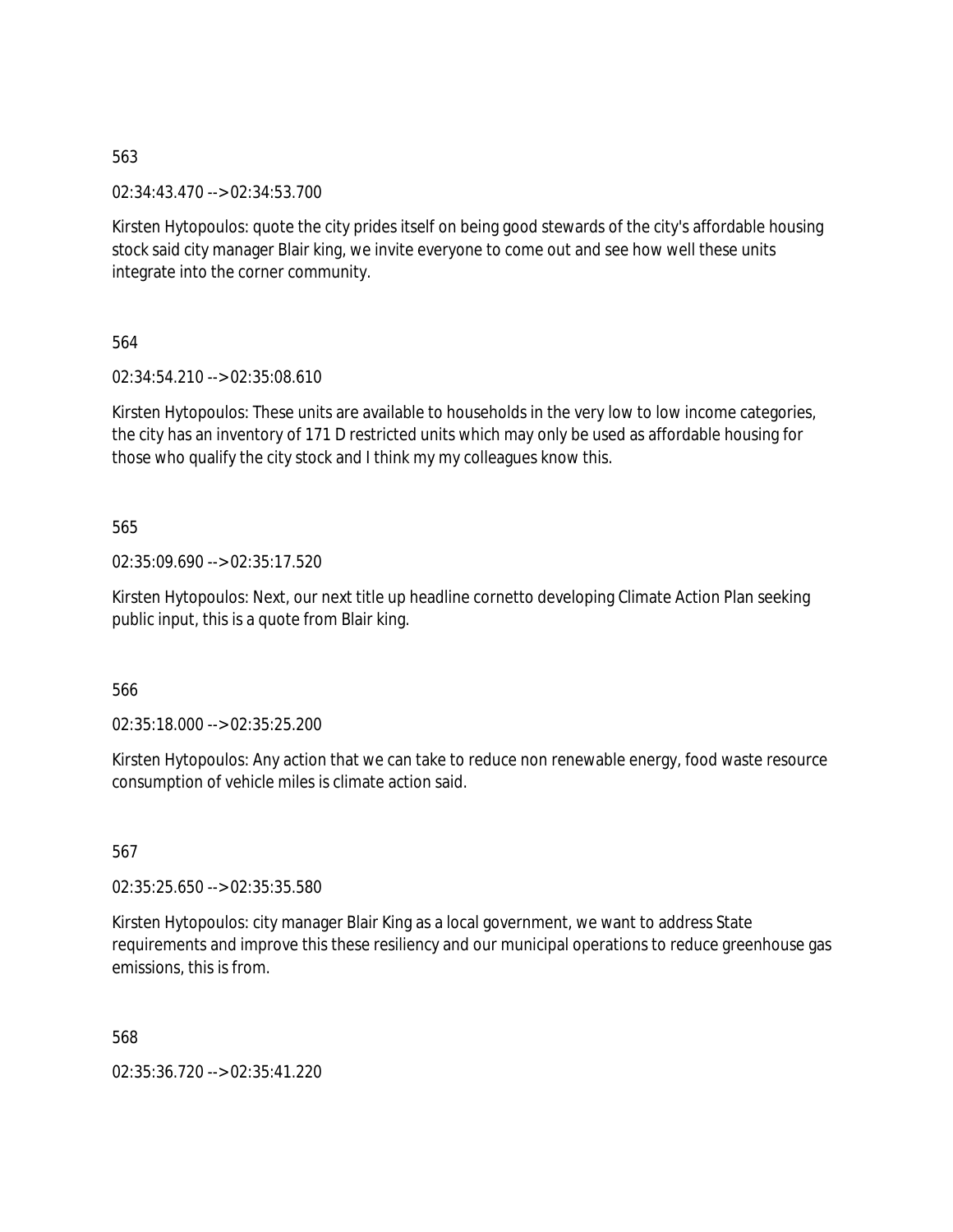Kirsten Hytopoulos: And there's more details in here about how they'll be perceiving and setting a baseline and so forth, like we have.

569

02:35:42.330 --> 02:35:47.100

Kirsten Hytopoulos: headline core not a worn state housing goals would be catastrophic, this is from.

570

02:35:48.570 --> 02:35:59.160

Kirsten Hytopoulos: This is about state mandated state and post growth on coronado one of the things that we most important for us to know that our city manager could push back against this is.

571

02:36:00.090 --> 02:36:04.320

Kirsten Hytopoulos: This is, this is the quote i'm going to read corn nachos number that growth that there be given.

572

02:36:04.590 --> 02:36:10.080

Kirsten Hytopoulos: is so high, because of the high number of jobs associated the navy base the coordinator, has no control over those jobs.

573

02:36:10.380 --> 02:36:17.070

Kirsten Hytopoulos: Most of the people who work at the base either live in on the base aboard the ship or base outside of corn nachos and city manager player king.

574

02:36:17.430 --> 02:36:23.100

Kirsten Hytopoulos: Therefore it is coordinates position that military jobs should not be mixed into the jobs, housing balance formula he added.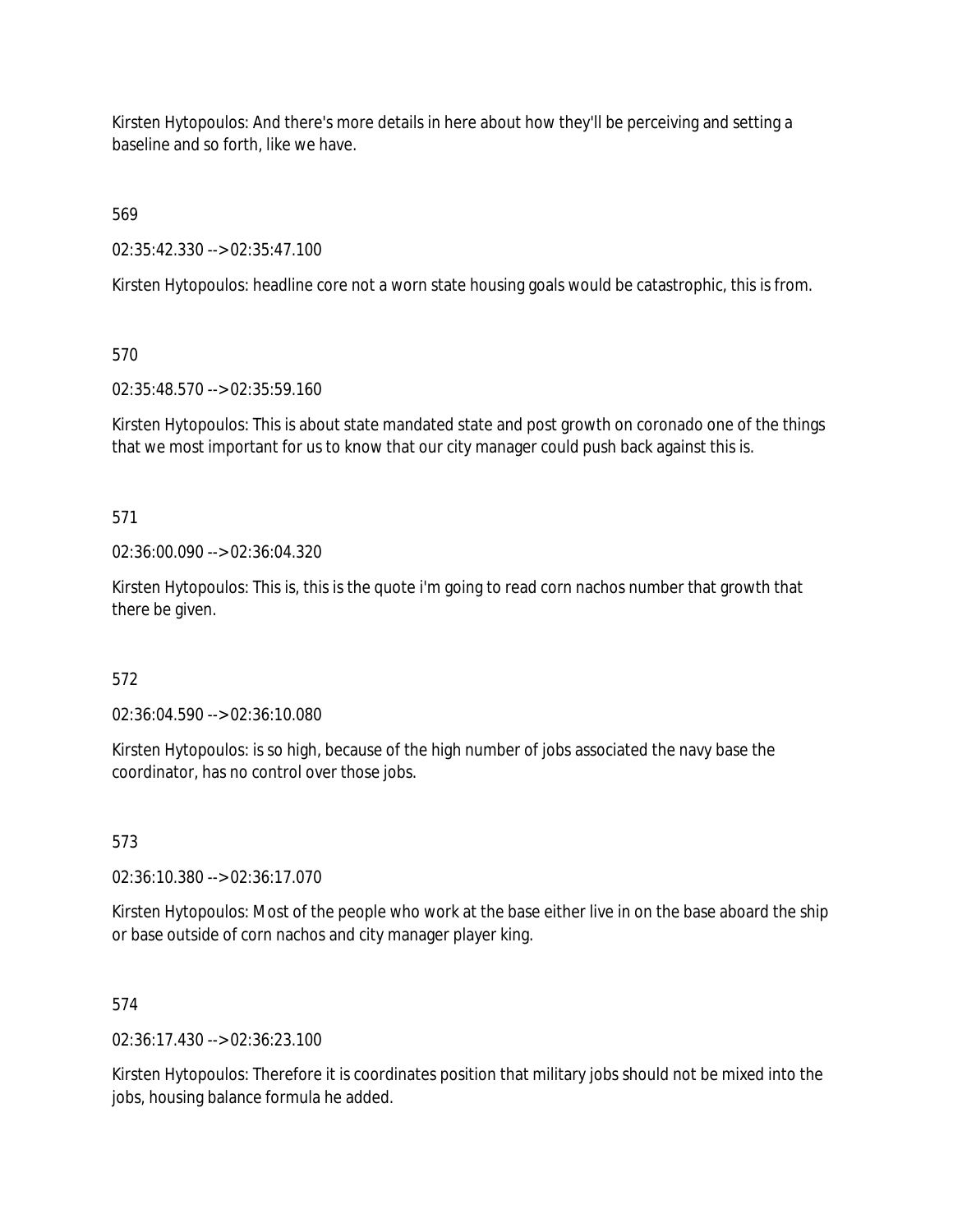02:36:23.610 --> 02:36:33.660

Kirsten Hytopoulos: Even if those 1800 units of housing were built people who work at corn nachos navy base or their hotels, would not be able to afford them because real estate prices are too high for another.

576

02:36:34.320 --> 02:36:41.250

Kirsten Hytopoulos: quote the housing units available that would be produced a corn auto if this were to go through are not going to be bought by sailors Blair said.

577

02:36:41.580 --> 02:36:53.400

Kirsten Hytopoulos: sailors are not going to be renting them there would be a good chance that California residents won't be buying these most likely, the new housing units would go to wealthy people from out of State who went to buy the cation homes or investment property King at it.

578

02:36:54.570 --> 02:37:03.990

Kirsten Hytopoulos: And I think this is the last one cornetto earns national bike friendly toward this is from 2013 this is how ahead of us vornado is.

579

02:37:05.160 --> 02:37:09.030

Kirsten Hytopoulos: This is about i'm just going to read just a quote from Blair.

580

02:37:09.810 --> 02:37:18.990

Kirsten Hytopoulos: corn nachos most significant achievement for bicycling was the recent corporation of the long awaited bicycle masterplan into the city's general plan said city manager Blair king.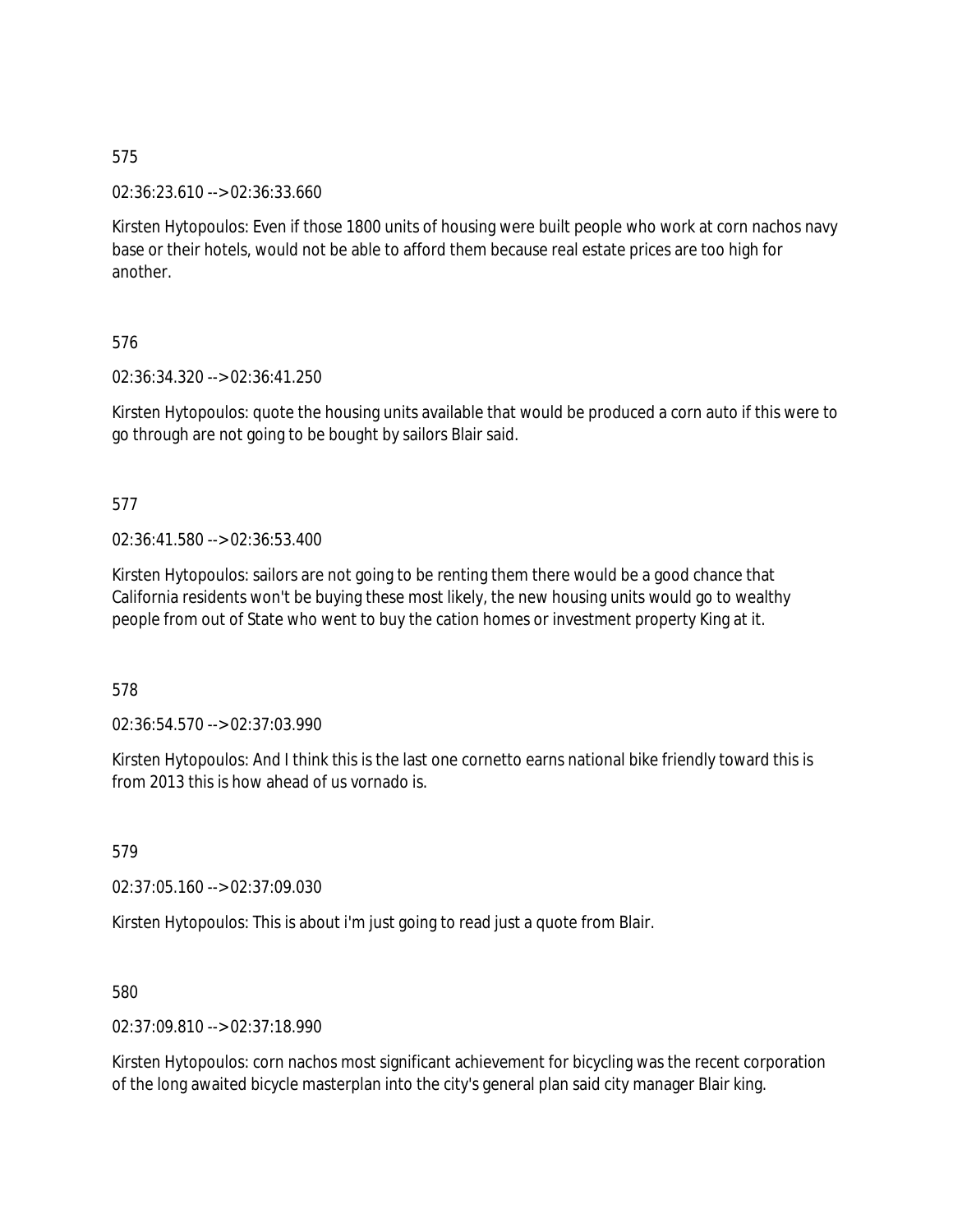02:37:19.380 --> 02:37:24.570

Kirsten Hytopoulos: It has been the impetus for so many other great and exciting bicycle friendly accomplishments in coronado.

582

02:37:24.810 --> 02:37:31.830

Kirsten Hytopoulos: Including the creation of our first bicycle advisory committee, the installation of forward thinking by corral parking spaces several grants awarded.

583

02:37:32.100 --> 02:37:39.330

Kirsten Hytopoulos: To create new class to bike lanes around the city, but most especially an inclusive planning document that considers bicyclist and all future development.

584

02:37:40.500 --> 02:37:48.750

Kirsten Hytopoulos: So that's my that's my attempt, and hopefully explaining some of what I think is just fabulous about Blair king, in addition to trying to ameliorate that what's out there in the Community.

585

02:37:49.470 --> 02:37:56.280

Kirsten Hytopoulos: there's not much more I could say accepted at this after multiple interviews and extensive process that both lots of written submissions.

586

02:37:57.480 --> 02:38:07.470

Kirsten Hytopoulos: More than one direct phone call with Mr king, I am absolutely convinced that this meant that this candidate Blair kane is a superb fit for our Community and our city organization.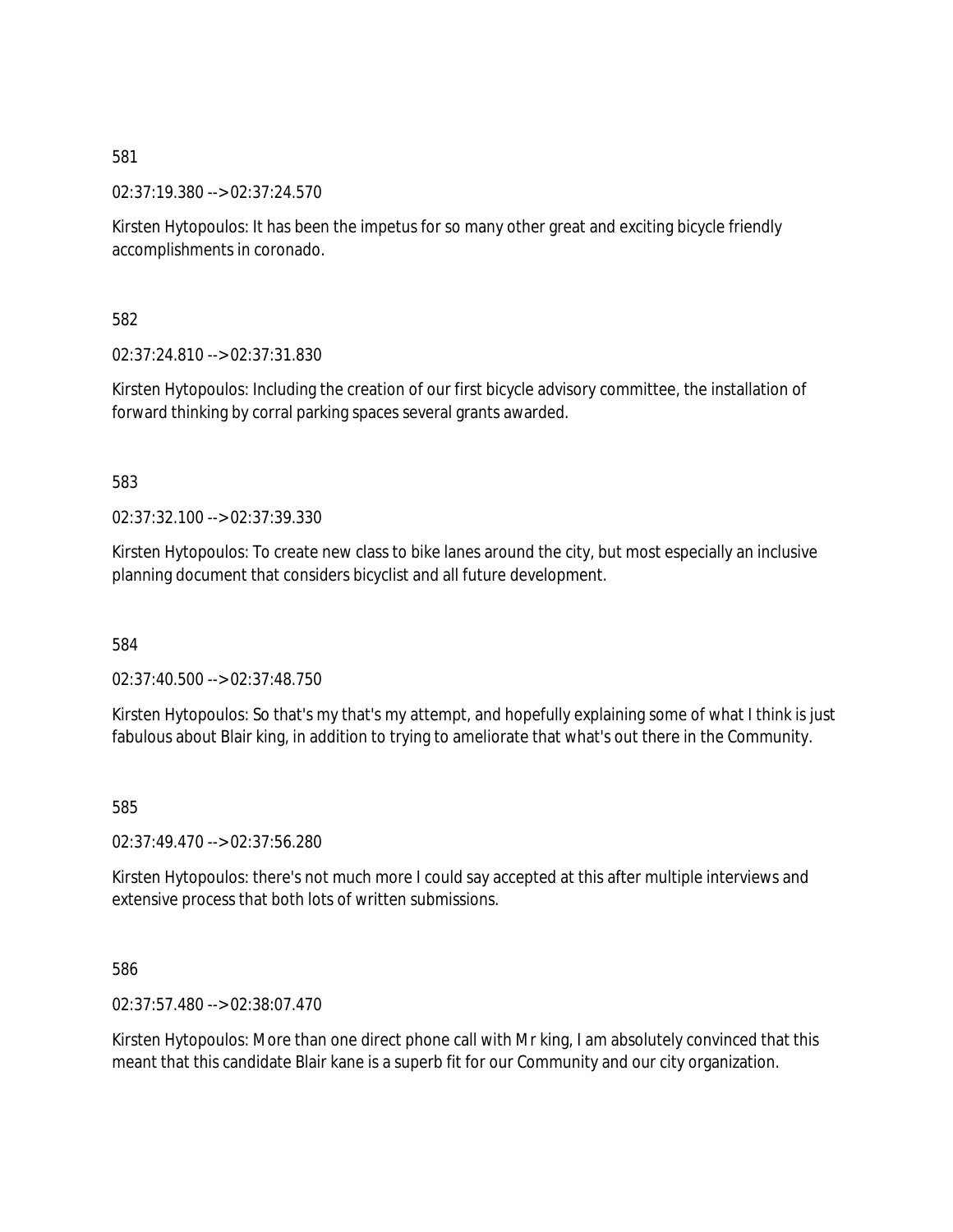02:38:07.860 --> 02:38:15.240

Kirsten Hytopoulos: That he has the experience to address the issues that we're facing right now and that he will help us realize our vision for the future of the island, thank you.

588

02:38:17.820 --> 02:38:22.920

Rasham Nassar: Okay, thank you i'm looking for Council numbers raise hands.

589

02:38:26.190 --> 02:38:27.060

Rasham Nassar: councilmember car.

590

02:38:29.850 --> 02:38:30.870

Christy Carr: Thank you.

591

02:38:31.320 --> 02:38:44.400

Christy Carr: I also support Blair king, as our next city manager, I think that he's been a successful city manager for the city of corn auto for over 10 years and I think we're not Oh well, it may not look and feel.

592

02:38:45.480 --> 02:39:03.420

Christy Carr: Like bainbridge island to us, or two people who have visited I think that they share a number of our values and aspirations, as a community and I don't think that they can achieve or implement that vision, without an effective city manager.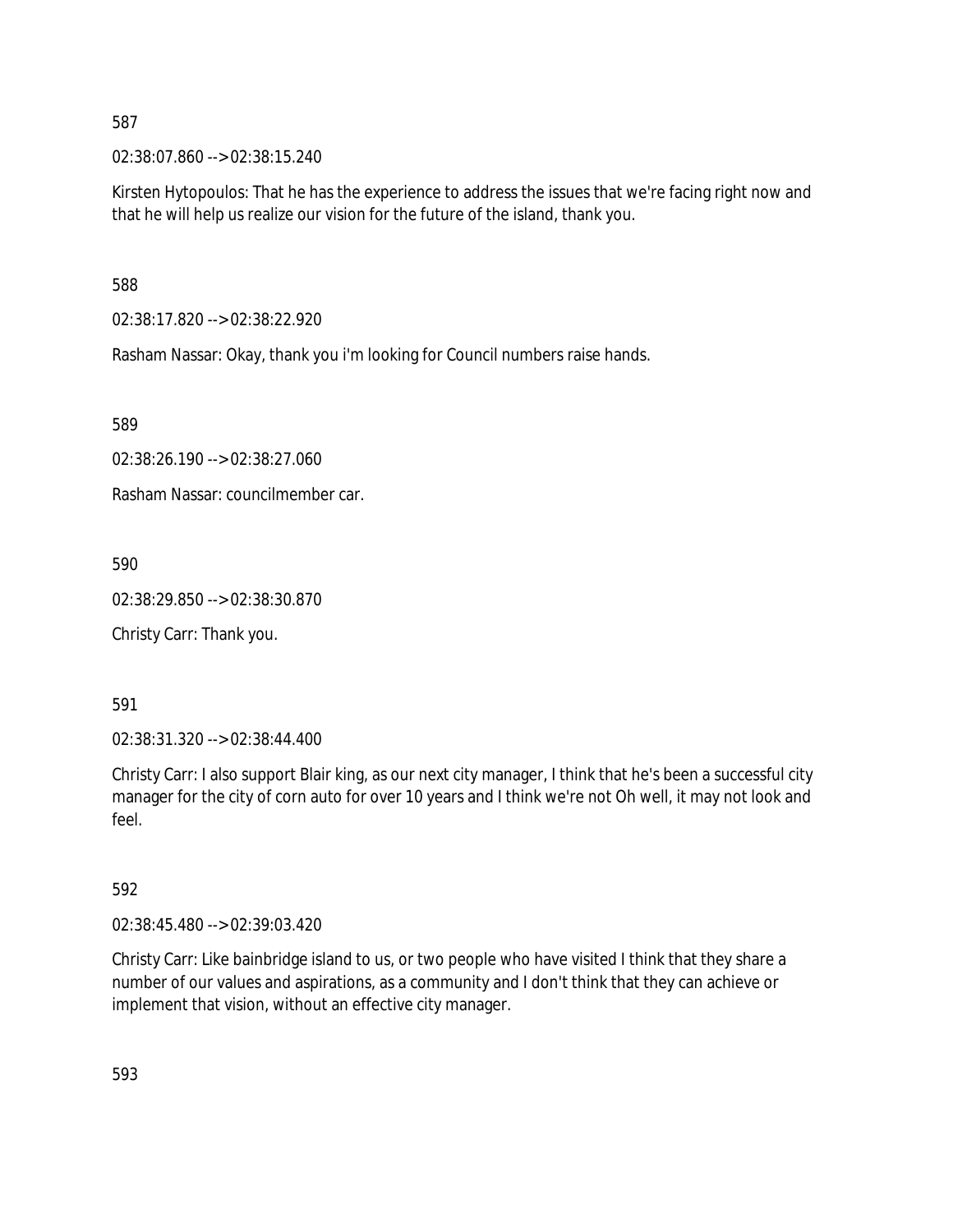02:39:05.040 --> 02:39:16.020

Christy Carr: As Council member hi topless noted, they have a lot of plans and policies underway, that are very similar and a good fit to bainbridge island, they are working on a Climate Action Plan.

594

02:39:16.530 --> 02:39:22.950

Christy Carr: they're working on a sea level rise vulnerability assessment and adaptation plan they already have an active transportation plan.

595

02:39:23.730 --> 02:39:30.930

Christy Carr: They have an affordable housing plan, they have four city buildings that are lead status and they've installed 14 electric charging stations.

596

02:39:31.560 --> 02:39:42.720

Christy Carr: The building department is issued 288 permits for solar voltaic systems in the last three years, they are working on an underground in master plan for overhead utilities.

597

02:39:43.350 --> 02:39:51.570

Christy Carr: They took local ownership of to state routes that traverse that their Community they're undergoing a housing element update to their general plan.

598

02:39:52.050 --> 02:40:05.400

Christy Carr: And they're planning for autonomous vehicles and their transportation network they eliminated gas powered tools for use by city workers they've been a tree city USA since 1984 and they have a street tree master Program.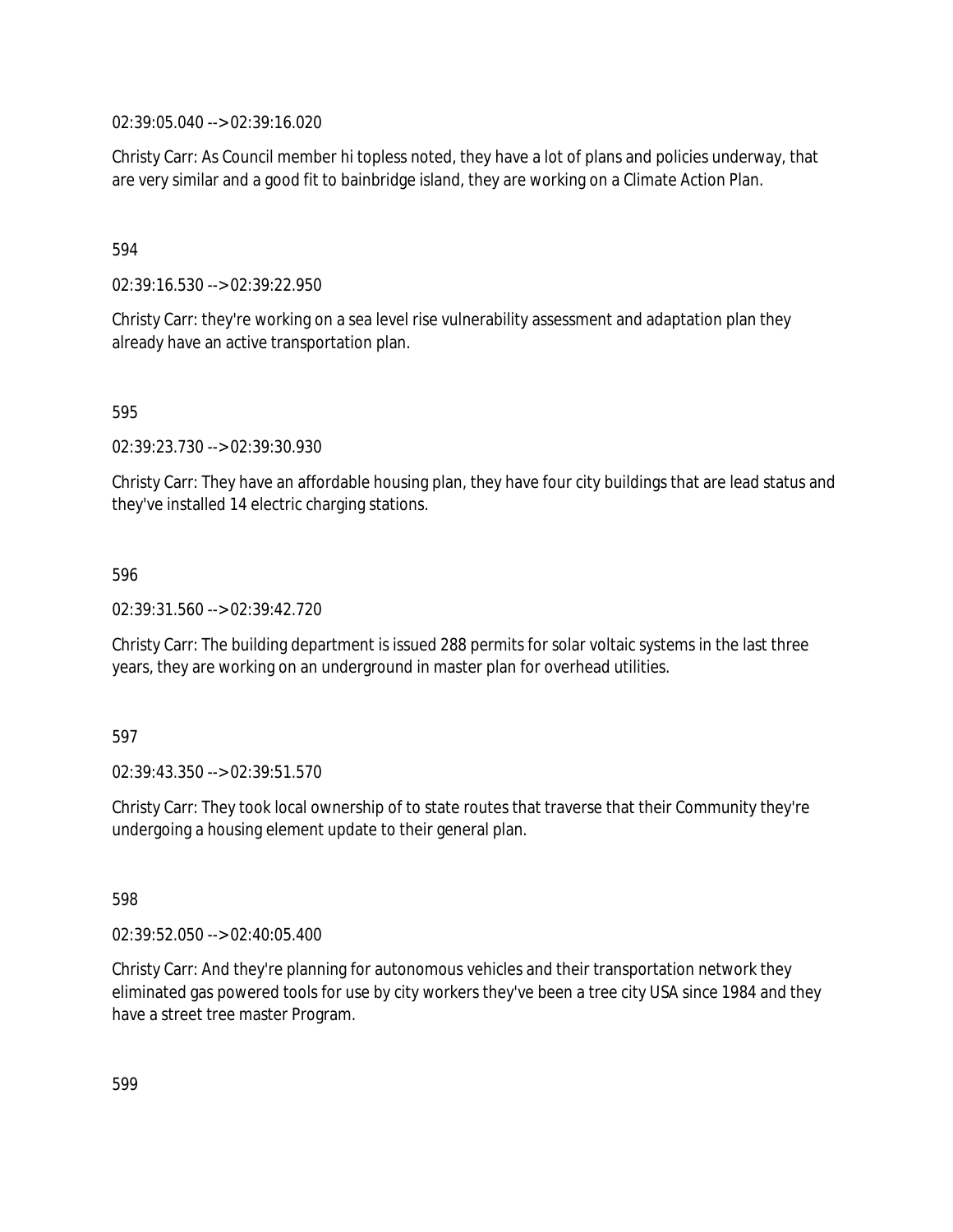02:40:06.870 --> 02:40:18.810

Christy Carr: In addition, they've got a very robust public engagement and participation program and Platform and they've done amazing work through coven to improve to improve that.

600

02:40:20.220 --> 02:40:21.660

Christy Carr: I, I think that.

601

02:40:23.760 --> 02:40:34.650

Christy Carr: there's a lot of really positive things to focus on with Mr King i've talked with him a number of times I find them, to be honest and straightforward at ease.

## 602

02:40:35.280 --> 02:40:40.740

Christy Carr: I think he would be a wonderful addition to the city organization, as well as to our Community.

#### 603

02:40:41.250 --> 02:41:00.210

Christy Carr: And I think I would just ECHO councilmember high topless his characterization of development versus redevelopment we have different words in terms I think most people know on a planner that can get pretty wonky and it can get misconstrued and misinterpreted, so I think that.

604

02:41:02.640 --> 02:41:12.360

Christy Carr: Most people who know me know I wouldn't support a Council for city manager, who had a pro growth or pro development.

605

02:41:13.560 --> 02:41:26.730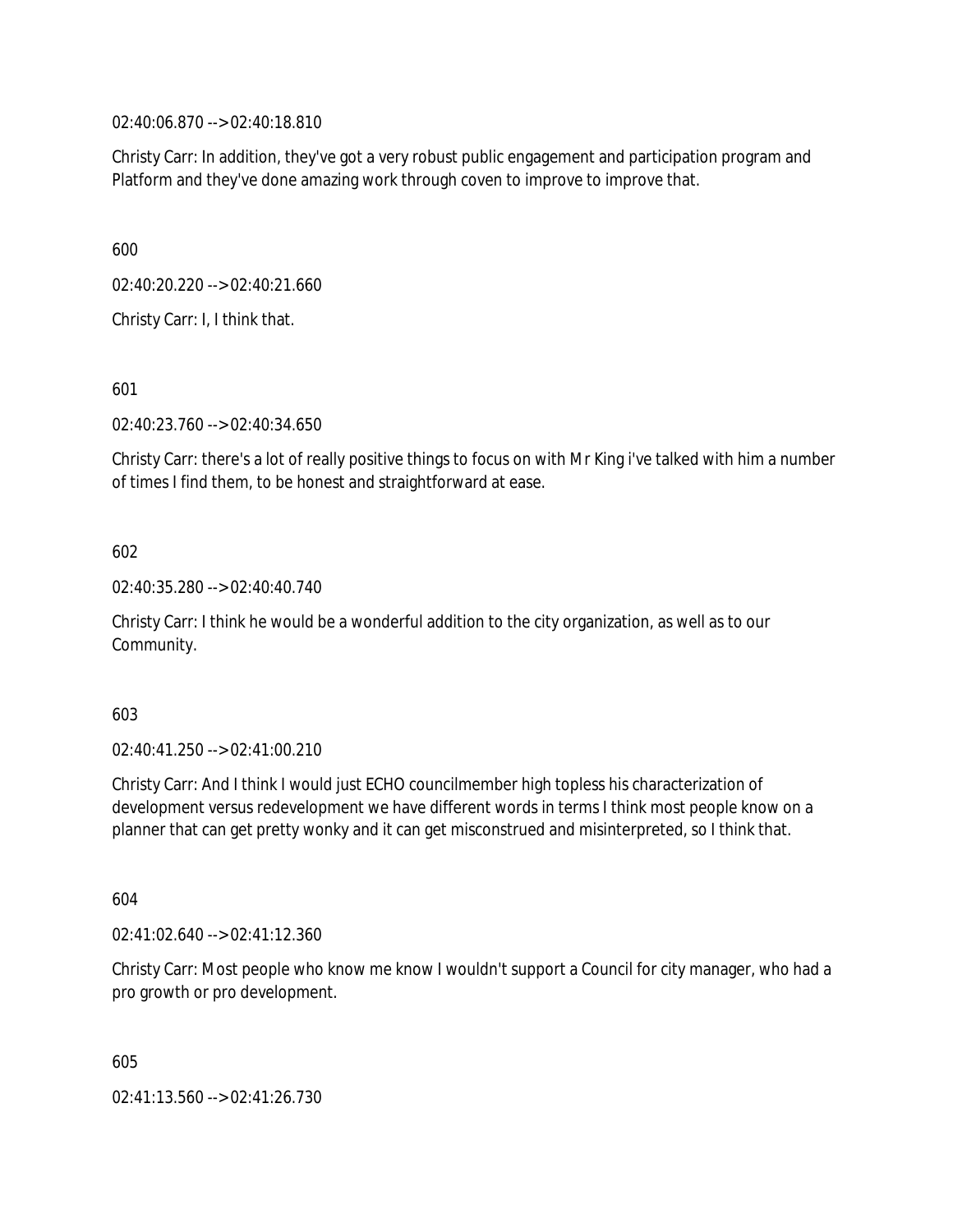Christy Carr: bent and I don't see that in Mr king, quite the opposite, and I am really excited to have an experience city manager one with many years of experience and communities similar in size.

606

02:41:27.720 --> 02:41:34.650

Christy Carr: to ours to come, help the city council and Community implement our vision our values, our goals.

# 607

02:41:35.130 --> 02:41:47.940

Christy Carr: I have a high level of competence in this Council that we can create and forge a partnership with a new city manager and that we can leave the past behind we can pivot to a new working relationship.

# 608

02:41:48.840 --> 02:42:08.250

Christy Carr: To do your work to do the community's work that's why I joined the Council and that's what I want to do, I take this this vote, my vote seriously and I think it's an enormous responsibility, I don't take it lightly and I have high confidence in my vote for lurking for our city manager.

609

02:42:13.800 --> 02:42:15.390

Rasham Nassar: councilmember glutes yeah.

610

02:42:16.410 --> 02:42:24.660

Joe Deets: Thank you yeah i'll echo all my colleagues, so what has been said tonight on the subject and i'll be brief.

## 611

02:42:25.680 --> 02:42:33.150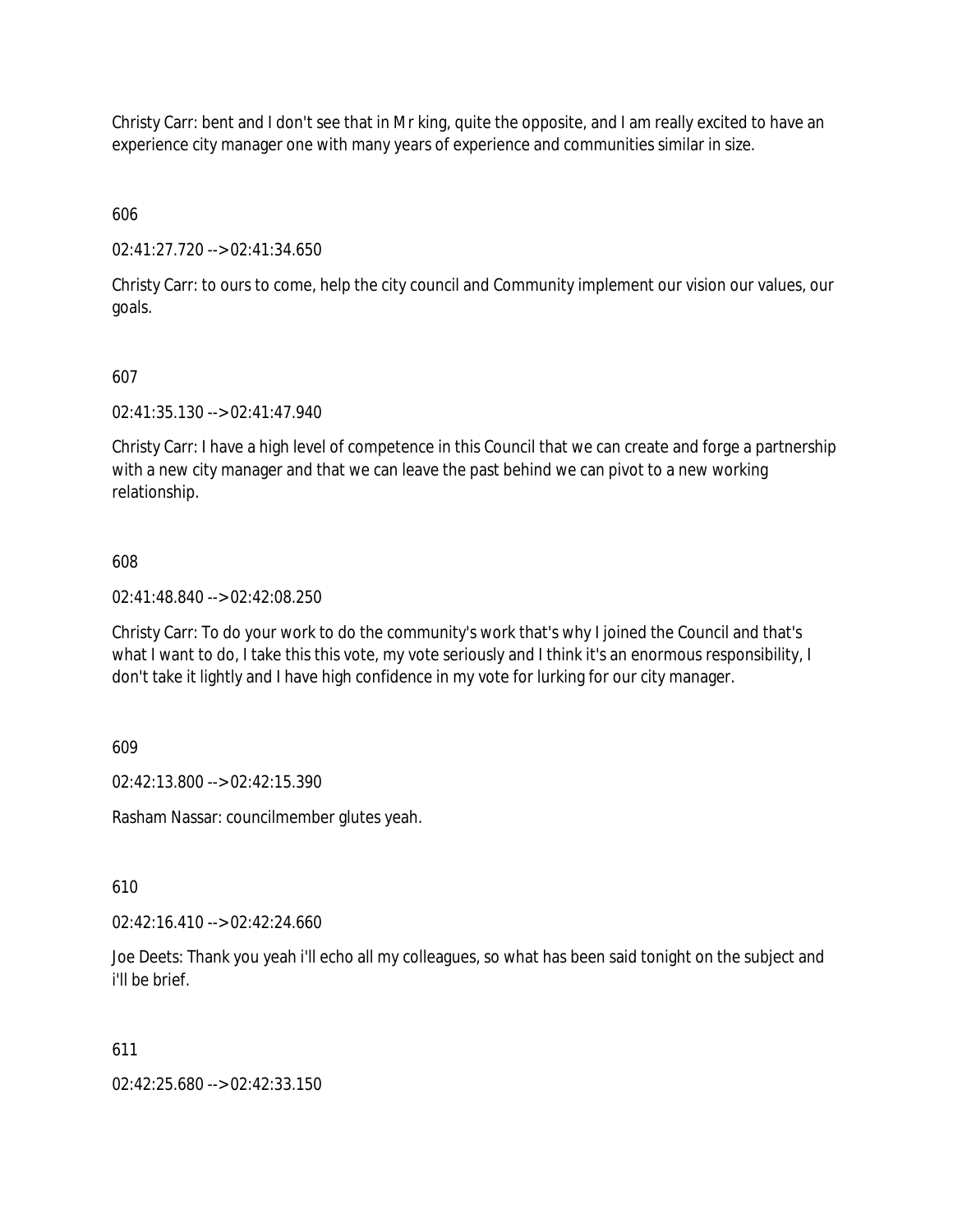Joe Deets: You know bainbridge is indeed fortunate that that both are the city manager finalists are exceptionally accomplished professionals.

# 612

02:42:34.170 --> 02:42:44.220

Joe Deets: After spending considerable time with both Blair king and Keith Campbell via found in zoom calls there's no doubt in my mind that I can work effectively with either one of these gentlemen.

# 613

02:42:45.210 --> 02:42:52.410

Joe Deets: The decision by Council needs to be made, and I believe that bainbridge island will be well served to have Blair King yes it's next to the manager.

# 614

02:42:53.340 --> 02:43:02.700

Joe Deets: I base my decision on the depth and breadth of his experience as city manager having served successfully in three municipalities, through my research my deep dive.

## 615

02:43:03.270 --> 02:43:13.530

Joe Deets: I have learned that Mr King has a solid understanding of the role of city manager that he works, a lot with staff that he works with Council and he's very open with the Community.

## 616

02:43:14.430 --> 02:43:30.150

Joe Deets: This is a tough choice, but it's also a very clear choice to me, I came away agreement the City Council member from core nado a counterpart, who had end of our conversation told me that bainbridge would be very lucky to have Blair King as its city manager that I agree.

## 617

02:43:33.750 --> 02:43:34.890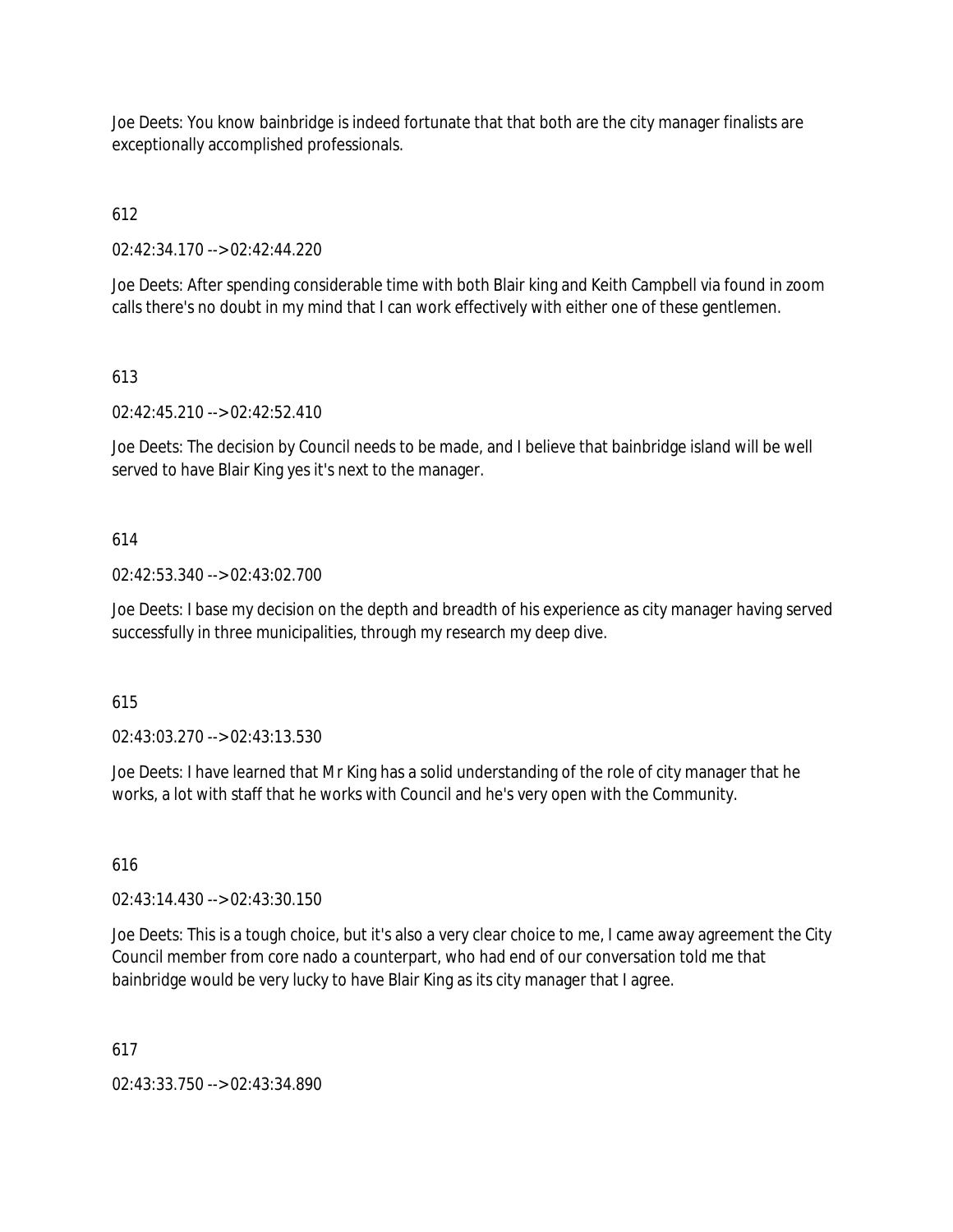Rasham Nassar: councilmember family Johnson.

618

02:43:37.440 --> 02:43:38.850

Brenda Fantroy-Johnson: I just wanted to say that.

# 619

02:43:38.940 --> 02:43:48.600

Brenda Fantroy-Johnson: You just to echo what Joe said we had two very well qualified candidates, and I believe.

620

02:43:49.650 --> 02:43:52.320

Brenda Fantroy-Johnson: The quote, that I wanted to say was from.

621

02:43:53.370 --> 02:43:56.700

Brenda Fantroy-Johnson: When I did my interview with Keith and he said.

## 622

02:43:57.900 --> 02:44:16.440

Brenda Fantroy-Johnson: The one thing that he's concerned about is show me that the decision that we make as a Council is for the best interest of the Community and that's what just stuck with me that, whatever decision we make we're making it because we believe it's what's best for the Community so.

## 623

02:44:21.330 --> 02:44:22.830

Rasham Nassar: Any other Council member comments.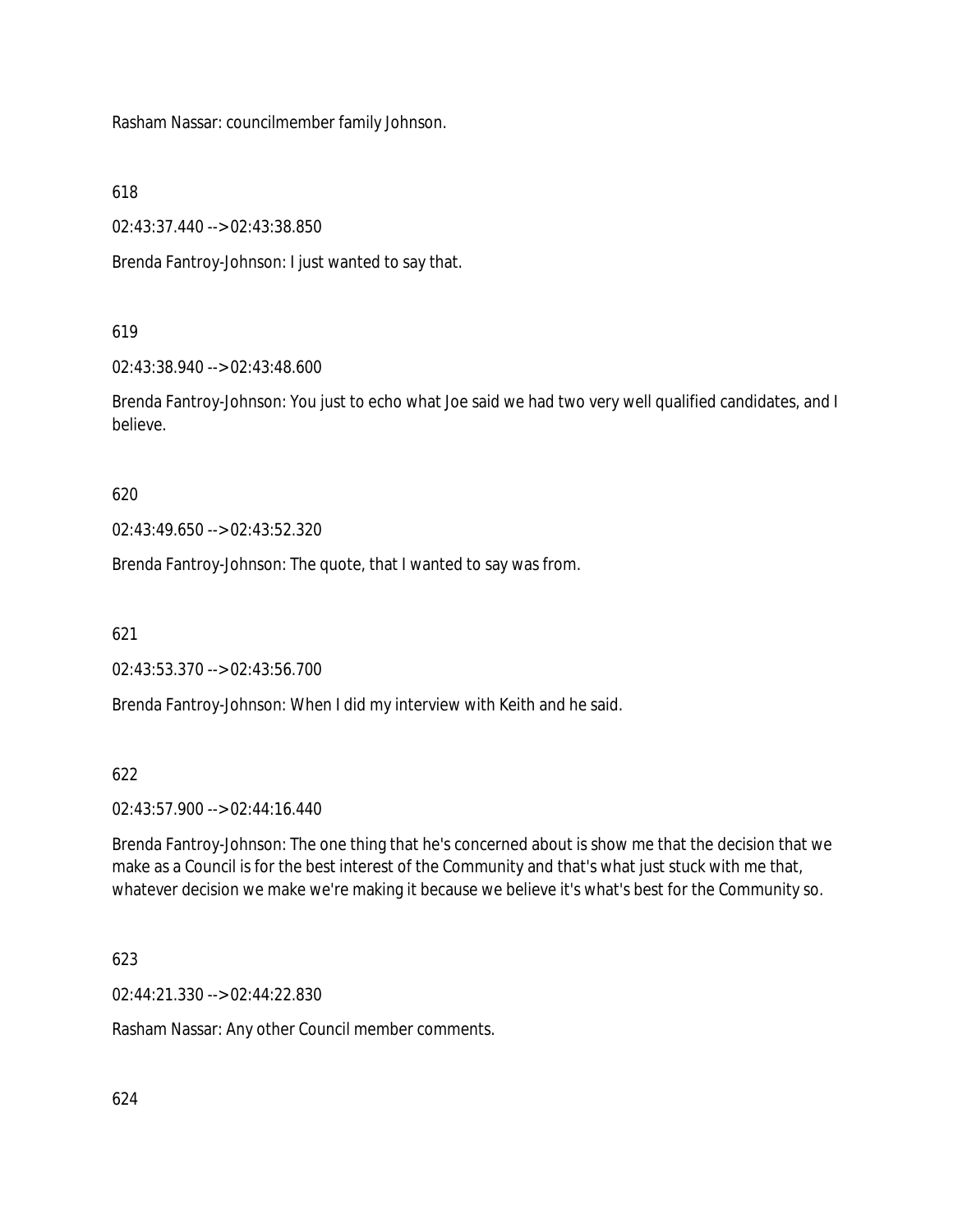02:44:27.750 --> 02:44:29.160

councilmember pollock.

625

02:44:30.930 --> 02:44:35.040

Rasham Nassar: and real quick councilmember your video there we go Thank you.

626

02:44:38.220 --> 02:44:43.770

Michael Pollock: Having some technical difficulties um well, I certainly appreciate.

627

02:44:45.180 --> 02:44:45.960

Michael Pollock: and

628

02:44:47.430 --> 02:44:53.610

Michael Pollock: I think there's been a lot of good comments tonight, especially from particular from councilmember car.

#### 629

02:44:55.110 --> 02:45:10.470

Michael Pollock: And this is a really, really difficult decision for me, I have rated both of these councilman or excuse me on candidates very highly, I think, well of them and, at the end.

630

02:45:12.420 --> 02:45:14.880

Michael Pollock: And we're not at the end, but at this point i'm.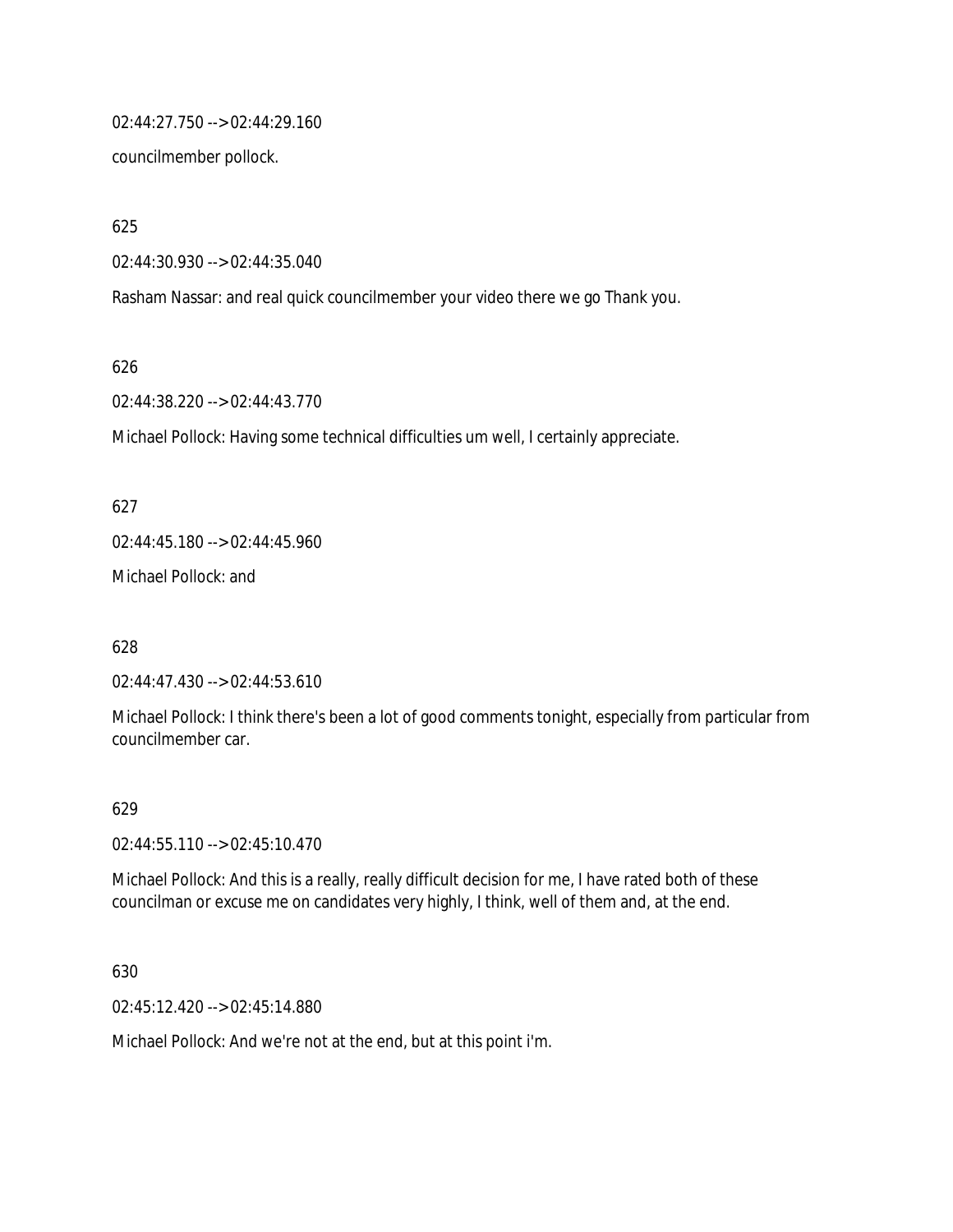02:45:17.010 --> 02:45:24.180

Michael Pollock: kind of trying to think about what's really best for the Community which candidate is going to be with us and which is going to.

# 632

02:45:25.410 --> 02:45:37.230

Michael Pollock: create the type of Community that we want for me, the important things that I really thought were important with somebody that was committed to open space preservation and.

# 633

02:45:37.680 --> 02:45:47.100

Michael Pollock: That was committed to to working with parks, working with schools that have a really demonstrated ability to collaborate with other groups.

# 634

02:45:48.630 --> 02:45:58.500

Michael Pollock: So i'm just going to read something I might candidate, I actually landed on on Keith Campbell I had some concerns about.

# 635

02:45:59.970 --> 02:46:04.410

Michael Pollock: Mr King that I wanted to pursue and I actually didn't want to vote tonight.

# 636

02:46:05.580 --> 02:46:09.780

Michael Pollock: I wanted to find out more information and we kind of reached a compromise where we said well we're gonna.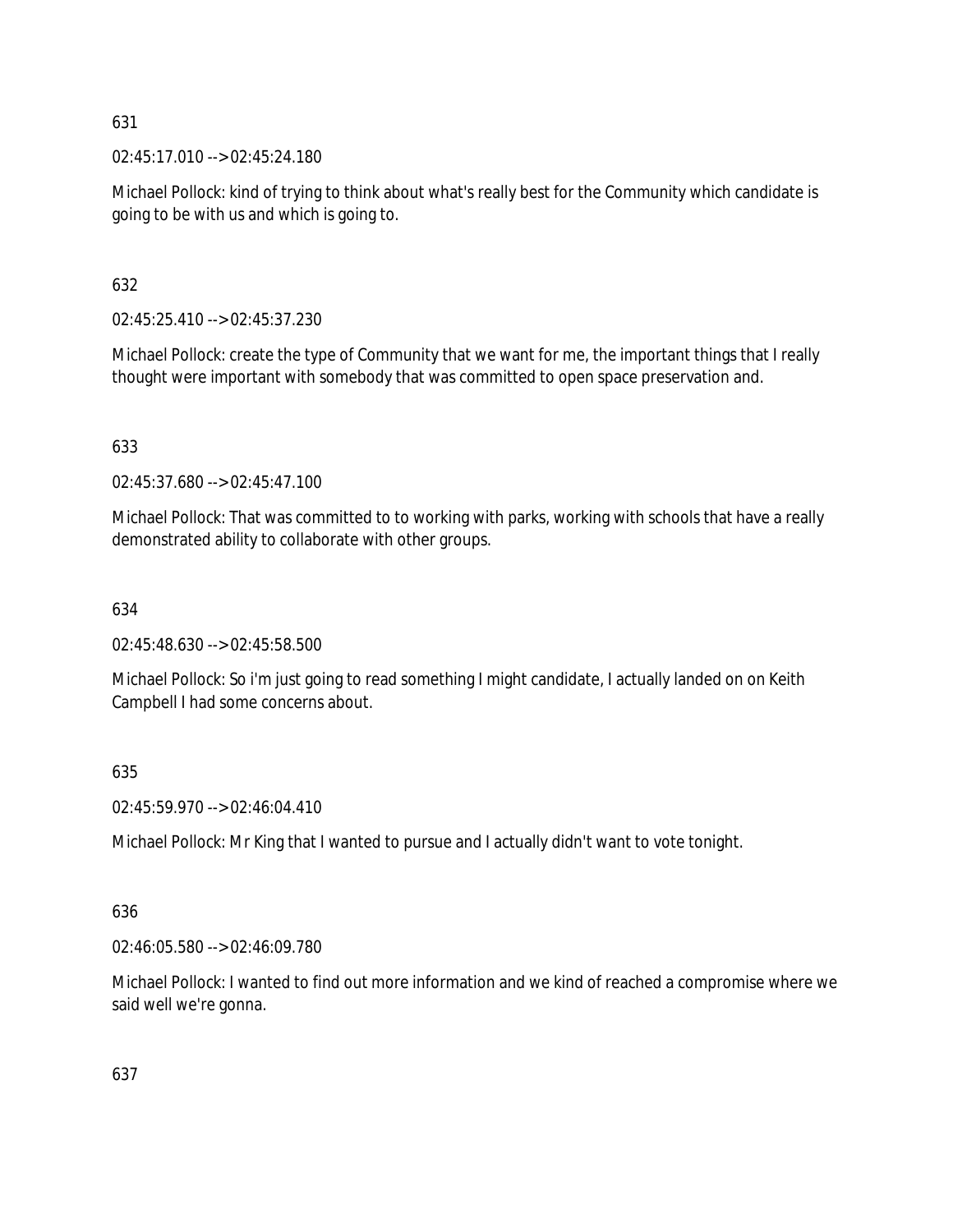02:46:10.200 --> 02:46:24.000

Michael Pollock: take a vote on somebody but subject to further kind of questions so hopefully some of my concerns can be addressed but we'd agreed to say only good things about candidates and so we're going to stick to that.

638

02:46:25.500 --> 02:46:27.150

Michael Pollock: And I encourage others to as well.

639

02:46:28.440 --> 02:46:34.020

Michael Pollock: So i'm just going to read what I think about Keith combined kind of evaluation or Keith Campbell and find supporting and.

640

02:46:35.310 --> 02:46:40.830

Michael Pollock: As as stated city manager Campbell has tackled a number of issues, similar to the issues facing bainbridge island.

## 641

02:46:41.370 --> 02:46:47.460

Michael Pollock: These included developing of walking and biking trail network addressing groundwater recharge flooding and storm water retention issues.

642

02:46:47.880 --> 02:46:54.390

Michael Pollock: Growth management compliance affordable housing and accessory dwelling units part creation open space preservation.

643

02:46:54.600 --> 02:47:01.350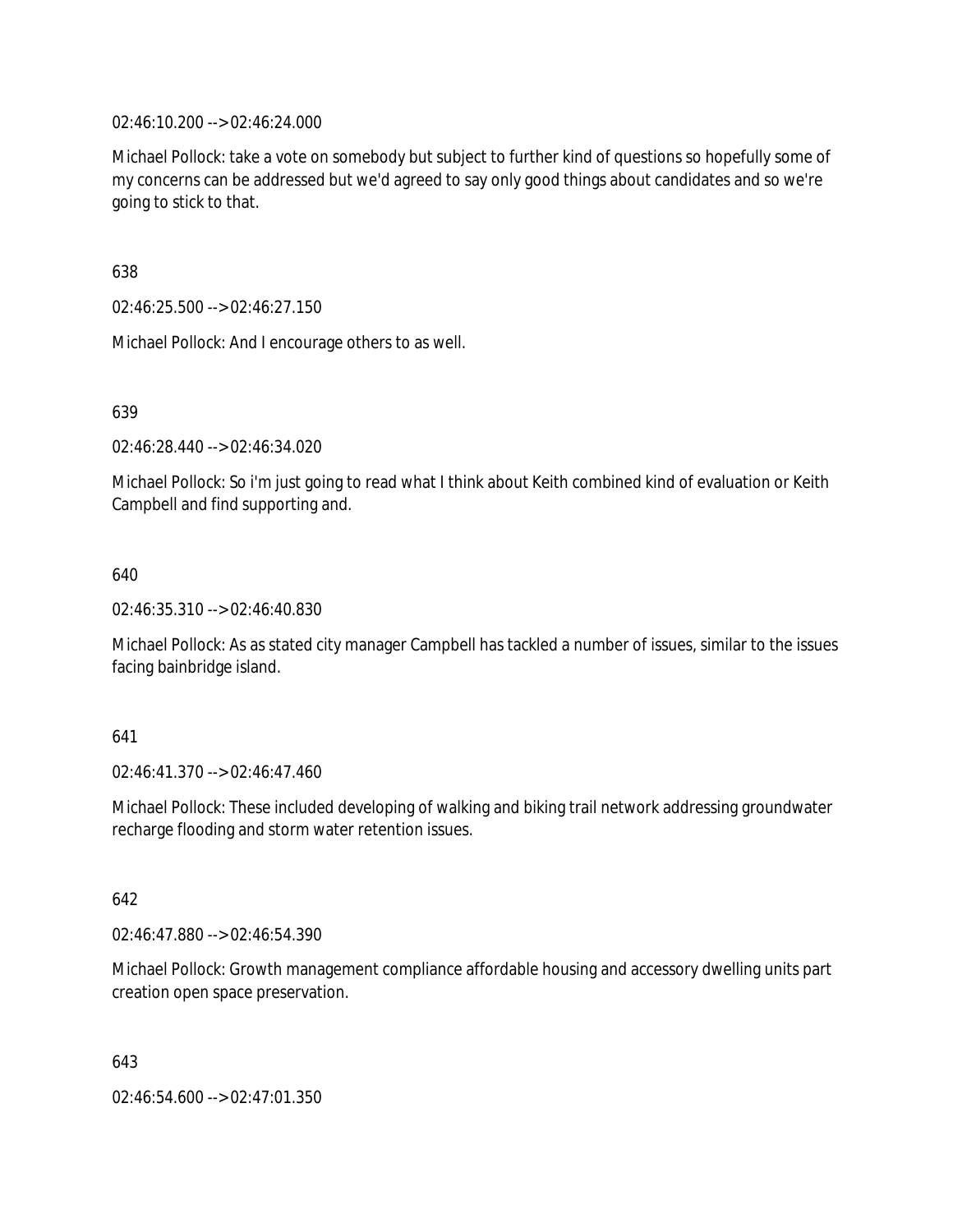Michael Pollock: spring economic development, while preserving a small town atmosphere and I think that was the real key thing statements, a small town.

644

02:47:01.680 --> 02:47:09.090

Michael Pollock: And I think he's really worked hard to preserve that atmosphere in the context of growth pressures from nearby Salem.

# 645

02:47:09.660 --> 02:47:18.870

Michael Pollock: And he's also been involved in and sort of salmon habitat restoration maintaining high quality drinking water statements one best tasting water awards for the past four years.

# 646

02:47:19.800 --> 02:47:30.690

Michael Pollock: And then, really, really working hard to boost city employee morale just done some amazing things there and facilitating more collaborative approach to government with a high degree of interaction with citizens.

## 647

02:47:31.200 --> 02:47:45.960

Michael Pollock: I went to and went out and reached out to a number of people and staff at state and to talk and speak about what they to hear what they had to say about Keith and it was just amazing how much.

# 648

02:47:46.890 --> 02:47:53.940

Michael Pollock: I literally adored he was and just everybody just thought he was fantastic they were really starting to see him go but.

## 649

02:47:54.990 --> 02:48:03.540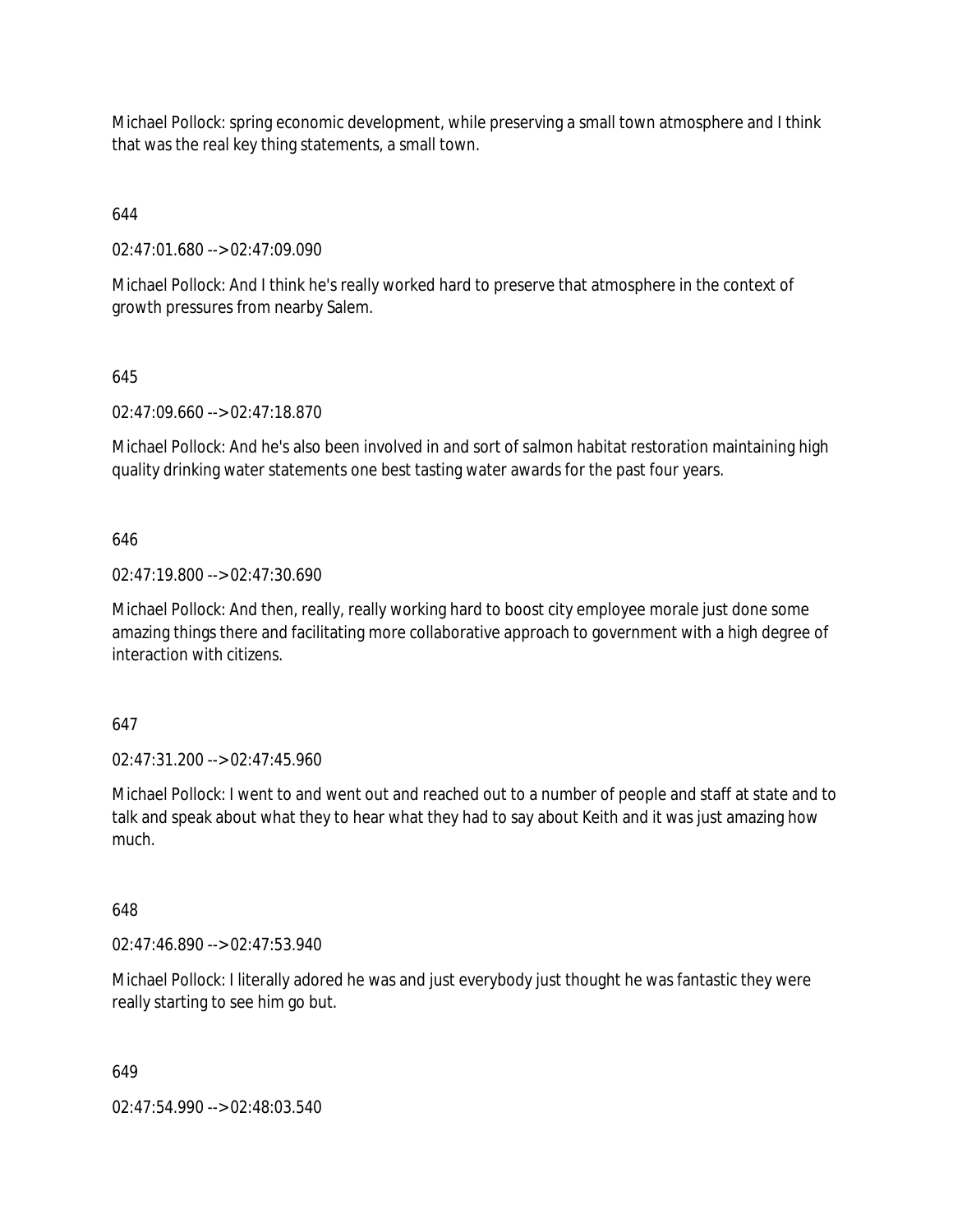Michael Pollock: or potentially go and so, so I just a high high marks, especially in terms of employee engagement and citizen engagement.

650

02:48:04.500 --> 02:48:07.410

Michael Pollock: But at the same time Campbell doesn't shy away from from.

651

02:48:07.710 --> 02:48:17.760

Michael Pollock: Requiring developers to contribute to developing impact he's willing to challenge developers and halt development if it is not being done consistent with permanent requirements, and I think that's really something.

# 652

02:48:18.330 --> 02:48:24.900

Michael Pollock: For bainbridge island that we need somebody that's willing to stand up to to improper development rather than facilitate it.

653

02:48:26.730 --> 02:48:35.040

Michael Pollock: under his leadership the city has been very successful at getting grants for just a wide range really stepping up and and really becoming a leader in that.

654

02:48:35.400 --> 02:48:48.240

Michael Pollock: i'm, including those for affordable housing and he collaborates with the school district, and considers investment in schools and parks to be part of his economic development plan, he is currently integrating downtown development, excuse me.

655

02:48:49.920 --> 02:48:58.980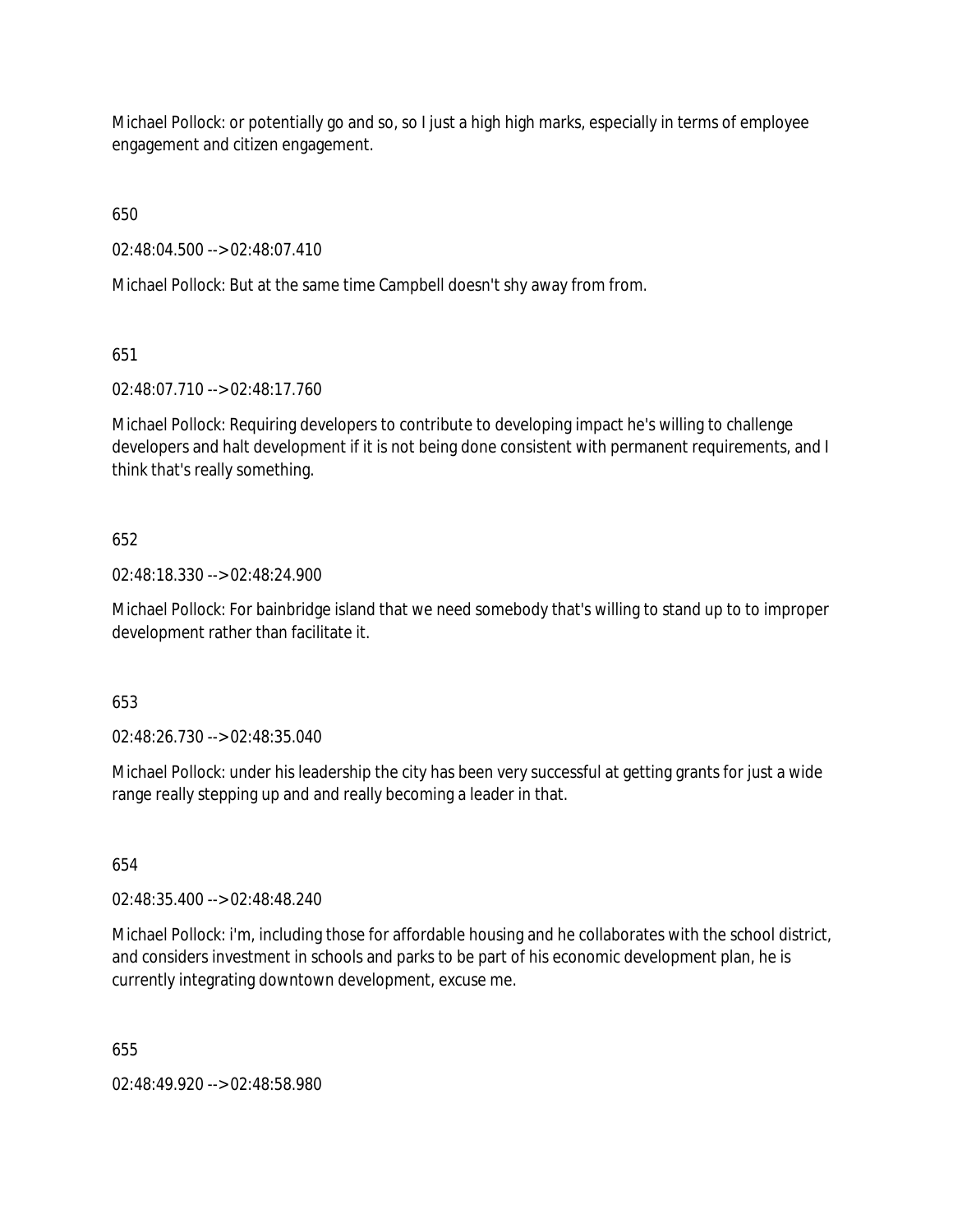Michael Pollock: is currently integrating downtown development with park development Campbell is balancing economic development with Community needs, such as affordable housing dog parks and stormwater retention.

656

02:48:59.250 --> 02:49:07.380

Michael Pollock: And, in general, pursuing creative integrated solution to complex problems, so he really strikes me as cutting edge he's up and coming he's young.

657

02:49:08.160 --> 02:49:24.300

Michael Pollock: With family young family and and just a very innovative thinker Campbell that's managed growth in the face of pressure of pressures to grow from nearby urbanising Salem in the past 10 years population change and statement was about 6.4% with 486 new resonance.

658

02:49:25.560 --> 02:49:26.370

Michael Pollock: In summary.

659

02:49:27.480 --> 02:49:38.550

Michael Pollock: Campbell appears to be progressive be a progressive Community oriented city manager in a small rural Pacific Northwest town that is facing many of the environmental issues and growth pressures facing which island.

660

02:49:39.120 --> 02:49:45.810

Michael Pollock: Campbell seems very sensitive to the desire stating to maintain a small town girl character and not grow too fast.

661

02:49:46.080 --> 02:49:53.730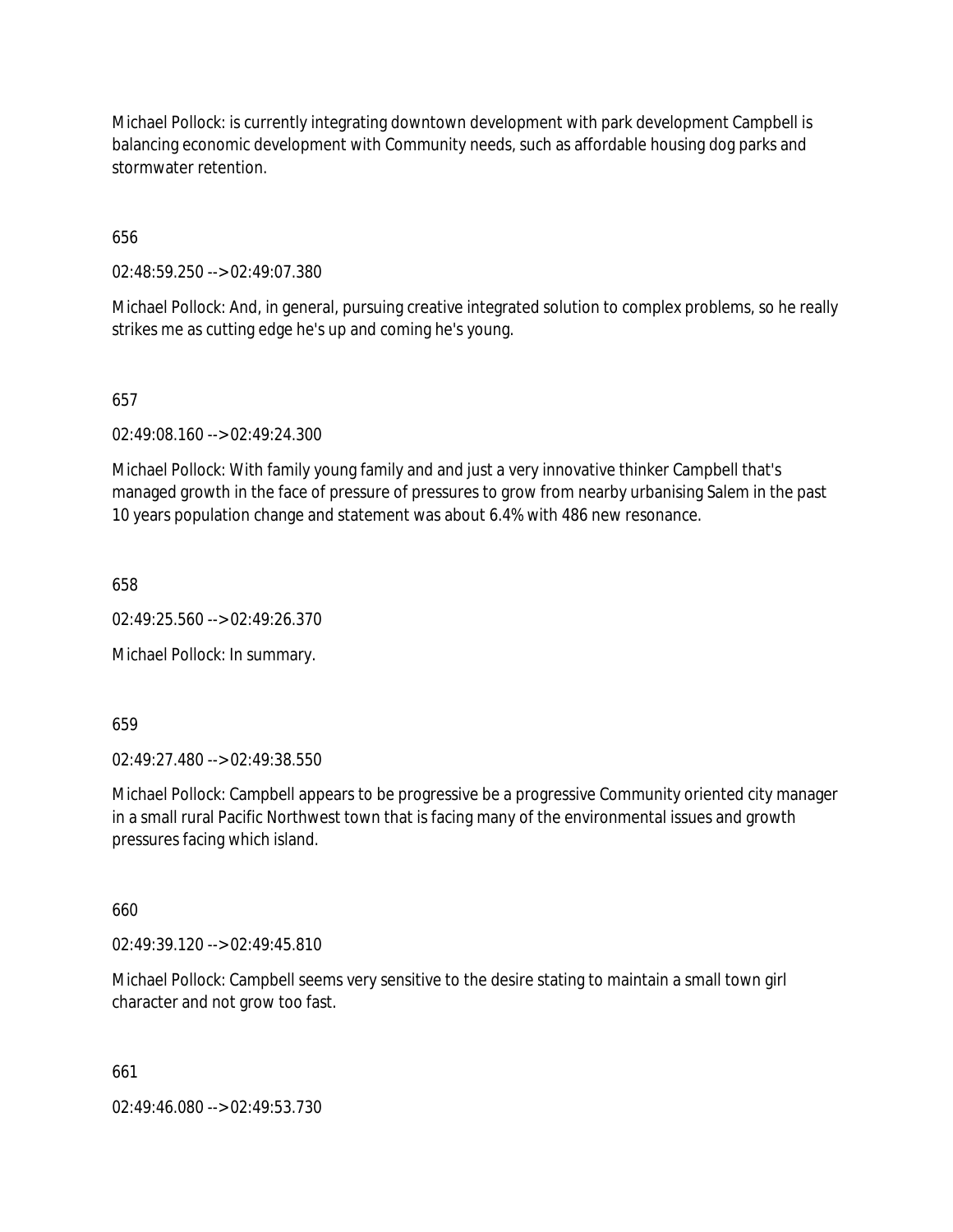Michael Pollock: But at the same time promoting moderate amounts of economic development that looks to invest in stains existing businesses and agricultural sector.

662

02:49:54.240 --> 02:50:04.380

Michael Pollock: He does not seem to be promoting growth beyond what the citizens are comfortable with, and he appears to genuinely listen to and does not get out ahead of the public on growth issues.

663

02:50:06.570 --> 02:50:07.230

Michael Pollock: And just.

664

02:50:08.970 --> 02:50:13.260

Michael Pollock: You know i'll just keep going since will be will be done that, and I want to be clarified i'm going.

# 665

02:50:14.220 --> 02:50:21.870

Michael Pollock: Campbell appears devalue public engagement and participation on major policy issues, and this is reflected in citizen surveys that gave him and the city high marks.

666

02:50:22.140 --> 02:50:29.460

Michael Pollock: In 2019 Campbell are in the prestigious certificate of achievement in performance management from the International city managers association.

667

02:50:30.000 --> 02:50:40.770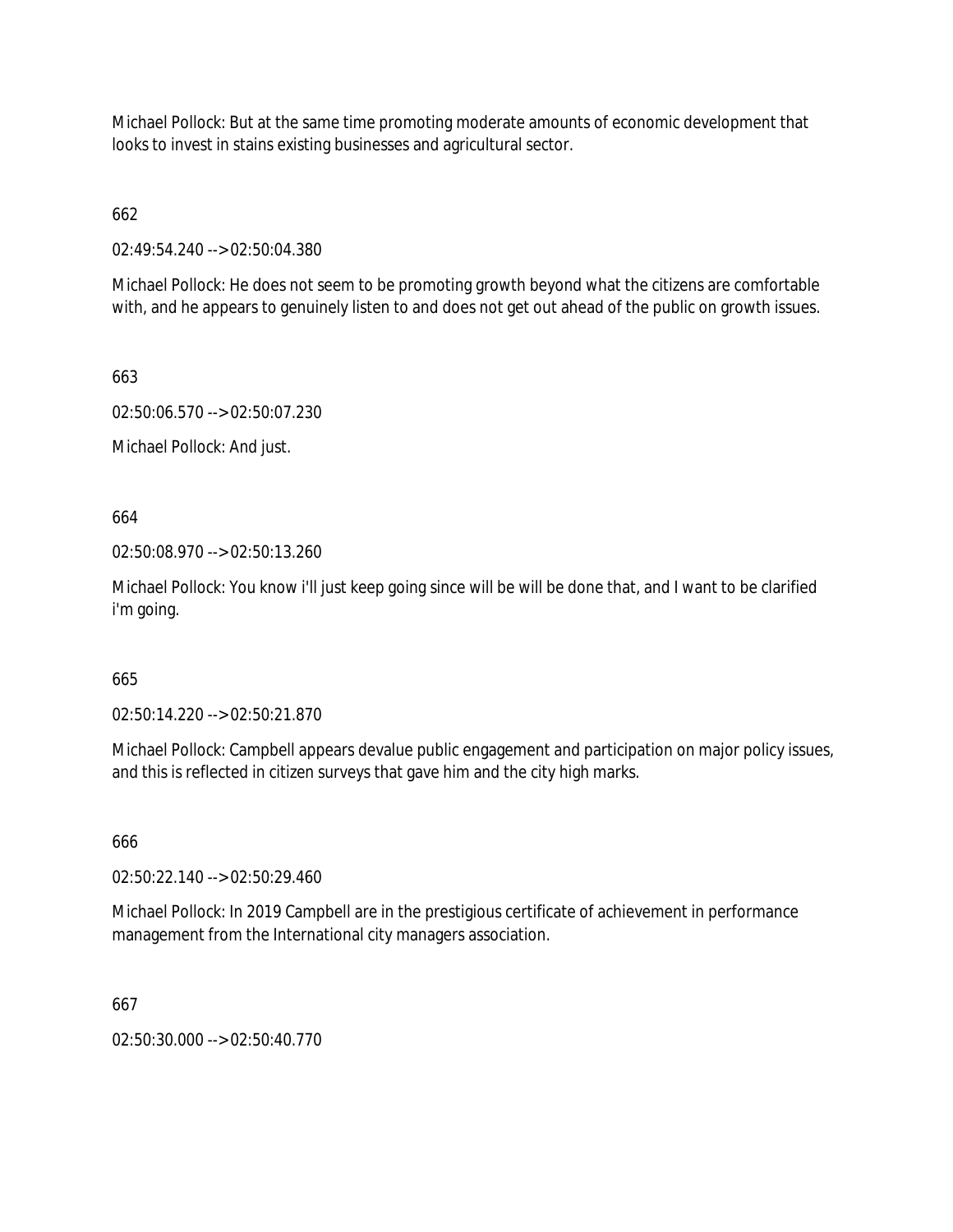Michael Pollock: is focused seems to be much more on improving the quality of life and state and by providing parks trails affordable housing police outreach supporting local real business small businesses and economies.

# 668

02:50:40.980 --> 02:50:47.010

Michael Pollock: Rather than promoting large scale development or redevelopment to increase tax revenues to balance the city budget.

# 669

02:50:47.850 --> 02:50:55.350

Michael Pollock: Campbell is in mid career and, as a young family and it's looking at bainbridge island as a Community with good schools and progressive values in which you can easily integrate.

## 670

02:50:55.770 --> 02:51:07.530

Michael Pollock: He answers questions directly and the specific detail as resume reflects similar detail as to what he has done during his tenure in municipal management and then his resume both resumes are now online, by the way.

## 671

02:51:08.280 --> 02:51:13.890

Michael Pollock: On the public, according to our city clerk, it is easy to imagine camel quickly tuning.

## 672

02:51:14.190 --> 02:51:23.670

Michael Pollock: into bainbridge island sense of sensibilities on growth, environmental protection, agricultural preservation climate change issues, sustainability and economic development.

## 673

02:51:23.940 --> 02:51:35.370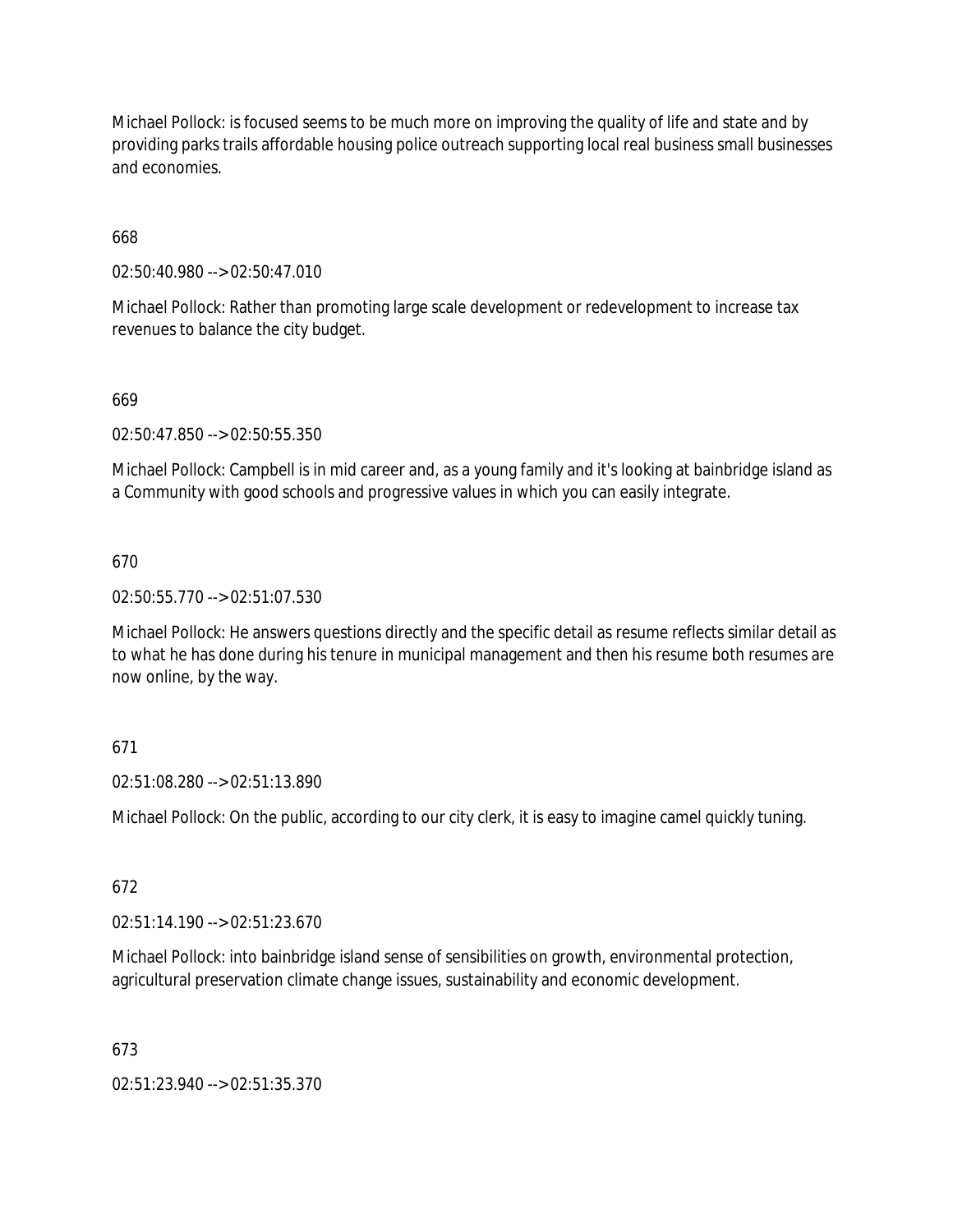Michael Pollock: In generating a high degree of civic engagement, creating an open, transparent and accountable government with high employee morale and having a long and productive tenure as city manager of bainbridge island.

674

02:51:36.030 --> 02:51:44.370

Michael Pollock: So, and then I have more specific examples that, but there is a article if you go to Council number of views, you can read more about my opinion of.

675

02:51:46.200 --> 02:52:00.360

Michael Pollock: Keith Campbell and how I reached my opinion and sort of background on that so So yes, i'm supporting him and and I just want to say to to keep that echoing what other Council members have said.

# 676

02:52:01.650 --> 02:52:15.780

Michael Pollock: There wasn't anybody on the Council that didn't like you, if I can speak for the Council, I think you got high marks from everybody there's just I think you've heard for Council members that, like the other finalists a little better so.

# 677

02:52:17.460 --> 02:52:18.420

Michael Pollock: we'll see how it unfolds.

678

02:52:21.510 --> 02:52:21.960

Rasham Nassar: Any other.

679

02:52:23.790 --> 02:52:24.930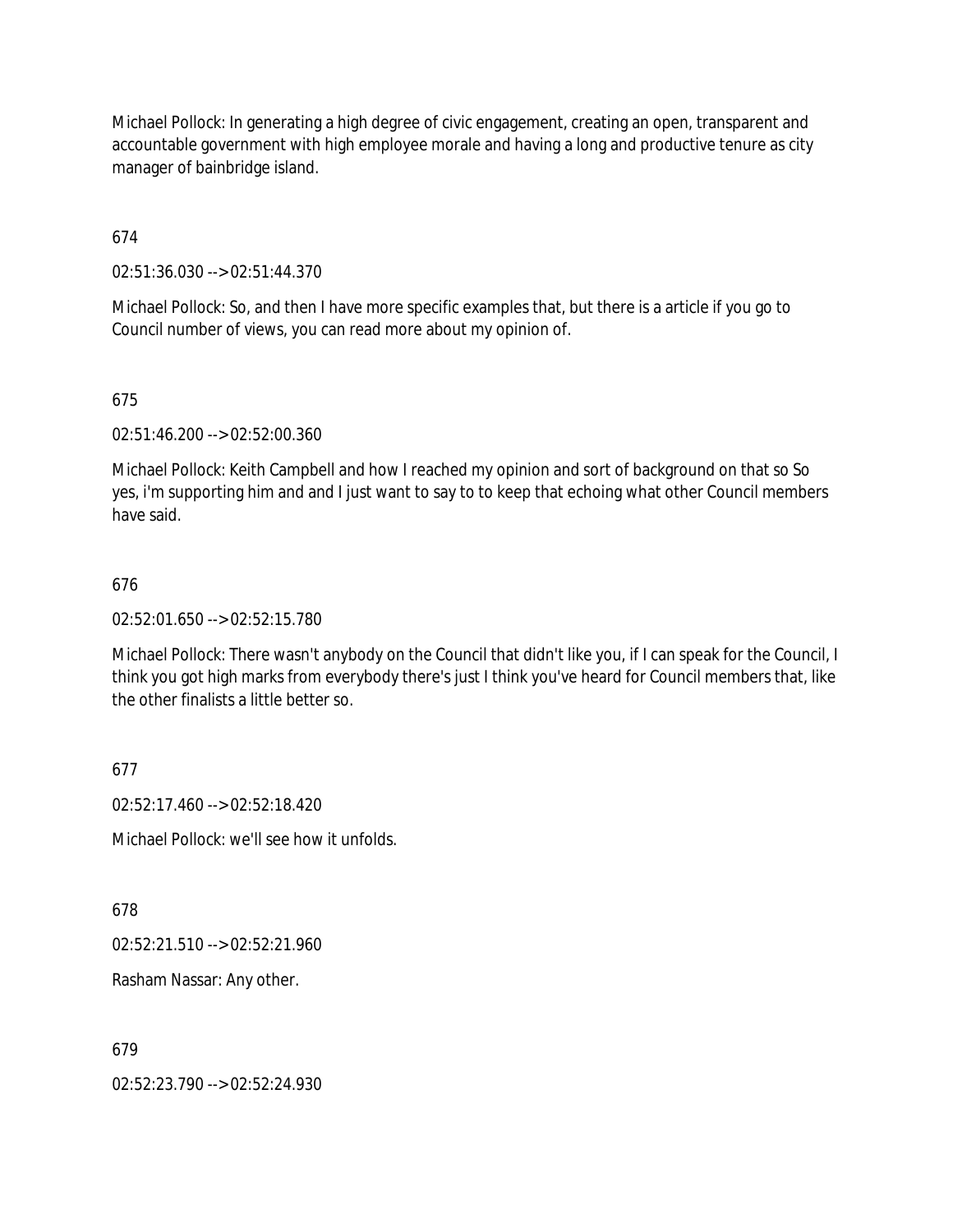Rasham Nassar: cats metabolic are you there.

680

02:52:26.010 --> 02:52:26.250

Rasham Nassar: Yes.

681

02:52:26.400 --> 02:52:27.210

Michael Pollock: i'm done okay.

682

02:52:27.720 --> 02:52:35.160

Rasham Nassar: and any other Council member comments Council matter of fact, my Jonathan your hand is still raised, I assume you just left that remember okay okay.

683

02:52:36.360 --> 02:52:43.890

Rasham Nassar: Well, I guess, I will go ahead and just take a moment to let the public know my thoughts on this i'm really important issue matter I should say.

684

02:52:44.340 --> 02:52:54.000

Rasham Nassar: And this is really important, this is a really important decision that the council's making I believe it is probably one of the most, if not the most important decision that city council can never make.

685

02:52:55.020 --> 02:53:08.760

Rasham Nassar: The city manager is a leader at the city, their role in terms of working to implement Council direction and policy is crucial to seeing through that the community's direction and vision for the future of bainbridge island and the.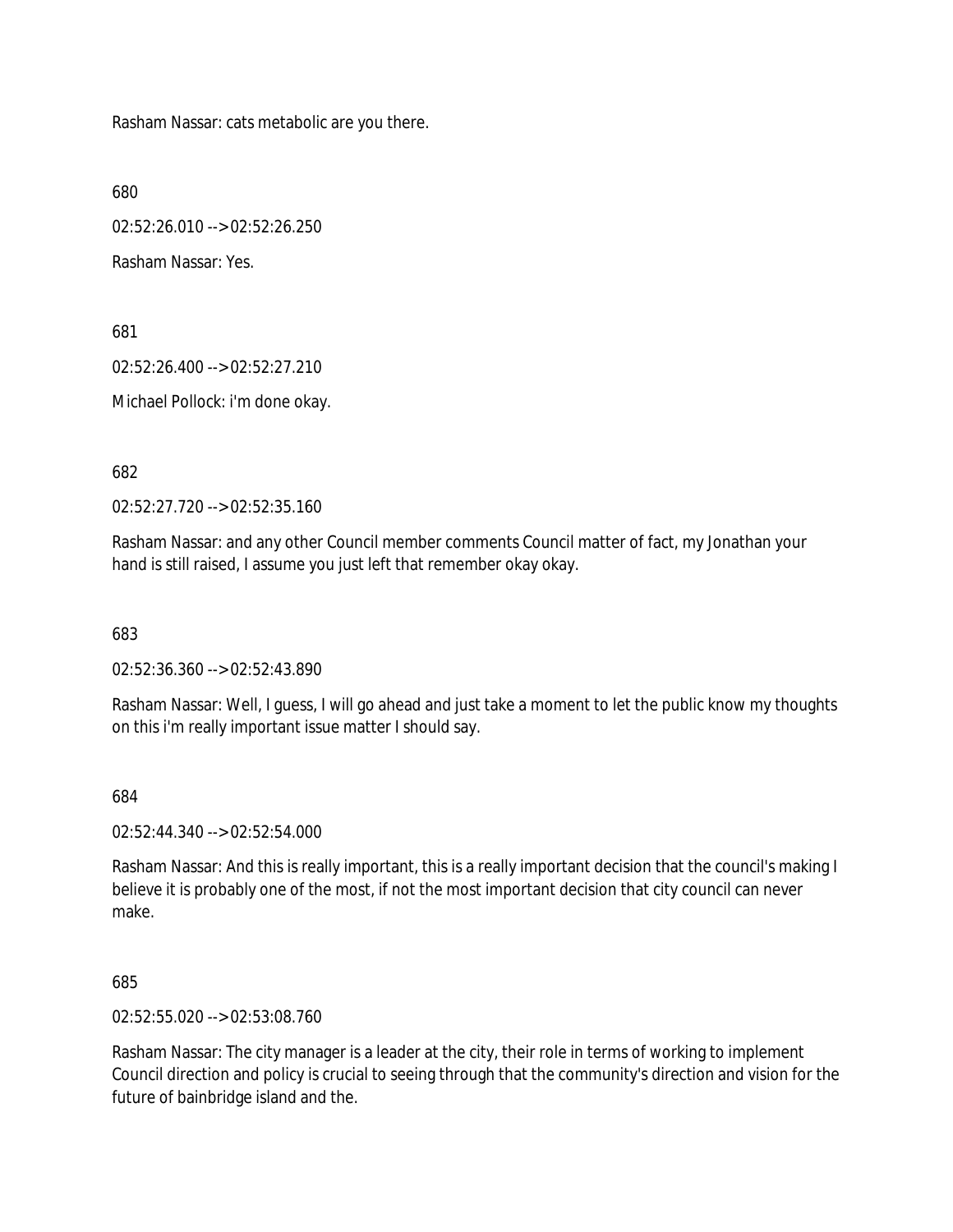02:53:09.270 --> 02:53:17.430

Rasham Nassar: The direction that the comprehensive plan dictates is actually the direction that we see reflected in development and growth as the years unfold ahead of us.

687

02:53:18.840 --> 02:53:36.450

Rasham Nassar: I will say that I, at this point in time, I too was not ready to make a decision, but keep in mind, members of the public, that this is not a final decision, the motion on the floor is just a direct city managed city manager interim city manager to proceed with contract negotiations.

688

02:53:37.530 --> 02:53:47.940

Rasham Nassar: Personally, I would have appreciated an opportunity for further public dialogue and recognition, also, that I believe this is the first time, the city council's discussing the city manager process or.

689

02:53:48.540 --> 02:53:57.270

Rasham Nassar: selection and in view of the of the public at a business meeting and That said, I am going to support.

690

02:53:59.220 --> 02:54:01.140

Rasham Nassar: voice my support for Keith Campbell.

691

02:54:02.370 --> 02:54:16.320

Rasham Nassar: In my support for Keith Campbell is based upon my experience with him my interactions with him phone calls also with department heads from the city of state and I managed to get Ahold of all three.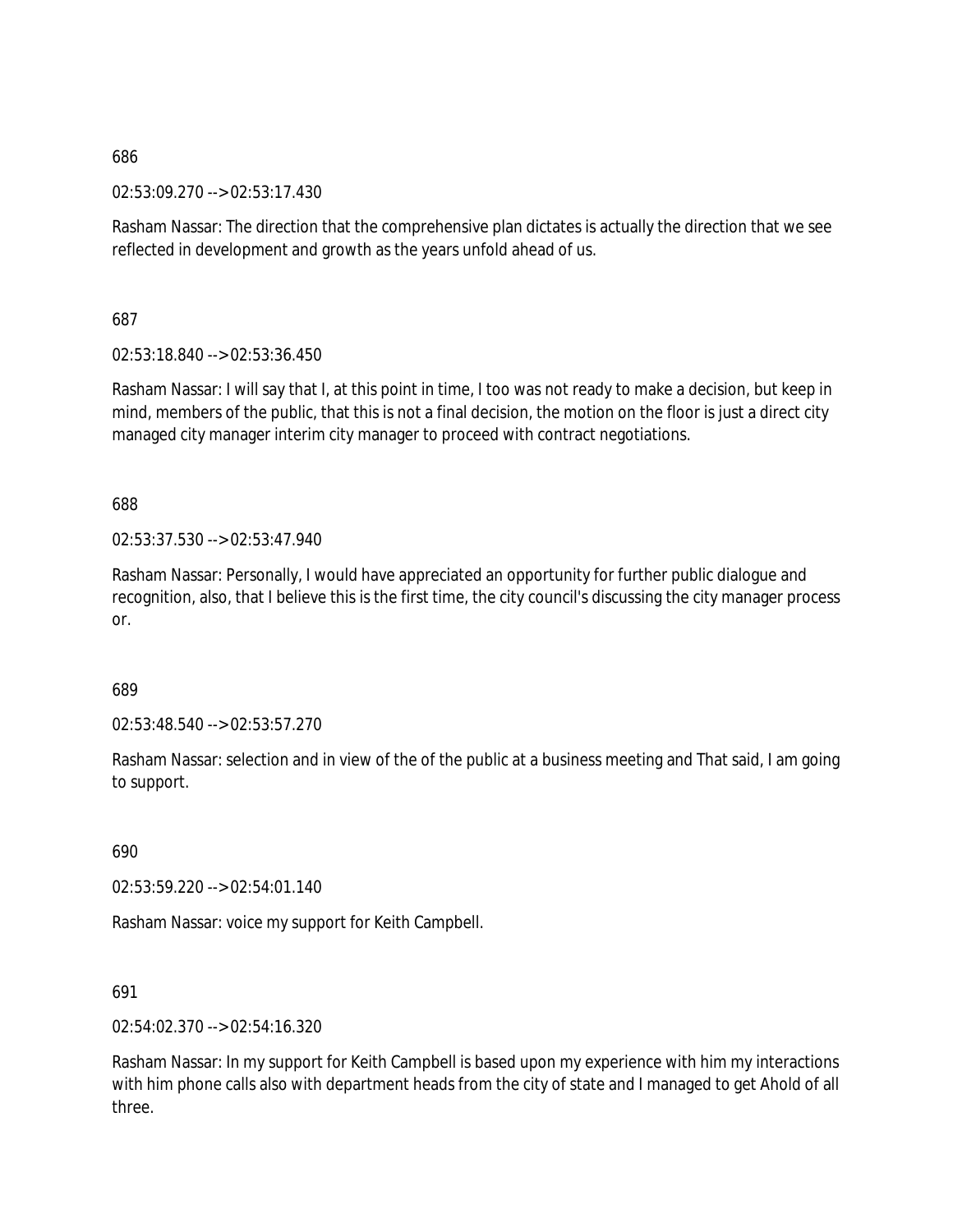02:54:16.860 --> 02:54:32.970

Rasham Nassar: In one afternoon on cold calls so none of them were expecting my calls, and yet they all resoundingly supported Keith Campbell for for bainbridge island to be our city manager, one of whom express hesitation to say nice things about him because she was afraid of letting him go.

693

02:54:35.760 --> 02:54:46.500

Rasham Nassar: When I look at at Keith campbell's administrative record, if you will down in state, and I also look at state, and I see a lot of bainbridge in in it, I see.

## 694

02:54:47.100 --> 02:54:55.050

Rasham Nassar: I see where bainbridge wants to go, or what bainbridge used to be in wishes that it, it could still in terms of maintaining rural character.

## 695

02:54:55.350 --> 02:55:11.280

Rasham Nassar: And preservation, those are very important values for the city of state and i've seen nothing but support and success on the part of Keith Campbell in in carrying through the vision of the State and Community agriculture is a very big part of statins values.

696

02:55:12.780 --> 02:55:29.760

Rasham Nassar: In terms of of growth, the city of Dayton has experienced a moderate amount of growth and a very slow growth progression, which is similar to what I think islanders all islanders would like to see and are very vocal and their advocacy for in terms of how our city grows into the future.

697

02:55:31.710 --> 02:55:41.700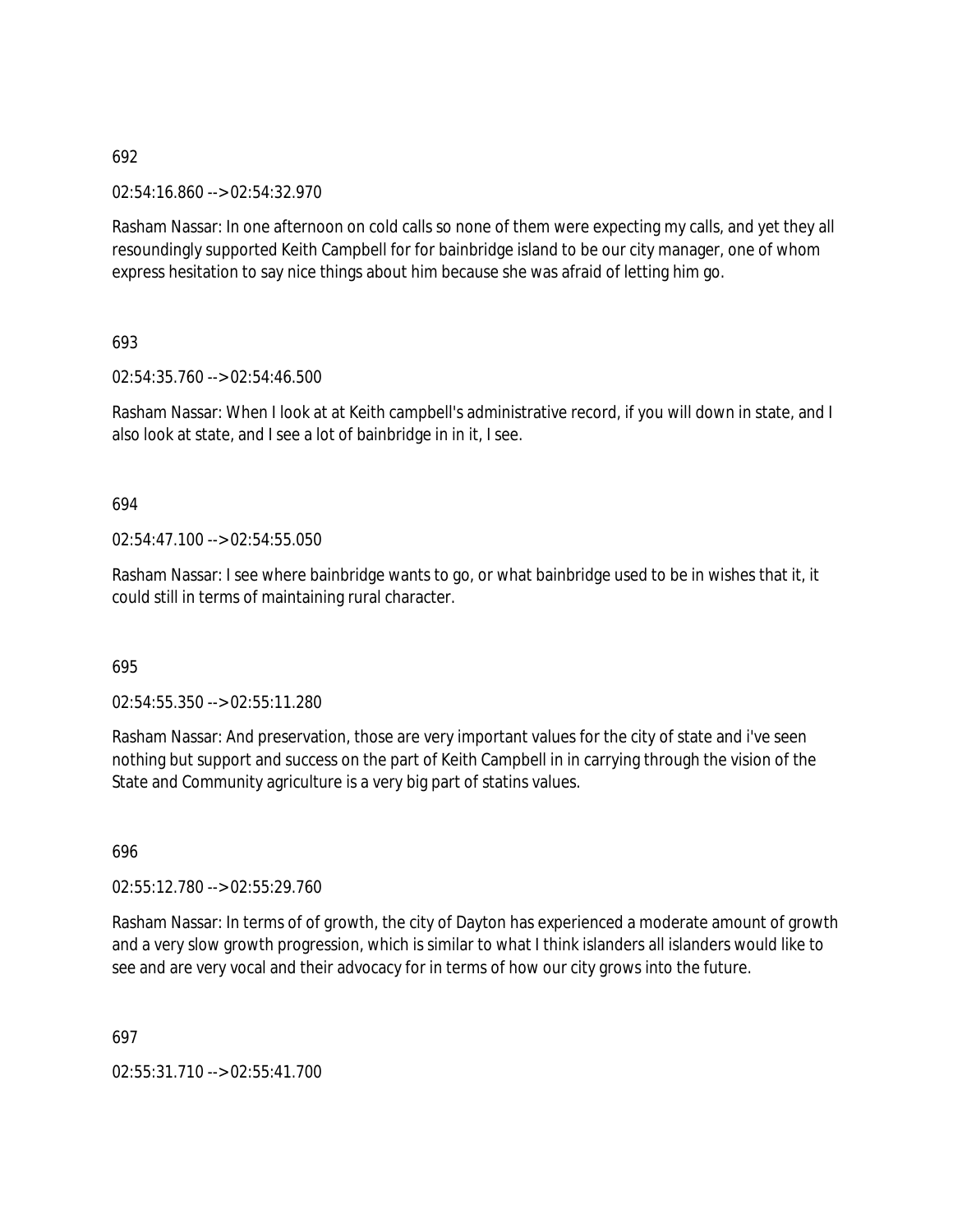Rasham Nassar: I also see in Keith Campbell a city manager who's not afraid to stand up to developers, I see a city manager that's that actually is someone who.

698

02:55:42.360 --> 02:55:49.290

Rasham Nassar: will stand up for the Community values in the face of developers who actually incurred a lawsuit at the city which he won.

## 699

02:55:50.010 --> 02:56:00.810

Rasham Nassar: Sticking up for important Community values and stormwater retention and things of that nature he's a water quality specialist water quality is a really big part of what he's accomplished in the city of state and.

## 700

02:56:01.620 --> 02:56:09.540

Rasham Nassar: Which again pairs really well with the interest of our community to develop a ground water management plan and really get on top of prioritizing network in the coming years.

## 701

02:56:10.440 --> 02:56:18.120

Rasham Nassar: terms of how he deals with staff and the Council he's a collaborator his approach to staff is to boost morale and to develop his staff.

## 702

02:56:18.480 --> 02:56:25.440

Rasham Nassar: And I think that's pretty clear from some of the comments that i've reviewed and some of the newspaper articles from Satan also.

## 703

02:56:26.160 --> 02:56:35.340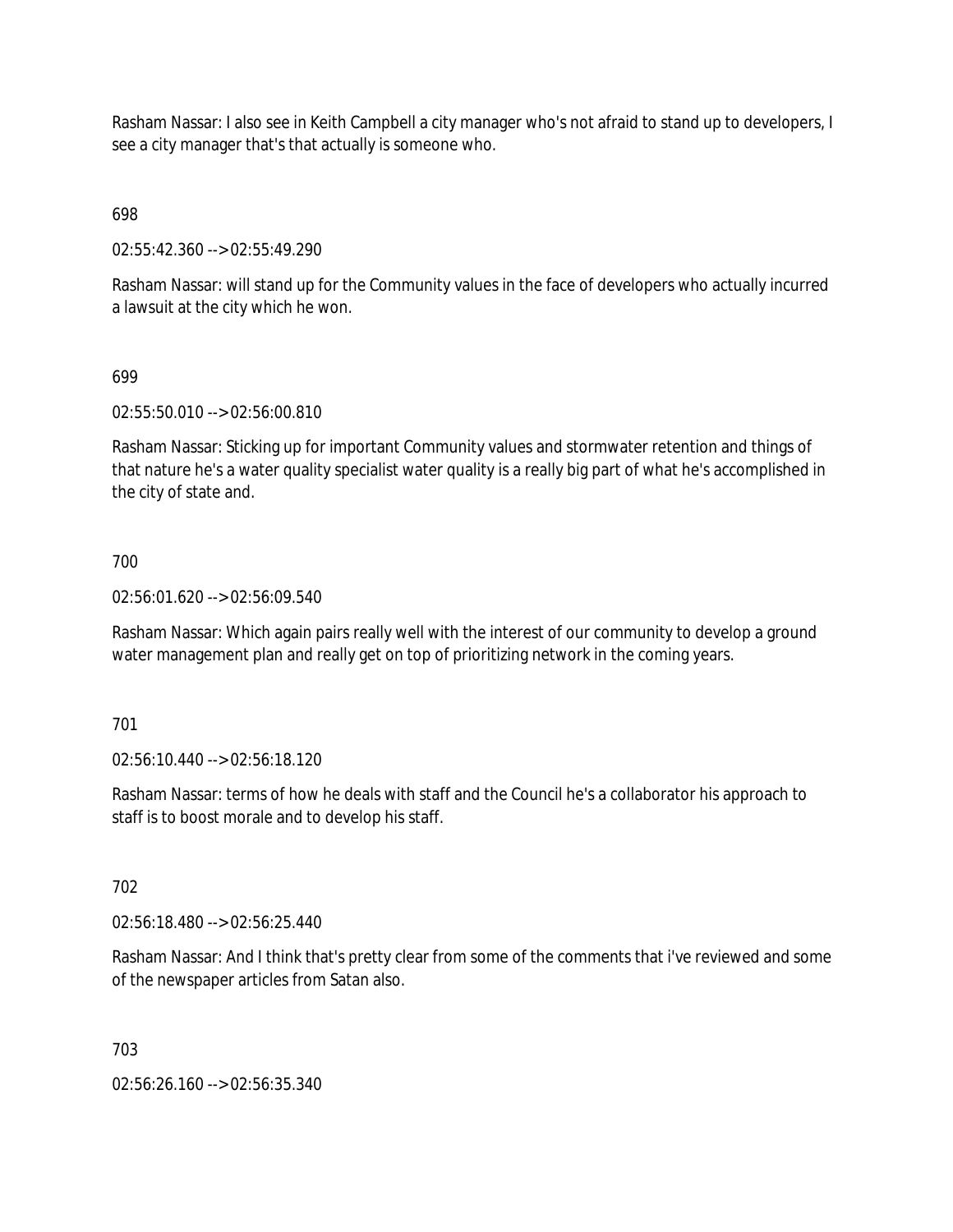Rasham Nassar: Something that was reaffirmed to me over the phone by the Department heads and other members of the community that I spoke with in state and for economic growth, he focuses on.

704

02:56:36.810 --> 02:56:44.880

Rasham Nassar: Investing and existing businesses to support expansion and options for growth within the business community that's already that already exists.

## 705

02:56:45.210 --> 02:56:48.600

Rasham Nassar: He also sees investment in schools, as part of his economic development plan.

706

02:56:49.200 --> 02:57:02.550

Rasham Nassar: I see in terms of city manager, a person willing to unable to successfully liaise with other taxing jurisdictions so really valuable skill set and asset that would be really beneficial to the community of bainbridge island.

707

02:57:03.060 --> 02:57:14.790

Rasham Nassar: And I particularly liked and noted his approach to affordable housing it's it's very close to I believe what the city of bainbridge island and residents of our community would.

708

02:57:15.360 --> 02:57:24.300

Rasham Nassar: Support very broadly support the City Council doing, and that is to preserve the existing housing stock set by subsidizing.

709

02:57:25.380 --> 02:57:39.210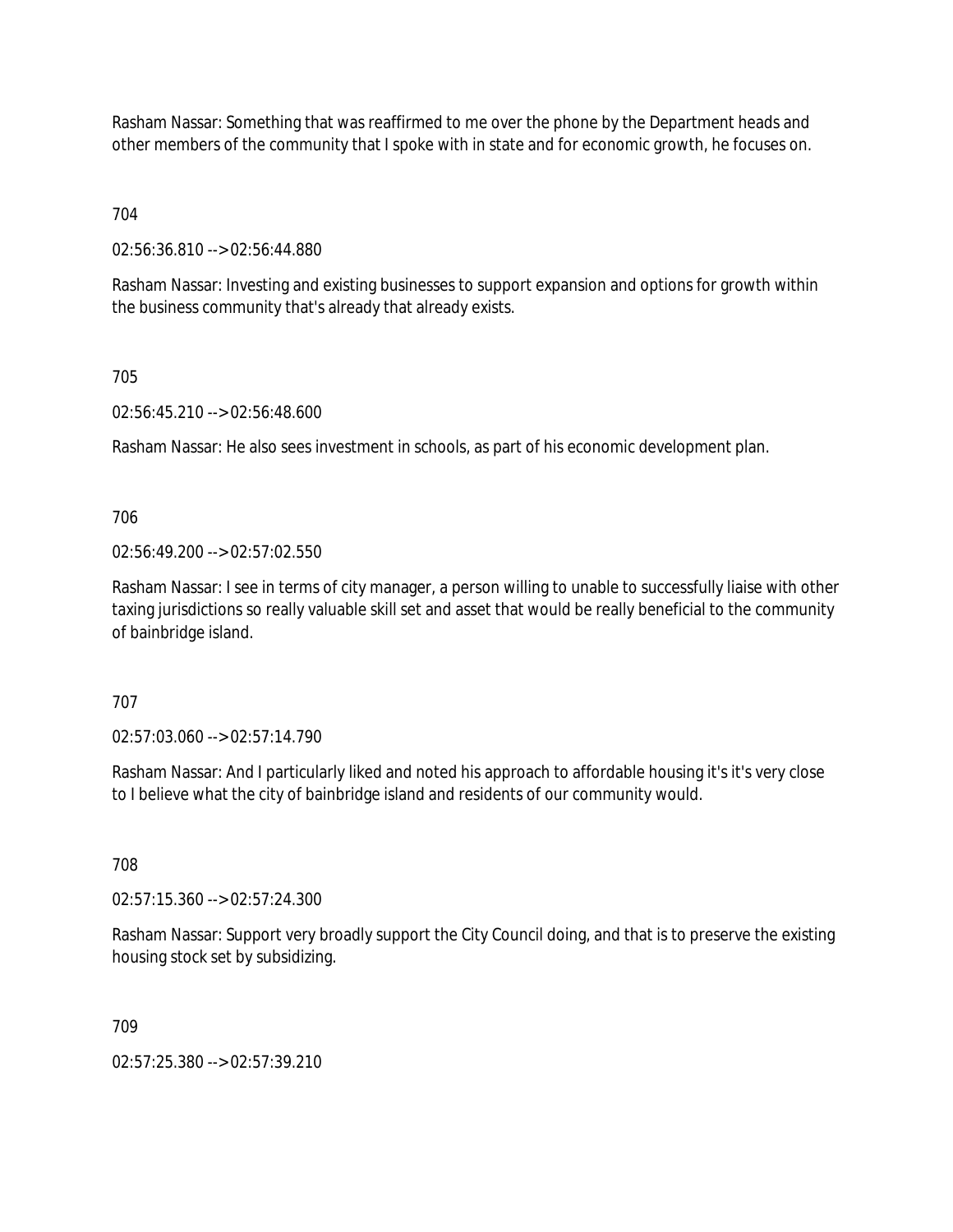Rasham Nassar: Through a mobile home fund and maintenance fund to prioritize affordability for those residents in this case state and residents who are already living in state and, while also looking to insert affordability through.

710

02:57:40.080 --> 02:57:44.370

Rasham Nassar: affordable housing proposals that the entire city council and the Community can get behind and support.

## 711

02:57:45.120 --> 02:57:57.330

Rasham Nassar: In Keith Campbell I see a city manager that unites a city council that brings the Community together and in terms of what I feel the city council and the city of bainbridge island needs it's exactly that.

## 712

02:57:57.930 --> 02:58:09.120

Rasham Nassar: I don't think it's any secret to the Community, that we have struggled with divisiveness in our Community around really important issues land use, primarily affordable housing as well.

## 713

02:58:09.780 --> 02:58:17.850

Rasham Nassar: In recent years, we saw this constant development come through we saw the Windsor hotel come through permitting process, just last year.

## 714

02:58:18.660 --> 02:58:26.190

Rasham Nassar: We have constant growth pressures and all of these matters serves to ultimately divide not only the Community, but the city council.

## 715

02:58:26.520 --> 02:58:31.770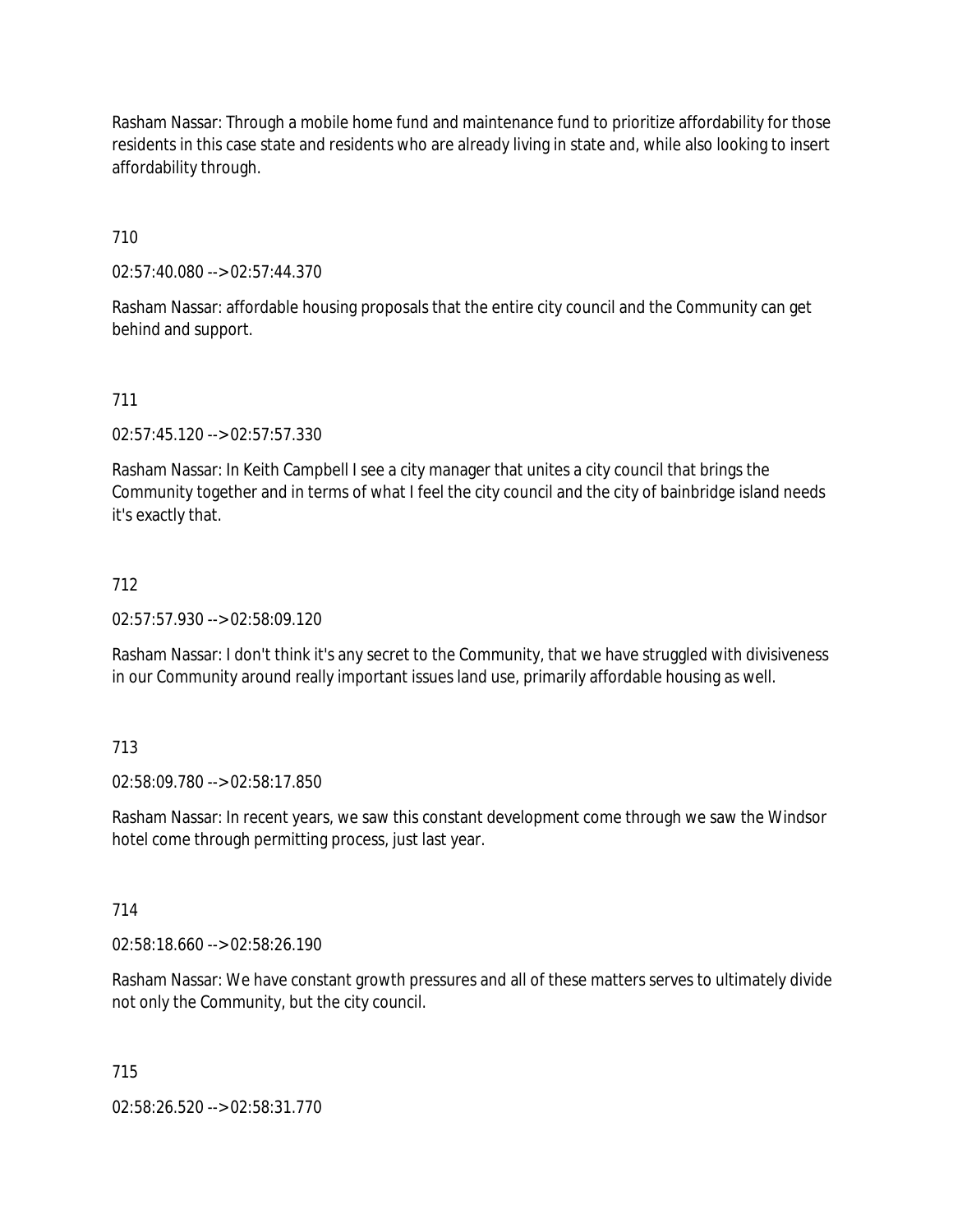Rasham Nassar: The consequence of that, and really the detriment to the Community is that we're stalled we almost go nowhere.

716

02:58:32.070 --> 02:58:39.210

Rasham Nassar: We want to go somewhere, but because we can't compromise on these visions and goals prob little progress has been made.

## 717

02:58:39.540 --> 02:58:48.030

Rasham Nassar: In Keith Campbell I see the solution to that problem and the problem might not be to on the face of the Community, what it seems, but having that individual.

### 718

02:58:48.600 --> 02:58:55.860

Rasham Nassar: represented in leadership at the city someone who's willing to bring forward proposals that can generate mass support.

#### 719

02:58:56.670 --> 02:59:13.200

Rasham Nassar: That serves to bridge the divide that serves to soothe controversy is something that bainbridge island has been desperate for and bainbridge island needs, I see that in Keith Campbell I so badly wanted to give her child and Keith Campbell and.

720

02:59:15.270 --> 02:59:22.860

Rasham Nassar: i'm really grateful to both the candidates for sticking with us through this very long and arduous process i'm grateful to the Community for following along.

721

02:59:24.060 --> 02:59:41.850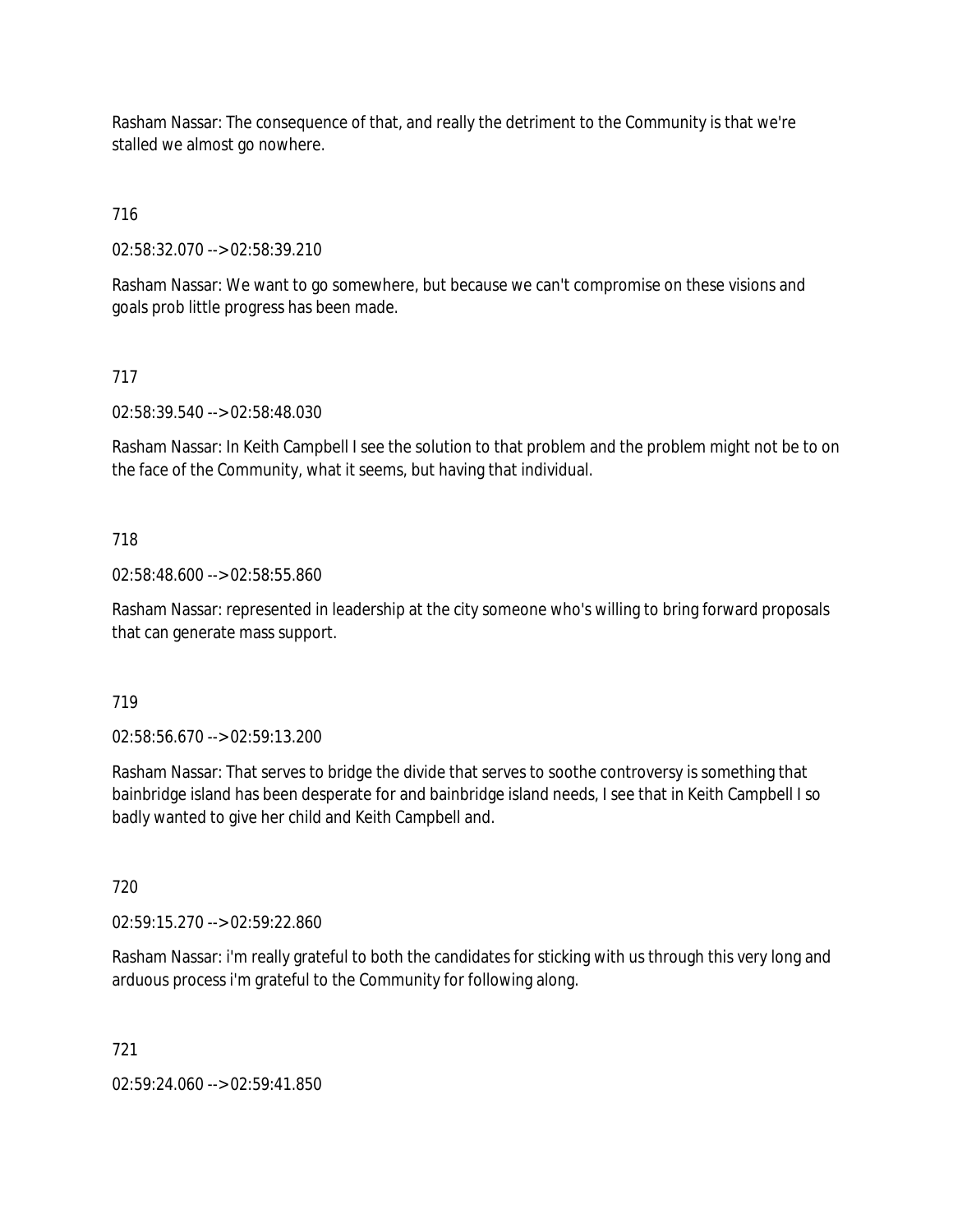Rasham Nassar: And that will conclude my comments tonight so with that i'm going to open up the floor to other Council members if there's an additional word or to anyone would like to say, there is a motion on the floor, and a second for that motion so unless I see a Council member raise their hand.

722

02:59:43.710 --> 02:59:44.430

Joe Deets: Over question.

723

02:59:45.330 --> 02:59:46.290

Rasham Nassar: will call the question.

724

02:59:47.580 --> 02:59:54.600

Rasham Nassar: I Council member deep, since you have that motion written that you read into the record Would you mind repeating it for the benefit of the Council and the Community.

725

02:59:55.170 --> 02:59:57.630

Joe Deets: yeah sure certainly mayor, let me dig it out.

726

02:59:58.710 --> 03:00:16.080

Joe Deets: So trippy I moved to authorize RON Holyfield of government resources to move forward with contract negotiations for the city manager position with Blair king, which includes further discussion with the public and Council okay.

727

03:00:16.470 --> 03:00:23.100

Rasham Nassar: Every everyone's clear on the motion on the floor, he will now vote on the motion on the floor all those in favor please say Aye.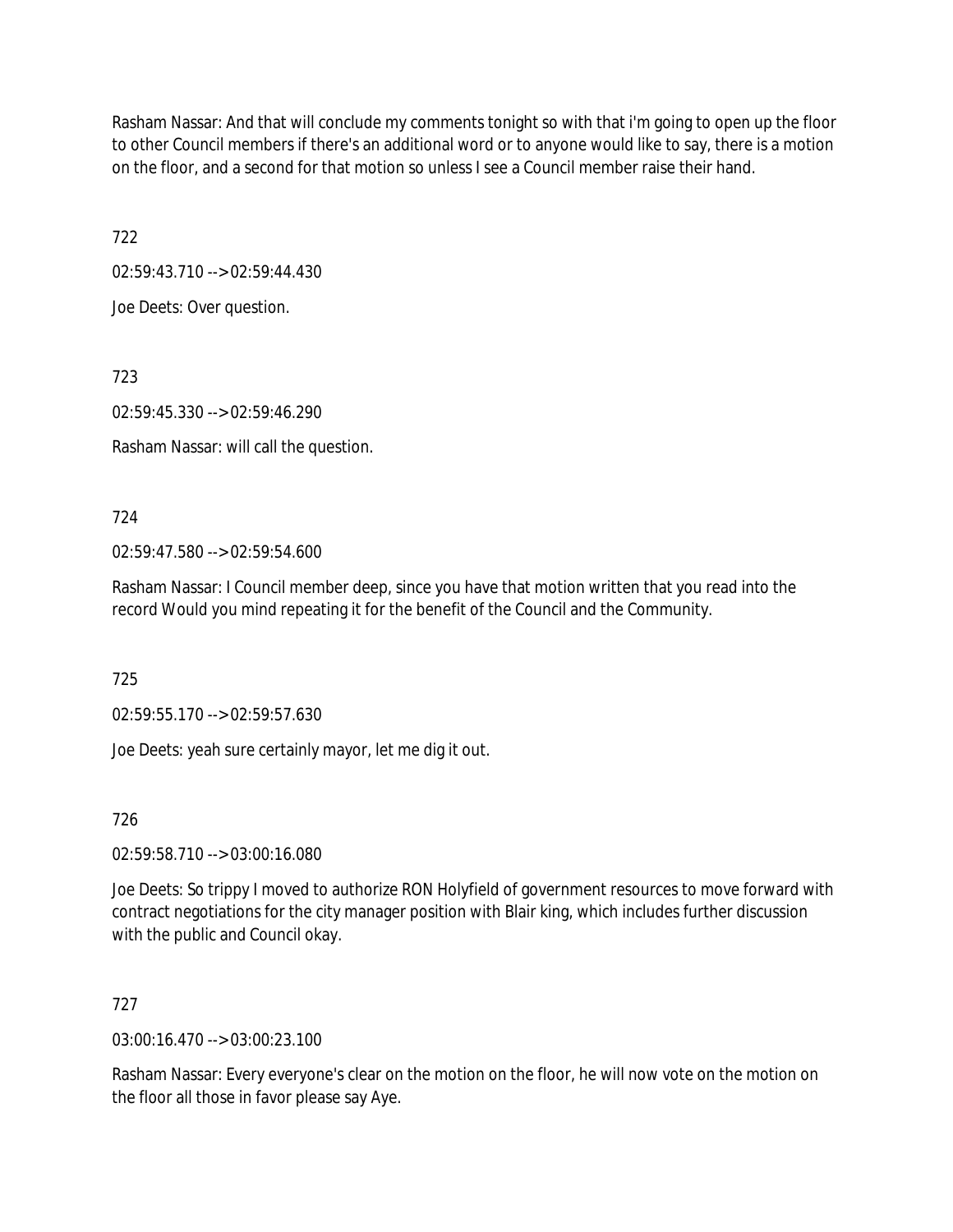03:00:24.360 --> 03:00:26.220

Rasham Nassar: Aye and those opposed.

729

03:00:29.310 --> 03:00:35.100

Rasham Nassar: That motion passes for two three with Council members Sandra Johnson pollock and myself voting in the negative.

730

03:00:39.780 --> 03:00:41.130

Rasham Nassar: city clerk did you capture that.

731

03:00:45.240 --> 03:00:46.140

Christine Brown: Yes, I did there.

732

03:00:46.440 --> 03:00:47.520

Christine Brown: Okay, thank you.

733

03:00:48.390 --> 03:00:50.820

Rasham Nassar: Thank you very much city council and community.

734

03:00:50.970 --> 03:01:07.380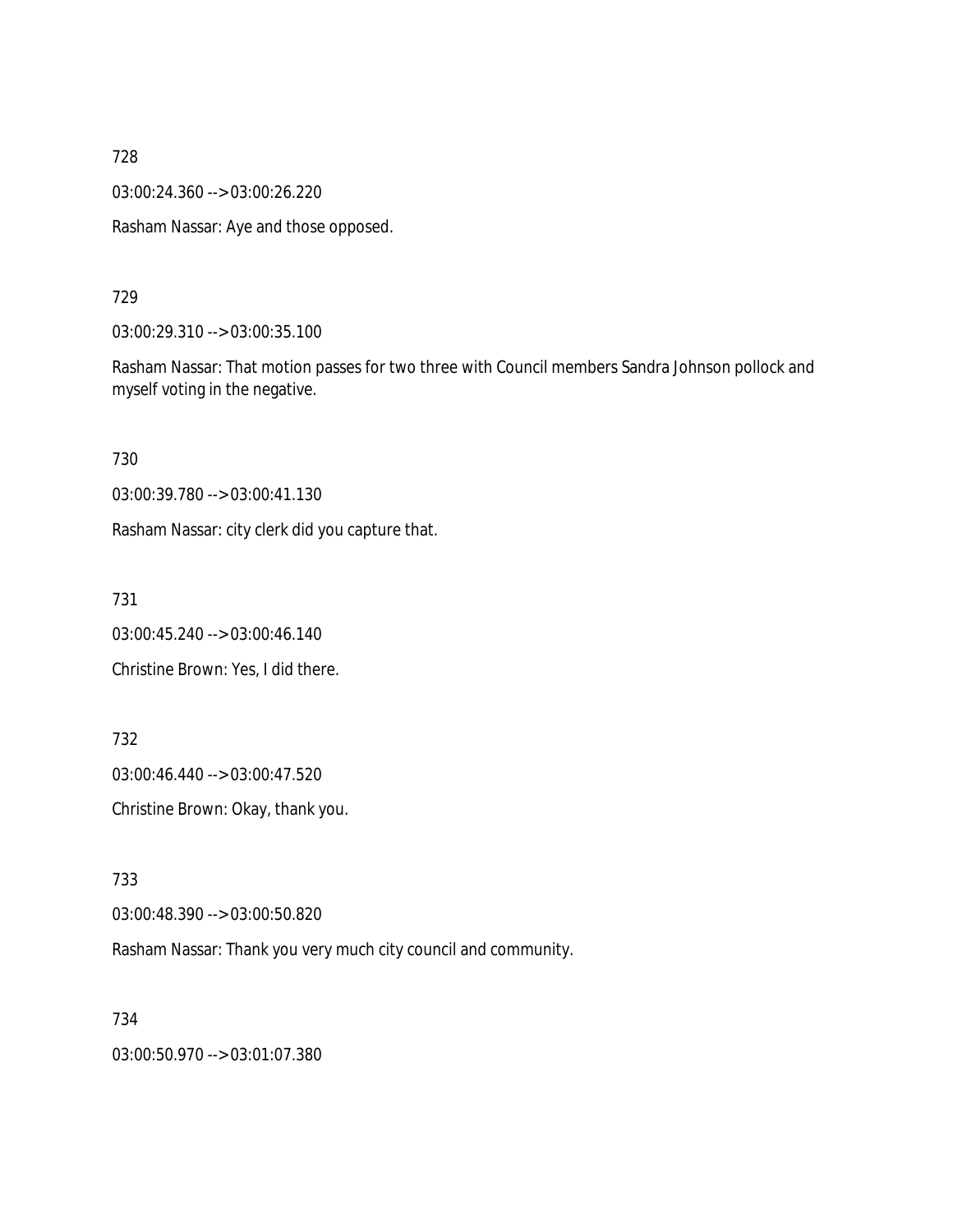Rasham Nassar: That was not the final decision, but a very important important decision in the step towards hiring a new city manager for our very wonderful city and Mr Holyfield you look like you wanted to say something and I apologize for not providing you the opportunity sooner.

735

03:01:08.040 --> 03:01:13.290

Ron Holifield: Oh no ma'am not at all, I was just preparing my exit when y'all move to the next item.

736

03:01:15.420 --> 03:01:24.240

Rasham Nassar: Okay, we are moving on to our next order of business, and that would be our new item 10 Council discussion Thank you RON.

# 737

03:01:27.390 --> 03:01:33.150

Rasham Nassar: Item 10 a update on gear training and possible next steps councilmember family Johnson.

# 738

03:01:34.530 --> 03:01:43.320

Brenda Fantroy-Johnson: Okay, so this is basically an update on where we are, we gear and i'm just going to read, right from the language here.

## 739

03:01:44.610 --> 03:01:53.280

Brenda Fantroy-Johnson: January 7 we got an email from Roberto montoya was the West Regional manager of government alliance race equity.

# 740

03:01:54.000 --> 03:02:06.510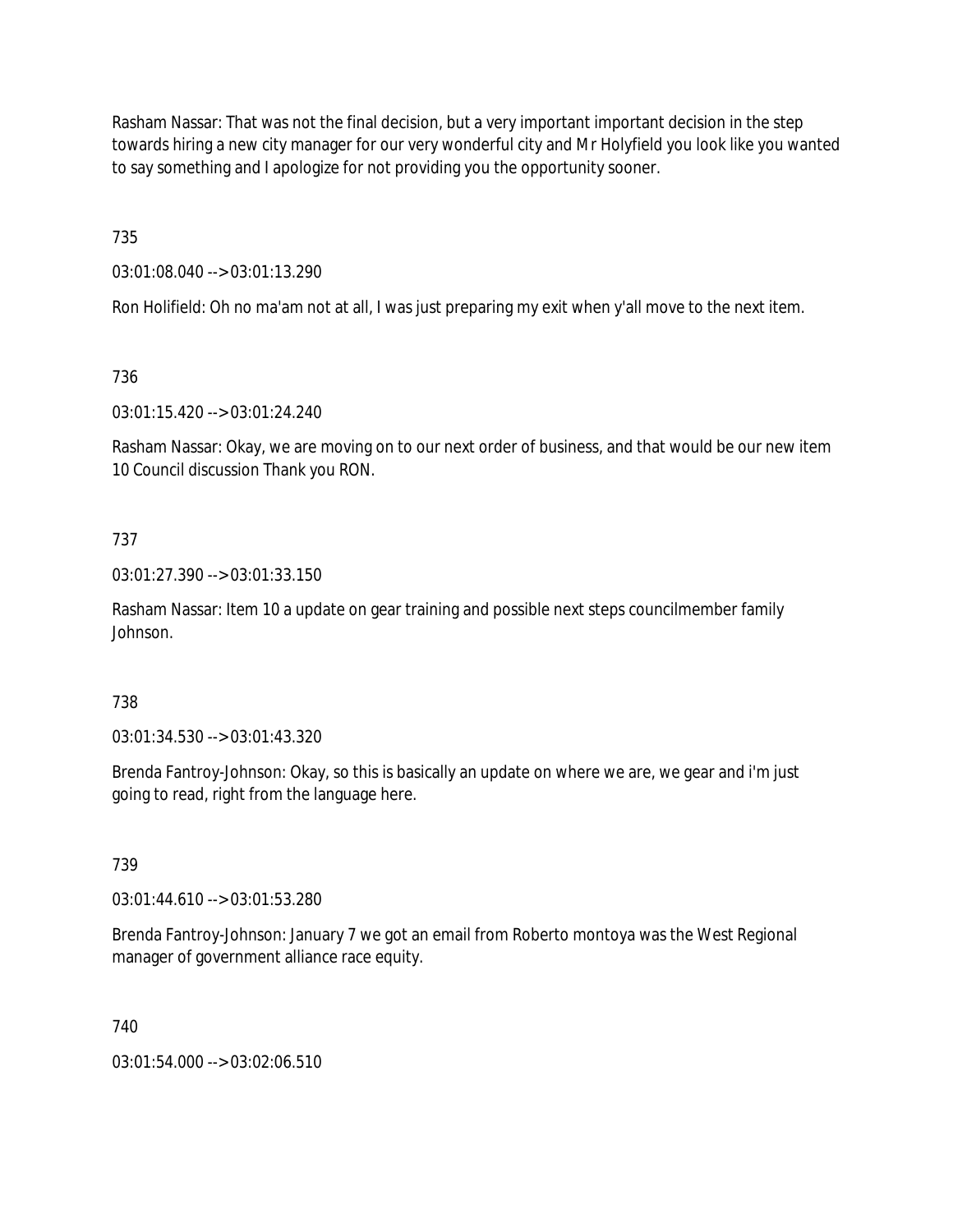Brenda Fantroy-Johnson: And he stated de Guerre could no longer offer the specific foundation training for bainbridge island so Gareth decided to not take on any additional new training at this time, other than the.

741

03:02:07.410 --> 03:02:16.740

Brenda Fantroy-Johnson: foundational courses and we did get an email, I think it was just today that the city manager has been.

### 742

03:02:17.940 --> 03:02:30.360

Brenda Fantroy-Johnson: Following whether or not we have gotten any foundation classes codes, so that we could take some of those and I think we got five and we're working on who can take those classes.

#### 743

03:02:32.700 --> 03:02:45.060

Brenda Fantroy-Johnson: So this is just to authorize the race equity committee advisory committee to go back to the table and see if they can't have some options for other training.

744

03:02:46.530 --> 03:02:47.880

Brenda Fantroy-Johnson: So I can.

745

03:02:49.200 --> 03:02:51.630

Brenda Fantroy-Johnson: Either do the motion, or should we discuss it.

746

03:02:52.140 --> 03:02:55.710

Rasham Nassar: i'll feel free to put the motion on the floor and then a second and then we'll discuss.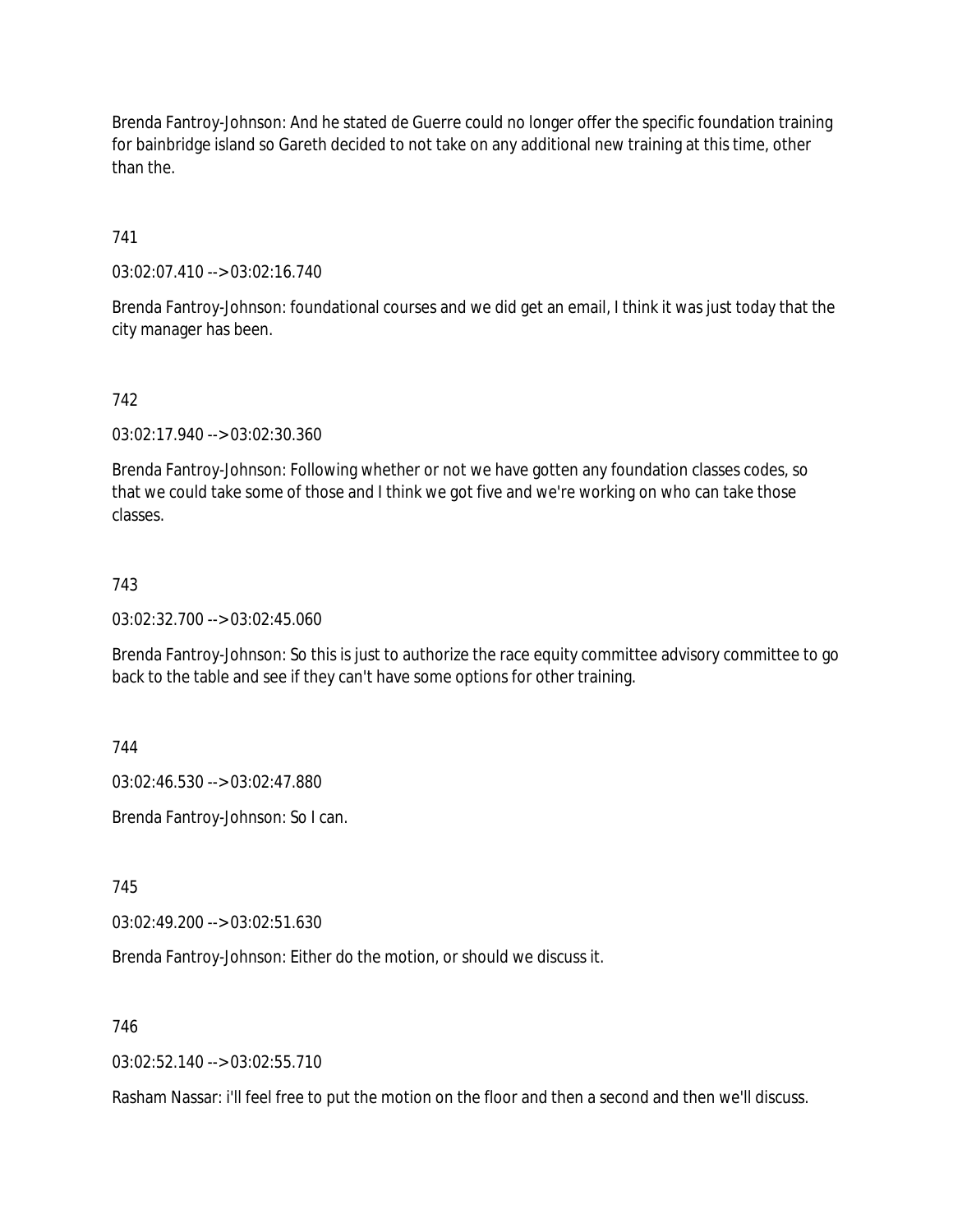03:02:56.100 --> 03:03:07.680

Brenda Fantroy-Johnson: Okay, I moved to authorize the raise equity advisory committee to explore new options for raise equity training and for the committee to come back to the Council to report on recommended next step.

# 748

03:03:08.760 --> 03:03:17.310

Rasham Nassar: Council member deeds beat councilmember pollock to that second there is a motion on the floor that motion has been second and seconded kanye.

## 749

03:03:18.510 --> 03:03:20.520

Rasham Nassar: Any further Council discussion councilmember the.

750

03:03:21.060 --> 03:03:25.110

Joe Deets: yeah Thank you mayor and thank you councilmember fan Troy Johnson.

# 751

03:03:26.190 --> 03:03:38.400

Joe Deets: i'll just be admittedly it's just finding that we learned as comes from our federal jobs and said that Gary was not able, through capacity reasons to.

## 752

03:03:39.210 --> 03:03:51.540

Joe Deets: meet our requests or maybe follow through with what they had previously talked about, however, just as they are still on board with the what's called a couple of the cohort training, which is pardon me my cat.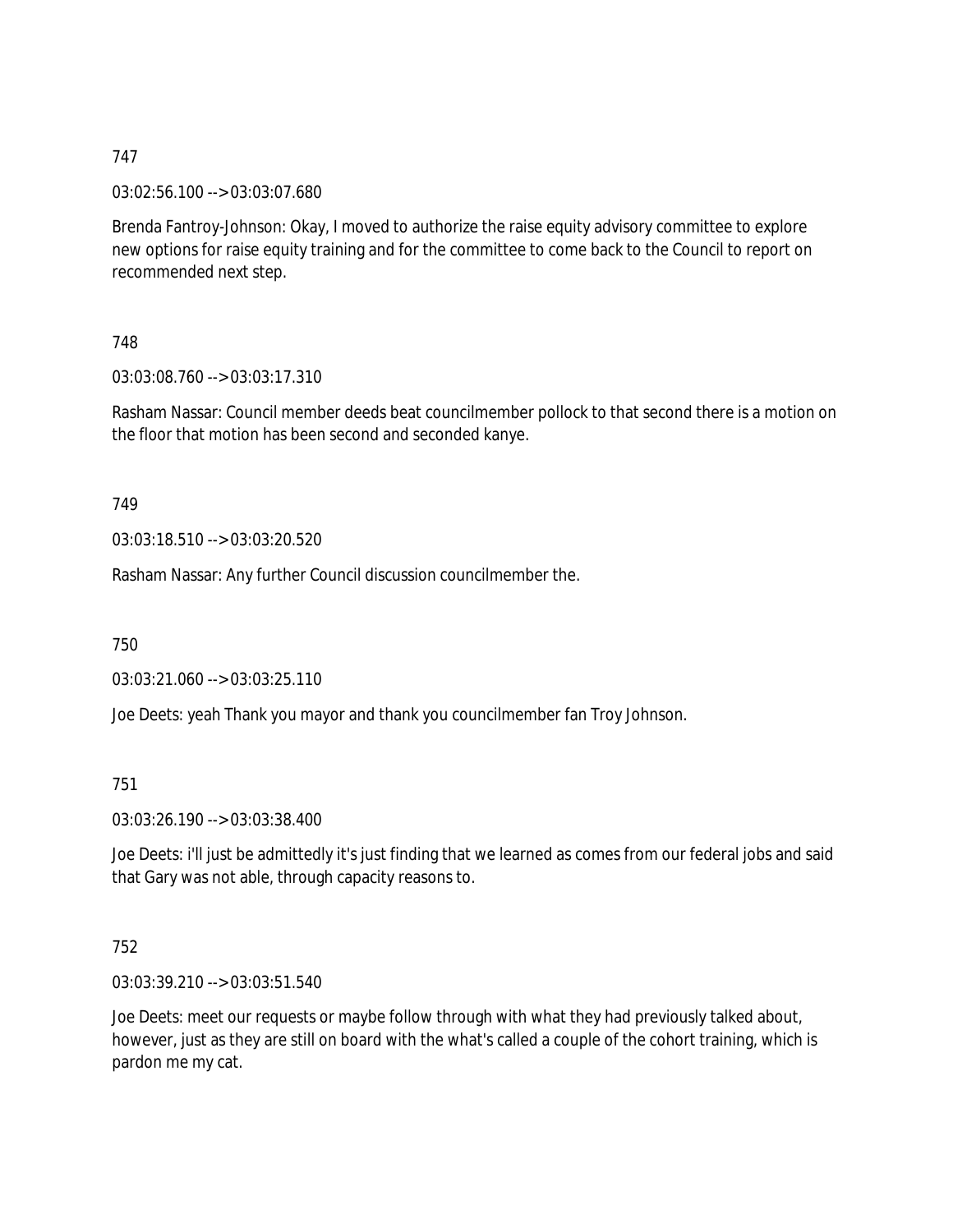03:03:52.080 --> 03:04:10.380

Joe Deets: they're still on board with the car cohort training, which is sort of their foundational training intense training of tours of jurisdictions and I believe unless that time has changed sometime the end of this year, so we still have that but clearly we don't want to wait that long.

754

03:04:11.460 --> 03:04:18.540

Joe Deets: To do anything so but just to say garrett's still on board doing a Pacific Northwest cohort but, as of now.

755

03:04:19.560 --> 03:04:20.760

Joe Deets: Nothing special for us.

756

03:04:21.960 --> 03:04:22.800

Rasham Nassar: Thank you for that.

757

03:04:23.970 --> 03:04:28.230

Rasham Nassar: Information councilmember deets a is there any other Council member comments.

## 758

03:04:30.000 --> 03:04:37.380

Rasham Nassar: And I before we vote on the motion on the floor just want to make sure everyone understands this is just to formally authorize.

759

03:04:37.890 --> 03:04:43.170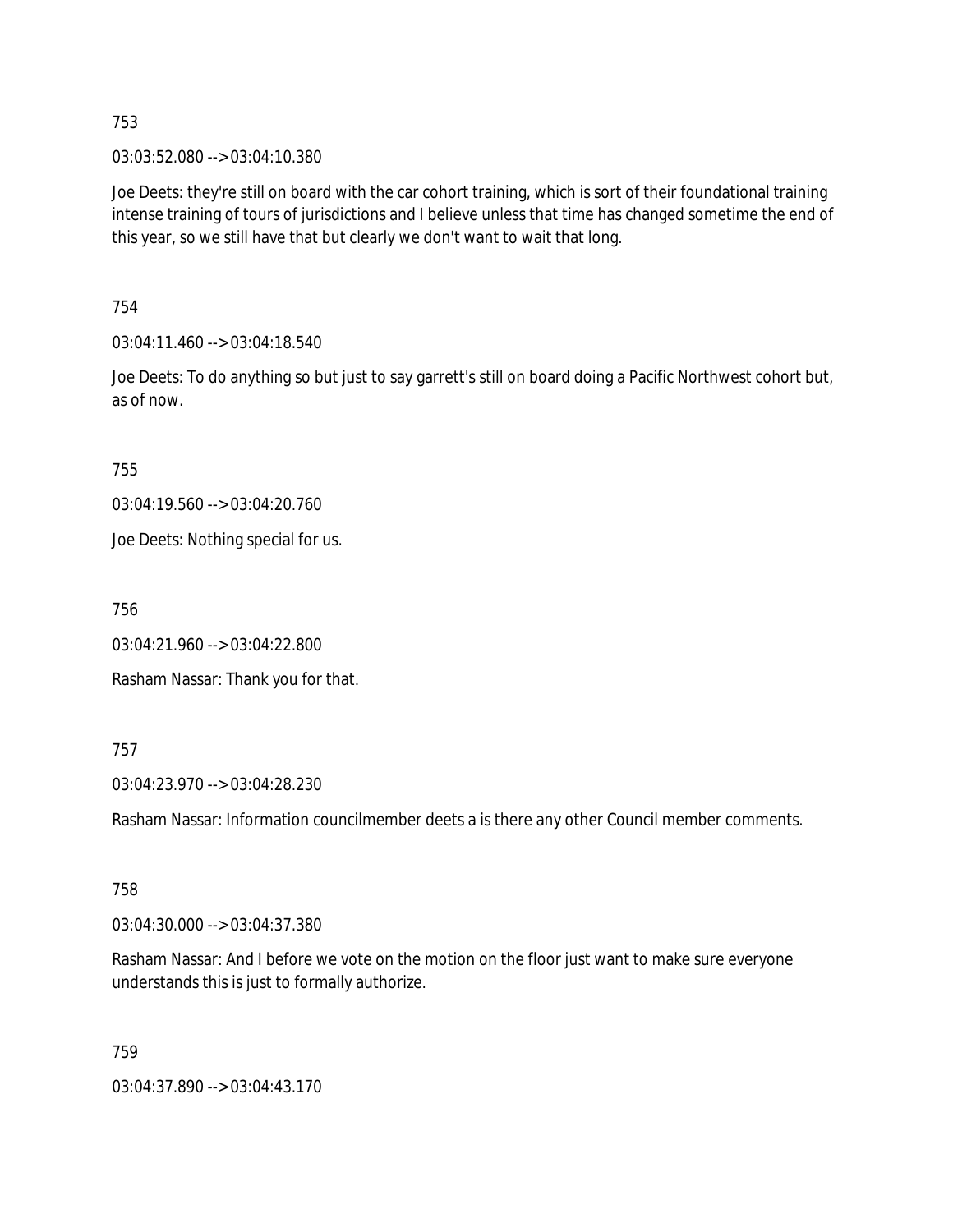Rasham Nassar: The race equity advisory committee to look into what next steps they may want to consider.

# 760

03:04:43.410 --> 03:04:52.470

Rasham Nassar: In terms of providing a recommendation back to counsel for additional training or what have you, including look at looking at the cohort so councilmember deeds, I hope, you're still on some sort of email communication chain.

## 761

03:04:53.250 --> 03:04:57.960

Rasham Nassar: Okay, and we'll just handle that offline in the meanwhile, any other councilmember comments on this item.

## 762

03:04:59.070 --> 03:05:00.930

Rasham Nassar: We will vote on the motion on the floor.

## 763

03:05:01.620 --> 03:05:03.060

Rasham Nassar: All those in favor say Aye.

764

03:05:03.900 --> 03:05:04.200

Leslie Schneider: Aye.

765

03:05:04.530 --> 03:05:05.850

Rasham Nassar: Any opposed that.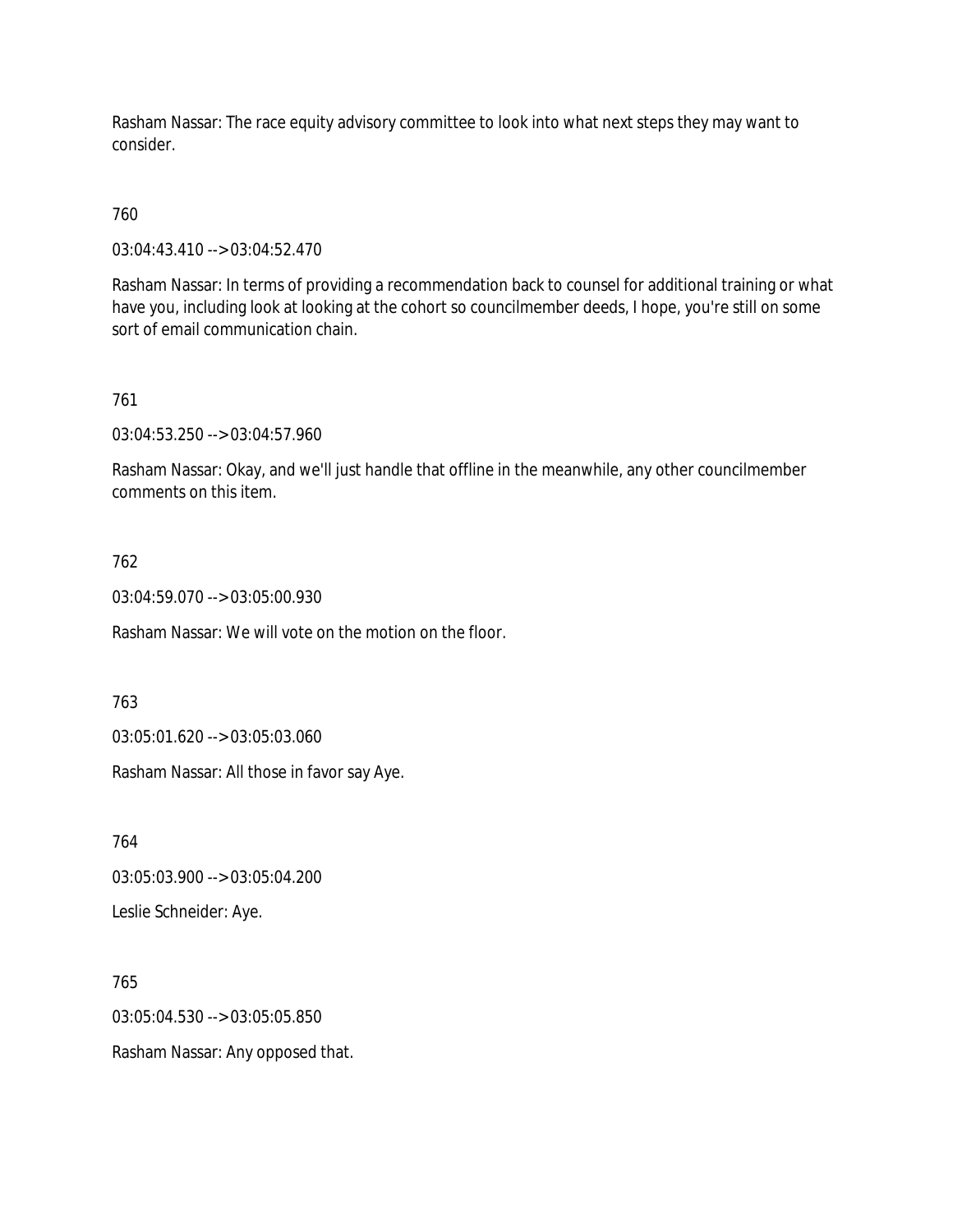03:05:05.880 --> 03:05:07.200

Motion carries unanimously.

767

03:05:08.670 --> 03:05:13.590

Rasham Nassar: Okay, thank you councilmember can't read Johnson, we are now moving on to item 10 be in our agenda.

768

03:05:14.940 --> 03:05:15.360

Brenda Fantroy-Johnson: Product.

# 769

03:05:15.930 --> 03:05:22.050

Rasham Nassar: process for a pointing to new race equity advisory committee members casper Franklin Johnson, that is, you again.

# 770

03:05:22.740 --> 03:05:40.440

Brenda Fantroy-Johnson: Okay, so the race equity Advisory Committee has two new positions that came along with them becoming an advisory committee and in this year, so they would like to now proceed to fill these positions, and so I have a motion.

# 771

03:05:43.080 --> 03:05:59.160

Brenda Fantroy-Johnson: I authorize oh I don't have the right, I moved to authorize the city manager to open the application process for the newly created making positions eight and position nine when the race equity Advisory Committee I moved out the rice.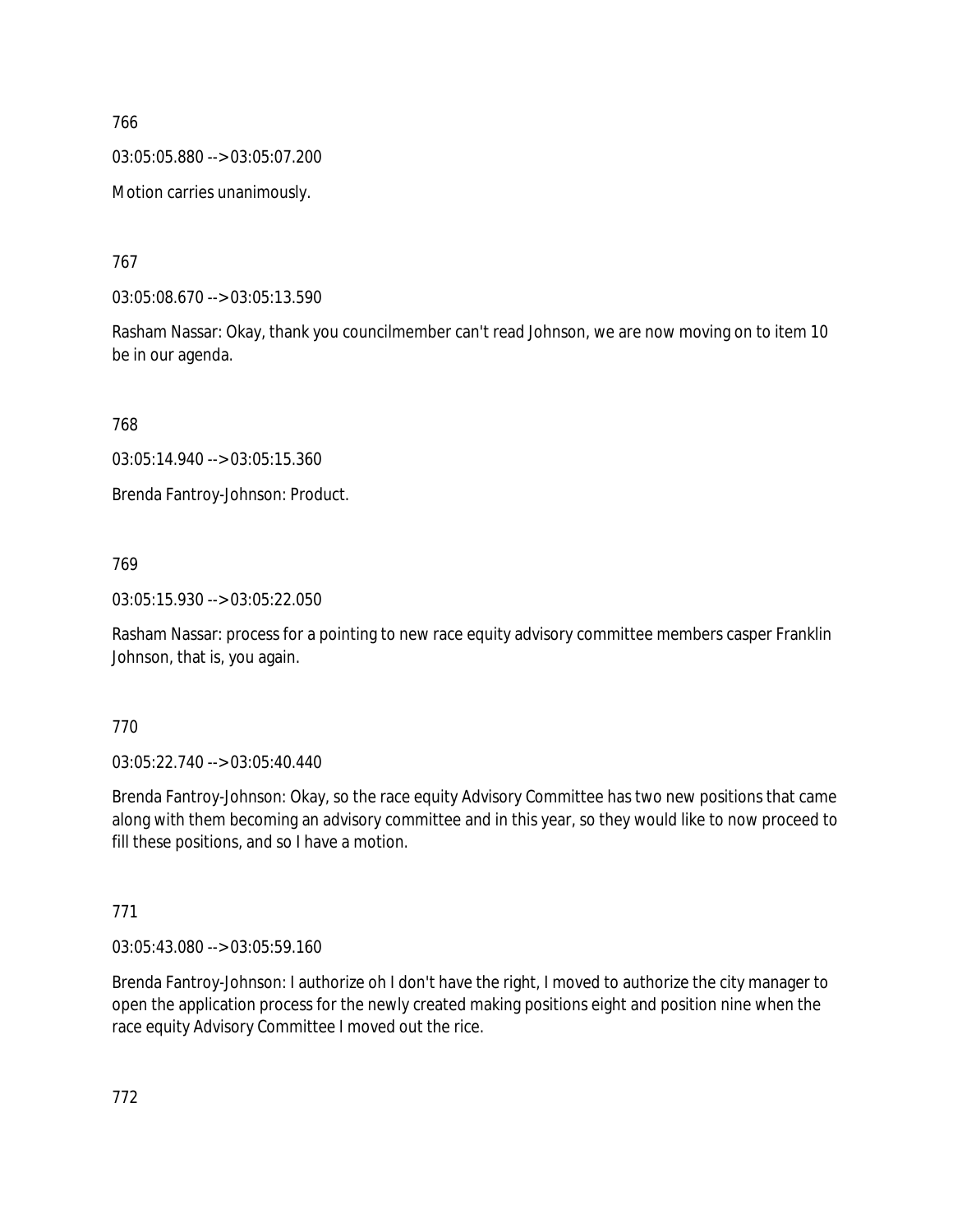03:05:59.280 --> 03:05:59.580

county.

773

03:06:01.680 --> 03:06:09.960

Rasham Nassar: Sorry sorry for the interruption route interruption, I believe, because these are separated motions, we have to make them one, at a time and take both separately so we'll stop there.

774

03:06:10.260 --> 03:06:25.920

Rasham Nassar: The counselor Pandora Johnson has kindly put the first motion in the packet on the floor councilmember deets a second thing that motion is there any discussion on that first recommended motion to the packet seeing none We will now vote on the motion all those in favor please say Aye.

775

03:06:26.460 --> 03:06:26.760

Leslie Schneider: Aye.

776

03:06:27.090 --> 03:06:27.990

Any opposed.

777

03:06:29.280 --> 03:06:38.220

Rasham Nassar: know that motion passes unanimously councilmember phantom or Johnson, if you would like to please read the second motion in the packet into the record.

778

03:06:38.790 --> 03:06:39.360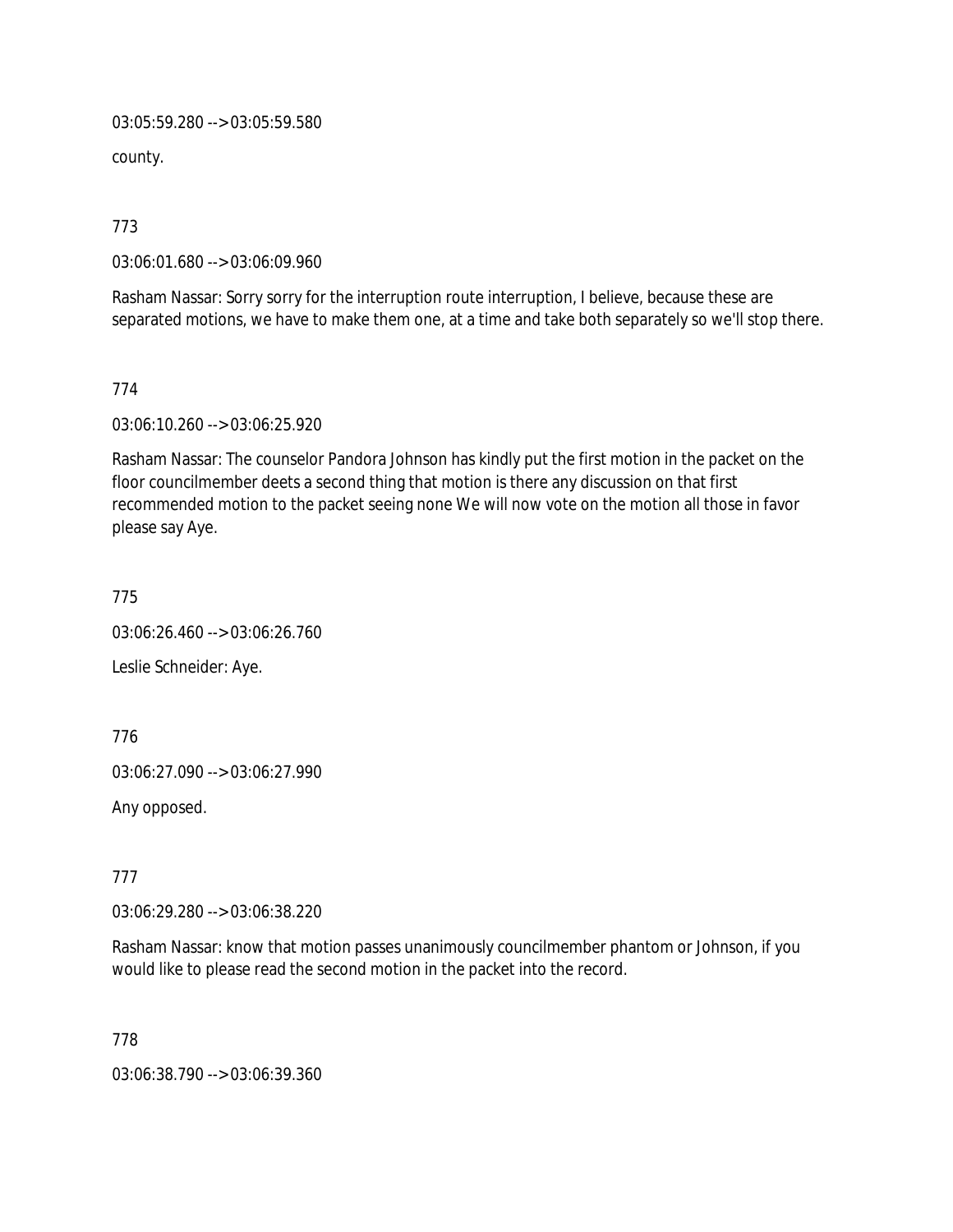Okay.

## 779

03:06:41.670 --> 03:06:53.670

Brenda Fantroy-Johnson: I moved to authorize the city manager to amend the city advisory group application under step one of online application on the city's website to include the following language.

780

03:06:54.240 --> 03:07:02.520

Brenda Fantroy-Johnson: Quote We thank our applicants for their interest, however, only those candidates selected for interviews will be contacted.

781

03:07:05.880 --> 03:07:11.820

Rasham Nassar: There, a second councilmember pollock second that motion is there any Council discussion on that motion.

782

03:07:14.700 --> 03:07:17.490

Rasham Nassar: We will now up Deputy Mayor hi topless.

783

03:07:17.940 --> 03:07:25.530

Kirsten Hytopoulos: yeah, this is actually on the last motion, so please forgive me, but I just wanted to point out, I fully support all of these, and I just want to point out that we are.

784

03:07:25.860 --> 03:07:31.380

Kirsten Hytopoulos: The first motion we were departing for an open procedure, which I fully endorse, because these were newly created positions.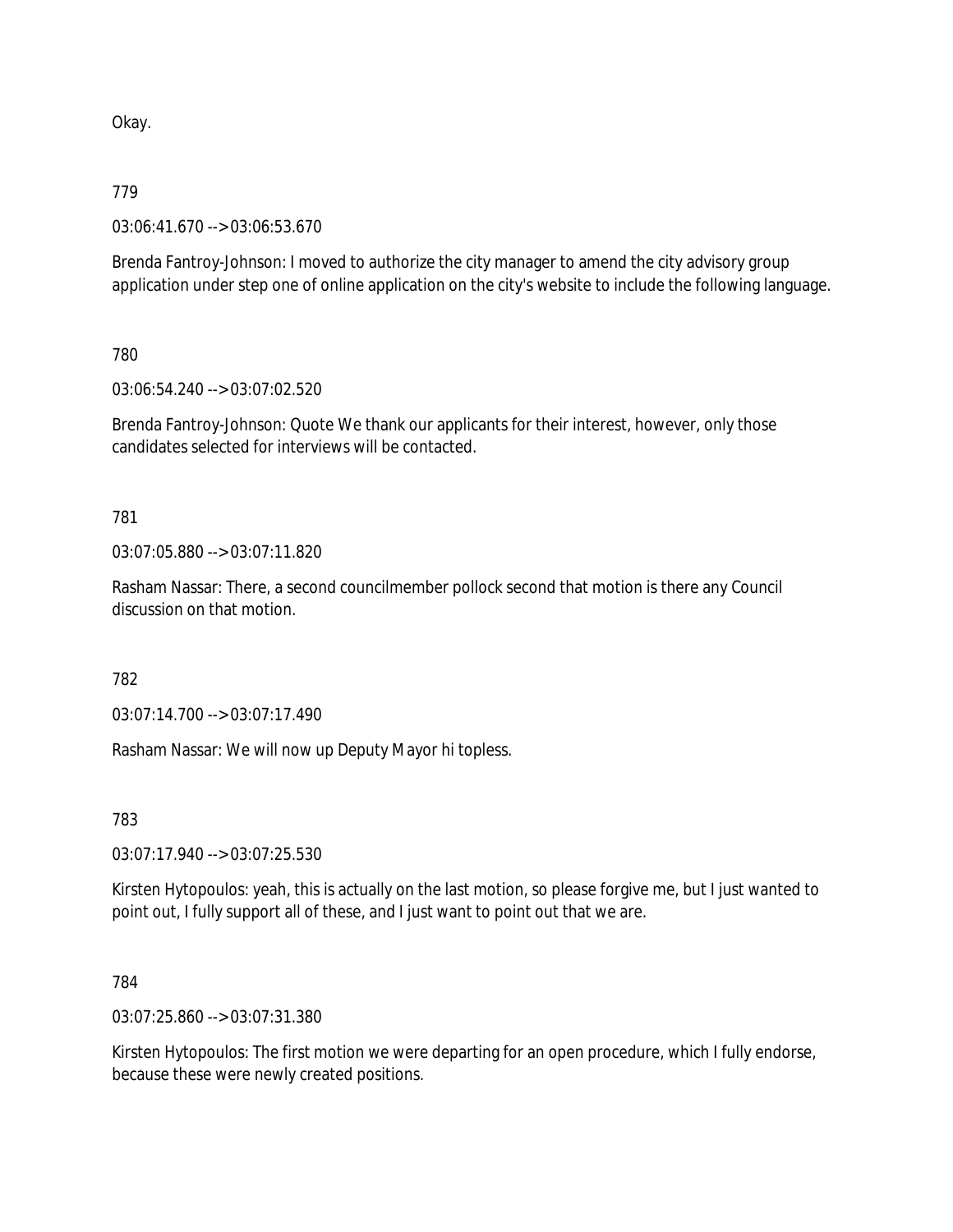03:07:31.860 --> 03:07:41.670

Kirsten Hytopoulos: And I just want us to be consistent in our policy and recognize when we're doing that, so I just wanted to recognize that and say totally endorse that departure so thanks for allowing me to say that.

786

03:07:42.600 --> 03:07:44.460

Rasham Nassar: councilmember snyder yeah.

787

03:07:44.490 --> 03:07:47.280

Leslie Schneider: Thank you, likewise, I support.

788

03:07:48.570 --> 03:08:05.730

Leslie Schneider: I support this motion i'm just curious, whether because we're modifying the city advisory group application i'm assuming that this is going to then apply to all future advisory group applications, or is it only in the case for the race equity.

789

03:08:08.160 --> 03:08:14.490

Leslie Schneider: advisory committee, and I would support it for going forward for all, but I just wanted to get clarification on that.

790

03:08:15.090 --> 03:08:24.540

Rasham Nassar: So the the second motion that was just that's on the floor right now it's been seconded is to amend the city advisory group application in general, because it's a generic.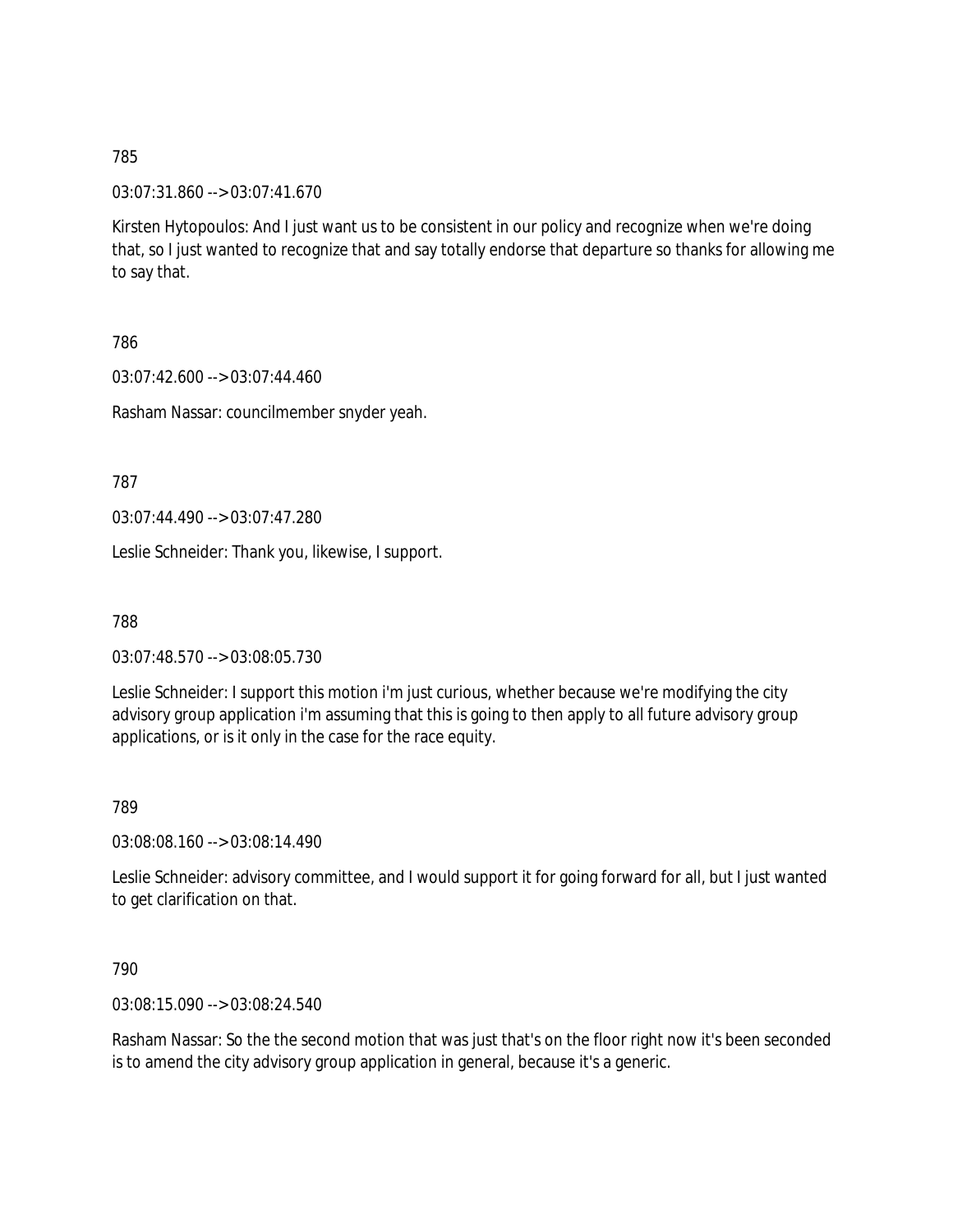03:08:25.020 --> 03:08:27.780

Rasham Nassar: group application, we are, we are actually adding a.

792

03:08:28.440 --> 03:08:39.300

Rasham Nassar: specific language, if you look forward to the third motion, but the proposal what's what's being proposed on the floor right now is to generally amend the language for all city advisory group applications.

793

03:08:39.600 --> 03:08:45.000

Rasham Nassar: To add that language, which essentially just achieved the goal of not guaranteeing every applicant and interview.

#### 794

03:08:45.570 --> 03:08:59.730

Rasham Nassar: And that was something that was discussed by previous committee committees in panels previous year due to the overwhelming and wonderful show of support and participation for service on our committees which we greatly appreciate.

795

03:09:00.840 --> 03:09:12.420

Rasham Nassar: It just it does isn't feasible or practical to have Council members interviewed 24 plus applicants, so we wanted to be fair and respectful to Council member and staff time, as well as to the applicant so that's the reason.

796

03:09:12.690 --> 03:09:13.110

Leslie Schneider: And I will.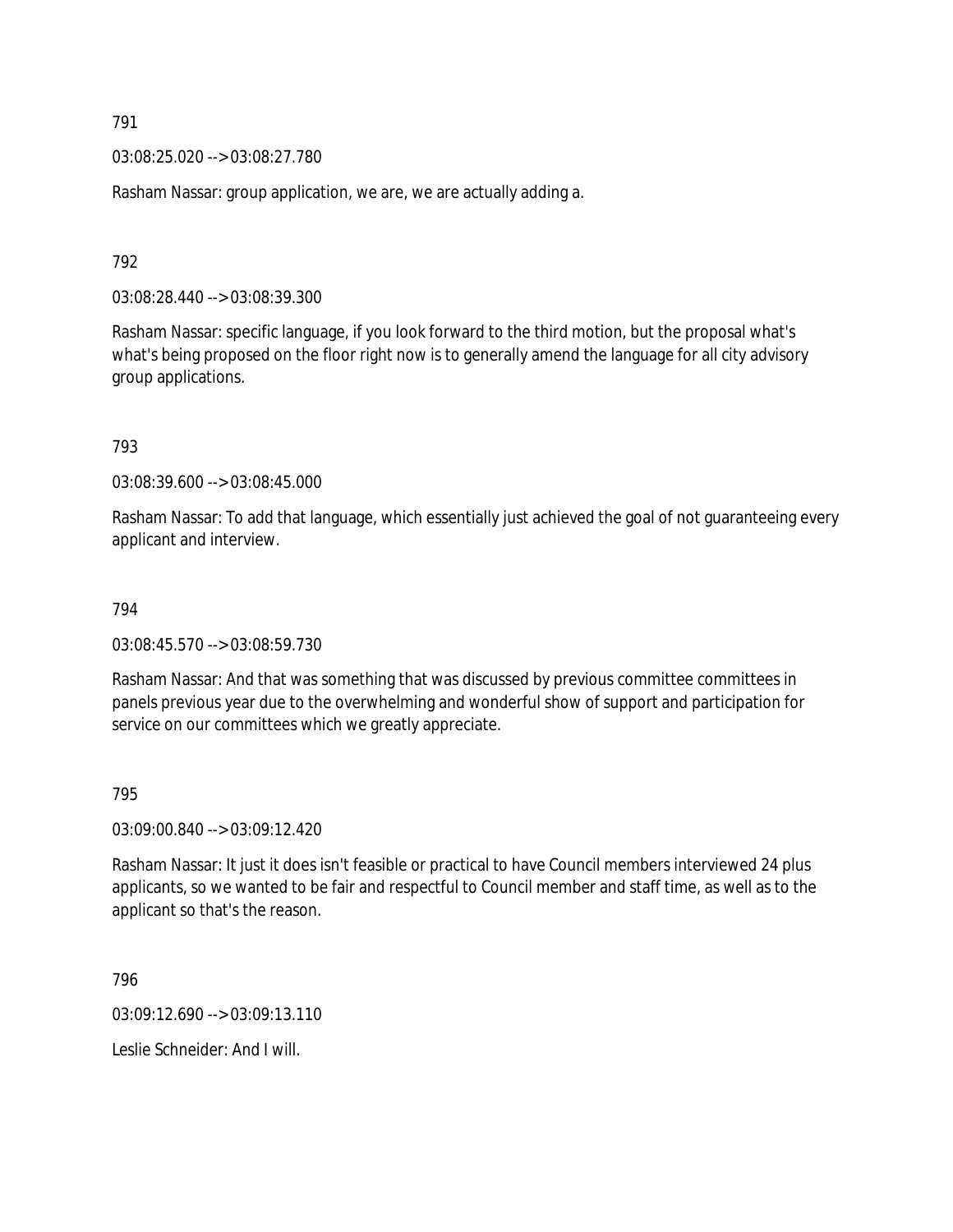03:09:13.320 --> 03:09:15.420

Leslie Schneider: say that I was there and try and.

798

03:09:15.480 --> 03:09:16.680

Leslie Schneider: We attempted it right.

799

03:09:17.730 --> 03:09:20.160

Leslie Schneider: But it was really it was a little bit rough.

#### 800

03:09:21.750 --> 03:09:30.360

Rasham Nassar: Okay, any further Council discussion on the second motion in the packet seeing, then we will now vote on that motion all those in favor please say Aye.

801

03:09:31.410 --> 03:09:31.710

Leslie Schneider: Aye.

802

03:09:31.950 --> 03:09:32.850

Rasham Nassar: Any opposed.

803

03:09:34.260 --> 03:09:40.200

Rasham Nassar: That motion passes unanimously, we are now on the third motion in the packet councilmember phantom or Johnson.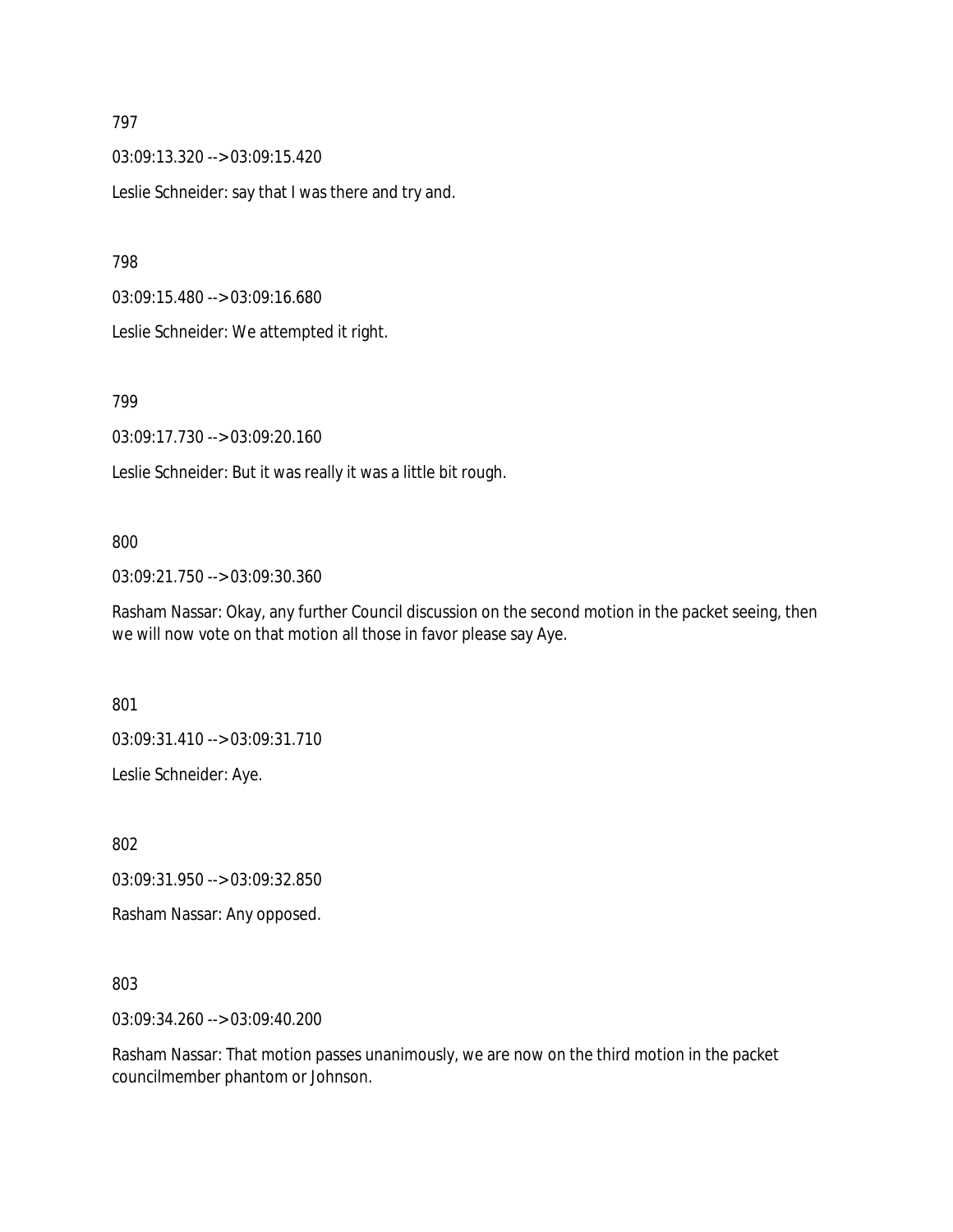03:09:40.800 --> 03:09:54.390

Brenda Fantroy-Johnson: Okay, the last one I moved to approve the addition of the following language to the race equity advisory committee Member application quote what experience and our training have you had in the area of race equity.

805

03:09:55.530 --> 03:09:58.140

Brenda Fantroy-Johnson: Skills activities, training or education.

806

03:10:00.240 --> 03:10:04.200

Rasham Nassar: councilmember deets again beats councilmember pollock to the second that motion.

807

03:10:05.850 --> 03:10:11.700

Rasham Nassar: Okay motions been made and seconded i'm looking to Council members for any questions discussions on that motion that's been put on the floor.

808

03:10:15.120 --> 03:10:29.640

Rasham Nassar: councilmember share your hand is still raised that's left over from last time okay so seeing no Council member discussion on this motion, we will now vote on the motion all those in favor please say Aye Aye any opposed.

809

03:10:31.500 --> 03:10:38.190

Rasham Nassar: That motion also passes unanimously, thank you very much councilmember Pandora Johnson and Council interim see manager schroer.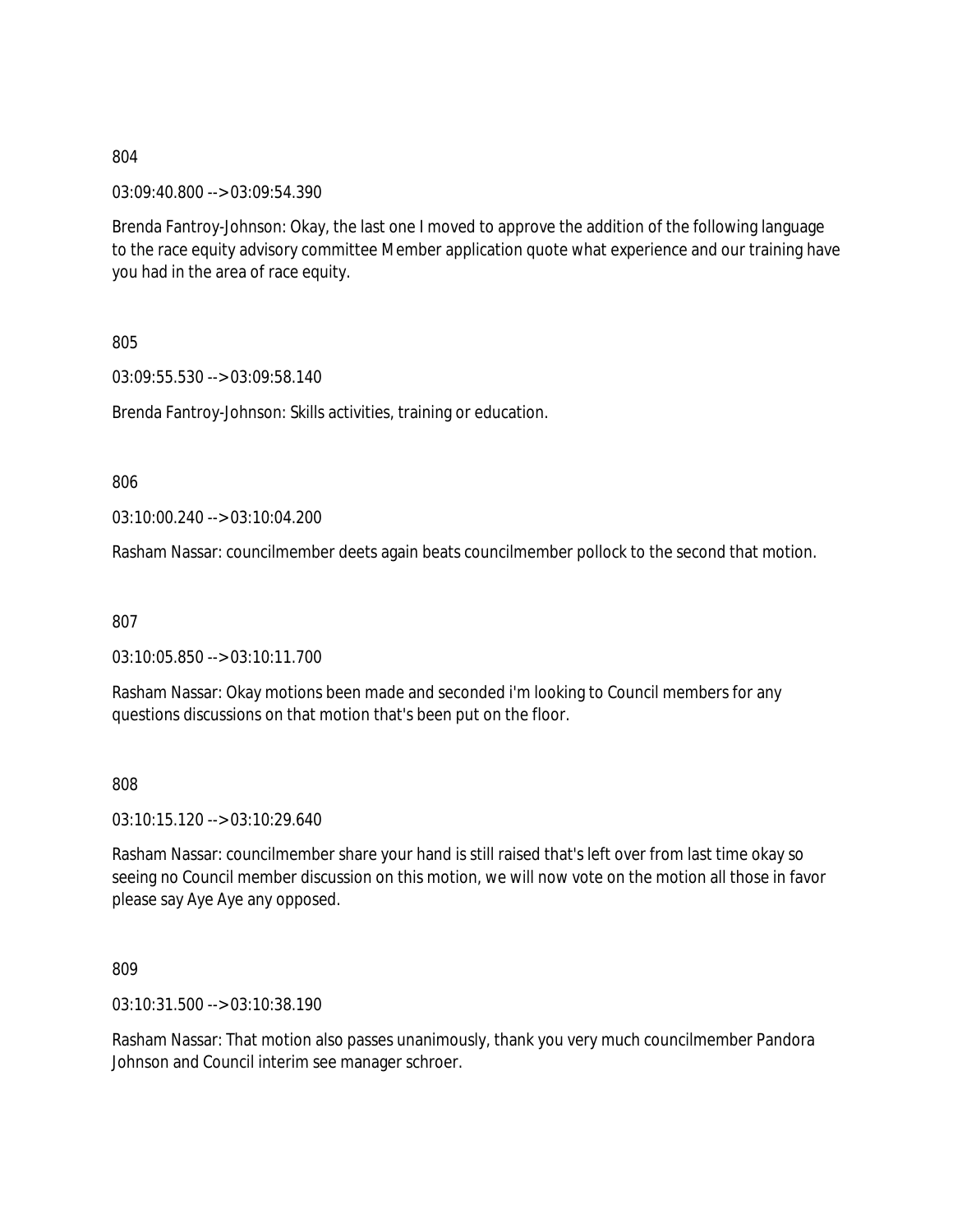03:10:39.240 --> 03:10:48.240

Ellen Schroer: Thank you and excuse the interruption, can we confirm how long you would like this to be posted typically and if there's any.

811

03:10:49.860 --> 03:10:56.340

Ellen Schroer: If there's any outreach that you would like to or guidance you'd like to provide on the outreach that's different than our standard process.

812

03:10:57.720 --> 03:11:12.030

Ellen Schroer: And the reason i'm asking is typically we would advertise it for a month and we advertise in our own publications and we place an ad in the review and if there's different things that you want us to do, then this would be a great time to let me know.

813

03:11:12.840 --> 03:11:13.950

Rasham Nassar: Deputy Mayor had topless.

814

03:11:17.250 --> 03:11:25.980

Kirsten Hytopoulos: My correct that the race equity advisory committee would wants to weigh in on that are they going to have a special conversation about that, to try to get some feedback on that.

815

03:11:26.730 --> 03:11:40.110

Brenda Fantroy-Johnson: that's correct we're sending it back to them so they can tell us how long they think it should take to do that I know they're trying to aim for a quick turnaround but I couldn't tell you until after they had their meeting.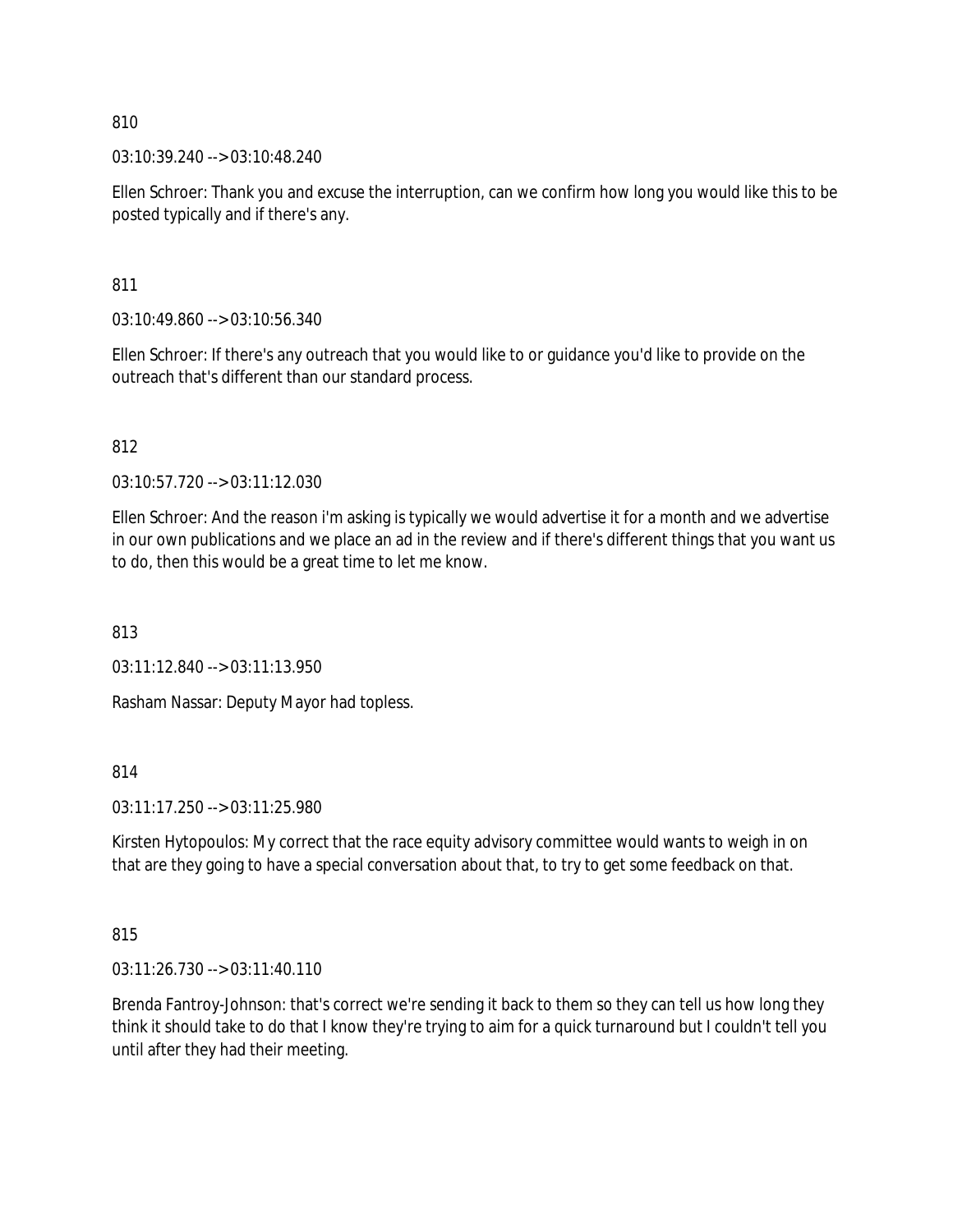03:11:40.530 --> 03:11:44.190

Rasham Nassar: Do you know Council member for Johnson at what if a meeting has been scheduled.

817

03:11:44.850 --> 03:11:46.140

Brenda Fantroy-Johnson: Yes, it has been.

818

03:11:46.560 --> 03:11:47.100

Brenda Fantroy-Johnson: For one day.

819

03:11:50.310 --> 03:11:52.320

Rasham Nassar: So I just want to be clear then that the city.

820

03:11:53.550 --> 03:12:03.180

Rasham Nassar: Interim city manager is not going to take any action to open the application process until that meeting date so I just want to make sure everyone is clear and aware of that.

821

03:12:04.320 --> 03:12:07.860

Brenda Fantroy-Johnson: Well, I can't confirm it, but I believe it's On the 18th and February.

822

03:12:10.380 --> 03:12:11.400

Brenda Fantroy-Johnson: And I can't confirm that.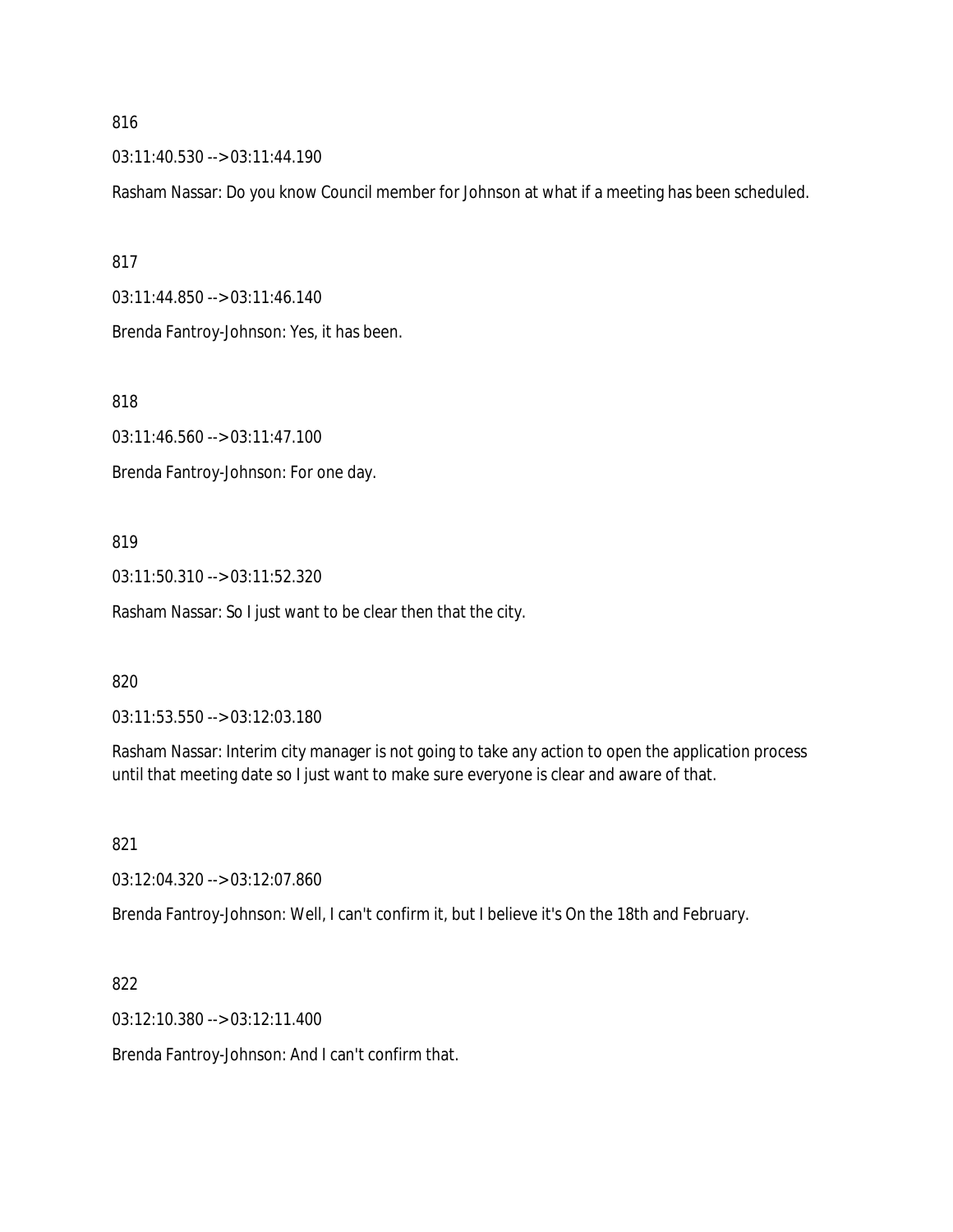823 03:12:12.810 --> 03:12:13.920 Rasham Nassar: Okay.

824

03:12:16.920 --> 03:12:29.550

Rasham Nassar: So we're I can't recall from their meeting were they aware that that this would not that the application period, but not be open and the direction from staff is to just postpone until they've had their opportunity to discuss.

825

03:12:31.020 --> 03:12:36.300

Brenda Fantroy-Johnson: Well, I believe, so I think they wanted to talk about it, I mean I know it's going to push it back, but.

826

03:12:37.650 --> 03:12:37.950

Rasham Nassar: Okay.

827

03:12:38.160 --> 03:12:39.030

Brenda Fantroy-Johnson: You need to let them.

828

03:12:40.260 --> 03:12:41.040

Brenda Fantroy-Johnson: speak for them.

829

03:12:41.790 --> 03:12:55.350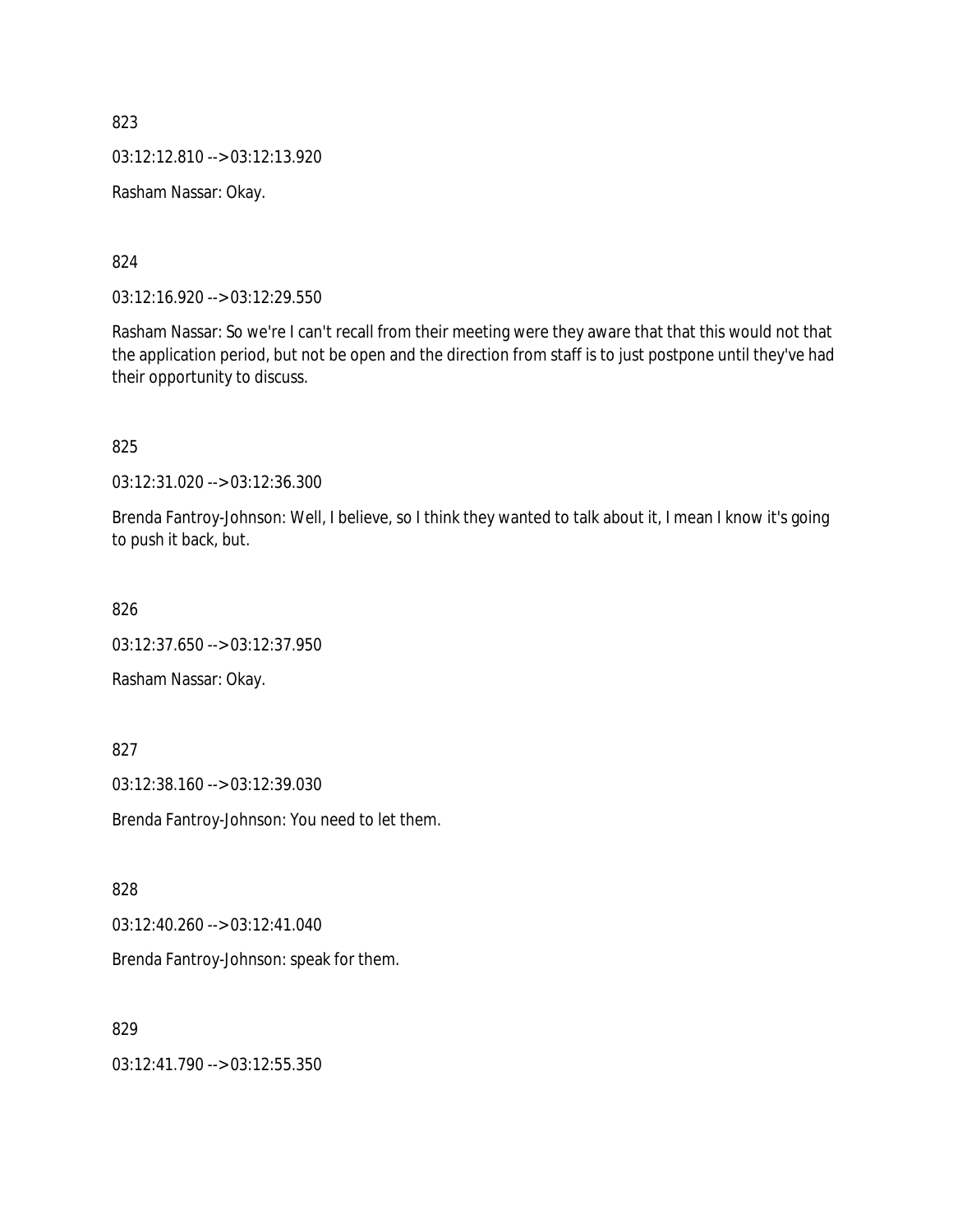Ellen Schroer: I believe that there may be a short meeting scheduled next Thursday February 4 ahead of the courageous conversations meeting to talk about this, but regardless what i'll do is wait until I get further direction and we will proceed at that time.

830

03:12:56.010 --> 03:12:56.910

Rasham Nassar: Okay, and then.

831

03:12:58.200 --> 03:13:10.050

Rasham Nassar: counselor pant more Johnson, if you could reach out to the Chair ahead of that February 4 meeting I don't know if it's a special meeting and if there's an opportunity for them to add a brief discussion on this at that time, just to expedite the opening of the application period.

832

03:13:11.610 --> 03:13:11.880

Rasham Nassar: Okay.

833

03:13:12.360 --> 03:13:13.080

Ellen Schroer: Thank you for.

834

03:13:14.340 --> 03:13:17.580

Rasham Nassar: Thank you for bringing that up almost forgot did forget.

835

03:13:19.140 --> 03:13:30.120

Rasham Nassar: Okay, I think councilmember card or consent right Okay, we are now moving on to item 11 in our agenda, which is the consent agenda councilmember car.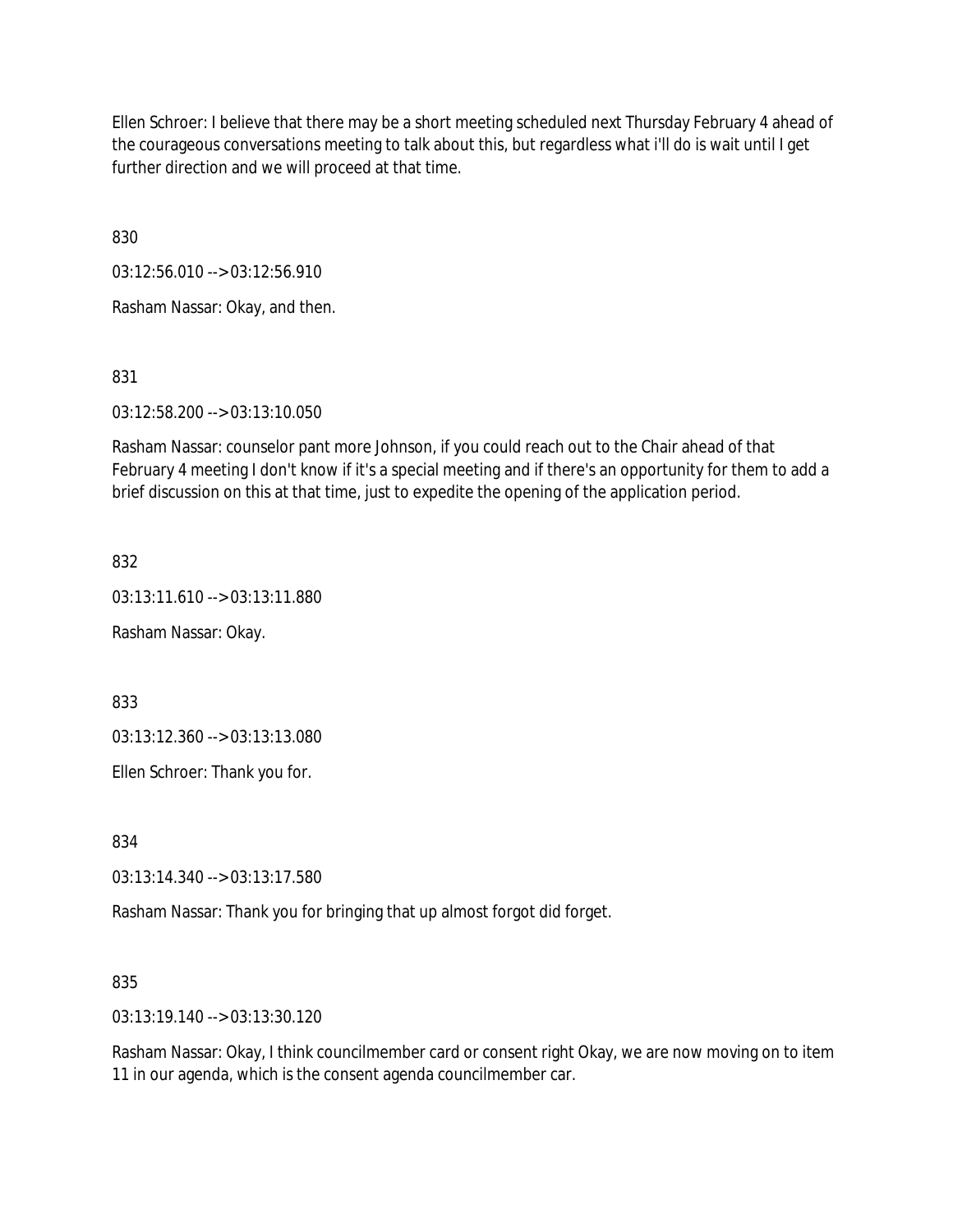03:13:32.670 --> 03:13:53.370

Christy Carr: I move to pull items 11 G 11am and 11 I from the consent agenda regarding the procurement of trucks to get more information from the public works director regarding the potential procurement for electric vehicles and more information in general about the procurement plans.

837

03:13:54.810 --> 03:14:05.460

Rasham Nassar: there's a second for that motion, am I misunderstanding city attorney that we actually don't need a motion to pull an item from consent, because it's the consent agenda so Council member can have the liberty to just pull an item.

838

03:14:05.940 --> 03:14:06.120

Michael Pollock: yeah.

839

03:14:06.180 --> 03:14:07.590

Rasham Nassar: So we don't actually have to vote on that.

840

03:14:08.100 --> 03:14:13.890

Rasham Nassar: Okay okay so councilmember car which which can you note for me again, the number of the item.

841

03:14:14.910 --> 03:14:15.870

Christy Carr: I think we should.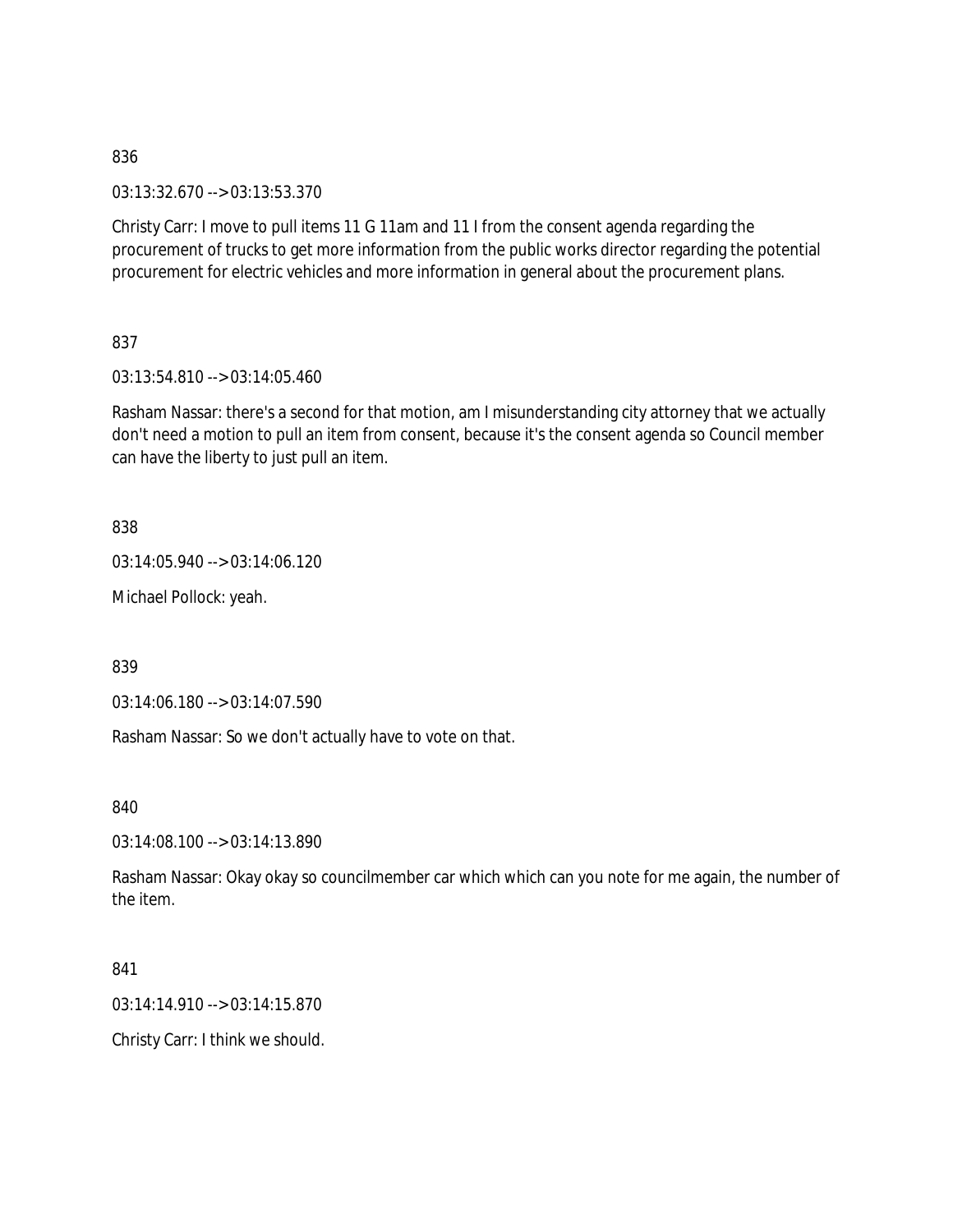03:14:15.930 --> 03:14:20.700 Christy Carr: shifted it to 1111 and it's a G h.

843

03:14:21.810 --> 03:14:33.690

Rasham Nassar: Okay, so we are pulling councilmember car has requested, we pull items 11 G 11 H and 11 I from the consent agenda, so I those items are now pulled from the consent agenda.

844

03:14:35.280 --> 03:14:35.940

Rasham Nassar: If there's.

## 845

03:14:37.500 --> 03:14:43.440

Rasham Nassar: emotion from a Council member to approve the consent agenda as modified I will look to a Council member to state that Council member pilot.

846

03:14:44.070 --> 03:14:49.050

Michael Pollock: yeah i'm to agenda as modified by Council member our.

847

03:14:50.220 --> 03:14:56.670

Rasham Nassar: Council member needs second stop motion or any debate on that motion seeing none all those in favor say Aye.

848

03:14:57.510 --> 03:14:57.750

Aye.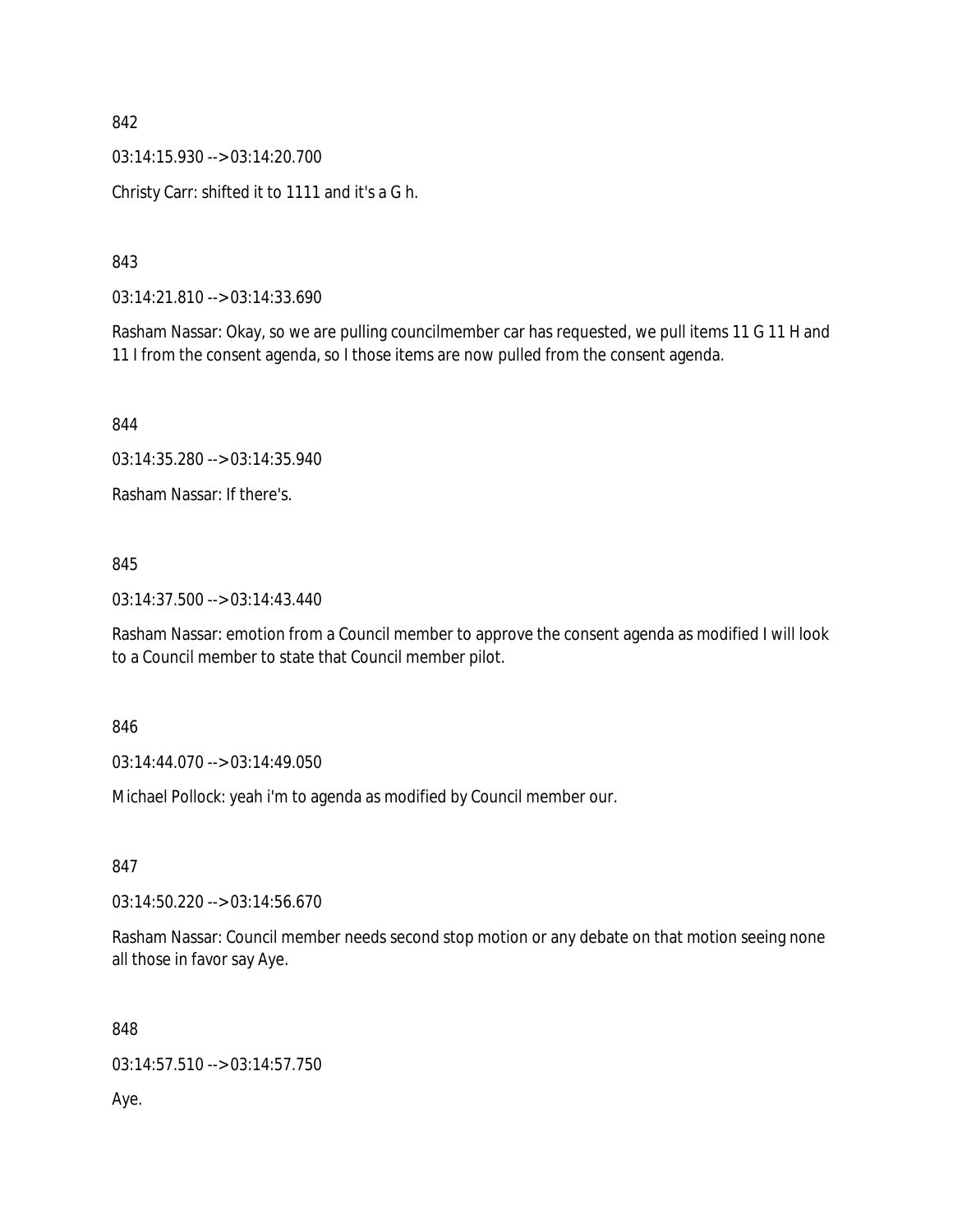03:14:59.760 --> 03:15:05.670

Rasham Nassar: Any opposed motion to approve the consent agenda as modified by councilmember car has been approved unanimously.

850

03:15:06.720 --> 03:15:18.420

Rasham Nassar: We will now move on to the first item pulled some consent, which is item 11 G Ford F 150 truck procurement for utilities public works director welcome back thanks for hanging out with us.

851

03:15:20.100 --> 03:15:20.490

Rasham Nassar: and

852

03:15:23.250 --> 03:15:28.950

Chris Wierzbicki: I guess I would be just interested to know what information, you would like to help you make this decision.

853

03:15:29.340 --> 03:15:30.090

Rasham Nassar: councilmember car.

854

03:15:30.870 --> 03:15:38.520

Christy Carr: yeah Thank you and I apologize public works director for not asking this before the medium, we can you hang out so long.

855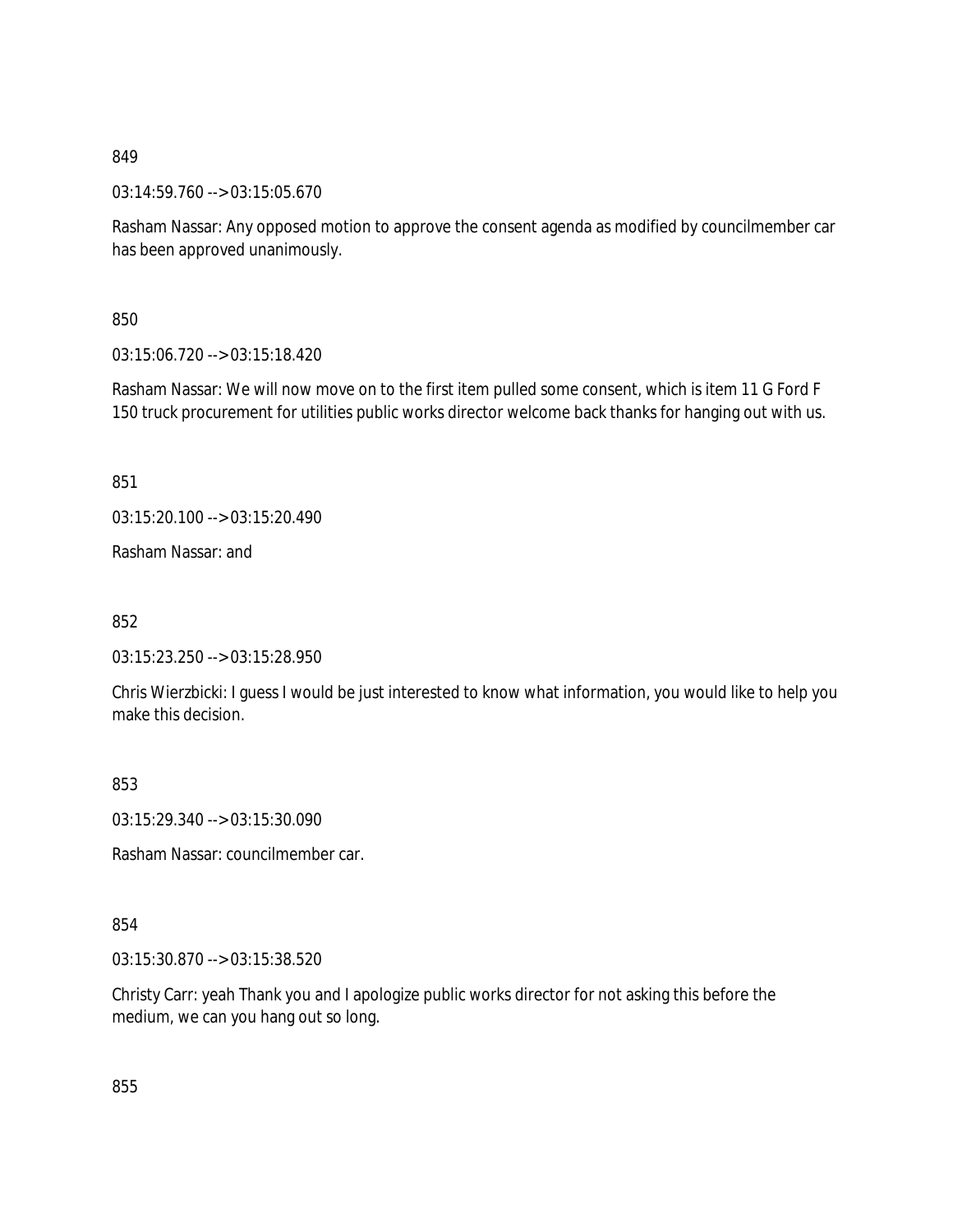03:15:39.780 --> 03:15:55.560

Christy Carr: We had an email from a resident asking about the potential for electric trucks and you did provide us with some information and that the trucks that were planning to purchase our setup and we're set up to use biodiesel fuel, so I wanted to say that that sounds better than conventional.

856

03:15:56.700 --> 03:16:07.230

Christy Carr: fuel, but I am curious, we have a rotation of 10 years or 100,000 miles how close these three tracks are to the end of their rotation so that's one question.

857

03:16:07.560 --> 03:16:23.340

Christy Carr: To cannot be extended for another year until there's wider availability of electric tracks does that make sense if do we have the infrastructure, like charging stations for electric trucks at our public works yard.

858

03:16:24.660 --> 03:16:33.090

Christy Carr: And, have we done any sort of analysis on greenhouse gas emissions on the difference between bio diesel and electric trucks.

859

03:16:33.450 --> 03:16:46.350

Christy Carr: And then i'm just curious how these three trucks lineup with our fleet and equipment tip in our 2021 22 adopted budget because they seem to be the same truck for about the same price but we've got.

860

03:16:47.220 --> 03:17:00.870

Christy Carr: One medium one heavy into light duty trucks that are due for purchase in 2021 so i'm trying to kind of tick the boxes of when we spend money and cross it off the list, I know, that was a lot but that's what I wanted to talk about.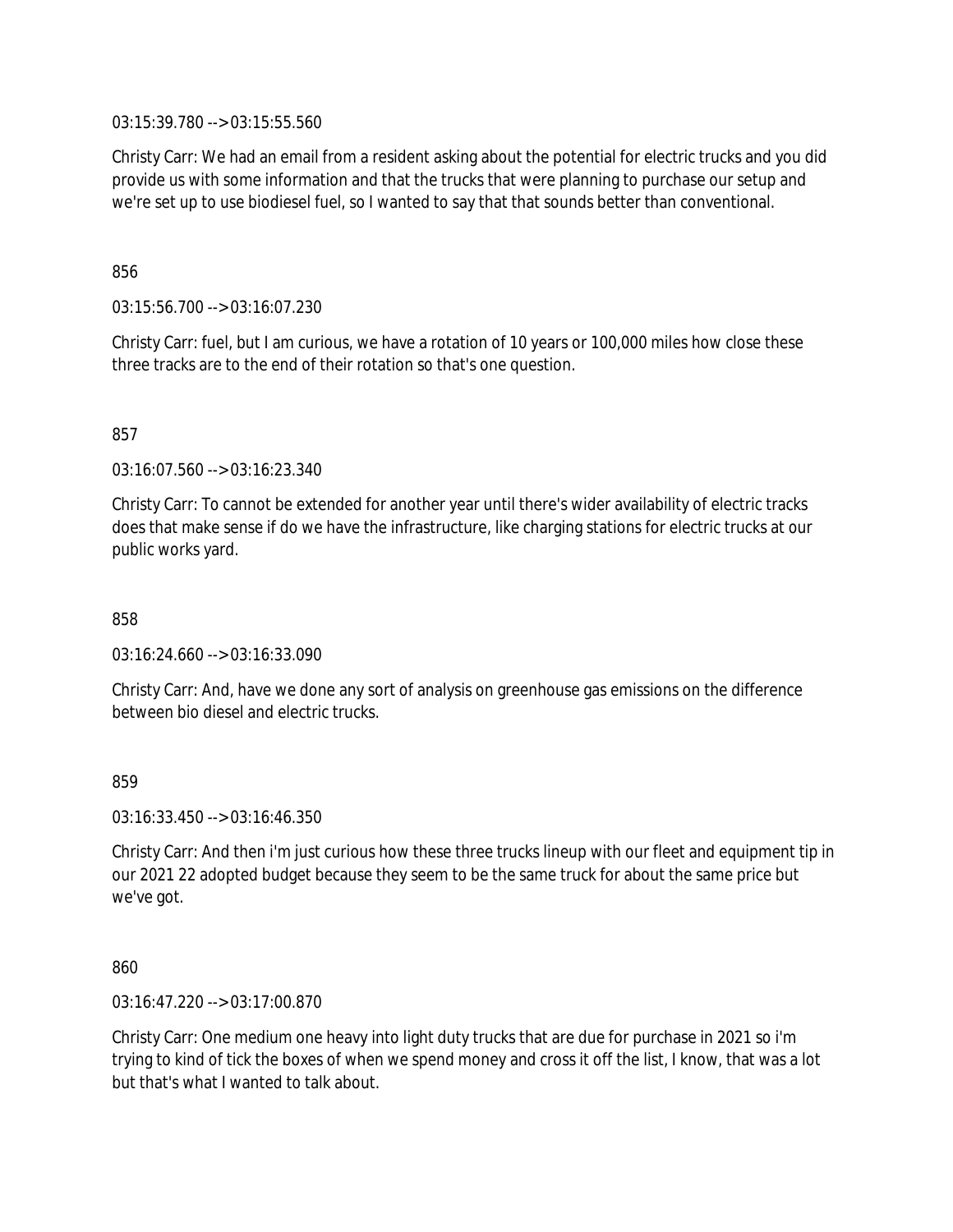03:17:01.500 --> 03:17:06.360

Chris Wierzbicki: Sure i'll do my best to answer those questions, starting with the first one.

862

03:17:07.380 --> 03:17:12.660

Chris Wierzbicki: vehicles that these are replacing there will be replacing to van two trucks and a van.

### 863

03:17:13.710 --> 03:17:23.190

Chris Wierzbicki: Both of the trucks are well let's say, one of the trucks is 15 years old, one of the van is also 15 years old, and the third truck is.

### 864

03:17:24.960 --> 03:17:32.070

Chris Wierzbicki: 28 years old, they all have one of them is 90,000 miles, the other have over 100,000.

#### 865

03:17:33.150 --> 03:17:39.690

Chris Wierzbicki: or 1500 and 8000 so they're they're all meet the criteria of over 10 years hundred thousand miles from the policy.

866

03:17:41.700 --> 03:17:53.070

Chris Wierzbicki: I wrote to the Council earlier this week about the ability to procure electric vehicles and as i've continued to kind of look into that, over the course of the day, a little bit more.

867

03:17:53.550 --> 03:17:59.520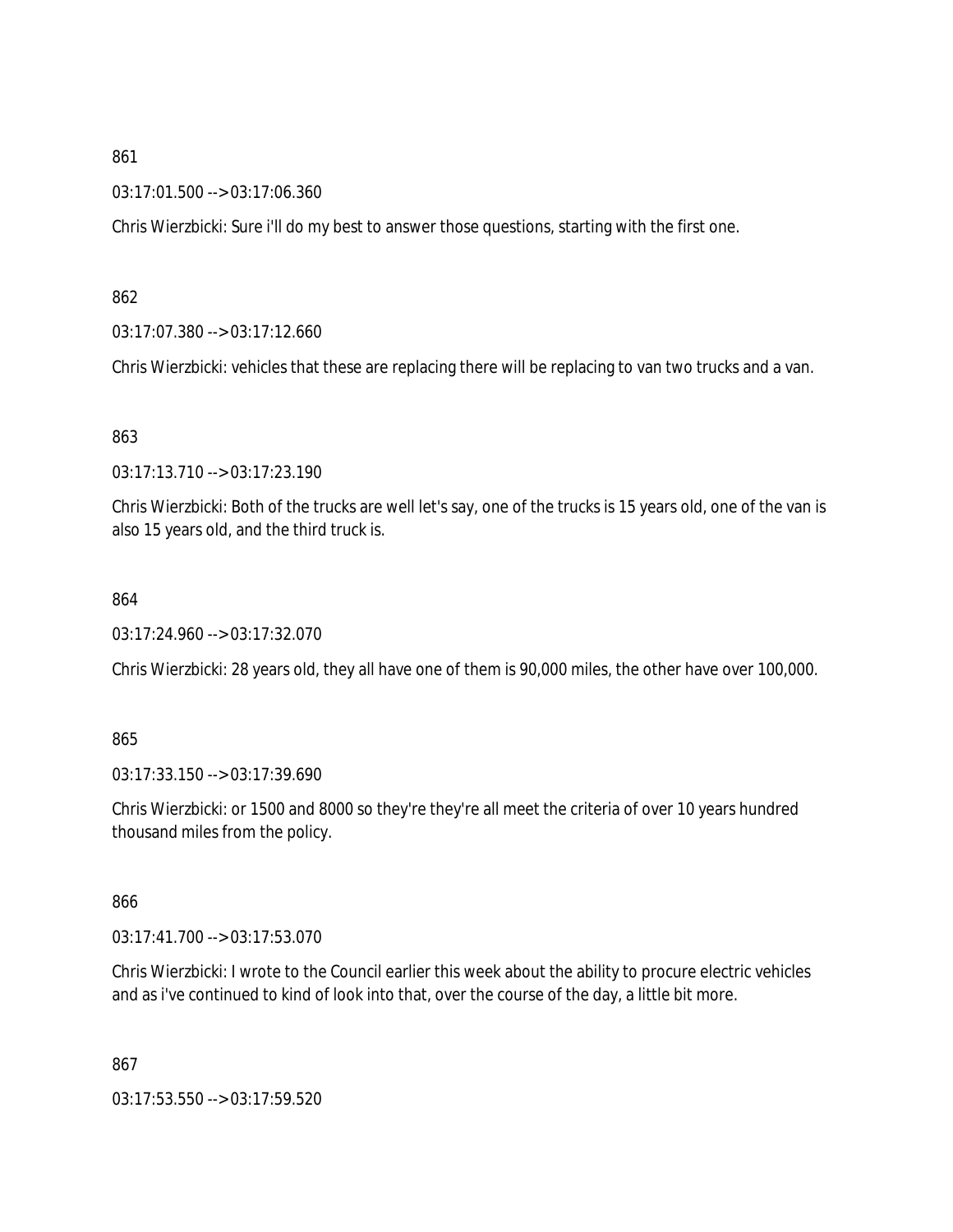Chris Wierzbicki: i'm starting to to recognize that I think that the time frame that I gave you may be somewhat optimistic.

868

03:18:00.390 --> 03:18:08.820

Chris Wierzbicki: It looks like the earliest that fully electric vehicle electric pickup truck would be available would go into production would be mid 22.

869

03:18:09.360 --> 03:18:24.240

Chris Wierzbicki: So that's different than being available, I think that by the time I think, and I guess what i'm saying is, I think it could be, you know between two or three years before we're able to actually procure and electric pickup truck that would meet our needs or an electric man, for that matter.

870

03:18:25.560 --> 03:18:33.180

Chris Wierzbicki: I suppose it could you know i'm speculating based on information that's available on the Internet, about availability, but I think that that's a reasonable timeframe.

871

03:18:35.010 --> 03:18:39.540

Chris Wierzbicki: Third, I don't know the difference in greenhouse gas emissions between the electric and the.

872

03:18:41.220 --> 03:18:44.460

Chris Wierzbicki: The bodies visa vehicles that's something I need to follow up separately.

873

03:18:45.480 --> 03:18:46.530

Chris Wierzbicki: And then lastly.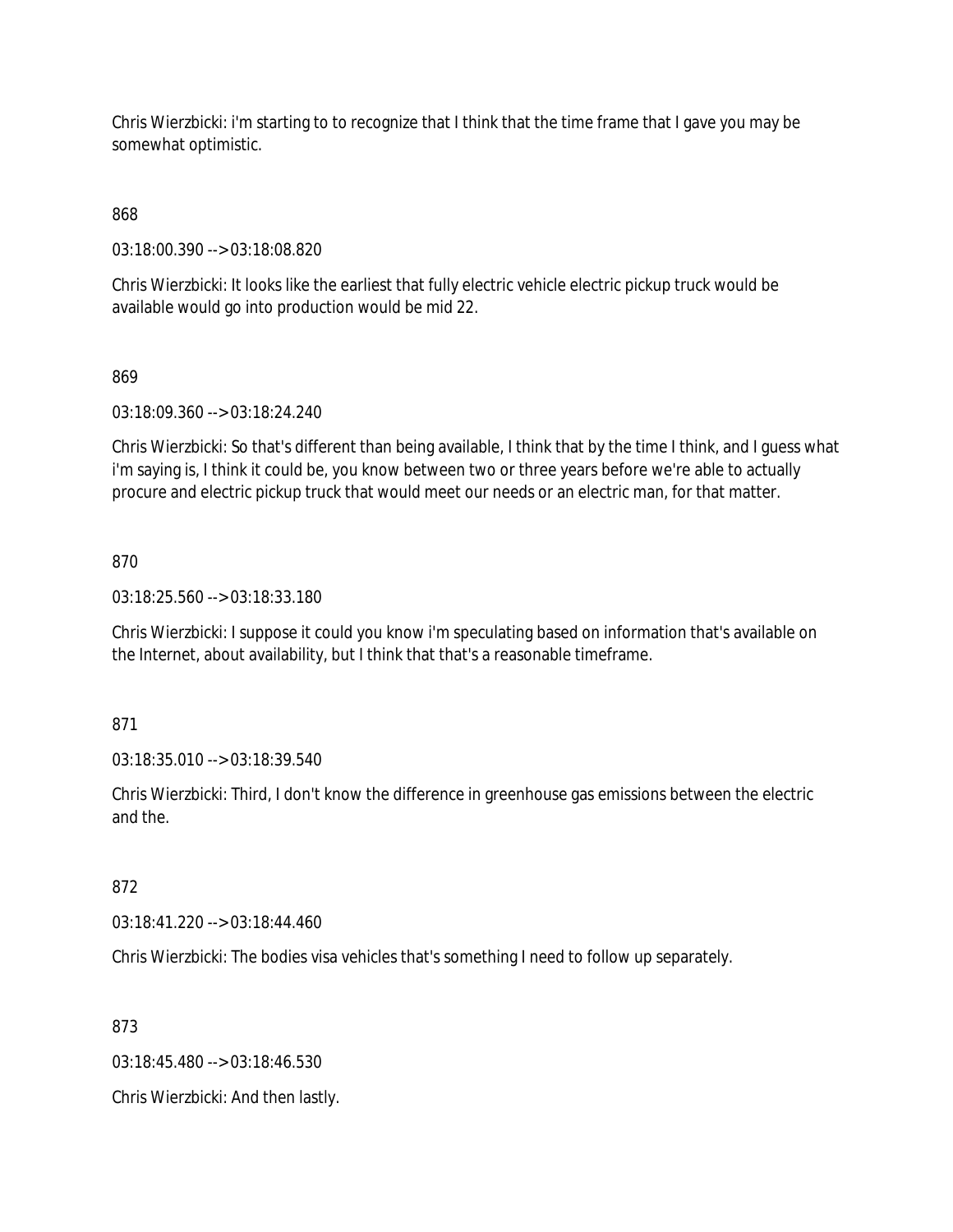03:18:49.200 --> 03:18:54.660

Chris Wierzbicki: I don't have to see it in front of me, but I think that to have these vehicles are than medium duty vehicles that.

875

03:18:55.080 --> 03:19:03.810

Chris Wierzbicki: were originally in the 2020 budget that carry deck we put off purchasing because of coven related spending.

## 876

03:19:04.680 --> 03:19:21.030

Chris Wierzbicki: caps and now we are moving forward with those two those two purchases, so I think one of them is 2021 vehicle the other ones were from the olds which the whole budget which didn't show up in this tip because there were kind of carried over from that when we tried to casper.

877

03:19:25.020 --> 03:19:26.700

Christy Carr: Can I just ask one follow up question.

878

03:19:27.030 --> 03:19:46.020

Christy Carr: Really um Thank you so much for that information and then the medium duty was estimated at 66,000 and I think that estimates in our packet or in the 40 or 50 do we somehow recover that money and get to plug it in somewhere else if we approve this purchase.

879

03:19:46.890 --> 03:19:52.260

Chris Wierzbicki: I mean that money is is budgeted for those items and we just not be spending.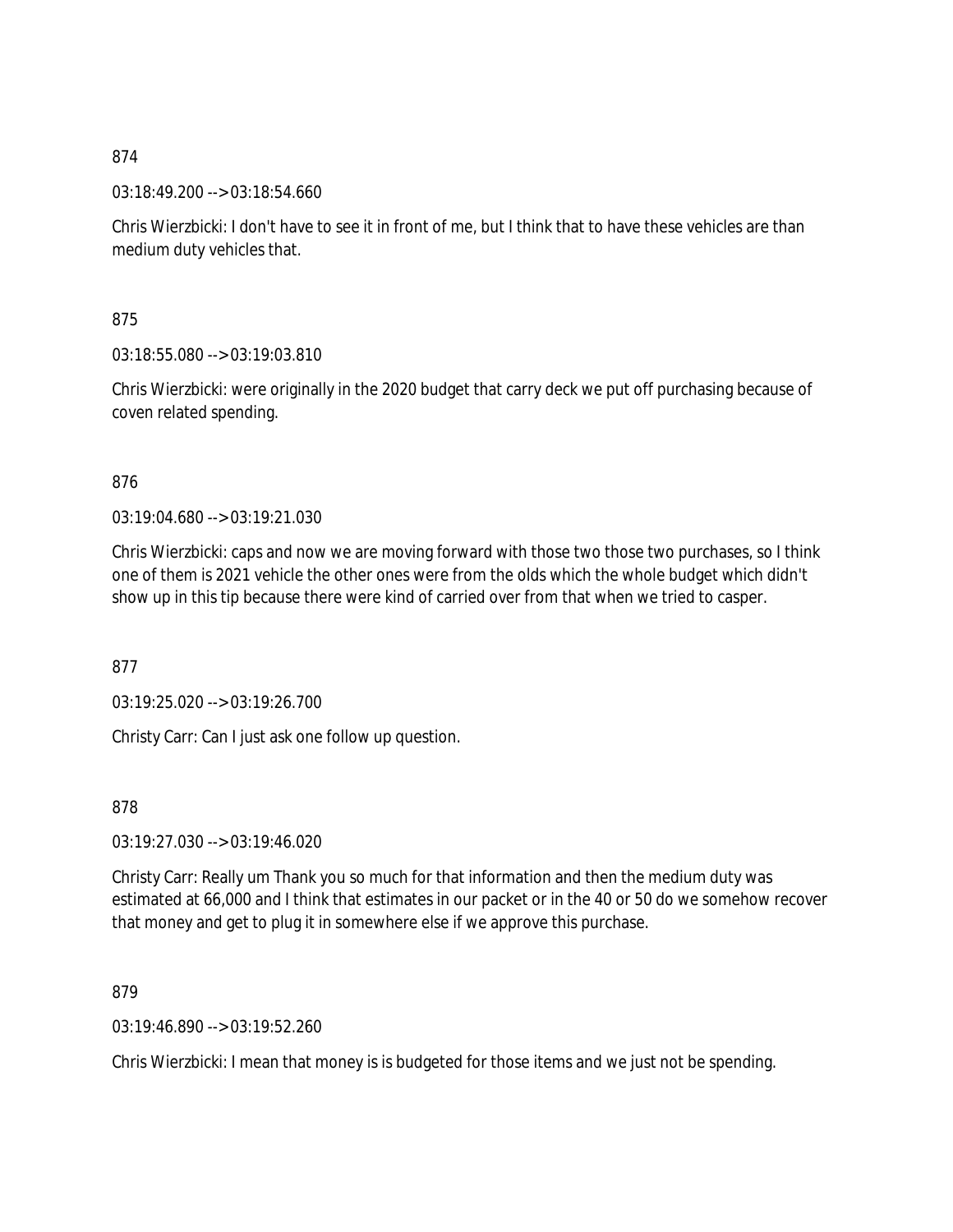03:19:53.040 --> 03:19:58.860

Chris Wierzbicki: You know the full amount, there are there is still up fit that we are planning to use some of that additional money for.

881

03:19:59.430 --> 03:20:09.420

Chris Wierzbicki: Particularly these trucks that we use for utilities, have a kind of a large CAP that go on the back where the group can store their tools and other sorts of materials in the back of the truck.

882

03:20:10.350 --> 03:20:17.940

Chris Wierzbicki: i'm not exactly sure how much will be available after we do that updating, but I don't expect that will be close to.

883

03:20:19.410 --> 03:20:28.860

Chris Wierzbicki: Using the entire budget so i'd be happy to report back on how much is available, I would expect between the three vehicles, you know there's probably between 10 and 12,000 probably left on the table.

884

03:20:34.620 --> 03:20:35.970

Rasham Nassar: Okay councilmember pollock.

885

03:20:37.080 --> 03:20:49.620

Michael Pollock: i'm just trying to follow up on councilmember Carter said i'm trying to get a sense we're getting these ma electric vehicles might be available in a couple years, and so I guess my.

886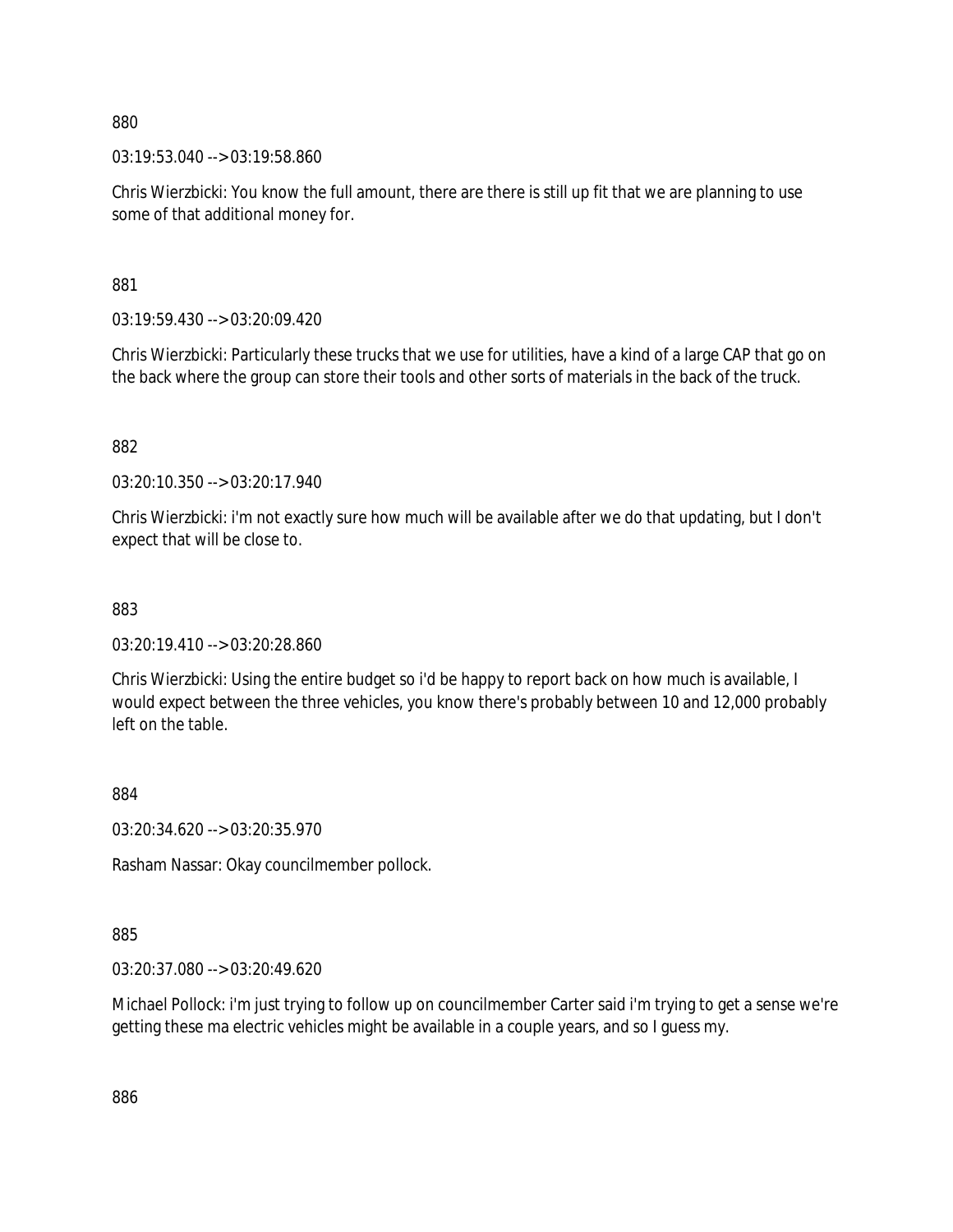03:20:50.700 --> 03:21:00.570

Michael Pollock: frugal or cheap sensors will fire, can you string these along I thought that question was being asked can use to bring along the existing vehicles we have and get by so we until there is something.

887

03:21:02.940 --> 03:21:03.150

It was.

888

03:21:04.410 --> 03:21:05.940

Chris Wierzbicki: That a question for me yeah.

889

03:21:06.000 --> 03:21:06.330

Michael Pollock: yeah that's.

890

03:21:07.140 --> 03:21:08.280

Chris Wierzbicki: And we string on the vehicles.

891

03:21:09.360 --> 03:21:13.560

Chris Wierzbicki: I mean we've I think we've been stringing them along for at least one of them for 28 years.

### 892

03:21:15.180 --> 03:21:22.380

Chris Wierzbicki: You know it's not a policy, I would recommend but, of course, you know you, you have the ability to make that decision if that's if that's how you'd like us to proceed.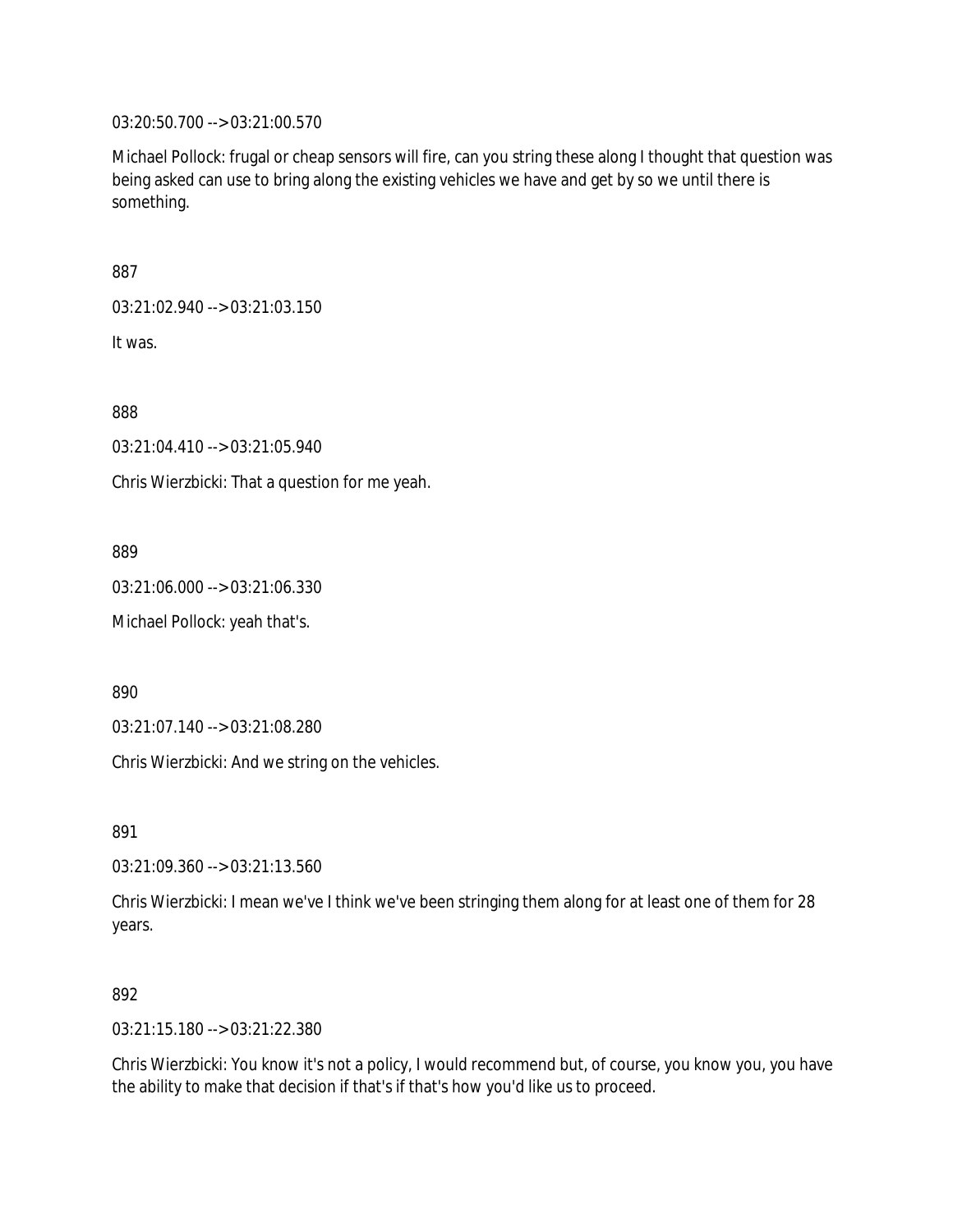893 03:21:24.420 --> 03:21:24.780 Michael Pollock: I don't know.

894

03:21:25.920 --> 03:21:41.490

Michael Pollock: Where you're asking that question councilmember kinda i'm kind of i'm trying, I mean you know how they work, I know, with parks, they they can keep a vehicle going with the duct tape and baling wire, for you know years but pretty unique people so.

895

03:21:42.570 --> 03:21:49.380

Michael Pollock: I don't just sounds like you think they're at the end of their life and that's not really an option if i'm if i'm right.

896

03:21:53.010 --> 03:21:57.270

Rasham Nassar: County Council member, is it Okay, if I got a Deputy Mayor had topless and then back to councilmember car.

897

03:22:01.290 --> 03:22:10.350

Kirsten Hytopoulos: I guess, I would point out that if we have them limping along and some condition, one of them almost 30 years old and all that time we're continuing to spew you know.

898

03:22:11.490 --> 03:22:20.580

Kirsten Hytopoulos: The the junk coming out of the car, you know the gas engine vehicle and we have the opportunity to move over right now to biodiesel, so there are so we'd be sooner, improving on that.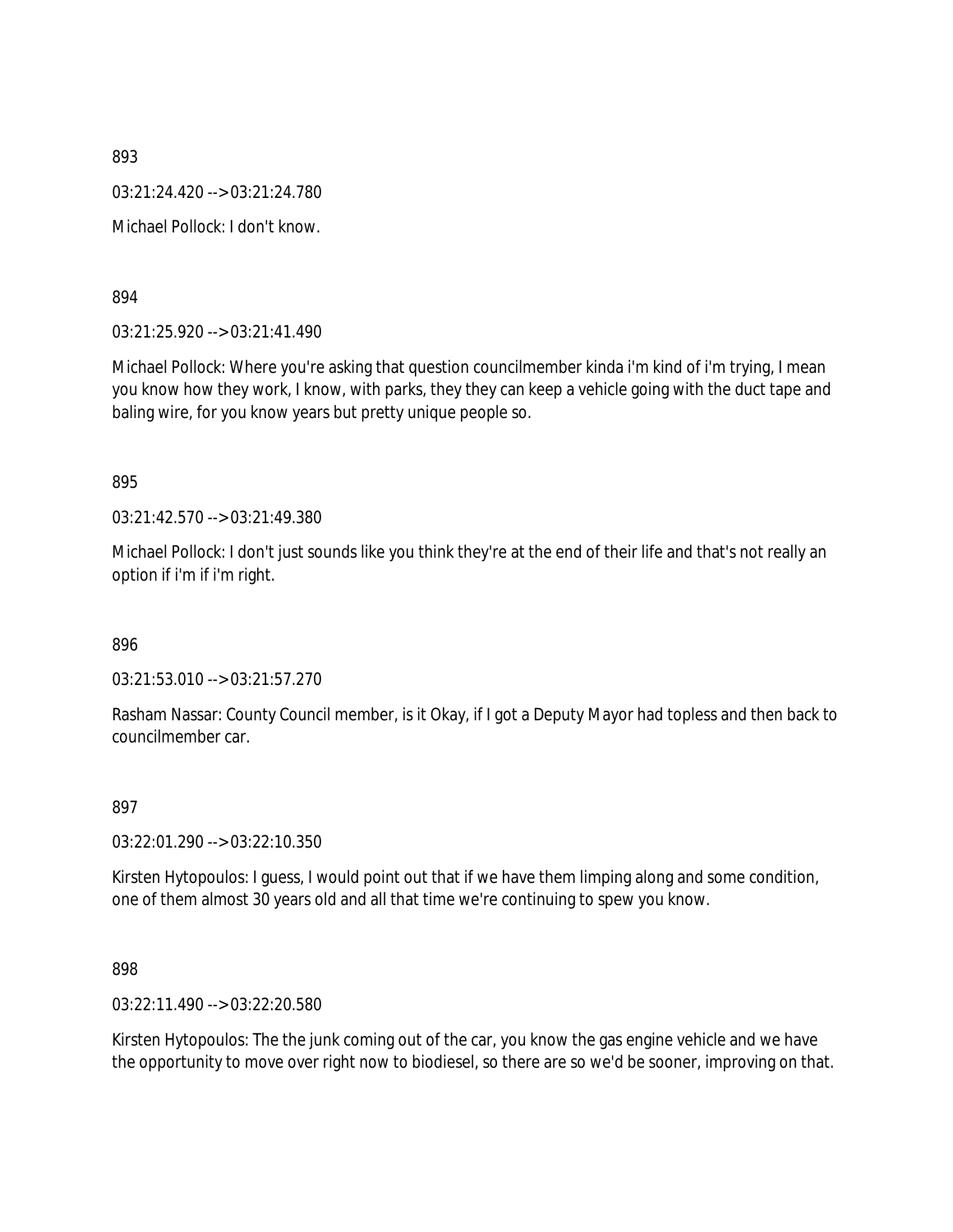03:22:21.000 --> 03:22:31.200

Kirsten Hytopoulos: That carbon issue and i'm assuming that we will continue to rotate vehicles and we will start to catch up in a cycle, where we will personally be early adopters to to.

900

03:22:32.310 --> 03:22:48.000

Kirsten Hytopoulos: You know, electric municipal vehicles, I hope, when they are available, so I think for what it's worth i'm i'm in favor of deferring to the public works director his opinion is not a good idea to keep them going, we will get some benefit going over to biodiesel.

901

03:22:50.310 --> 03:22:58.500

Chris Wierzbicki: If I could just mention one other point these vehicles are their fuel efficient diesel engines, so they they get about as good of.

902

03:22:58.980 --> 03:23:07.350

Chris Wierzbicki: Gas mileage, so this is a greenhouse gas emissions, but in terms of gas usage they get about as as good at mileage as the hybrid.

903

03:23:07.800 --> 03:23:12.780

Chris Wierzbicki: pickup trucks are going to get when they come out and about a year, so there are about two miles they get about.

904

03:23:13.230 --> 03:23:27.090

Chris Wierzbicki: 23 miles per gallon, on average, and the hybrid pickup trucks, that will be comparable to these vehicles that will be available in a year get about 2025 or so, so they are fairly efficient vehicle certainly more efficient than the ones we have on the road.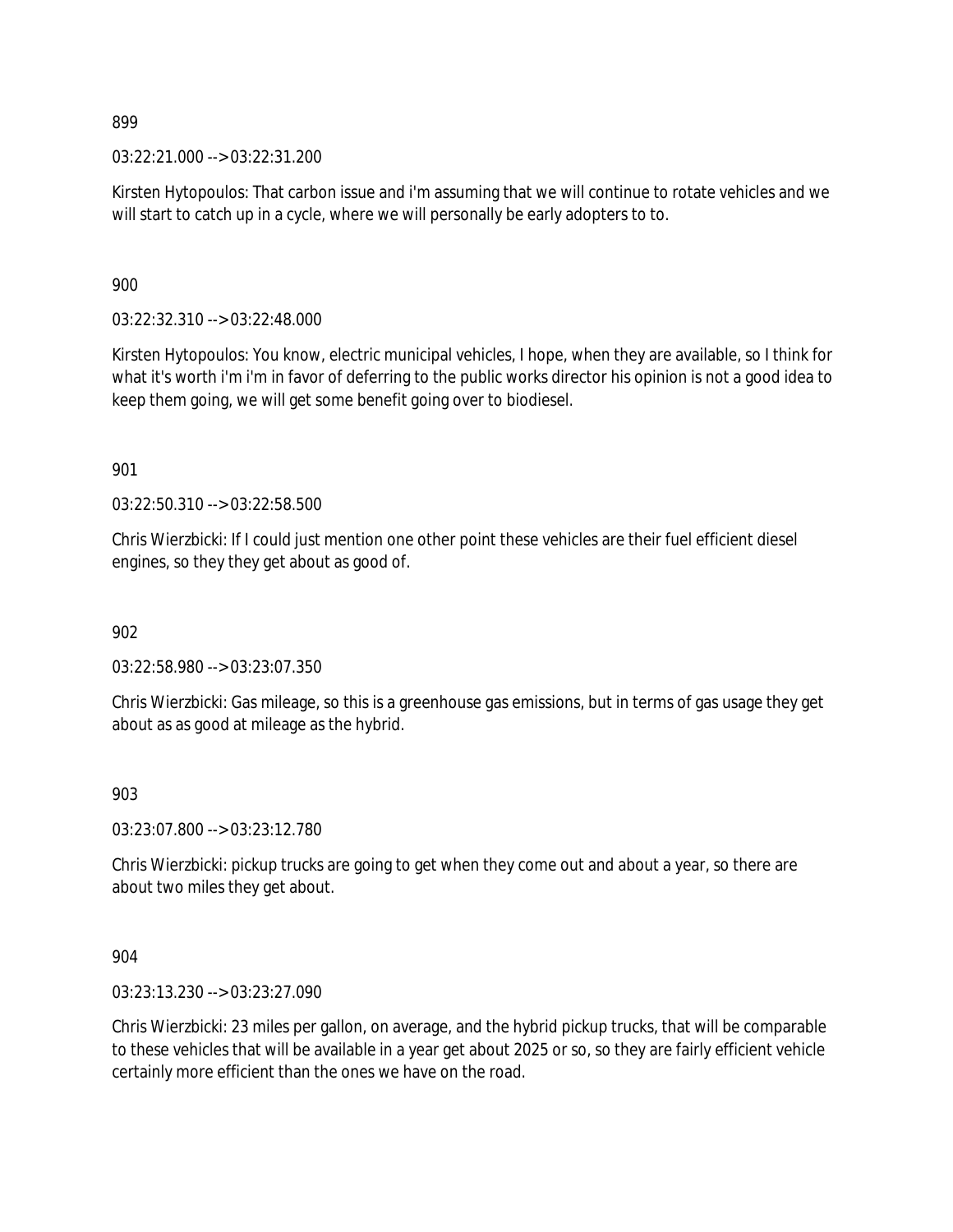03:23:29.640 --> 03:23:31.350

Ellen Schroer: I think oh sorry.

906

03:23:32.070 --> 03:23:33.750

Rasham Nassar: it's okay I interesting manager go ahead.

907

03:23:34.530 --> 03:23:47.160

Ellen Schroer: i'd also like to put in a you know, to remind you that we are running these on a replacement schedule the public works staff looks very carefully at every purchase before they put it in this tip.

### 908

03:23:47.550 --> 03:23:59.790

Ellen Schroer: And running these vehicles to failure, then create some operational impacts, especially for these vehicles that are used on a daily basis we'd have to come back to you, and then there would be another you know six to eight to.

909

03:24:00.240 --> 03:24:09.060

Ellen Schroer: 12 week delay as we, as we wait to run the the process through so it really is to staffs advantage.

910

03:24:09.840 --> 03:24:18.690

Ellen Schroer: To go ahead and to make these purchases in a planned manner really appreciate your questions and encouraging us to continue to look into the.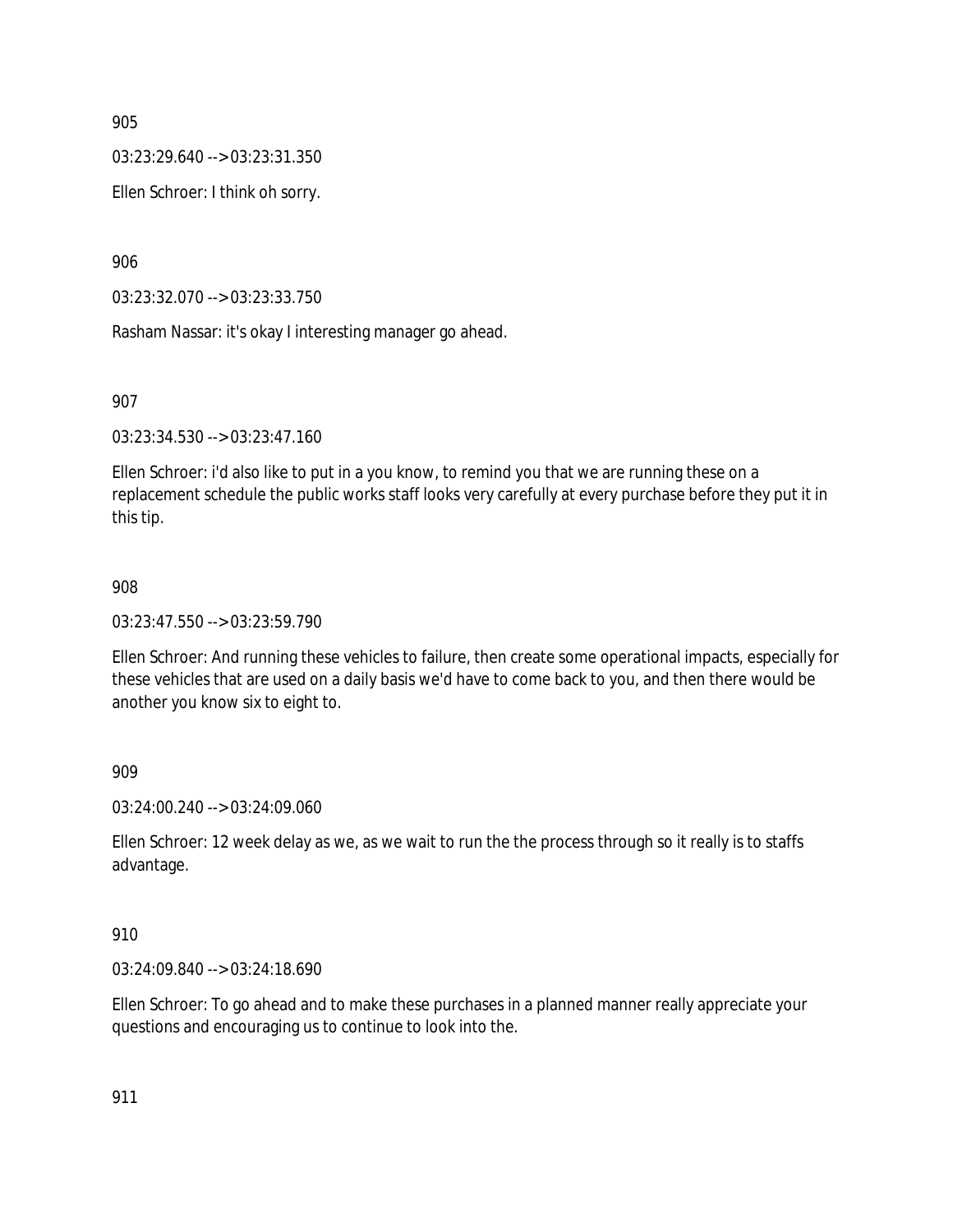03:24:19.200 --> 03:24:30.120

Ellen Schroer: Electric vehicles, I know that there's money in the budget to make sure that we are getting ready to put in the the infrastructure that will need to have electric vehicles, when they are ready, although as.

912

03:24:30.750 --> 03:24:39.540

Ellen Schroer: The public works director was noting we had shared some information that may have been more optimistic than than is currently.

913

03:24:40.710 --> 03:24:51.540

Ellen Schroer: To be expected, but I think you can take that to know that we really do want to move this direction and are looking as much as we can to find every opportunity to to transition our fleet.

914

03:24:54.570 --> 03:24:55.140

Rasham Nassar: Remember car.

915

03:24:56.580 --> 03:24:58.890

Christy Carr: yeah Thank you and thank you both.

916

03:25:00.150 --> 03:25:01.800

Christy Carr: Public Works director and.

917

03:25:02.820 --> 03:25:13.530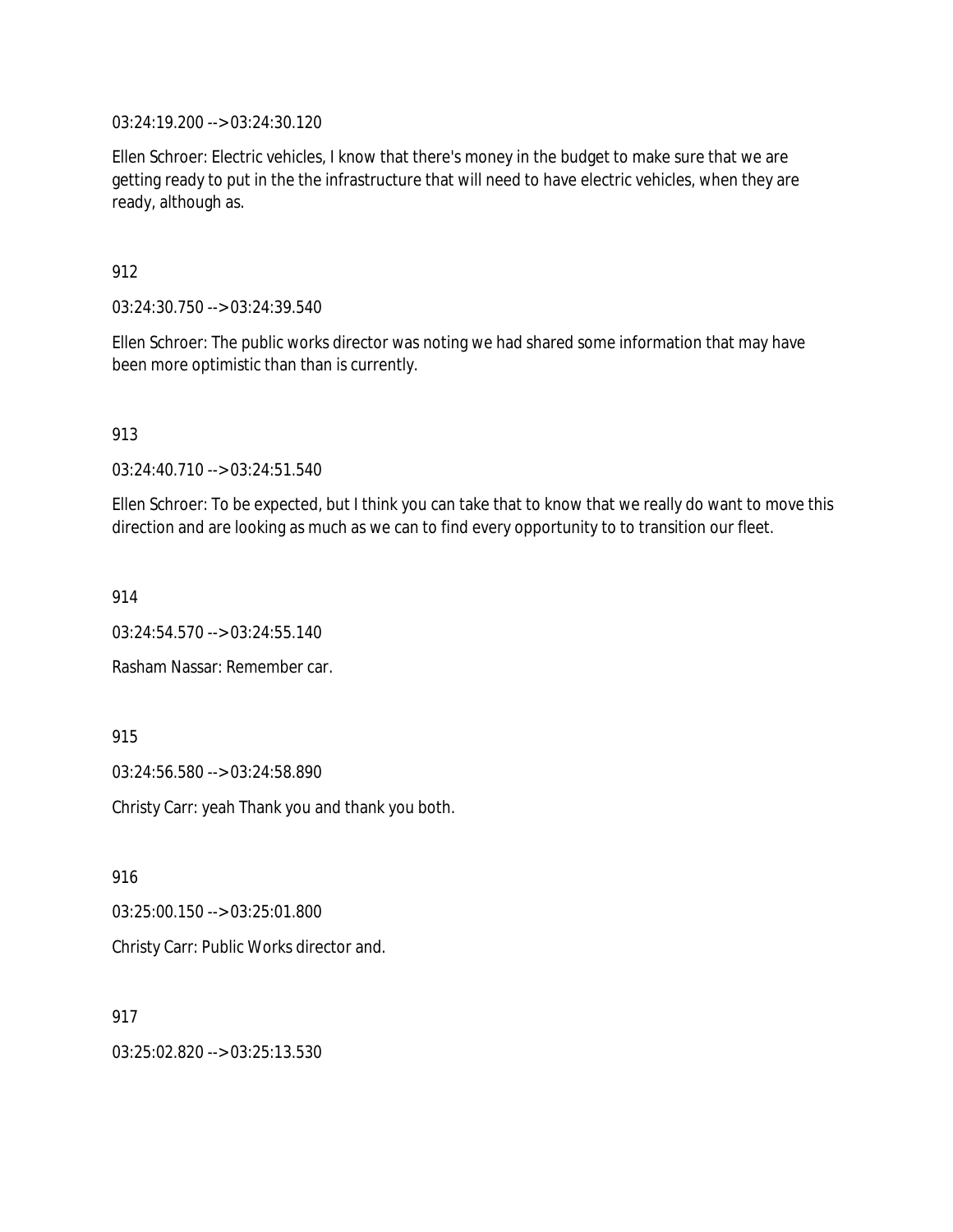Christy Carr: city manager that's really what I was looking for, I just wanted to have the conversation and make sure that we had the information and I do remember from our budget discussions that we are transitioning our fleet.

918

03:25:13.980 --> 03:25:28.920

Christy Carr: we're buying three trucks that are going to be around for another 10 years or 100,000 miles, or maybe 28 years so that's a that's an investment that we're making and just want to make sure that it's the right one, so I appreciate all the information and you taking the time.

919

03:25:34.320 --> 03:25:35.220

Michael Pollock: Are we are we.

# 920

03:25:36.870 --> 03:25:41.640

Michael Pollock: Are emotions now or or, I guess, I will leave it up to councilmember car which.

## 921

03:25:44.430 --> 03:25:51.870

Rasham Nassar: These items were pulled from consent, so now they're on our agenda, so they need to be emotion made to approve.

## 922

03:25:53.280 --> 03:26:01.380

Rasham Nassar: The purchase of these items, and I believe those motions need to happen, one by one, since they are eat for different they weren't scheduled as different approval items on their consent.

## 923

03:26:02.490 --> 03:26:07.380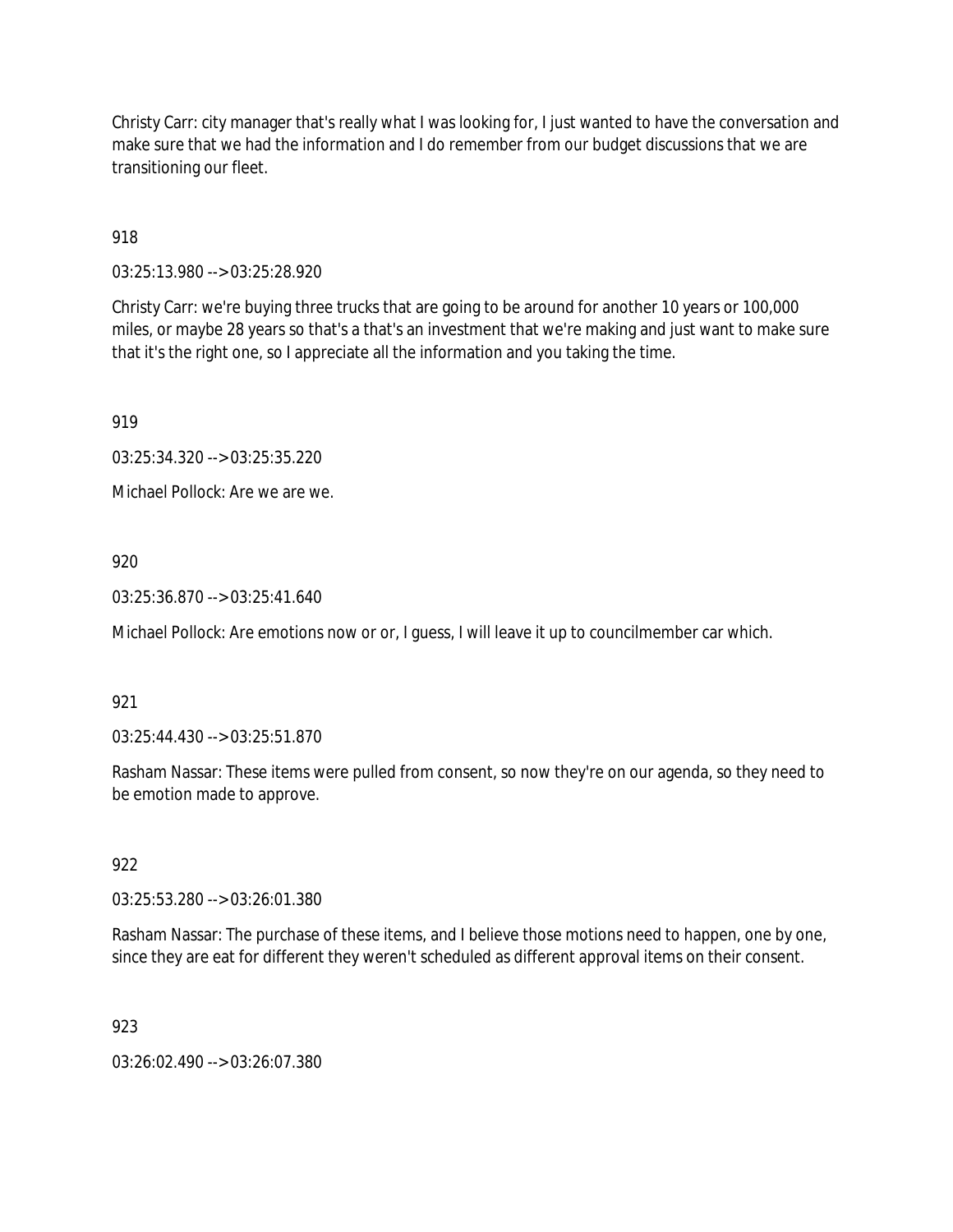Rasham Nassar: So the Council members can refer to the language in the agenda item to construct that motion.

924

03:26:08.460 --> 03:26:10.290

Rasham Nassar: Customer car did you want to take a crack at it.

925 03:26:10.830 --> 03:26:12.390 Christy Carr: yeah i'll take a crack at it.

926 03:26:12.510 --> 03:26:12.930 Rasham Nassar: All right.

927 03:26:16.680 --> 03:26:17.550 Christy Carr: let's see.

928 03:26:19.680 --> 03:26:23.310 Christy Carr: I move to authorize.

929

03:26:24.330 --> 03:26:31.200

Christy Carr: The purchase of a Ford F 150 truck purchase for maintaining the city's utilities.

930

03:26:32.850 --> 03:26:36.480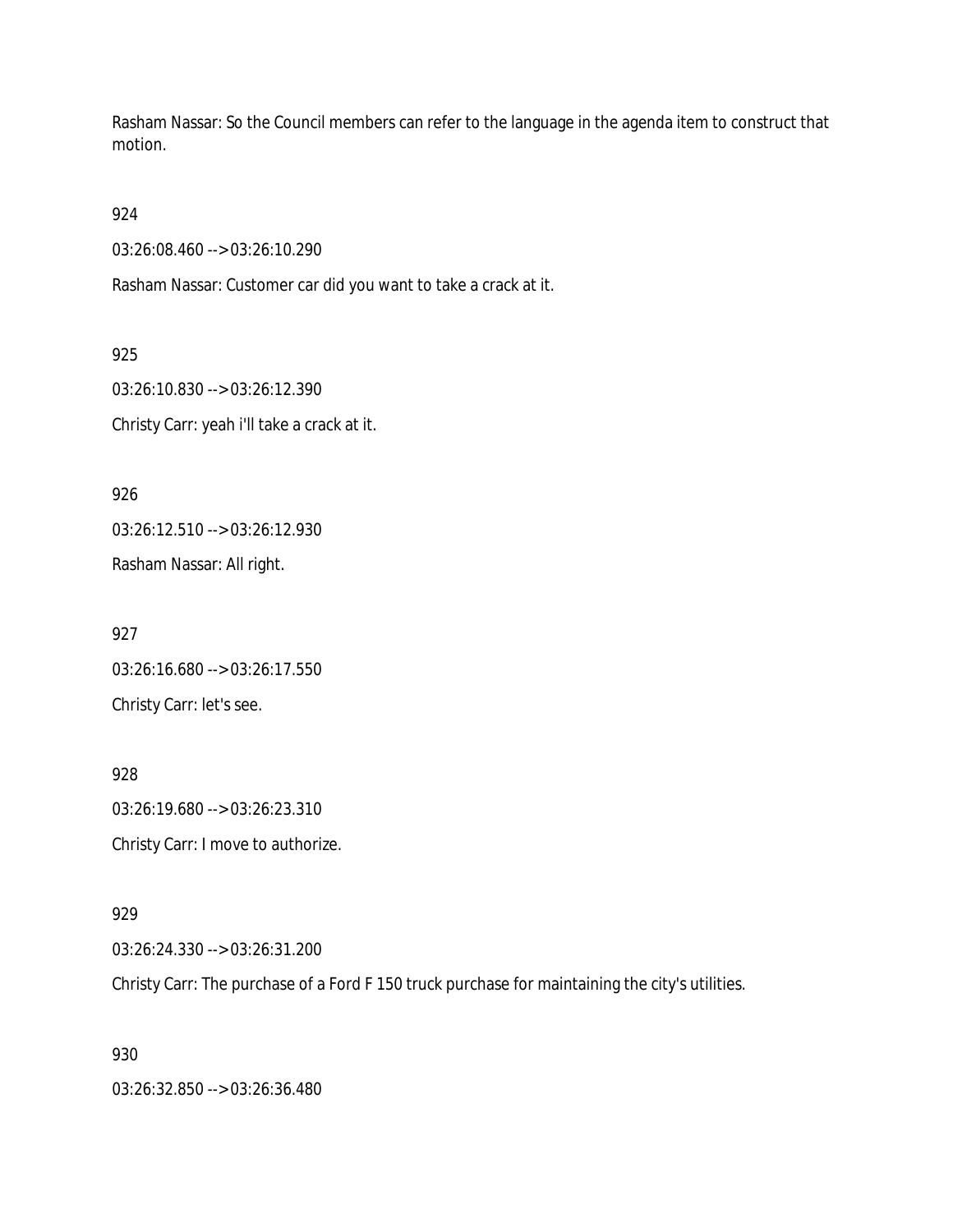Rasham Nassar: councilmember pollock seconds that motion any further Council discussion.

931

03:26:37.950 --> 03:26:39.450

Rasham Nassar: All those in favor please say Aye.

### 932

03:26:40.950 --> 03:26:47.250

Rasham Nassar: Any opposed that motion passes unanimously, so now we will move on to item 11 he.

933

03:26:48.900 --> 03:26:49.620

Rasham Nassar: Council i'm a car.

934

03:26:51.030 --> 03:26:53.010

Joe Levan: that's my record one another way you could do this would be.

#### 935

03:26:53.010 --> 03:27:03.300

Joe Levan: To refer to the agenda item, so you could say I moved to authorize the procurement of the vehicle that's identified and item 11 he on the agenda.

## 936

03:27:05.190 --> 03:27:05.580

Christy Carr: Okay.

## 937

03:27:07.200 --> 03:27:13.710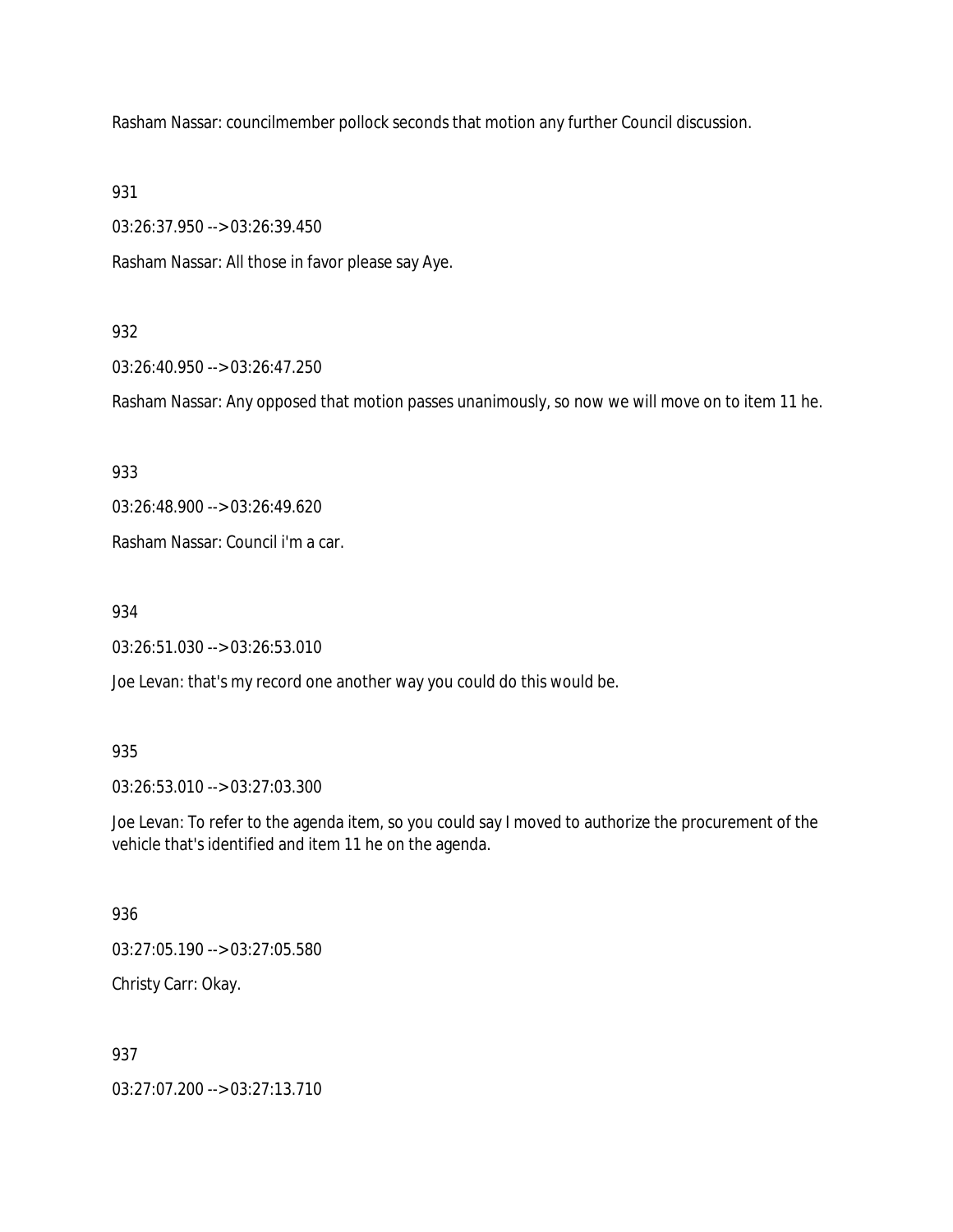Christy Carr: I moved to authorize the purchase of the vehicle that is identified, on item 11 H of the agenda.

938

03:27:14.790 --> 03:27:17.970

Rasham Nassar: councilmember pollock second to that motion any for the Council discussion.

939

03:27:19.440 --> 03:27:29.550

Rasham Nassar: All those in favor please say Aye Aye any opposed that motion also passes unanimously now on to item 11 I Council member car.

940

03:27:30.330 --> 03:27:37.110

Christy Carr: I moved to authorize the purchase of the vehicle identified in agenda item.

941

03:27:39.450 --> 03:27:40.200 Christy Carr: 11 I.

942

03:27:42.000 --> 03:27:45.030

Rasham Nassar: Remember Pollack seconds that motion is there any further Council discussion.

943

03:27:46.350 --> 03:27:47.880

Rasham Nassar: All those in favor please say Aye.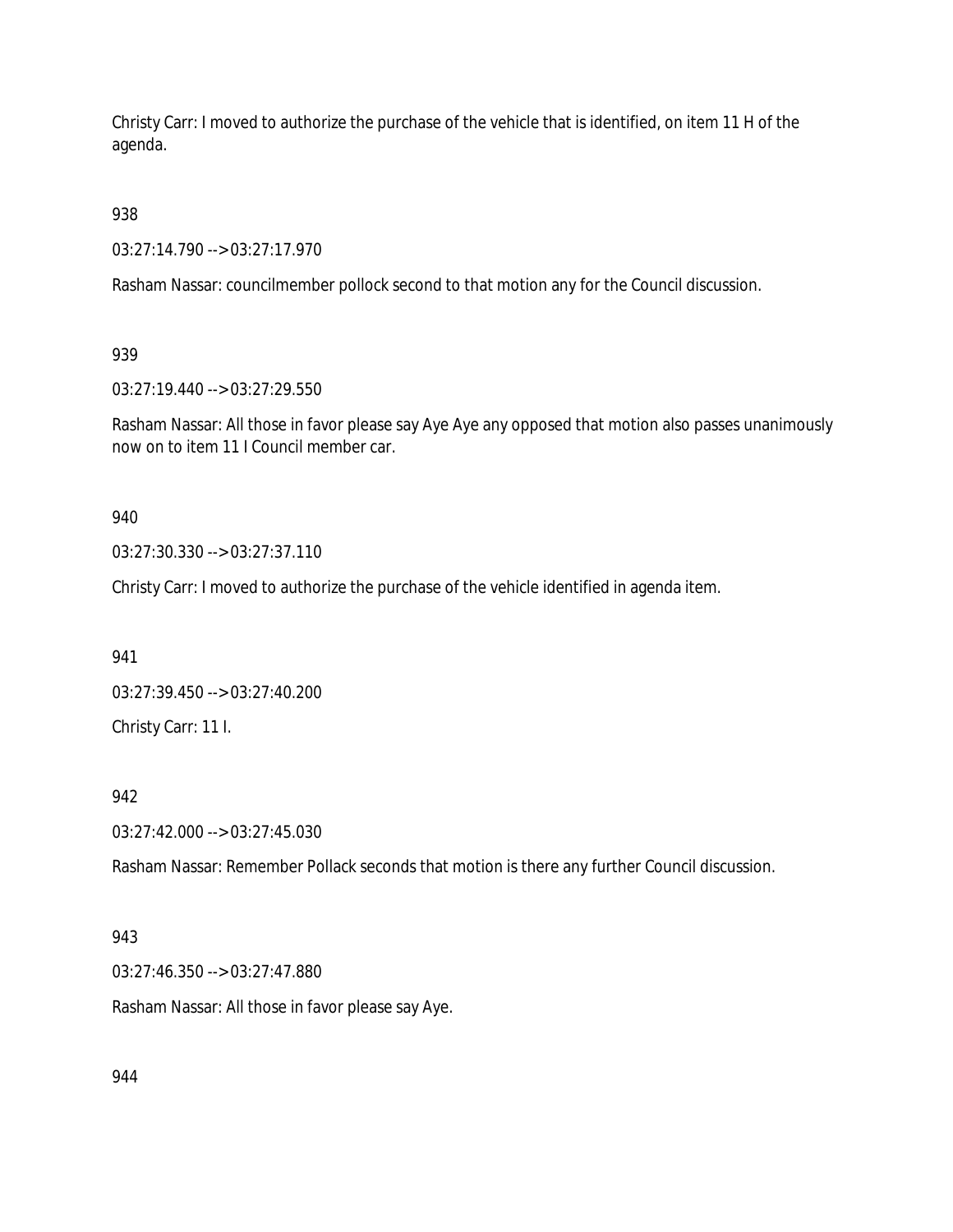03:27:49.050 --> 03:27:49.200

Leslie Schneider: Aye.

945

03:27:49.710 --> 03:27:53.160

Rasham Nassar: Any opposed that motion also passes unanimously.

946

03:27:54.300 --> 03:28:05.730

Rasham Nassar: Thank you very much, Council and public works director, that was a really interesting discussion, I look forward to more discussions about transitioning our fleet it's very exciting stuff thanks you too, thank you.

### 947

03:28:06.510 --> 03:28:08.610

Rasham Nassar: Okay, Council, we are now moving on into.

948

03:28:08.880 --> 03:28:17.640

Rasham Nassar: In our agenda to what is now item 12 committee reports i'll look to hands councilmember deets.

949

03:28:18.450 --> 03:28:30.570

Joe Deets: Okay wow i'm first well, I have one to sort of a check in and the other, I have a question and the check in is the climate change Advisory Committee has had now to climate.

950

03:28:32.250 --> 03:28:44.790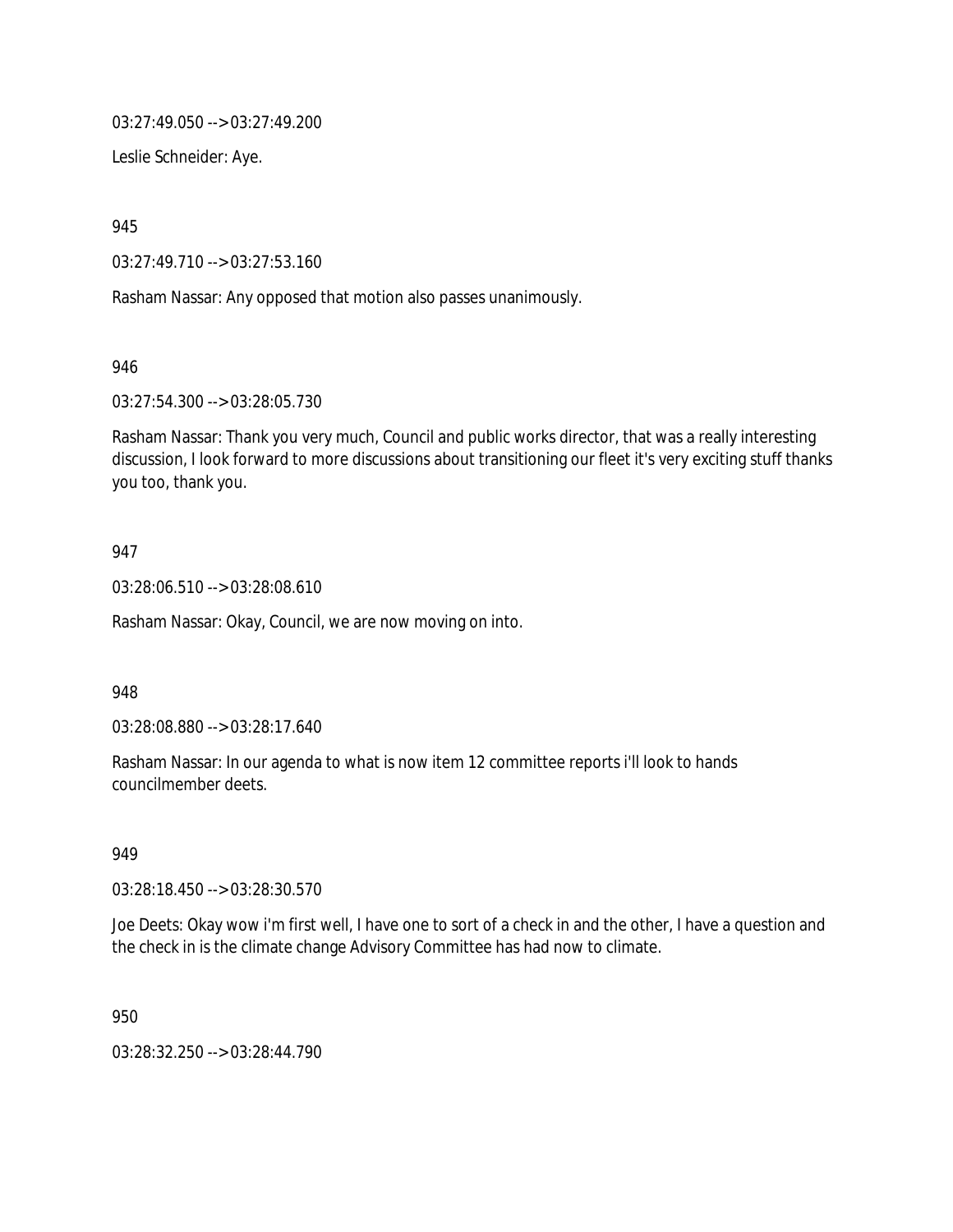Joe Deets: Climate Action Plan forums Community forums and just want to let you guys know that this took place, the first one was on a what I came or Wednesday or Thursday was the night that there was a lot of power outages on the South and so.

951

03:28:46.080 --> 03:28:57.060

Joe Deets: We had I think 20 people show up but surprisingly, no one from the south end, but it was it was a good engagement and then we had an second one on Saturday Saturday morning, and there was.

952

03:28:57.840 --> 03:29:02.040

Joe Deets: More folks and and why this is important, let me just say these.

953

03:29:02.610 --> 03:29:14.520

Joe Deets: Are the people who show up is I looked at them as being our climate action leaders people who actually take the trouble to come and attendees and get the information and hopefully they will go out and.

954

03:29:14.940 --> 03:29:25.350

Joe Deets: spread the word so just want to share that with you, the second item is actually is a question that may be Ellen for city manager, you have an answer to this, but.

955

03:29:26.010 --> 03:29:45.630

Joe Deets: i'm unclear on the city's status as far as videotaping citizen advisory committees, I know the race equity advisory committee that's videotaped but the climate change Advisory Committee is not, nor is ethics board and so.

956

03:29:46.830 --> 03:29:49.980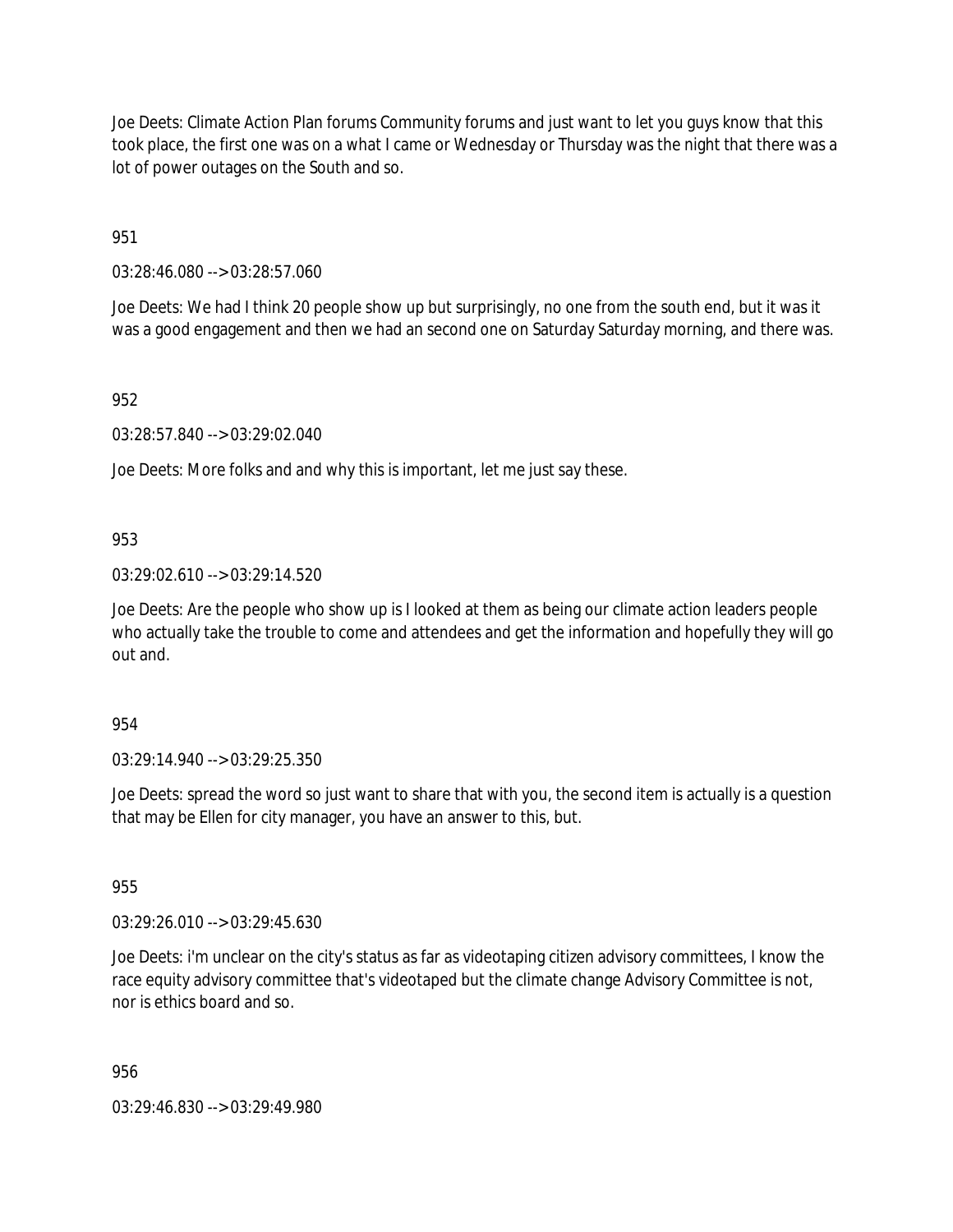Joe Deets: You know i'm just a little confused why subcommittees but not others.

# 957

03:29:50.430 --> 03:29:56.460

Ellen Schroer: Sure i'm glad you asked that question, would you like me to address it now or hold it until the end of committee reports majority of.

# 958

03:29:56.730 --> 03:29:59.790

Joe Deets: You can hold it let's let's see what other questions are because yeah.

959

03:30:00.150 --> 03:30:02.730

Rasham Nassar: i'm really glad councilmember deets do you brought that up.

960

03:30:03.090 --> 03:30:05.640

Rasham Nassar: I would prefer that we address that and for good of the order.

961

03:30:05.670 --> 03:30:13.380

Rasham Nassar: And just completed our committee report section, and then we could talk about that, but I do think that we need to talk about that because it's come up from by members of the public as well, so thanks again for bringing that forward.

# 962

03:30:14.220 --> 03:30:17.190

Rasham Nassar: And Can somebody did you have anything else for committee reports.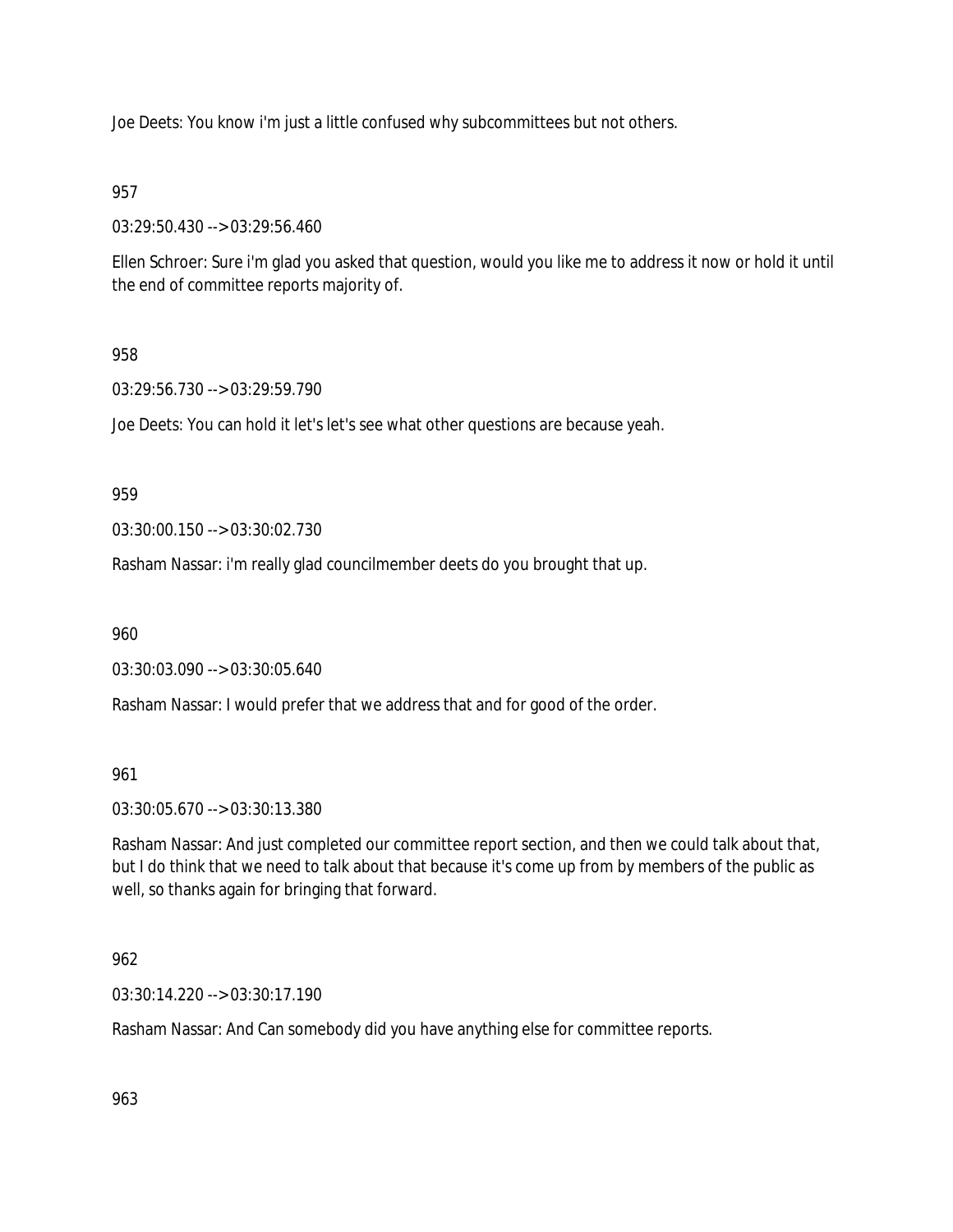03:30:18.270 --> 03:30:20.190

Rasham Nassar: Okay anyone else Council members.

964

03:30:21.270 --> 03:30:23.130

Rasham Nassar: Moving on, and our agenda.

965

03:30:23.520 --> 03:30:24.210

Rasham Nassar: To item.

966

03:30:24.570 --> 03:30:26.640

Rasham Nassar: 13 for the good of the order.

967

03:30:28.710 --> 03:30:38.730

Rasham Nassar: Interim city manager schroer i'm going to start with you, if you could please address the question raised by councilmember deeds related to videoing rick video recording committee meetings.

968

03:30:39.030 --> 03:30:54.240

Ellen Schroer: Sure, so you may remember back in March last year we transitioned to having actually, I guess, maybe in April or May we transition to having our committee meetings on all on zoom and that was in accordance with the governor's orders.

969

03:30:54.660 --> 03:31:05.340

Ellen Schroer: And when we made that transition and we decided to continue the recording approach that had been used in the past, so some.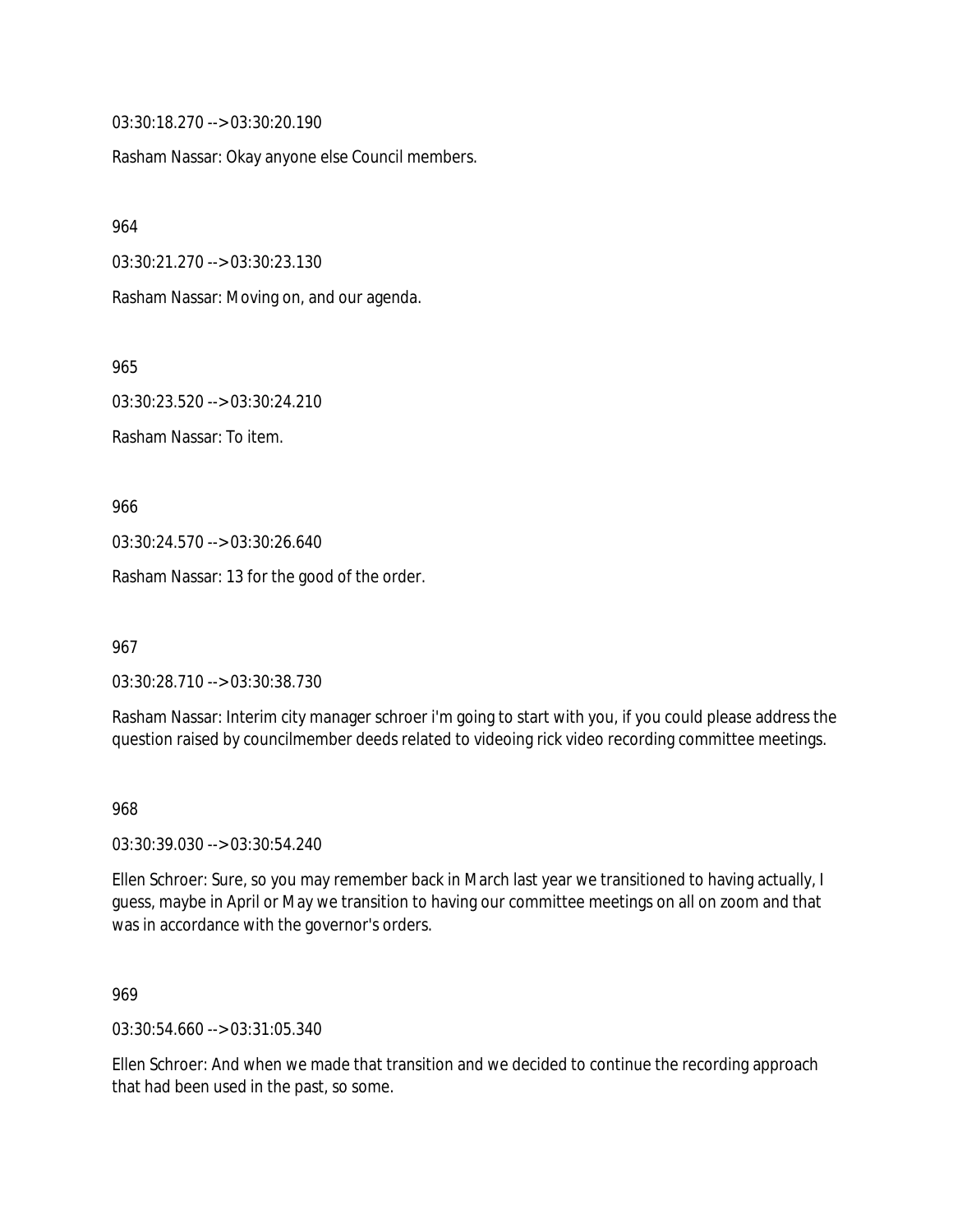03:31:05.880 --> 03:31:16.740

Ellen Schroer: committees and commissions were recorded in the past, before that, in 2019 and earlier and others weren't and in order to be consistent and to preserve staff capacity and.

971

03:31:17.130 --> 03:31:26.370

Ellen Schroer: be transparent, with the Community we we made those same choices going forward so committees and commissions that were recorded in the past, continued to be recorded in the future, we did make.

# 972

03:31:27.630 --> 03:31:38.100

Ellen Schroer: One change and that was with the race equity task force to support a committee Member or a Community Member who was requesting on sign language translation when we'd been in.

## 973

03:31:38.700 --> 03:31:47.580

Ellen Schroer: Providing interpretation, and that was very challenging to do on the zoom platform, so we worked with that person to record the meeting and then have the transcript available.

974

03:31:48.240 --> 03:31:59.490

Ellen Schroer: And so we have continued that practice, and that is the reason for one most I would say most committees are recorded and posted but not all.

## 975

03:32:01.350 --> 03:32:05.850

Ellen Schroer: And then, with ethics board, in particular, that is one I discussed this.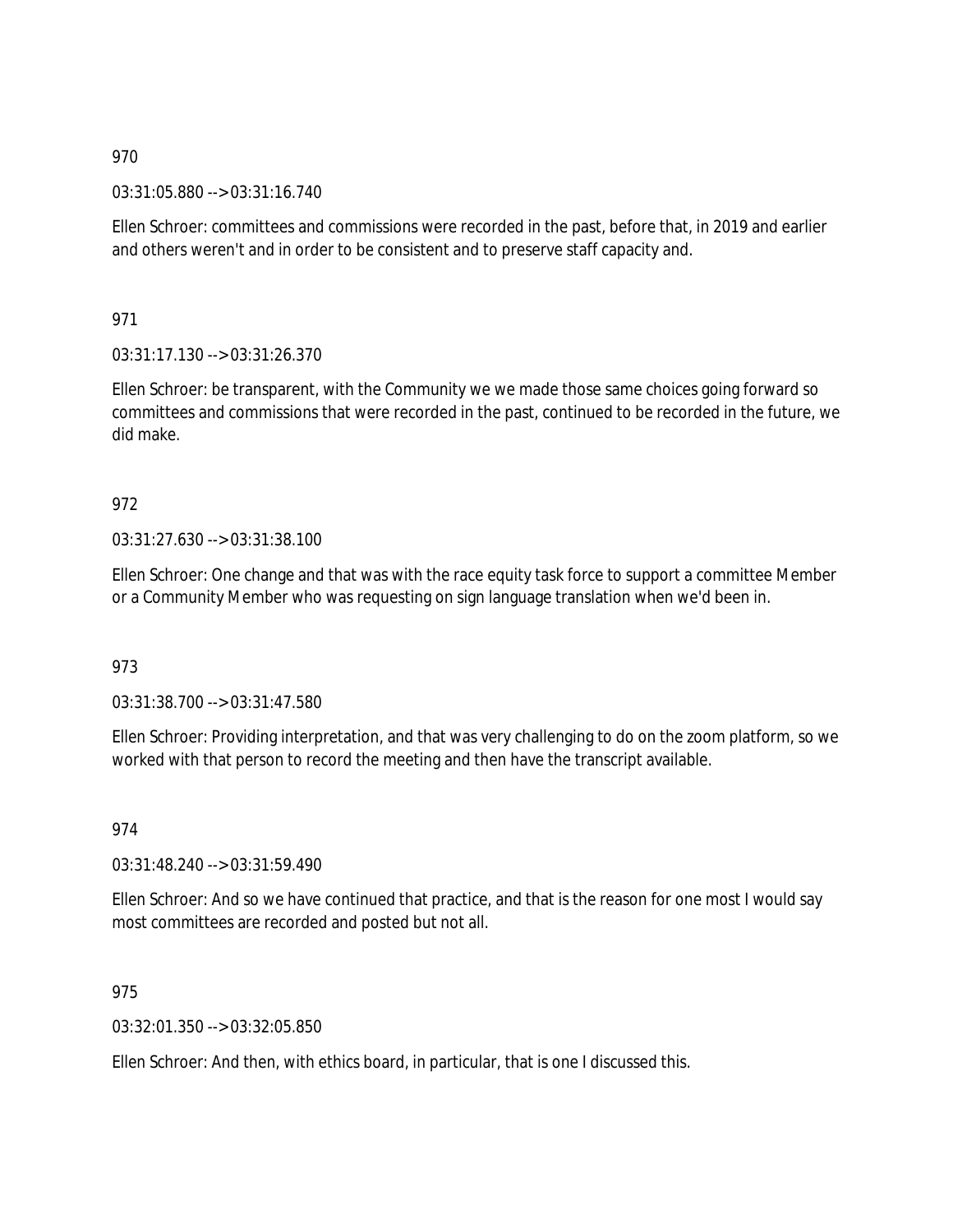03:32:06.630 --> 03:32:18.630

Ellen Schroer: Earlier with other staff members, and we, given the nature of the discussions with the ethics board, we felt that it would likely be best to refer that to the ethics board for their conversation and.

977

03:32:18.960 --> 03:32:24.360

Ellen Schroer: get some input from them before coming back to you to make a final decision on how they felt their meetings would run.

978

03:32:28.740 --> 03:32:29.640

Ellen Schroer: So I hope that's helpful.

979

03:32:30.600 --> 03:32:44.040

Rasham Nassar: it's very helpful deputy may soon same manager sure my apologies, getting late, and I do intend to follow up with you and the Deputy Mayor on that particular topic at the agenda setting meeting on Thursday sure.

980

03:32:45.600 --> 03:32:47.850

Rasham Nassar: And Deputy Mayor had chocolate so hannah's race.

981

03:32:48.480 --> 03:32:59.190

Kirsten Hytopoulos: yeah I didn't know where else to bring this up and I just thought, going to be our makes sense, so I we've had our first race employee advisory committee meeting since we've we've gotten a third.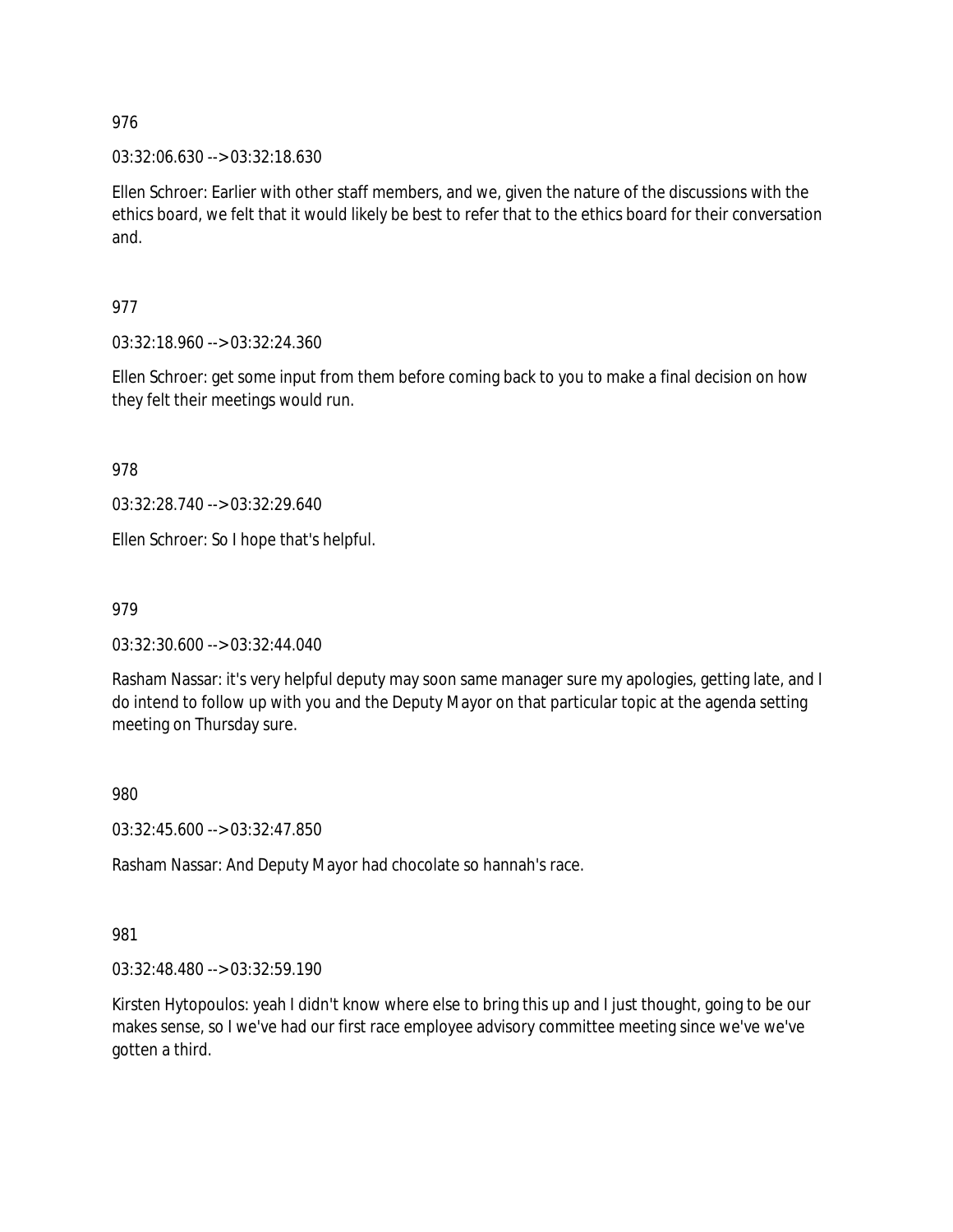03:33:00.360 --> 03:33:05.610

Kirsten Hytopoulos: liaison and I had kind of felt like you know and sticking around holding on to my position.

983

03:33:06.330 --> 03:33:13.680

Kirsten Hytopoulos: That it made sense, even though it felt a little awkward and my position in the past has been when i've seen three Council members on prayer Councils holding on.

984

03:33:14.010 --> 03:33:23.790

Kirsten Hytopoulos: That sort of situation feels a little forced and i'll say I think at this point i'm going to pull back and resigned from that position, I think that three is an awful lot of.

985

03:33:24.090 --> 03:33:30.330

Kirsten Hytopoulos: People in the room, with a committee and and don't say makes me feel uncomfortable which of us just speak up and it's like too many cooks in the kitchen.

986

03:33:30.720 --> 03:33:42.330

Kirsten Hytopoulos: So i'm going to pull back and resigned from that and leave leave Brendan beacham that Council members sorry the mayor and Council member fan trey Johnson, as the two Council members, I think that's much more appropriate.

987

03:33:46.170 --> 03:33:48.660

Rasham Nassar: Thank you for sharing that Deputy Mayor had topless.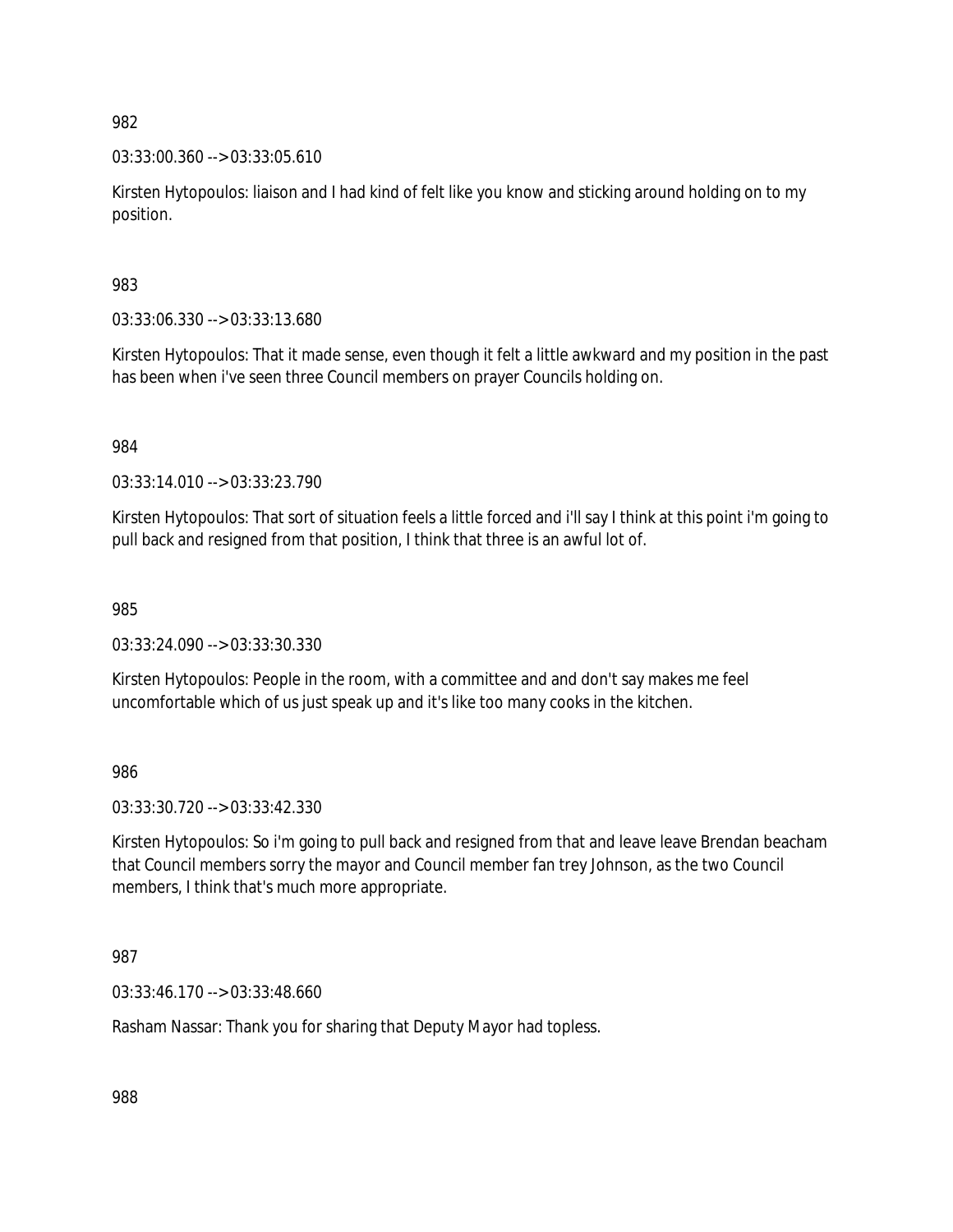03:33:50.160 --> 03:33:54.120

Rasham Nassar: Any councilmember comments on that particular statement from a Deputy Mayor.

989

03:33:55.770 --> 03:33:58.800

Rasham Nassar: Okay councilmember fant right Johnson your hand is raised.

990

03:33:59.850 --> 03:34:13.740

Brenda Fantroy-Johnson: Yes, I wanted to bring to the good of the order the information around the event that's happening February 4 the courageous conversations, it may have fallen off everybody's radar because it was.

### 991

03:34:14.880 --> 03:34:35.580

Brenda Fantroy-Johnson: It was early January, where we had put out the Save the date for the coby connects and direct web page but it's a joint City Council react event a courageous conversations a panel.

#### 992

03:34:36.780 --> 03:34:47.640

Brenda Fantroy-Johnson: format, we have four panelists and the public is going to be invited to participate with their questions or their courageous conversations.

#### 993

03:34:48.150 --> 03:35:08.700

Brenda Fantroy-Johnson: And it's going to be held, instead of the regular react meaning so it's February 4 at six o'clock it's it's a up up under the umbrella of the Martin Luther King events that are happening with bheema and the race group so.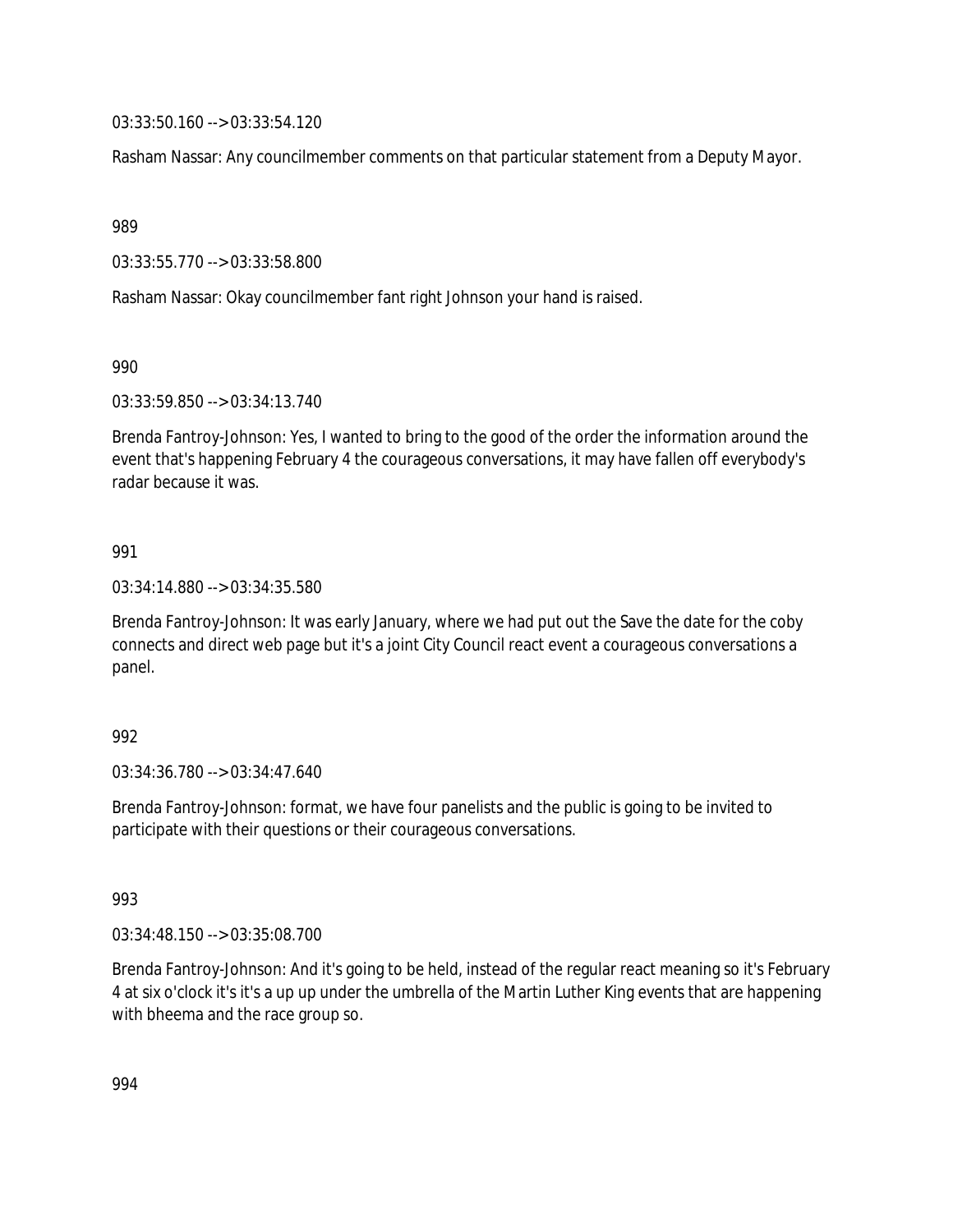03:35:10.200 --> 03:35:18.960

Brenda Fantroy-Johnson: i'm working with Ellen right now, so that we can get the logistics on the zoom, I would like to use the same zoom link that they use for the react group.

### 995

03:35:20.400 --> 03:35:32.190

Brenda Fantroy-Johnson: And then we're still working out how to make people you know panel and things like that, but I wanted to make sure that all of you knew, so that you could come out and support this event.

996

03:35:34.050 --> 03:35:41.580

Rasham Nassar: And, just to be clear, I think interim city manager you've been up to up to speed on the email communications related to this.

997

03:35:42.510 --> 03:35:54.510

Rasham Nassar: Is this this was something that is this, am I understanding that understanding correctly that it's a joint City Council react committee meeting, or is it a react committee meeting to which Council members are invited.

998

03:35:55.920 --> 03:35:58.680

Brenda Fantroy-Johnson: it's not going to which Council members are invited.

999

03:35:58.770 --> 03:36:03.660

Brenda Fantroy-Johnson: Okay, because it's a gym my city council react even okay.

1000

03:36:05.040 --> 03:36:06.510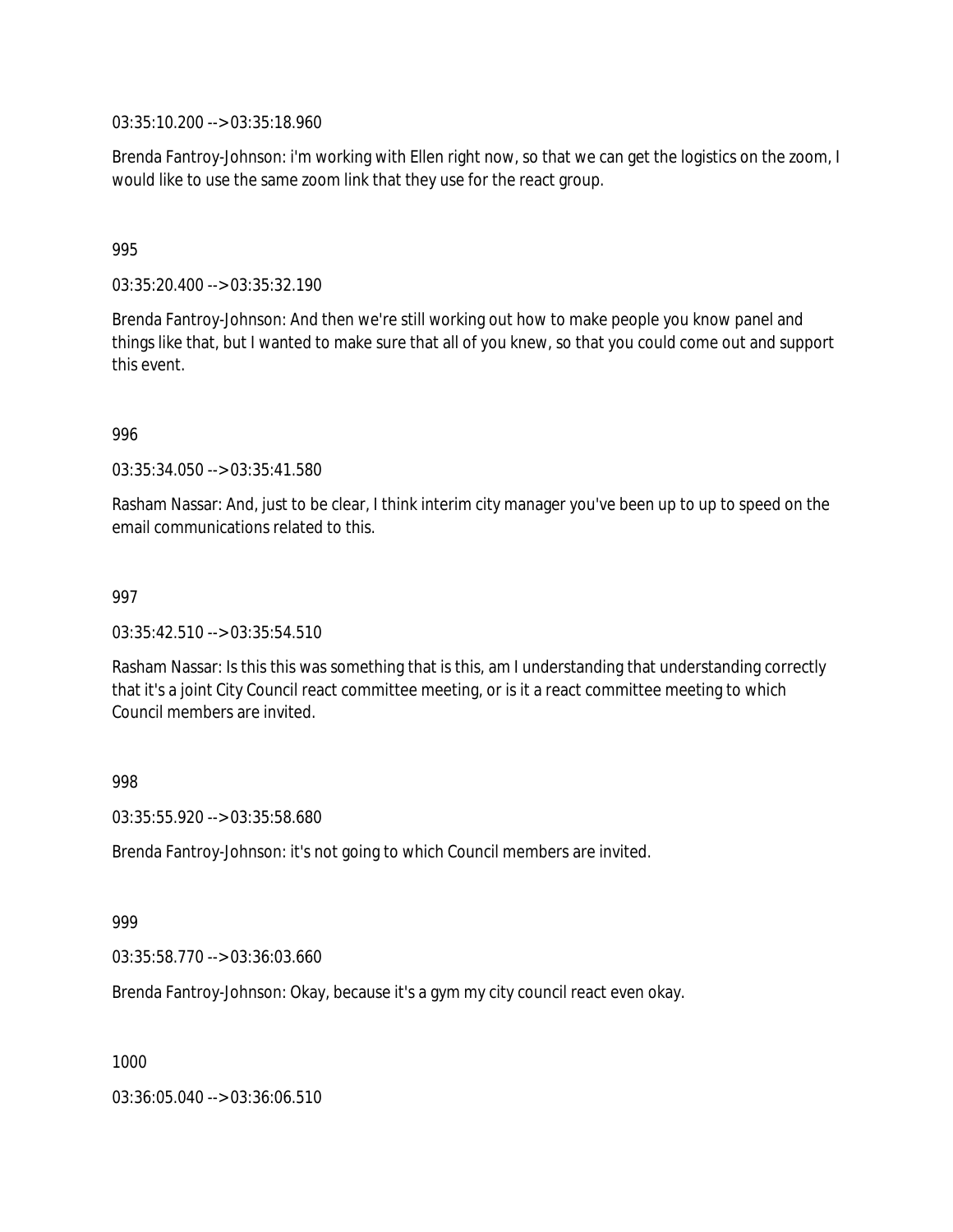Rasham Nassar: Okay, great so.

1001

03:36:09.810 --> 03:36:12.630

Brenda Fantroy-Johnson: have something else to if there's no discussion on that.

1002

03:36:13.470 --> 03:36:15.000

Rasham Nassar: Interesting manager, did you want to say anything.

1003

03:36:15.330 --> 03:36:28.710

Ellen Schroer: I just want to be real clear, because I think I heard the mayor and Council member pantry Johnson say similar but a little bit different things so it's um it's a react event to which the Council is invited Is that correct.

1004

03:36:29.460 --> 03:36:39.630

Brenda Fantroy-Johnson: No, it was actually started out as a joint effort christy car and myself, was working on it, she was representing the City Council and I was on the race equity team.

1005

03:36:40.050 --> 03:36:52.620

Brenda Fantroy-Johnson: So when I became a Council member and i've been the liaison so i'm working with darryl and savannah but it's still a joint City Council react event.

1006

03:36:54.090 --> 03:37:02.550

Ellen Schroer: Okay, and could we could we get a Count of folks who think they might be there, so we'll know if it should be noticed as a special meeting.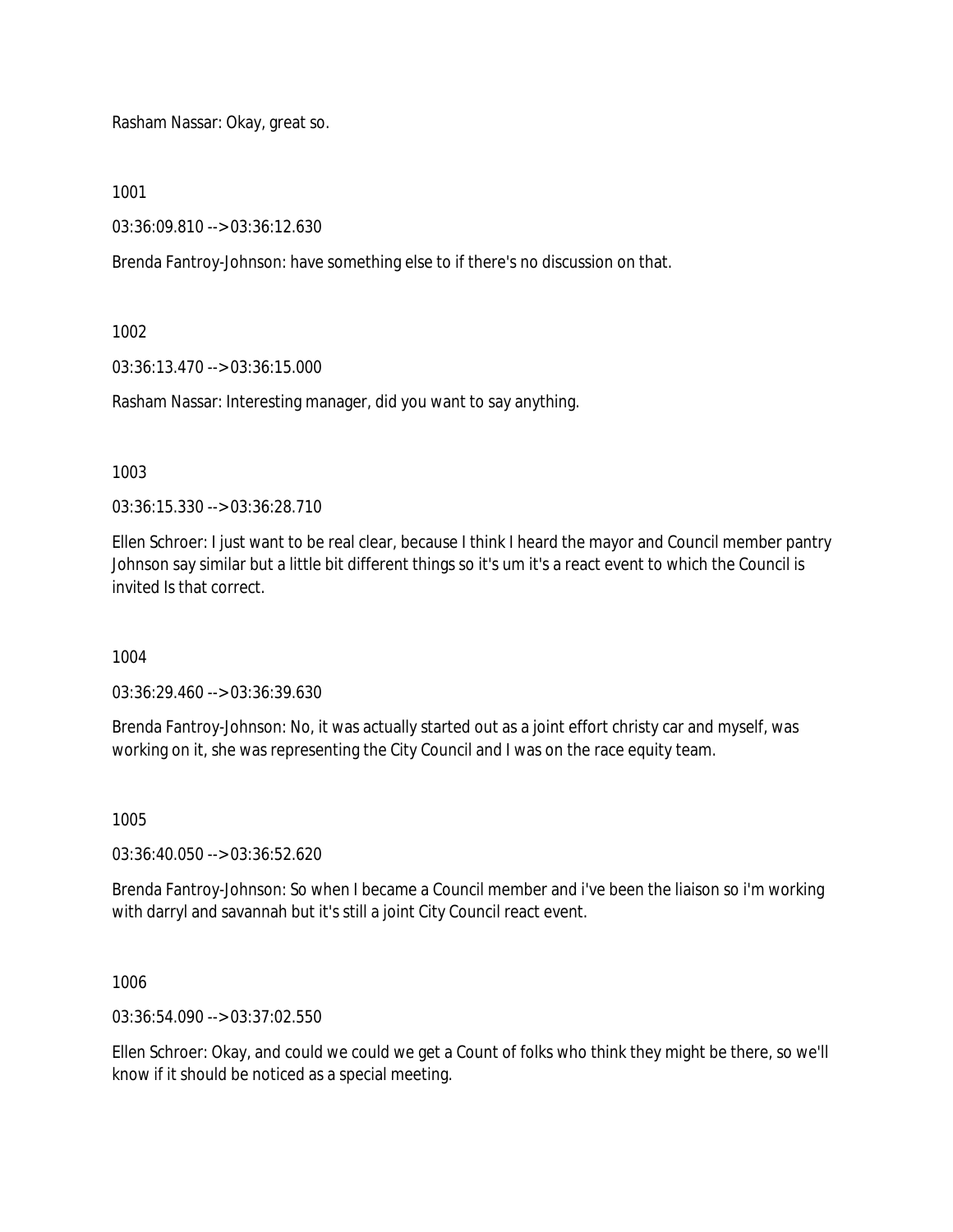03:37:03.600 --> 03:37:03.990

Over there.

1008

03:37:05.520 --> 03:37:14.700

Ellen Schroer: So we will proceed on that um with that and then i'll continue to work with councilmember fan Tory Johnson on the logistics of getting.

1009

03:37:16.380 --> 03:37:18.510

Ellen Schroer: The staff support setup for that.

1010

03:37:19.200 --> 03:37:28.320

Rasham Nassar: Okay, great and we'll just touch base on scheduling out the Thursday jen's have a set agenda sorry okay great I had noted that to follow through and then cast Member Patrick Johnson, you had something else.

1011

03:37:28.680 --> 03:37:34.980

Brenda Fantroy-Johnson: um yes, I just wanted to this is an awareness item that the bainbridge.

1012

03:37:37.470 --> 03:37:47.190

Brenda Fantroy-Johnson: Historical museum is working with the race equity Task Force race equity advisory committee for an event called voices of bainbridge black man.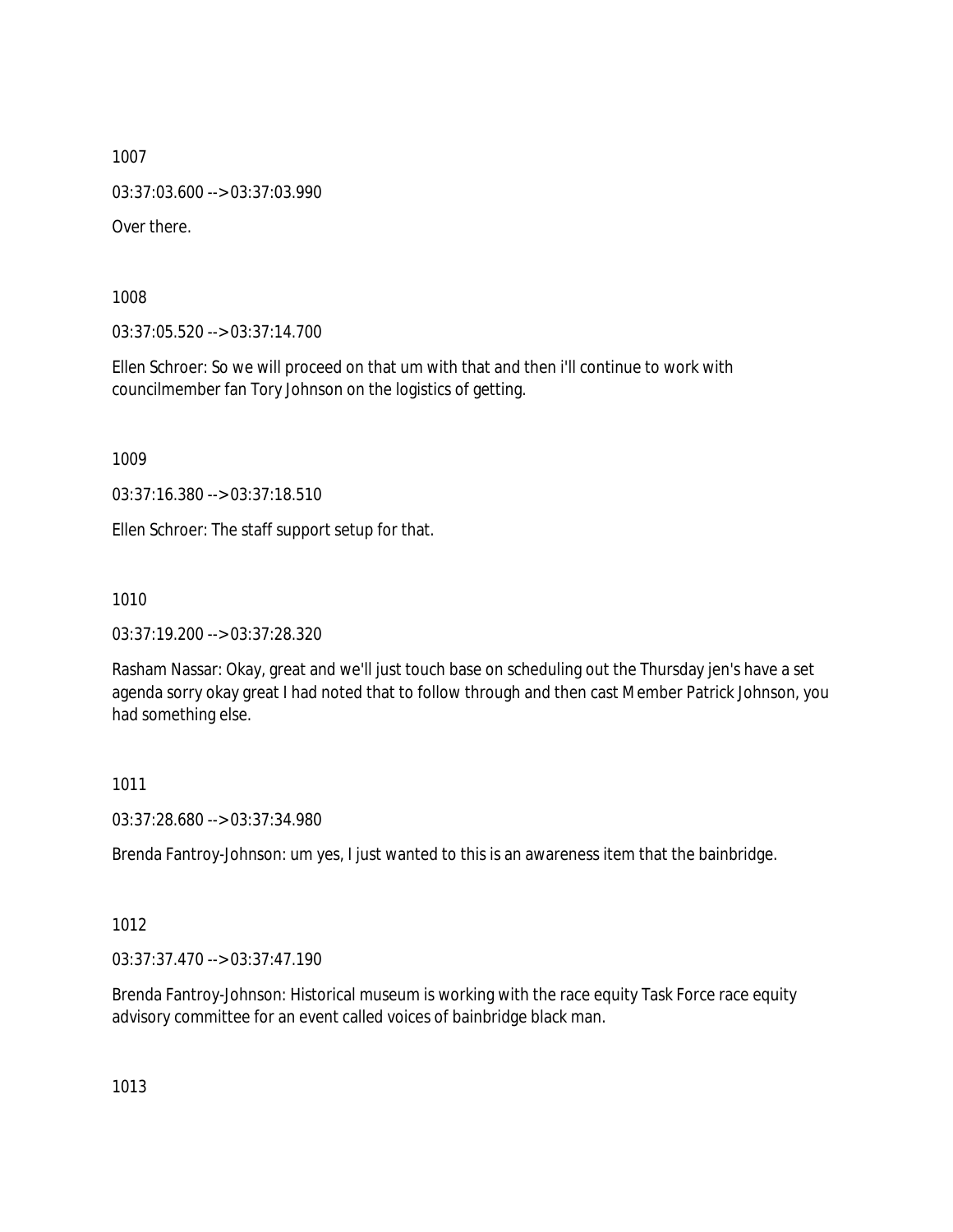03:37:47.940 --> 03:38:02.370

Brenda Fantroy-Johnson: And it's pretty much the same kind of format, this is actually James Friday is working on this, and this is actually I will have the link, for it to have maybe.

1014

03:38:03.600 --> 03:38:14.790

Brenda Fantroy-Johnson: Christian or someone send it out to everybody it's happening tomorrow as far as I know, it's going to be on soon, but it's mainly looking at the stories of the black man on the island.

1015

03:38:17.010 --> 03:38:17.370

Brenda Fantroy-Johnson: There are.

1016

03:38:17.400 --> 03:38:17.610

Oh.

1017

03:38:20.160 --> 03:38:33.900

Rasham Nassar: that's great Thank you so much for that announcement counselor or Johnson, I appreciate that and then we'll just look for an invite so that once you submit through the city clerk yes anything else, for the good of the order Council members.

1018 03:38:36.480 --> 03:38:37.410

Rasham Nassar: Okay.

1019

03:38:37.590 --> 03:38:38.730

Joe Levan: i'm not a mayor just real quick.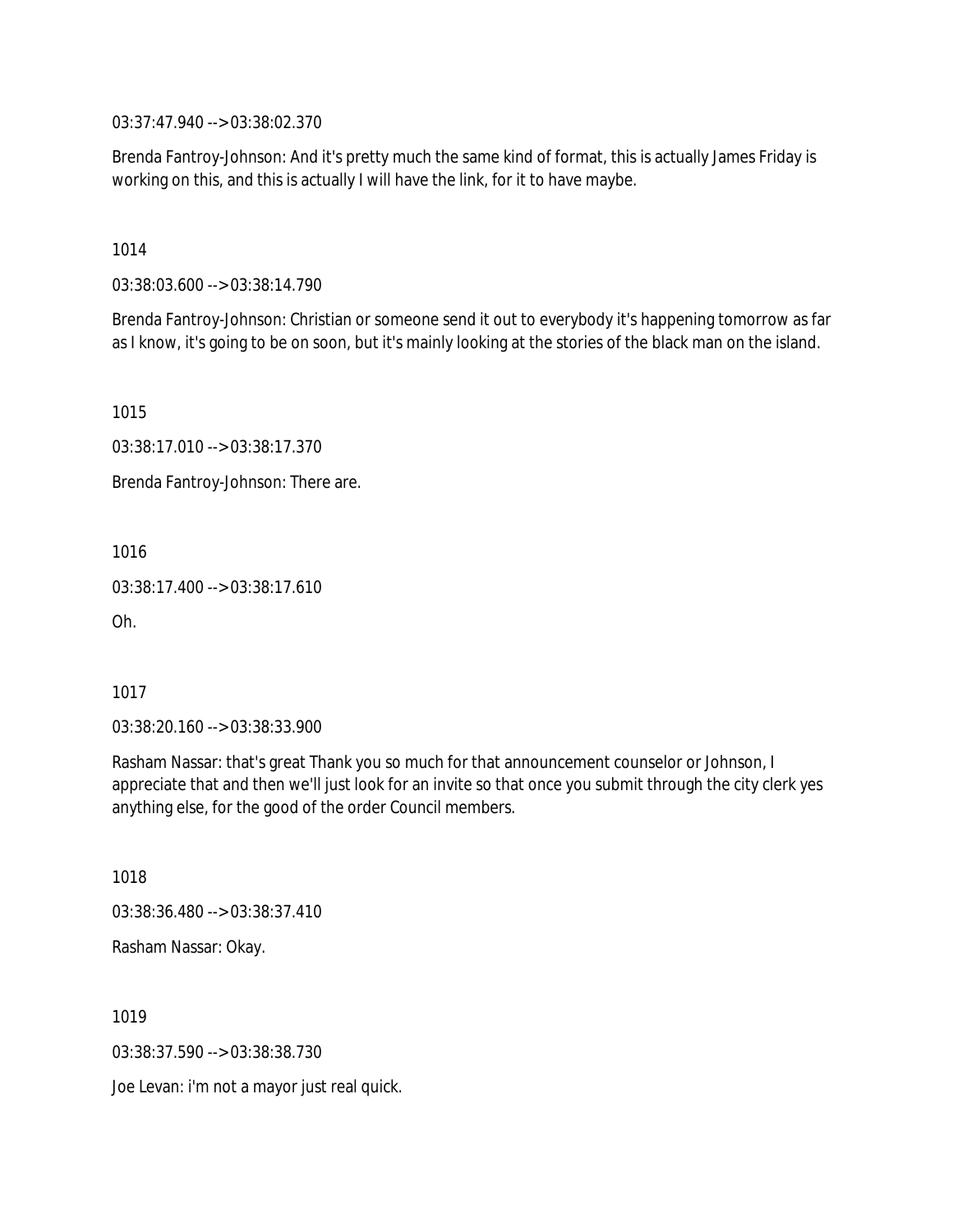03:38:38.790 --> 03:38:39.510

Rasham Nassar: Just a short.

1021

03:38:40.020 --> 03:38:47.100

Joe Levan: One will make sure this would didn't get lost and to send a message to the city quarters to make sure on the on the emotions related to those trucks.

1022

03:38:48.870 --> 03:38:55.290

Joe Levan: just want to make sure that it was because those last two are separated out is 11 he die, so what was their

1023

03:38:55.680 --> 03:39:06.630

Joe Levan: emotion, was it he and I were there too, because are the cosmic require did you say 11 I twice, it was it was it ah, and then I just wanna make sure.

1024

03:39:07.050 --> 03:39:08.310

Rasham Nassar: It was H, and then I.

1025

03:39:08.430 --> 03:39:14.580

Joe Levan: Okay, good good so, then I don't have to have you come back to come back and what I want again so good.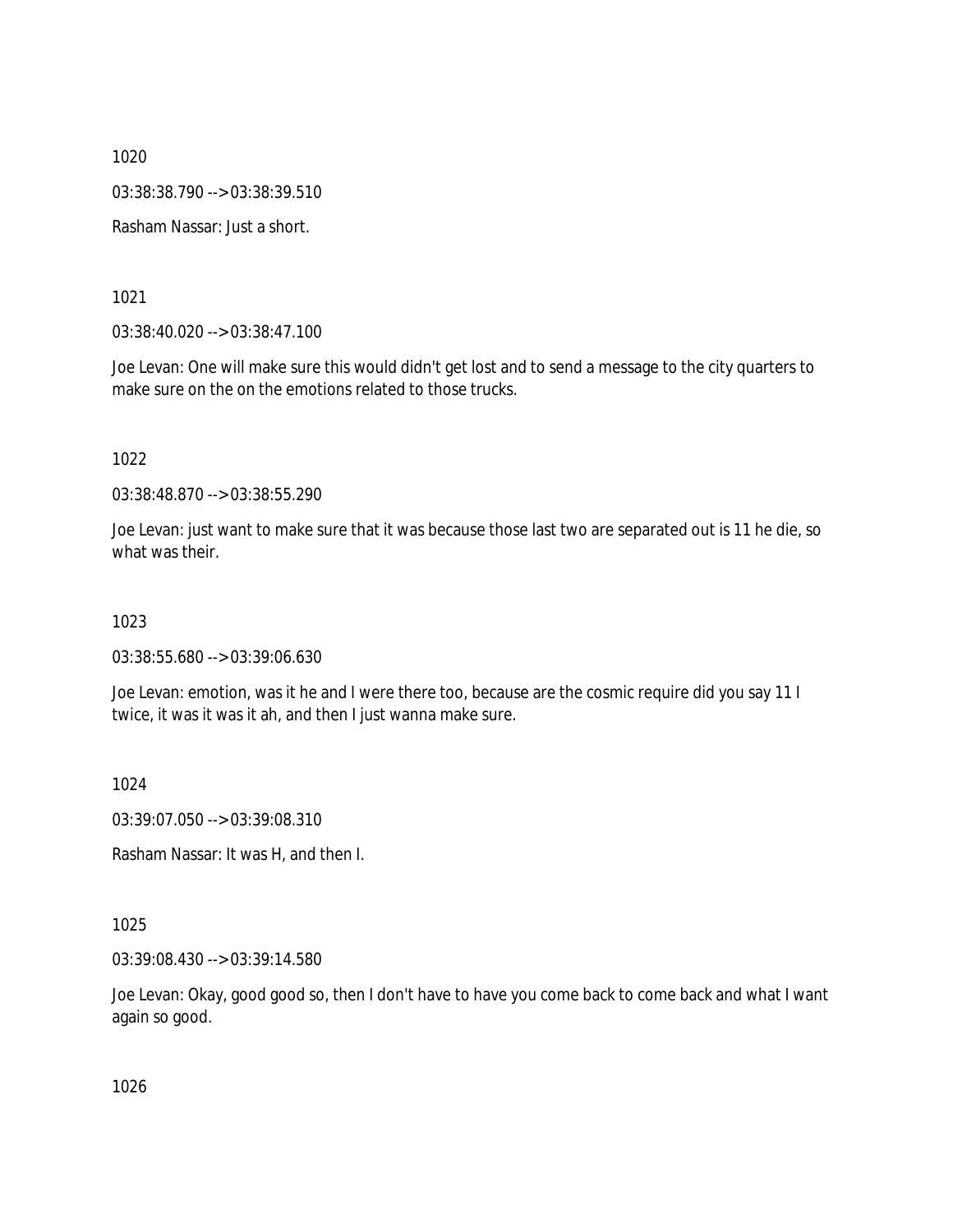03:39:14.610 --> 03:39:17.550

Rasham Nassar: Well, hold on here, I want to take responsibility for.

1027

03:39:18.570 --> 03:39:21.240

Rasham Nassar: councilmember car didn't you say you said, aged and.

1028

03:39:21.480 --> 03:39:26.130

Rasham Nassar: Then I say okay okay okay angie angie was in there, too, but that was.

1029

03:39:26.340 --> 03:39:28.050

Joe Levan: She was the first one, which you already know.

1030 03:39:28.140 --> 03:39:28.410 Great.

1031 03:39:30.720 --> 03:39:33.360

Joe Levan: Point of business, so I have to come back better Okay, thank you.

1032 03:39:33.750 --> 03:39:37.800 Rasham Nassar: Okay uh no further.

1033 03:39:38.940 --> 03:39:41.370